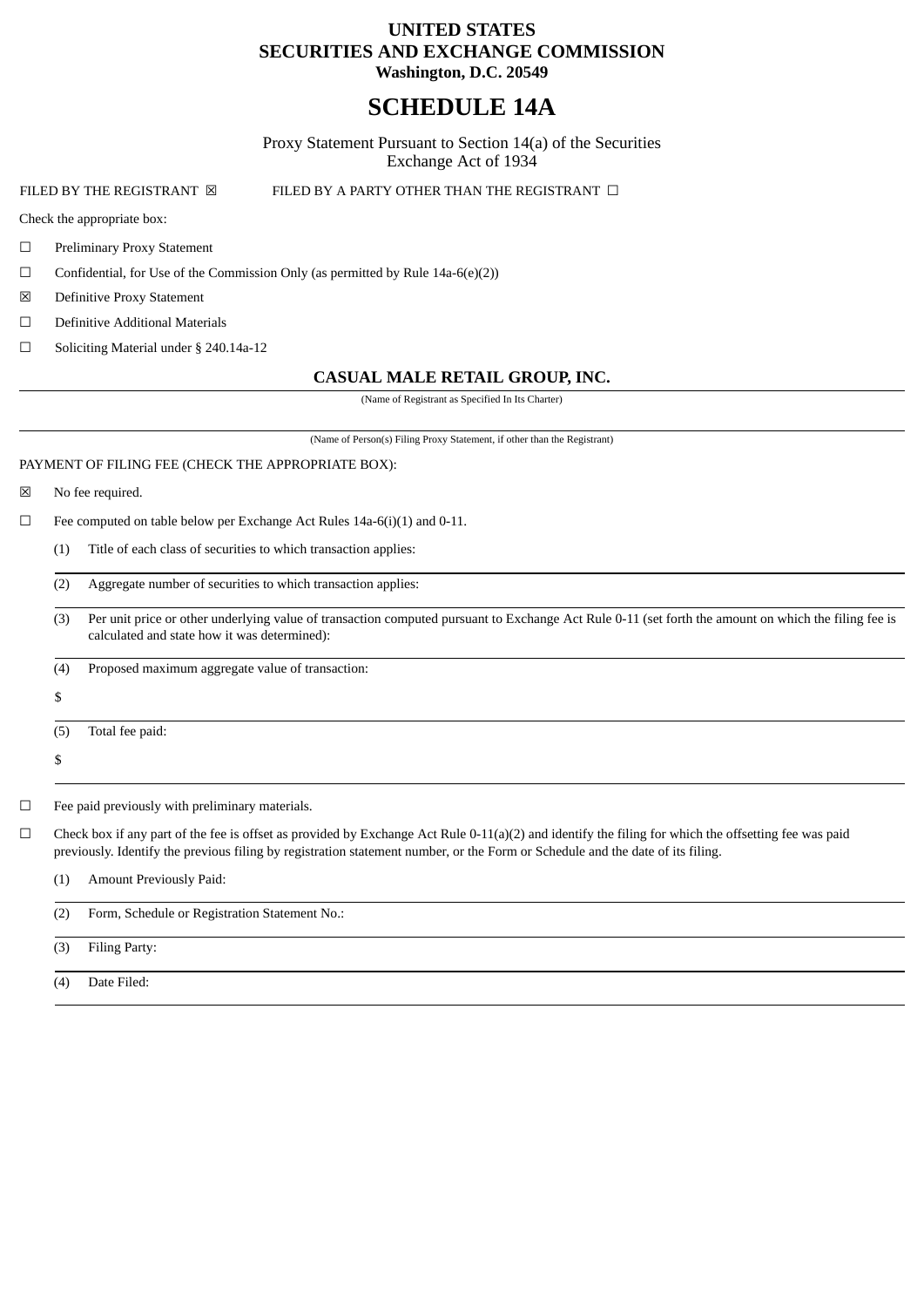# **CASUAL MALE RETAIL GROUP, INC.**

**Notice of Annual Meeting of Stockholders**

# *to be held on August 5, 2010*

Notice is hereby given that the 2010 Annual Meeting of Stockholders of Casual Male Retail Group, Inc. (the "Company") will be held at the Hyatt Regency Woodfield Schaumburg, 1800 East Golf Road, Schaumburg, Illinois, 60173 at 9:00 A.M., local time, on Thursday, August 5, 2010 for the following purposes:

- 1. To elect eight directors to serve until the next Annual Meeting of Stockholders and until their respective successors have been duly elected and qualified.
- 2. To approve an amendment to our 2006 Incentive Compensation Plan to (i) increase the total number of shares of common stock authorized for issuance under the plan by 2,500,000 shares (only 1,209,664 shares currently remain available), (ii) as a sub-limit under the plan, increase the maximum number of those shares that may be subject to the granting of awards other than stock options and stock appreciation rights by 2,500,000 shares (only 259,503 shares currently remain available) and (iii) clarify and revise certain other provisions as described herein.
- 3. In order to preserve tax deductibility under Section 162(m) of the Internal Revenue Code, (i) to reapprove the material terms of the 2006 Incentive Compensation Plan, which include the employees eligible to receive compensation under the plan, and the business criteria on which performance goals for compensation intended to be exempt from the Section 162(m) deduction limitations may be based, and (ii) to amend the 2006 Incentive Compensation Plan to increase the Section 162(m)-based individual limitations on the amount of certain awards.
- 4. To ratify the appointment of Ernst & Young LLP as our independent registered public accounting firm for fiscal year ending January 29, 2011.
- 5. To transact such other business as may properly come before the meeting or any adjournment thereof.

These proposals are more fully described in the Proxy Statement following this Notice.

The Board of Directors recommends that you vote (i) FOR the election of all eight nominees to serve as directors of the Company, (ii) FOR the approval of the amendment to our 2006 Incentive Compensation Plan to increase total number of shares of common stock authorized for issuance under the plan and, as a sublimit under the plan, increase the maximum number of those shares that may be subject to the granting of awards other than stock options and stock appreciation rights and clarify and revise certain other provisions as described herein, (iii) FOR the reapproval of the material terms of the 2006 Incentive Compensation Plan, which include the employees eligible to receive compensation under the plan, and the business criteria on which performance goals for compensation intended to be exempt from the Section 162(m) deduction limitations may be based, and the approval of the amendments to the plan to increase the Section 162(m)-based individual limitations on the amount of certain awards, and (iv) FOR the ratification of the appointment of Ernst & Young LLP as our independent registered public accounting firm.

Along with the attached Proxy Statement, we are sending you copies of our Annual Report on Form 10-K for the fiscal year ended January 30, 2010.

The Board of Directors has fixed the close of business on June 15, 2010 as the record date for the determination of the stockholders entitled to notice of, and to vote at, the Annual Meeting. Accordingly, only stockholders of record at the close of business on that date will be entitled to vote at the Annual Meeting. A list of the stockholders of record as of the close of business on June 15, 2010, will be available for inspection by any of our stockholders for any purpose germane to the Annual Meeting during normal business hours at our principal executive offices, 555 Turnpike Street, Canton, Massachusetts 02021, beginning on July 26, 2010 and at the Annual Meeting.

Stockholders are cordially invited to attend the Annual Meeting in person. Regardless of whether you plan to attend the Annual Meeting, please mark, date, sign and return the enclosed proxy to ensure that your shares are represented at the Annual Meeting. Stockholders who attend the Annual Meeting may vote their shares personally, even though they have sent in proxies.

By order of the Board of Directors,

/s/ DENNIS R. HERNREICH Dennis R. Hernreich **Secretary** 

Canton, Massachusetts June 25, 2010

**Important Notice Regarding the Availability of Proxy Materials for the Annual Meeting of Stockholders to be Held on August 5, 2010:**

**The Proxy Statement and 2010 Annual Report to Stockholders are available at www.casualmale.com/proxymaterials**

IMPORTANT: Please mark, date, sign and return the enclosed proxy as soon as possible. The proxy is revocable and it will not be used if you give written notice of revocation to the Secretary of the Company at 555 Turnpike Street, Canton, Massachusetts 02021, prior to the vote to be taken at the Annual Meeting, if you lodge a later-dated proxy or if you attend and vote at the Annual Meeting.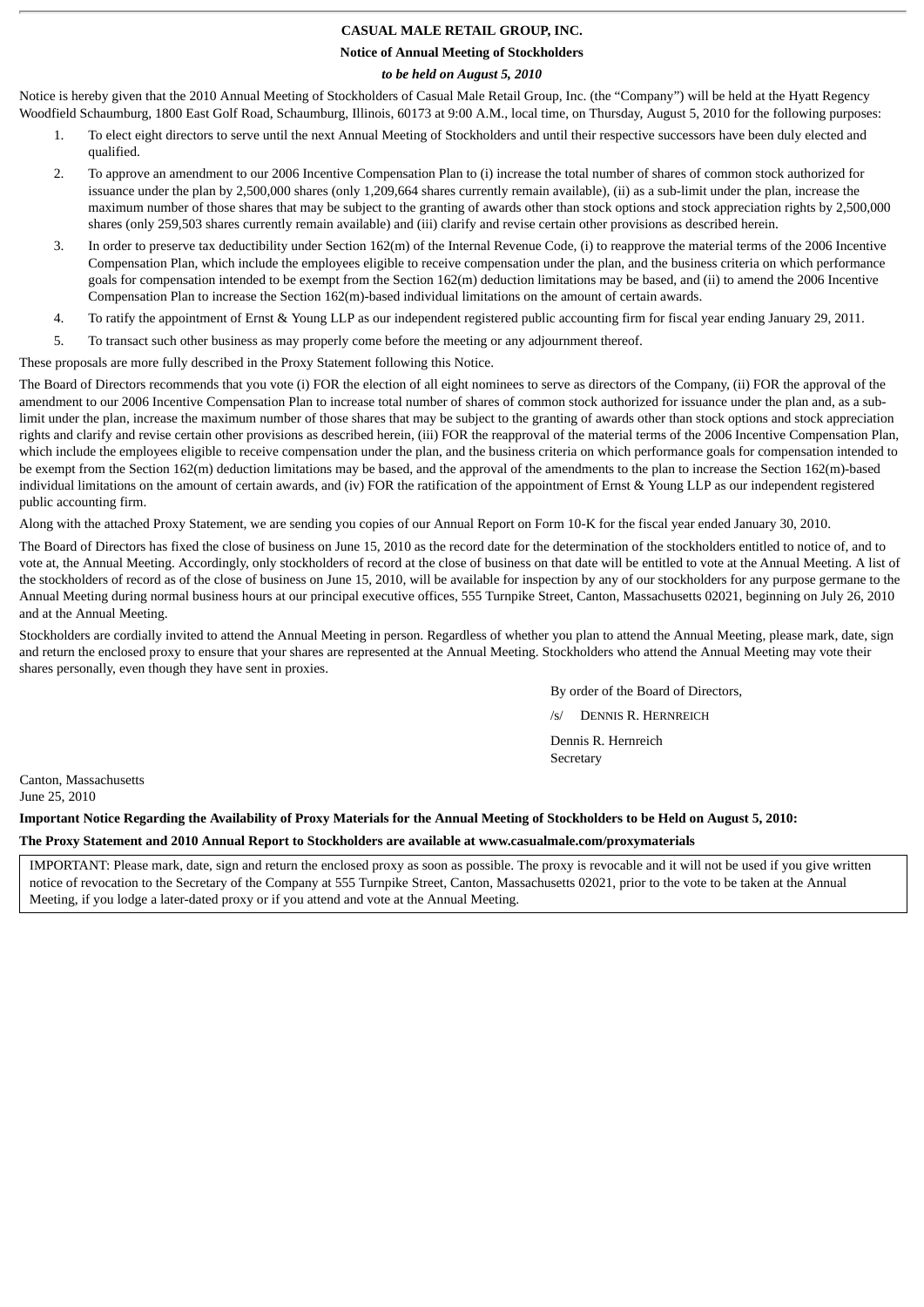### **CASUAL MALE RETAIL GROUP, INC. 555 Turnpike Street Canton, Massachusetts 02021 (781) 828-9300**

### **Proxy Statement Annual Meeting of Stockholders August 5, 2010**

#### **USE OF PROXIES**

This Proxy Statement and the enclosed form of proxy are being mailed to stockholders on or about June 25, 2010, in connection with the solicitation by the Board of Directors of Casual Male Retail Group, Inc. (the "Company") of proxies to be used at the Annual Meeting of Stockholders, to be held at the Hyatt Regency Woodfield Schaumburg, 1800 East Golf Road, Schaumburg, Illinois, 60173 at 9:00 A.M, local time, on Thursday, August 5, 2010 and at any and all adjournments thereof (the "Annual Meeting"). When proxies are returned properly executed, the shares represented will be voted in accordance with the stockholders' instructions.

Stockholders are encouraged to vote on the matters to be considered. However, if no instructions have been specified by a stockholder, the shares covered by an executed proxy will be voted (i) FOR the election of all eight nominees to serve as directors of the Company, (ii) FOR the approval of the amendment to our 2006 Incentive Compensation Plan to increase the total number of shares of common stock authorized for issuance under the plan and, as a sub-limit under the plan, to increase the maximum number of those shares that may be subject to the granting of awards other than stock options and stock appreciation rights, (iii) FOR the reapproval of the material terms of the 2006 Incentive Compensation Plan, which include the employees eligible to receive compensation under the plan, and the business criteria on which performance goals for compensation intended to be exempt from the Section 162(m) deduction limitations may be based, and the approval of the amendments to the plan to increase the Section 162(m)-based individual limitations on the amount of certain awards, (iv) FOR the ratification of the appointment of Ernst & Young LLP as our independent registered public accounting firm, and (v) in the discretion of the proxies named in the proxy card with respect to any other matters properly brought before the Annual Meeting. Any stockholder may revoke such stockholder's proxy at any time before it has been exercised by attending the Annual Meeting and voting in person or by filing with the Secretary of the Company either an instrument in writing revoking the proxy or another duly executed proxy bearing a later date.

Only holders of our common stock, par value \$0.01 per share, of record at the close of business on June 15, 2010, the record date for the Annual Meeting, will be entitled to notice of and to vote at the Annual Meeting. On that date, there were 47,700,124 shares of common stock issued and outstanding, excluding shares held by the Company in treasury. Each share is entitled to one vote at the Annual Meeting.

A plurality of the votes properly cast for the election of directors is required to elect directors. A majority of the votes properly cast is required for all other matters. No votes may be taken at the Annual Meeting, other than a vote to adjourn, unless a quorum, consisting of a majority of the shares of our common stock outstanding as of the record date, is present in person or represented by proxy at the Annual Meeting. Any stockholder who attends the Annual Meeting may not withhold such stockholder's shares from the quorum count by declaring such shares absent from the Annual Meeting. Shares voted to abstain or to withhold as to a particular matter, or as to which a nominee (such as a broker holding shares in street name for a beneficial owner) has no voting authority in respect of a particular matter, shall be deemed present for quorum purposes. With respect to all proposals presented at the Annual Meeting, such shares will not be deemed to be voting with respect to such matter and will not count as votes for or against such matter. Votes will be tabulated by our transfer agent subject to the supervision of persons designated by the Board of Directors as inspectors.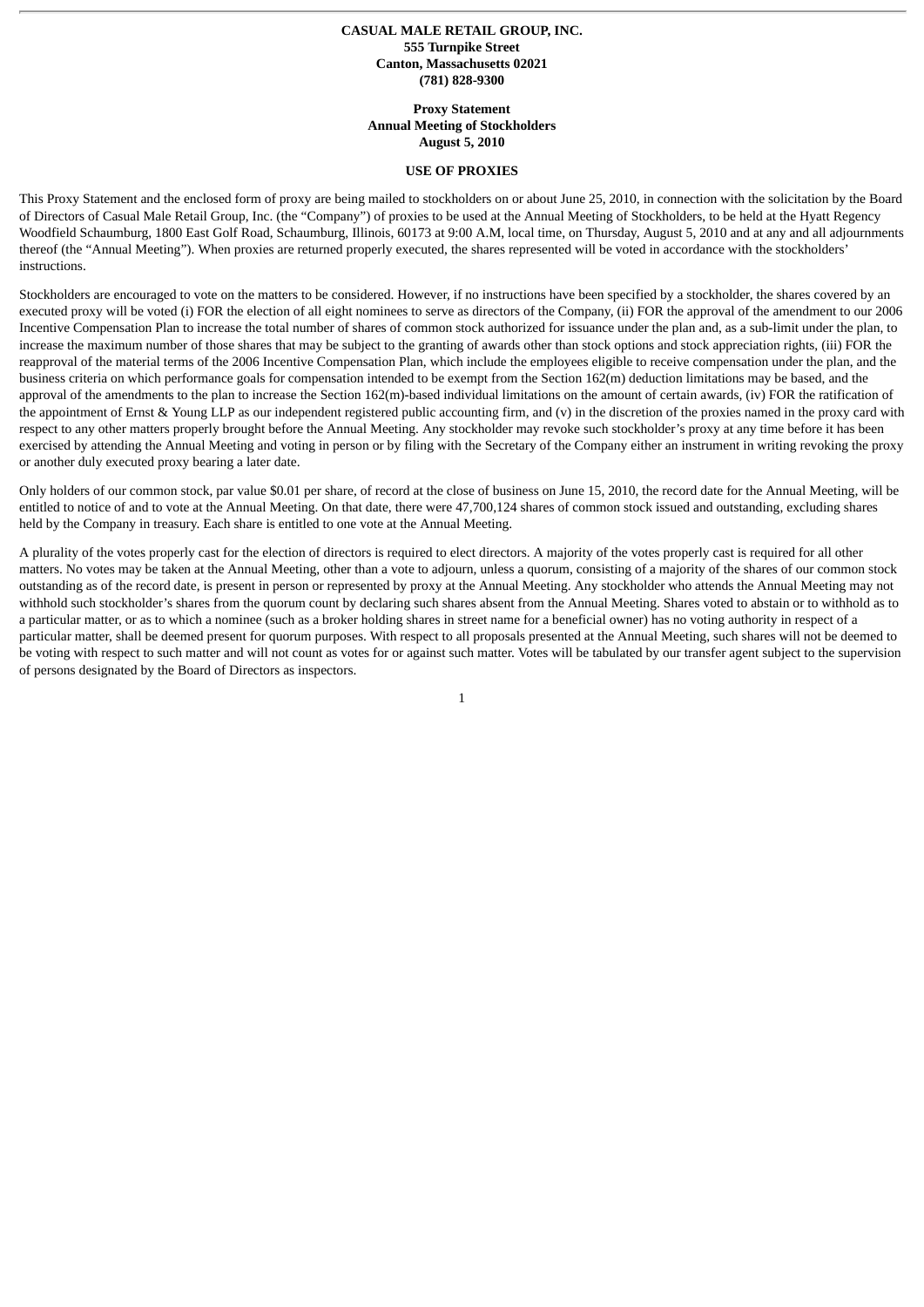#### **Security Ownership of Certain Beneficial Owners**

The following table sets forth certain information with respect to persons known to us to be the beneficial owners of more than five percent of the issued and outstanding shares of our common stock as of May 15, 2010. We were informed that, except as indicated, each person has sole voting and investment power with respect to all shares of our common stock shown as beneficially owned by such person, subject to community property laws where applicable.

| <b>Name and Address of Beneficial Owner</b>                                                                                                    | Number of<br><b>Shares</b><br><b>Beneficially</b><br>Owned | Percent of<br>Class(1) |
|------------------------------------------------------------------------------------------------------------------------------------------------|------------------------------------------------------------|------------------------|
| <b>FMR LLC</b><br>82 Devonshire Street<br>Boston, Massachusetts 02109                                                                          | 6,975,703(2)                                               | 14.63%                 |
| Chilton Investment Company, LLC<br>1266 East Main Street, 7th Floor<br>Stamford, Connecticut 06902                                             | 6,531,506(3)                                               | 13.70%                 |
| Seymour Holtzman<br>100 N. Wilkes Barre Blyd.<br>Wilkes Barre, Pennsylvania 18702                                                              | 5,687,869(4)                                               | 11.51%                 |
| Glenhill Advisors, LLC<br>Glenn J. Krevlin<br>Glenhill Capital Management, LLC<br>156 West 56th Street, 17th Floor<br>New York, New York 10019 | 4,099,190(5)                                               | 8.60%                  |
| Royce & Associates, LLC<br>745 Fifth Avenue<br>New York, New York 10151                                                                        | 4,088,734(6)                                               | 8.58%                  |
| RBC Global Asset Management (U.S.) Inc.<br>100 South Fifth Street<br>Suite 2300                                                                | 2,509,571(7)                                               | 5.26%                  |

Minneapolis, Minnesota 55402

- (1) Beneficial ownership is determined in accordance with the rules of the Securities and Exchange Commission ("SEC") and generally includes voting or investment power with respect to securities. In computing the number of shares beneficially owned by a person and the percentage ownership of that person, shares of our common stock subject to options and warrants held by that person that are currently exercisable, or that become exercisable within 60 days, are deemed outstanding. Such shares, however, are not deemed outstanding for the purpose of computing the percentage ownership of any other person. Percentage ownership is based on 47,691,110 shares of our common stock outstanding as of May 15, 2010, plus securities deemed to be outstanding with respect to individual stockholders pursuant to Rule 13d-3(d)(1) under the Securities Exchange Act of 1934, as amended ("Exchange Act").
- (2) We received Amendment No. 1 to Schedule 13G, dated as of December 31, 2009, stating that FMR LLC was the beneficial owner of the number of shares of common stock set forth opposite its name in the table.
- (3) We received Amendment No. 6 to Schedule 13G, dated as of November 30, 2009, stating that Chilton Investment Company, LLC was the beneficial owner of the number of shares of common stock set forth opposite its name in the table.
- (4) Represents 3,947,869 outstanding shares of common stock, 1,660,000 shares subject to options exercisable within 60 days, and 80,000 shares subject to warrants exercisable within 60 days.
- (5) We received Amendment No. 1 to Schedule 13G, dated as of December 31, 2009, stating that Glenhill Advisors, LLC, Glenn J. Krevlin and Glenhill Capital Management, LLC were the beneficial owners of the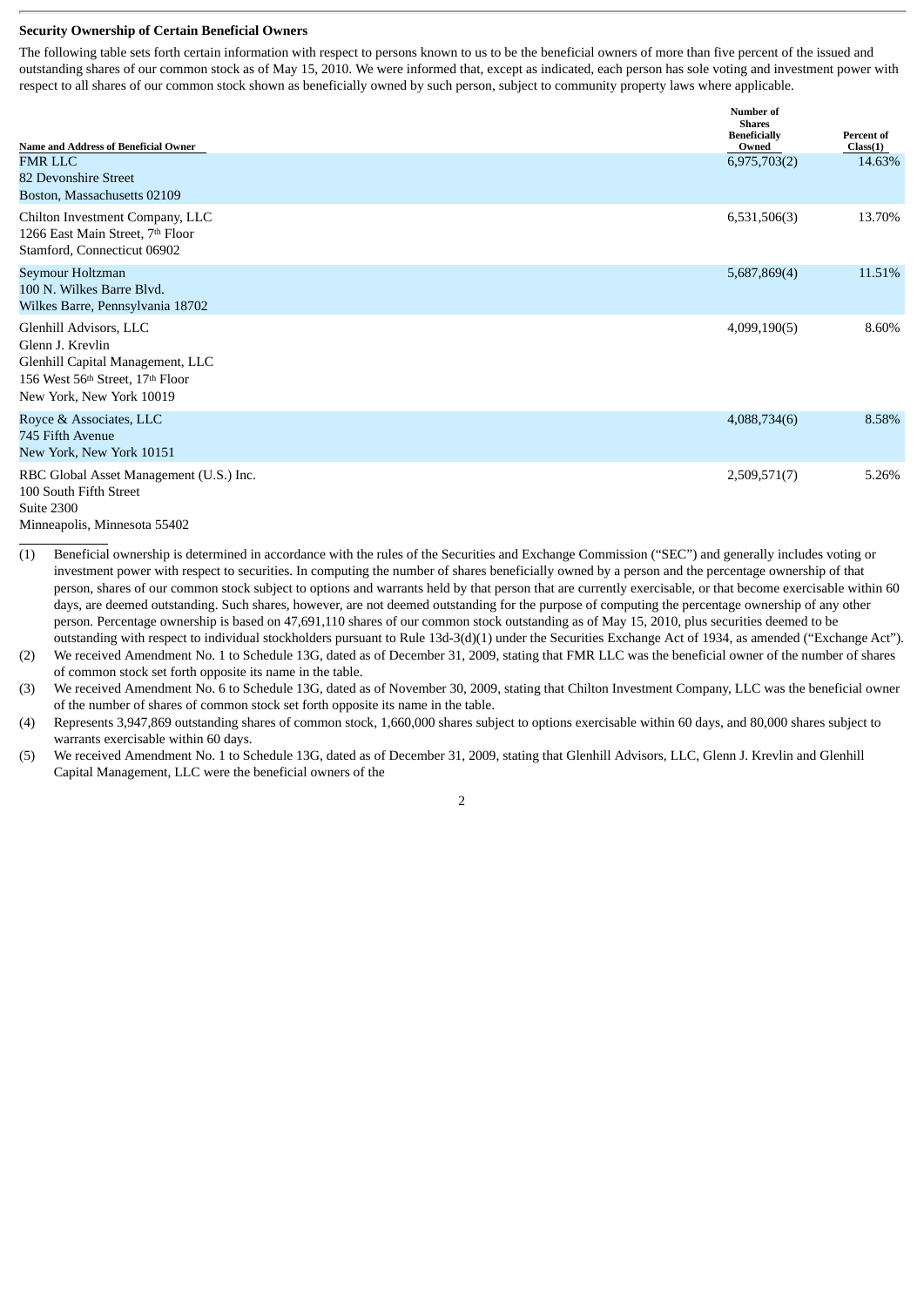number of shares of common stock set forth opposite their names in the table. Glenn J. Krevlin is the managing member and control person of Glenhill Advisors, LLC. Glenhill Advisors, LLC is the managing member of Glenhill Capital Management, LLC. Glenhill Capital Management, LLC is the general partner and investment advisor of Glenhill Capital LP, a security holder of the Company, managing member of Glenhill Concentrated Long Master Fund, LLC, a security holder of the Company, and sole shareholder of Glenhill Capital Overseas GP, Ltd. Glenhill Capital Overseas GP, Ltd. is general partner of Glenhill Capital Overseas Master Fund, LP, a security holder of the Company.

- (6) We received Amendment No. 3 to Schedule 13G, dated December 31, 2009, stating that Royce & Associates, LLC was the beneficial owner of the number of shares of common stock set forth opposite its name in the table.
- (7) We received a Schedule 13G, dated December 31, 2009, stating that RBC Global Asset Management (U.S.) Inc. was the beneficial owner of the number of shares of common stock set forth opposite its name in the table.

# **Security Ownership of Management**

The following table sets forth certain information as of May 15, 2010, with respect to our directors, our Named Executive Officers (as defined below under "Executive Compensation") and our directors and executive officers as a group. Except as indicated, each person has sole voting and investment power with respect to all shares of our common stock shown as beneficially owned by such person, subject to community property laws where applicable.

| <b>Name and Title</b>                                      | Number of<br><b>Shares</b><br><b>Beneficially</b><br>Owned | Percent of<br>Class(1) |
|------------------------------------------------------------|------------------------------------------------------------|------------------------|
| Seymour Holtzman                                           | 5,687,869(2)                                               | 11.51%                 |
| Chairman of the Board and Director                         |                                                            |                        |
| David A. Levin                                             | 1,210,379(3)                                               | 2.52%                  |
| Chief Executive Officer, President and Director            |                                                            |                        |
| Dennis R. Hernreich                                        | 380,941(4)                                                 | $*$                    |
| Chief Financial Officer, Executive Vice President,         |                                                            |                        |
| Chief Operating Officer, Treasurer and Secretary           |                                                            |                        |
| Mark E. Bean                                               | 36,667(5)                                                  | $\ast$                 |
| Former Senior Vice President of Store Sales and Operations |                                                            |                        |
| Henry J. Metscher                                          | 45,667(6)                                                  | $*$                    |
| Senior Vice President, General Merchandise Manager,        |                                                            |                        |
| <b>Direct Businesses</b>                                   |                                                            |                        |
| Robert S. Molloy                                           | 47,917(7)                                                  | $*$                    |
| Senior Vice President and General Counsel                  |                                                            |                        |
| Alan S. Bernikow, Director                                 | 88,296(8)                                                  | $*$                    |
| Jesse Choper, Director                                     | 178,825(9)                                                 | $\ast$                 |
| John E. Kyees, Director                                    | 5,000(10)                                                  | $\ast$                 |
| Ward K. Mooney, Director                                   | 31,940(11)                                                 | $\ast$                 |
| George T. Porter, Jr., Director                            | 173,891(9)                                                 | $*$                    |
| Mitchell S. Presser, Director                              | 32,228(11)                                                 | $\ast$                 |
| Directors and Executive Officers as a group (21 persons)   | 8,300,946(12)                                              | 16.50%                 |
|                                                            |                                                            |                        |

Less than  $1%$ 

(1) Beneficial ownership is determined in accordance with the rules of the SEC and generally includes voting or investment power with respect to securities. In computing the number of shares beneficially owned by a person and the percentage ownership of that person, shares of our common stock subject to options and warrants held by that person that are currently exercisable, or that become exercisable within 60 days, are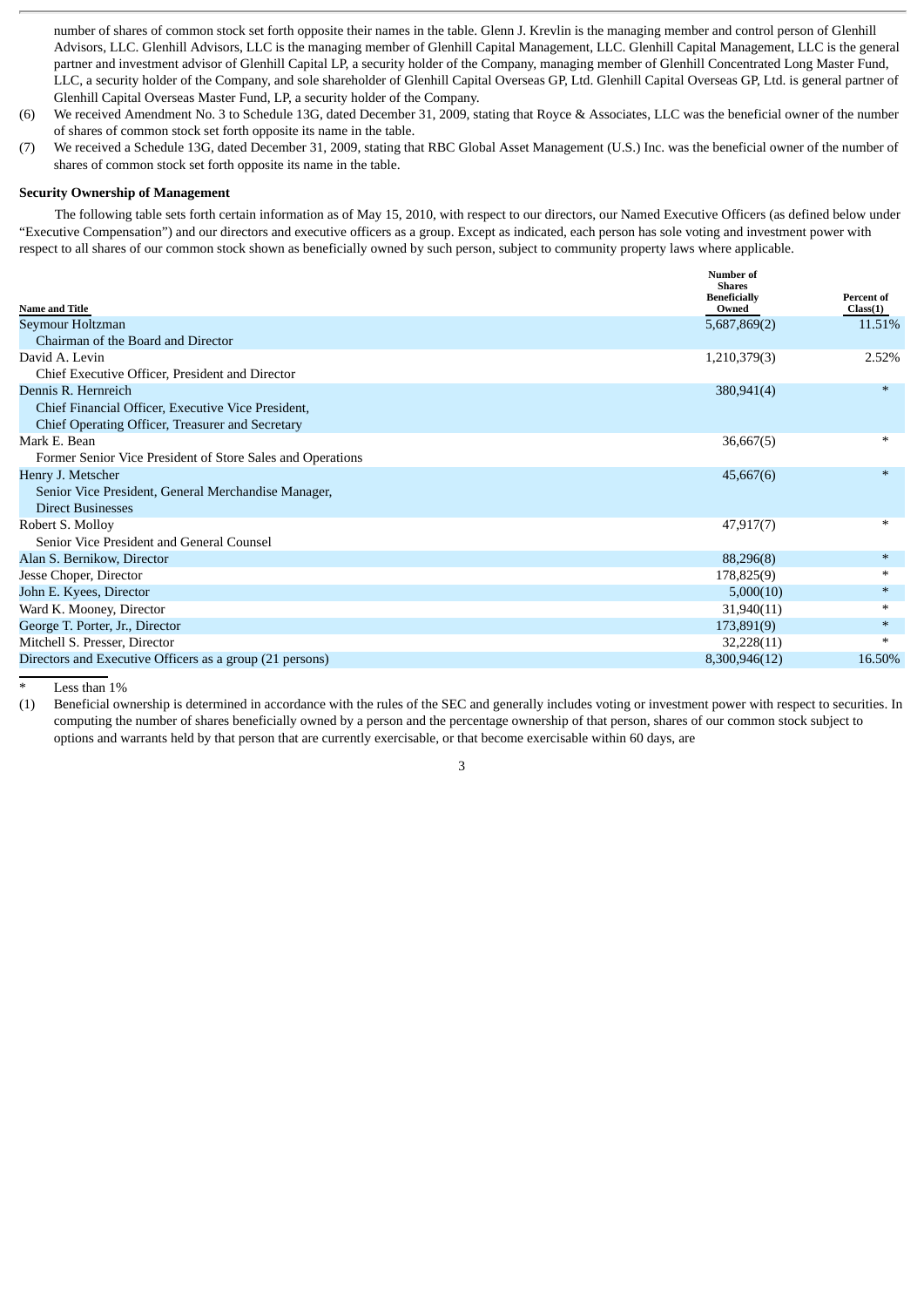deemed outstanding. Such shares, however, are not deemed outstanding for the purpose of computing the percentage ownership of any other person. Percentage ownership is based on 47,691,110 shares of our common stock outstanding as of May 15, 2010, plus securities deemed to be outstanding with respect to individual stockholders pursuant to Rule 13d-3(d)(1) under the Exchange Act.

- (2) Mr. Holtzman may be deemed to have shared voting and investment power over 5,687,869 shares of common stock, which includes 1,660,000 shares subject to stock options and 80,000 shares subject to warrants, in each case exercisable within 60 days.
- (3) Includes 350,000 shares subject to stock options exercisable within 60 days, 152,434 shares of unvested restricted stock and 3,539 shares held pursuant to his 401(k) Plan account.
- (4) Includes 111,526 shares subject to stock options exercisable within 60 days and 116,866 shares of unvested restricted stock.
- (5) Includes 16,667 shares subject to stock options exercisable within 60 days and 20,000 shares of unvested restricted stock.
- (6) Includes 6,667 shares subject to stock options exercisable within 60 days and 20,000 shares of unvested restricted stock.
- (7) Includes 6,667 shares subject to stock options exercisable within 60 days and 34,250 shares of unvested restricted stock.
- (8) Includes 61,667 shares subject to stock options exercisable within 60 days and 4,000 shares subject to warrants exercisable within 60 days.
- (9) Includes 91,667 shares subject to stock options exercisable within 60 days.
- (10) Includes 5,000 shares subject to stock options exercisable within 60 days.
- (11) Includes 16,667 shares subject to stock options exercisable within 60 days.
- (12) Includes 2,536,534 shares subject to stock options and 84,000 shares subject to warrants exercisable within 60 days and 513,550 of unvested shares of restricted stock.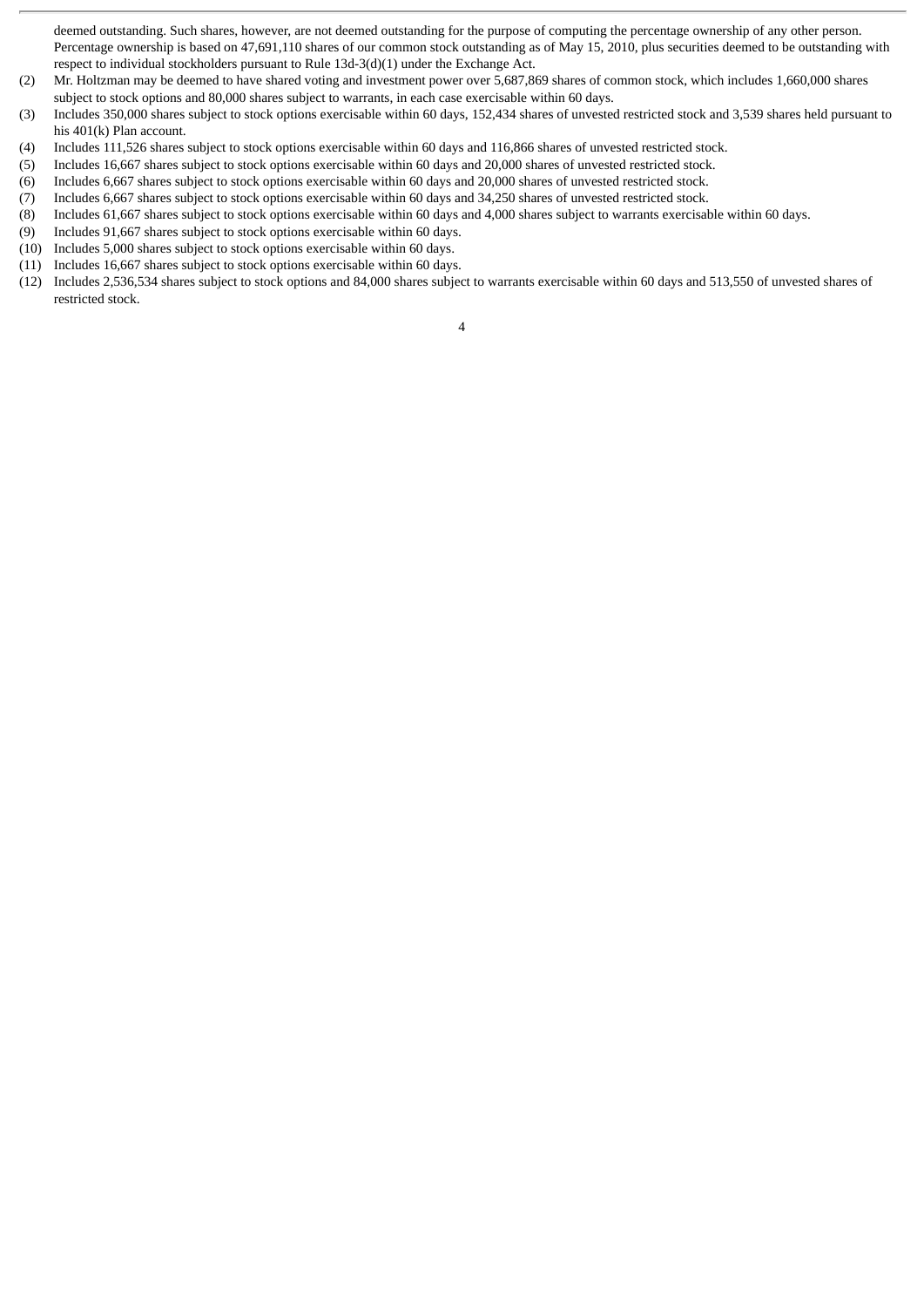# **PROPOSAL 1**

# **ELECTION OF DIRECTORS**

The Board of Directors, in accordance with our By-Laws, as amended (the "By-Laws"), has set the number of members of our Board of Directors at nine. At the Annual Meeting, eight nominees are to be elected to serve on the Board until the 2011 Annual Meeting of Stockholders and until their respective successors have been duly elected and qualified (leaving one vacancy). All of the nominees currently serve as members of our Board of Directors. Unless a proxy shall specify that it is not to be voted for a nominee, it is intended that the shares represented by each duly executed and returned proxy will be voted in favor of the election as directors of Seymour Holtzman, David A. Levin, Alan S. Bernikow, Jesse Choper, John E. Kyees, Ward K. Mooney, George T. Porter Jr. and Mitchell S. Presser. Although the Board of Directors is actively searching for a ninth board member, the Board of Directors does not intend to nominate an individual to fill the vacancy at this time, although, in accordance with our By-Laws, a new director could be named at any time. Although management expects all nominees to accept nomination and to serve if elected, proxies will be voted for a substitute if a nominee is unable or unwilling to accept nomination or election. Cumulative voting is not permitted.

# **The Board of Directors recommends that you vote "FOR" the election of the eight individuals named below as directors of our Company.**

Set forth below is certain information regarding our directors, including information furnished by them as to their principal occupations and business experience for the past five years, certain directorships held by each director within the past five years, their respective ages as of May 15, 2010 and the year in which each became a director of our Company:

|    |                                                 | <b>DIRECTOR</b> |
|----|-------------------------------------------------|-----------------|
|    |                                                 | <b>SINCE</b>    |
| 74 | Chairman of the Board and Director              | 2000            |
| 59 | President, Chief Executive Officer and Director | 2000            |
| 69 | Director $(2), (3)$                             | 2003            |
| 74 | Director $(2)$ , $(3)$ , $(4)$                  | 1999            |
| 63 | Director $(2)$ , $(5)$                          | 2010            |
| 61 | Director(4)                                     | 2006            |
| 63 | Director $(4)$ , $(6)$                          | 1999            |
| 45 | Director(3)                                     | 2007            |
|    | AGE                                             | <b>POSITION</b> |

(1) Robert L. Sockolov, a director of the Company since 2004, resigned effective March 29, 2010.

(2) Current member of the Audit Committee.

(3) Current member of the Nominating and Corporate Governance Committee.

(4) Current member of the Compensation Committee.

(5) Mr. Kyees was appointed a director of the Company on May 3, 2010. Mr. Kyees was also appointed a member of the Audit Committee effective May 3, 2010.

(6) Mr. Porter was a member of the Audit Committee until his seat was filled by Mr. Kyees effective May 3, 2010.

*Seymour Holtzman*, has been a director since April 7, 2000 and Chairman of the Board since April 11, 2000. On May 25, 2001, the Board of Directors hired Mr. Holtzman as an officer and employee. Mr. Holtzman has been involved in the retail business for over 40 years. For many years, he has been the President and Chief Executive Officer of Jewelcor, Incorporated, a former New York Stock Exchange listed company that operated a chain of retail stores. From 1986 to 1988, Mr. Holtzman was Chairman of the Board and also Chief Executive Officer of Gruen Marketing Corporation, an American Stock Exchange listed company involved in the nationwide distribution of watches. Mr. Holtzman was formerly on the board of directors of two banks. For at least the last five years, Mr. Holtzman has served as Chairman and Chief Executive Officer of Jewelcor Management, Inc., a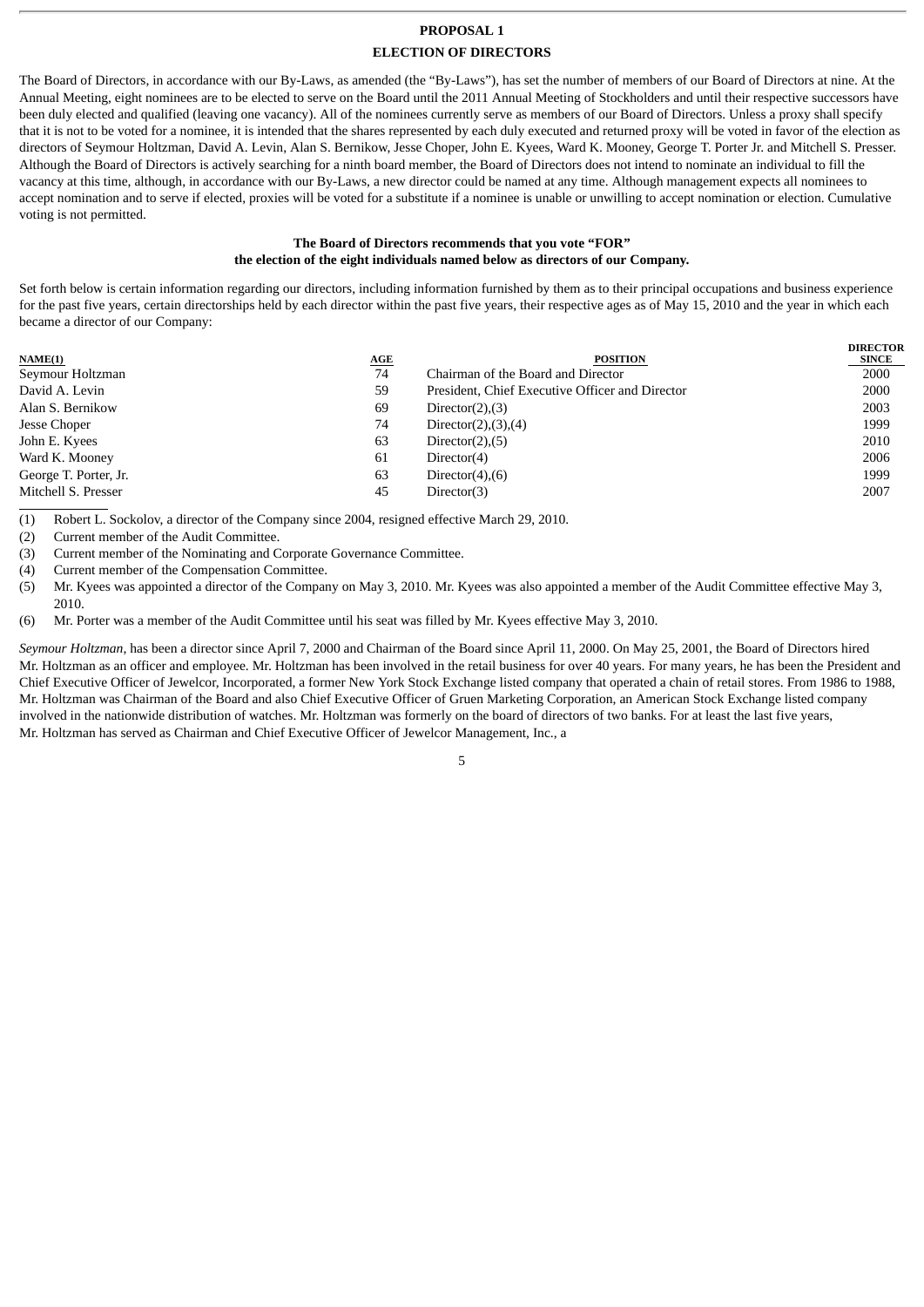company primarily involved in investment and management services; and he is the owner of C.D. Peacock, Inc., a Chicago, Illinois retail jewelry establishment, and the owner of Homeclick, LLC, a privately held internet retailer specializing in luxury brands for the home. Mr. Holtzman is currently the Chief Executive Officer and Co-Chairman of the Board of George Foreman Enterprises, Inc. (OTCBB: "GFME.PK"), formerly MM Companies, Inc. Mr. Holtzman is a successful entrepreneur with extensive experience working with public companies and provides valuable insight to the Board with respect to strategic planning.

*David A. Levin* has been our President and Chief Executive Officer since April 10, 2000 and a director since April 11, 2000. From 1999 to 2000, he served as the Executive Vice President of eOutlet.com. Mr. Levin was President of Camp Coleman, a division of The Coleman Company, from 1998 to 1999. Prior to that, Mr. Levin was President of Parade of Shoes, a division of J. Baker, Inc., from 1995 to 1997. Mr. Levin was also President of Prestige Fragrance & Cosmetics, a division of Revlon, Inc., from 1991 to 1995. Mr. Levin has worked in the retail industry for over 30 years. Since joining the Company, Mr. Levin has been instrumental in transforming the Company from a company which exclusively operated Levi Strauss & Co. branded apparel to the largest specialty retailer of big & tall men's apparel. In addition, Mr. Levin brings to the Board valuable experience in merchandising and marketing initiatives.

*Alan S. Bernikow* has been a director since June 29, 2003. From 1998 until his retirement in May 2003, Mr. Bernikow was the Deputy Chief Executive Officer at Deloitte & Touche LLP where he was responsible for assisting the firm on special projects such as firm mergers and acquisitions, litigation matters and partner affairs. He was a member of Deloitte & Touche's Executive & Management Committees; Chairman for the Professional Asset Indemnity Limited ("PAIL" Bermuda) Big 4 Insurance Representatives; and President for the PAIL Vermont Insurance Company Big 4 Insurance Representatives. Mr. Bernikow joined Touche Ross, the predecessor firm of Deloitte & Touche LLP, in 1977, prior to which Mr. Bernikow was the National Administrative Partner in Charge for the accounting firm of J.K. Lasser & Company. Mr. Bernikow is a member of the Board of Directors of Revlon, Inc. and Revlon Consumer Products Corporation and serves as Chairman of the Audit Committee of Revlon, Inc.; as well as Chairman of the Revlon, Inc. Compensation and Stock Plan Committee; a member of the Board of Directors of Mack-Cali, as well as the Chairman of the Audit Committee of Mack-Cali; a member of the Board of Premier American Bank, as well a member of the Compensation Committee and Chairman of the Audit Committee of Premier American Bank; and serves as a Director of the Board of the UBS Global Asset Management (US) Inc.,—a wholly owned subsidiary of UBS AG, including serving as Chairman of its Audit Committee. Mr. Bernikow has had extensive international experience in his role in Deloitte & Touche's management/risk management group, as well as worldwide insurance responsibilities. Mr. Bernikow provides the Board with substantial financial expertise and strategic planning as a result of his years of experience at Deloitte & Touche LLP. His strong financial background qualifies him as an "audit committee financial expert". Mr. Bernikow provides the Board with valuable insight with respect to financial reporting based on his experiences serving on the audit committees of several boards.

*Jesse Choper* has been a director since October 8, 1999. Mr. Choper is the Earl Warren Professor of Public Law at the University of California at Berkeley School of Law, where he has taught since 1965. From 1960 to 1961, Professor Choper was a law clerk for Supreme Court Chief Justice Earl Warren. Mr. Choper is a member of the Board of Directors of George Foreman Enterprises, Inc. (OTCBB: "GFME.PK") and is also a member of the California Horseracing Board. Mr. Choper provides valuable legal expertise to the Board. His specific legal background makes him an authority on ethical behavior and he provides valuable insight with respect to corporate governance. Mr. Choper's tenure and service as a director for over ten years is also considered a valuable asset to the Board.

*John E. Kyees* was appointed a director on May 3, 2010. From 2003 until his retirement in 2010, Mr. Kyees was the Chief Financial Officer of Urban Outfitters, Inc. Mr. Kyees will continue to serve as the Chief of Investor Relations for Urban Outfitters through June 30, 2010. Prior to that, from 2002 to 2003, Mr. Kyees was the Chief Financial Officer and Chief Administrative Officer of bebe Stores, Inc. Mr. Kyees brings to the Board extensive executive level retail experience having served as Chief Financial Officer for several prominent retailers. His insight with respect to merchandising, operational activities and finance will be an asset to our Board.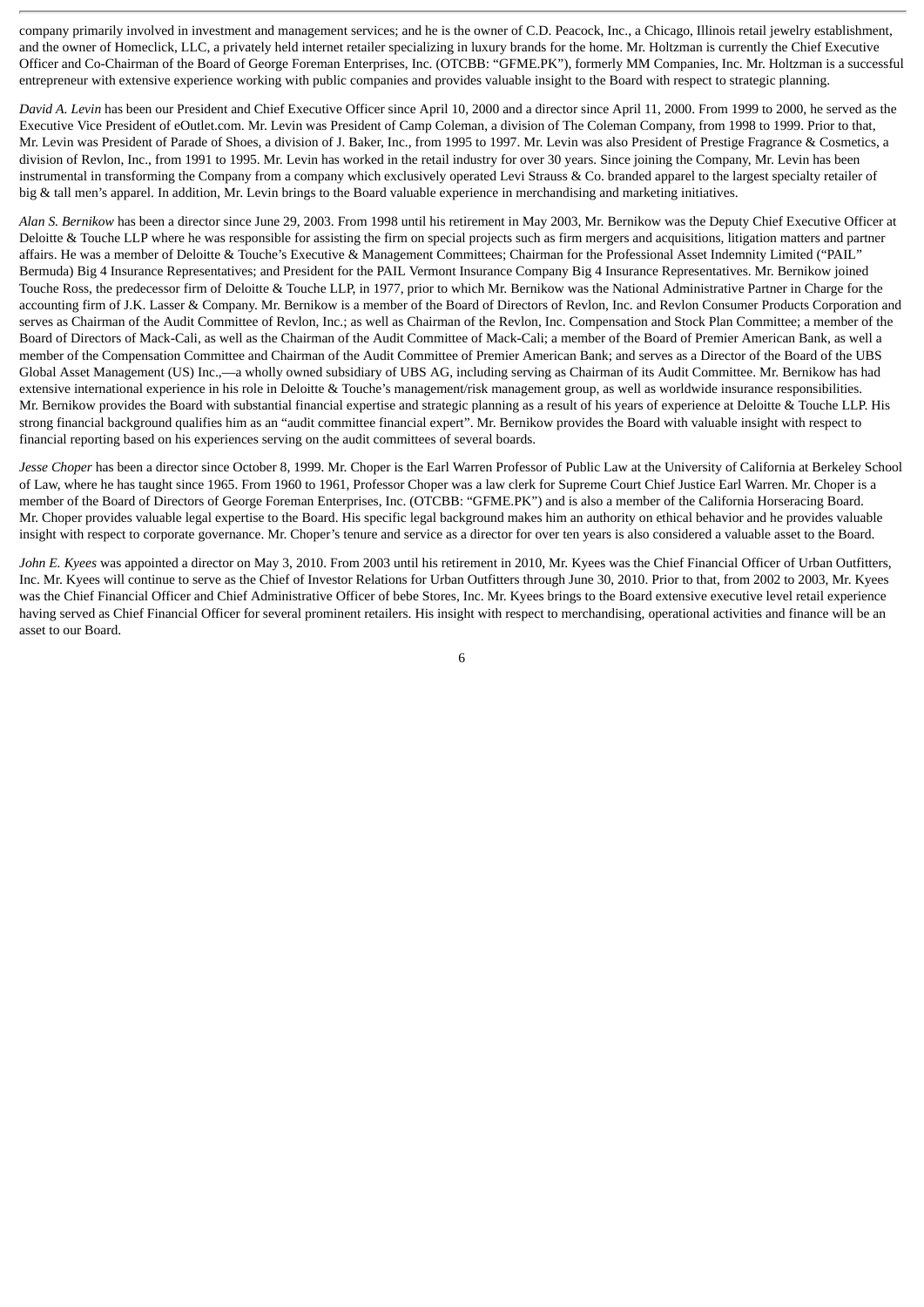*Ward K. Mooney* has been a director since July 31, 2006. Mr. Mooney is the founding partner and Executive Managing Director of Crystal Capital Fund since 2005. Prior to that, Mr. Mooney was the President of Bank of America Retail Finance Group and Chief Operating Officer of Back Bay Capital, both of which were formerly Bank of Boston businesses which Mr. Mooney founded. Mr. Mooney provides the Board with valuable insight with respect to his extensive experience as a lender in the apparel industry.

*George T. Porter*, *Jr*. has been a director since October 28, 1999. Mr. Porter was President of Levi's USA for Levi Strauss & Co. from 1994 to 1997. Beginning in 1974, Mr. Porter held various positions at Levi Strauss & Co., including President of Levi's Men's Jeans Division. Mr. Porter was also Corporate Vice President and General Manager of Nike USA from 1997 to 1998. Mr. Porter provides the Board with extensive merchandising experience having worked at two highly prominent companies. Mr. Porter's tenure and service as a director for over ten years is also considered a valuable asset to the Board.

*Mitchell S. Presser* has been a director since May 1, 2007. Since November 2006, Mr. Presser has been a founding partner of Paine & Partners, LLC (including its predecessor), a private equity firm. Prior to that, Mr. Presser was a law partner with Wachtell, Lipton, Rosen & Katz, specializing in mergers & acquisitions. Mr. Presser's extensive experience in private equity and strategic planning provides valuable insight to the Board.

All directors hold office until the next Annual Meeting of Stockholders and until their respective successors have been duly elected and qualified or until their earlier death, resignation or removal.

#### *Non-Director Executive Officers*

*Dennis R. Hernreich*, 53, has been our Executive Vice President, Chief Operating Officer, Chief Financial Officer, Treasurer and Secretary since September 2002. Prior to that, Mr. Hernreich served as our Senior Vice President, Chief Financial Officer and Treasurer upon joining us on September 5, 2000. Prior to joining our Company, from 1996 through 1999, Mr. Hernreich held the position of Senior Vice President and Chief Financial Officer of Loehmann's, a national retailer of women's apparel. From 1999 to August 2000, Mr. Hernreich was Senior Vice President and Chief Financial Officer of Pennsylvania Fashions, Inc., a 275-store retail outlet chain operating under the name Rue 21.

*Francis Chane*, 47, joined us in June 2008 as our Vice President of Distribution & Logistics. Prior to joining our Company, Mr. Chane was Vice President Operations & Facilities for RedcatsUSA from 1999 to April 2008.

*Richard Della Bernarda,* 48, has been our Senior Vice President and Chief Marketing Officer since June 2007. Mr. Della Bernarda began his career with Casual Male Corp. in 1992 and joined our Company in May 2002 as part of our acquisition of Casual Male Corp. as our Senior Vice President of Marketing.

*Kenneth M .Ederle,* 45, has been our Vice President, General Merchandise Manager of Rochester Clothing since August 2008. Mr. Ederle joined our Company in October 2006 and was our Merchandise Manager of Sportswear for Rochester Clothing from January 2008 until August 2008 and prior to that was one of our Merchandise Managers for Casual Male. Prior to joining the Company, Mr. Ederle was a Senior Buyer and Senior Planner for Limited Brands.

*Douglas Hearn*, 55, joined us in June 2008 and is our Senior Vice President, General Merchandise Manager of Casual Male XL and Global Sourcing. Prior to joining our Company, Mr. Hearn was VP/Sportswear for Jos A. Bank Clothiers from June 2002 to June 2008.

*Jack R. McKinney*, 54, has been our Senior Vice President and Chief Information Officer since June 2002. Mr. McKinney began his career with Casual Male Corp. in 1997 and joined our Company in May 2002 as part of our acquisition of Casual Male Corp.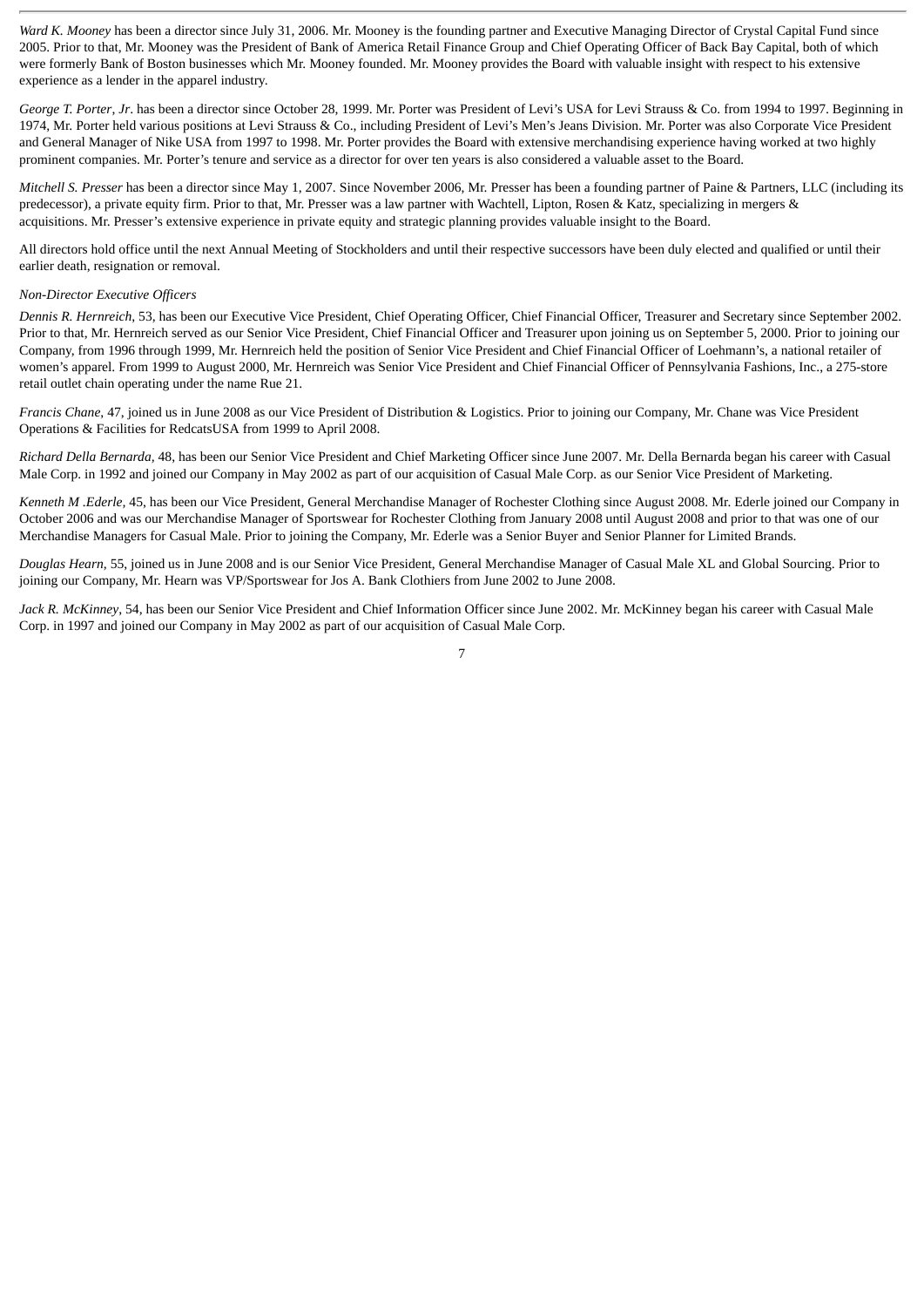*Henry J. Metscher,* 53, has been our Senior Vice President, General Merchandise Manager, Direct Businesses and President of Footwear since May 2008. Mr. Metscher joined us in November 2006 as President of Footwear. Prior to joining our Company, Mr. Metscher was an independent consultant and analyst with the Gerson Lehrman Group from 2003 to 2006. Mr. Metscher was the Executive Vice President—Chief Merchandising Officer at Talbots from 1998 to 2003. Prior to that, Mr. Metscher served as President and CEO of Custom Foot and had also served as President of the Retail Group at Liz Claiborne.

*Robert S. Molloy*, 50, joined our Company in February 2008 and is our Senior Vice President and General Counsel. Prior to that, Mr. Molloy served as Vice President, Assistant General Counsel at Staples, Inc. from May 1999 to February 2008. Prior to May 1999, Mr. Molloy served as a trial attorney.

*Brian Reaves*, 49, joined our Company in May 2010 as our Senior Vice President of Store Sales and Operations. Prior to joining our Company, Mr. Reaves was the Vice President—Outreach and Group Sales for David's Bridal from 2007 to 2009. Before that, Mr. Reaves was the Senior Vice President of Sales for The Bridal Group from 2004 to 2007.

*Peter E. Schmitz*, 51, joined the Company in August 2007 as our Senior Vice President, Real Estate and Store Development. Prior to that, Mr. Schmitz was the Vice President of Real Estate for Brooks/Eckerd Pharmacy Chain since 1995.

*Vickie S. Smith*, 53, joined the Company in February 2008 as our Senior Vice President, Planning and Development. Prior to that, Ms. Smith worked at Urban Brands as Senior Vice President, Planning, Allocation and Marketing from May 2006 to November 2007. From May 2001 to December 2005, Ms. Smith was the Vice President, Corporate Planning and Allocation at JCPenney.

*Walter E. Sprague,* 61, has been our Senior Vice President of Human Resources since May 2006. From August 2003 through April 2006, Mr. Sprague was our Vice President of Human Resources. Prior to joining our Company, Mr. Sprague was the Managing Director Northeast, for Marc-Allen Associates, a nationwide executive recruiting firm. From 1996 to 2002 Mr. Sprague was the Assistant Vice President—Senior Director of Human Resources for Foot Locker Inc. and prior to that the Assistant Vice President—Senior Director of Human Resources of Human Resources for Woolworth Corporation, the predecessor company to Foot Locker Inc.

*Peter H. Stratton, Jr*., 37, has been our Senior Vice President of Finance, Corporate Controller and Chief Accounting Officer since August 28, 2009. Mr. Stratton joined us in June 2009 as Vice President of Finance. From May 2007 to June 2009, he served as Senior Director of Corporate Accounting at BearingPoint, Inc. Prior to May 2007, Mr. Stratton held various finance and accounting leadership positions at Legal Sea Foods, Inc., Shaw's Supermarkets, Inc. and Cintas Corporation.

There are no family relationships between any of our directors and executive officers.

# **CORPORATE GOVERNANCE**

#### **Board of Directors**

Our Board of Directors is currently comprised of eight members (there is currently one vacancy which will not be filled at the Annual Meeting). A majority of the members of the Board are "independent" under the rules of the Nasdaq Global Select Market ("Nasdaq"). The Board has determined that the following directors are independent: Messrs. Bernikow, Choper, Kyees, Mooney, Porter and Presser.

Our Board of Directors met seven times during our fiscal year ended January 30, 2010 ("fiscal 2009"). Each of the directors attended at least 75 percent of the aggregate of the total meetings of the Board and the total meetings of the committees of the Board on which each director served.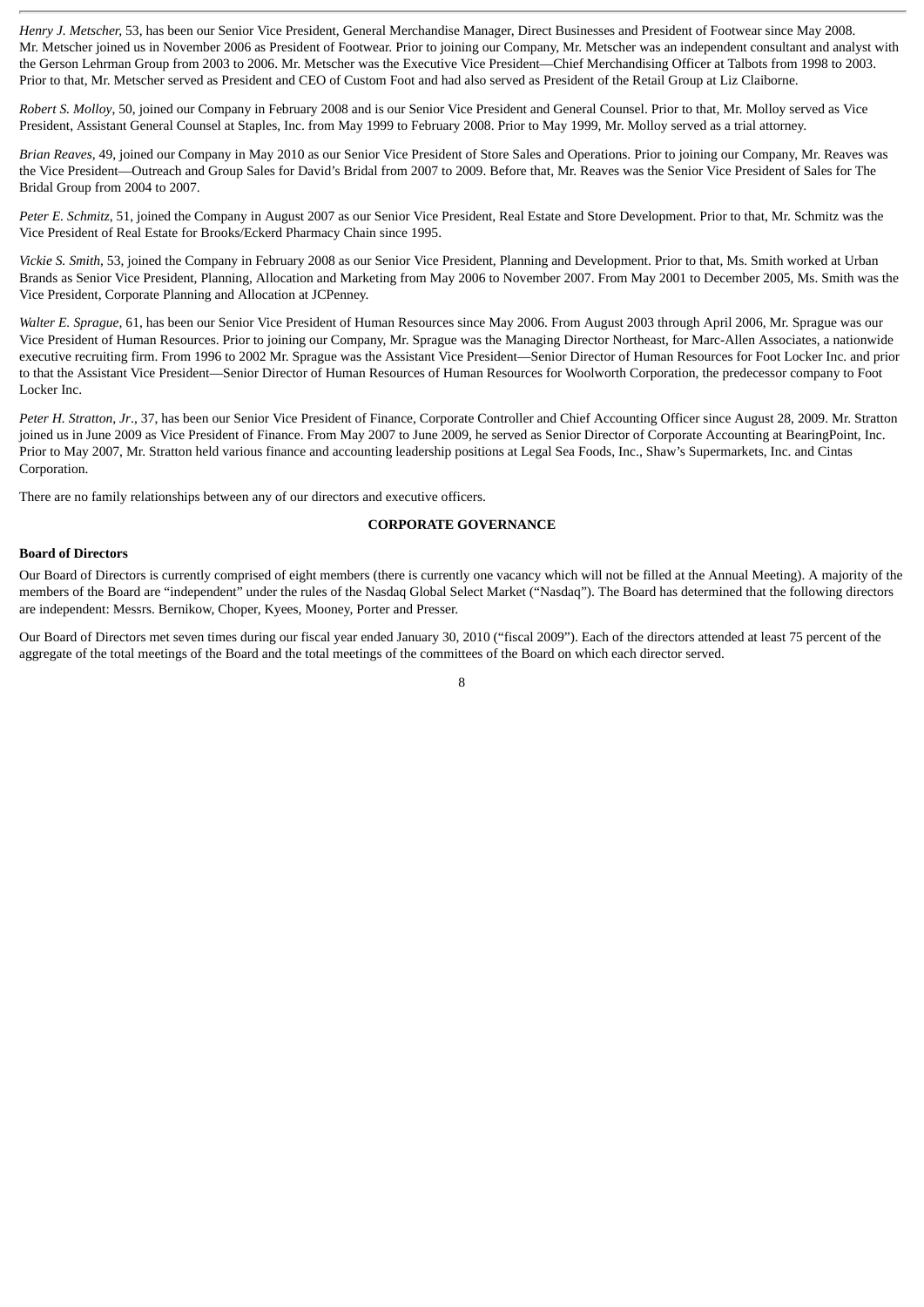We believe that it is important for and we encourage the members of our Board of Directors to attend Annual Meetings of Stockholders. Last year, all members of the Board of Directors attended the Annual Meeting of Stockholders held on August 27, 2009.

#### **Committees of the Board**

Our Board of Directors has three standing committees: the Nominating and Corporate Governance Committee, the Audit Committee and the Compensation Committee. The Nominating and Corporate Governance Committee, the Audit Committee and the Compensation Committee are each comprised of directors who are "independent" under the rules of Nasdaq.

#### *Nominating and Corporate Governance Committee*

The Nominating and Corporate Governance Committee has a written charter, which can be found under "Corporate Governance" on the Investor Relations page of our website at *www.casualmaleXL.com*. The Committee was established to perform functions related to governance of our Company, including, but not limited to, planning for the succession of our CEO and such other officers as the Committee shall determine from time to time, recommending to the Board of Directors individuals to stand for election as directors, overseeing and recommending the selection and composition of committees of the Board of Directors, and developing and recommending to the Board of Directors a set of corporate governance principles applicable to our Company. The present members of the Nominating and Corporate Governance Committee are Messrs. Choper, Bernikow and Presser, each of whom is "independent" under the rules of Nasdaq. Although Mr. Holtzman is not a member of the Nominating and Corporate Governance Committee and is not entitled to vote or receive compensation for his participation, he routinely attends all meetings of the Nominating and Corporate Governance Committee. The Nominating and Corporate Governance Committee met twice during fiscal 2009.

The Board's current policy with regard to the consideration of director candidates recommended by stockholders is that the Nominating and Corporate Governance Committee will review and consider any director candidates who have been recommended by stockholders in compliance with the procedures established from time to time by the Committee (the current procedures are described below), and conduct inquiries it deems appropriate. The Nominating and Corporate Governance Committee will consider for nomination any such proposed director candidate who is deemed qualified by the Nominating and Corporate Governance Committee in light of the minimum qualifications and other criteria for Board membership approved by the Committee from time to time.

While the Nominating and Corporate Governance Committee does not have a formal diversity policy for Board membership and identifies qualified candidates without regard to race, color, disability, gender, national origin, religion or creed, it does seek to ensure the fair representation of all stockholder interests on the Board. In that regard, in considering candidates for the Board, the Nominating and Corporate Governance Committee considers, among other factors, diversity with respect to viewpoint, skills and experience. The Board believes that the use of these general criteria, along with the minimum qualifications listed below, will result in nominees who represent a mix of backgrounds and experiences that will enhance the quality of the Board.

At a minimum, the Nominating and Corporate Governance Committee must be satisfied that each nominee, both those recommended by the Committee and those recommended by stockholders, meets the following minimum qualifications:

- The nominee should have a reputation for integrity, honesty and adherence to high ethical standards.
- The nominee should have demonstrated business acumen, experience and ability to exercise sound judgments in matters that relate to our current and long-term objectives and should be willing and able to contribute positively to our decision-making process.
- The nominee should have a commitment to understand our Company and our industry and to regularly attend and participate in meetings of the Board and its committees.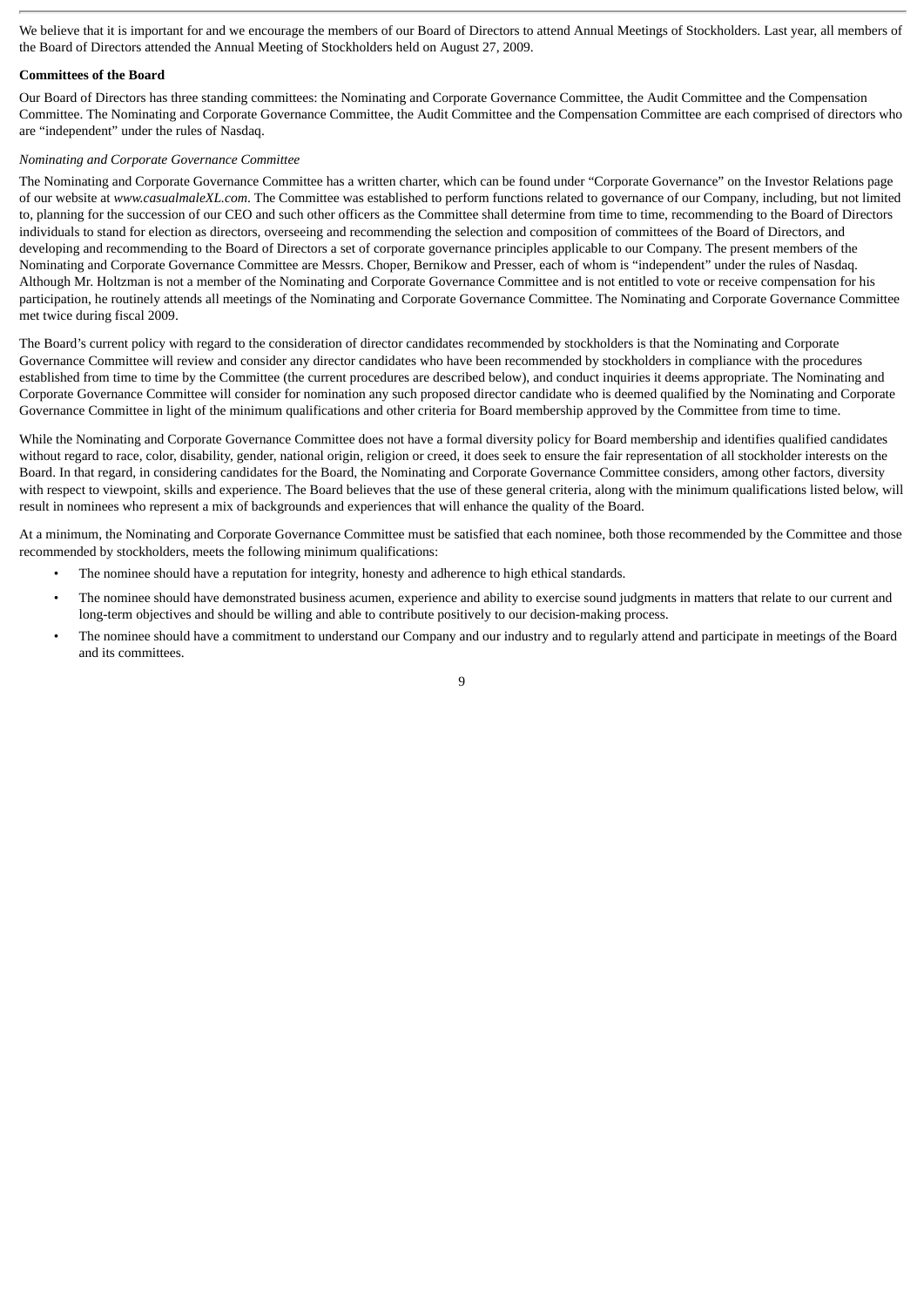- The nominee should have the interest and ability to understand the sometimes conflicting interests of the various constituencies of ours, which includes stockholders, employees, customers, governmental units, creditors and the general public, and to act in the interests of all of our stakeholders.
- The nominee should not have, nor appear to have, a conflict of interest that would impair the nominee's ability to represent the interests of all of our stockholders and to fulfill the responsibilities of a director.

The current procedures to be followed by stockholders in submitting recommendations for director candidates are as follows:

1. All stockholder recommendations for director candidates must be submitted to the Secretary at our corporate offices located at 555 Turnpike Street, Canton, Massachusetts, 02021 who will forward all recommendations to the Nominating and Corporate Governance Committee.

2. All stockholder recommendations for director candidates must be submitted to us not less than 120 calendar days prior to the date on which our proxy statement was released to stockholders in connection with our previous year's annual meeting.

3. All stockholder recommendations for director candidates must include the following information:

a. The name and address of record of the stockholder.

b. A representation that the stockholder is a record holder of our securities, or if the stockholder is not a record holder, evidence of ownership in accordance with Rule 14a-8(b)(2) of the Exchange Act.

c. The name, age, business and residential address, educational background, current principal occupation or employment, and principal occupation or employment for the preceding five (5) full fiscal years of the proposed director candidate.

d. A description of the qualifications and background of the proposed director candidate which addresses the minimum qualifications and other criteria for Board membership approved by the Board from time to time.

e. A description of all arrangements or understandings between the stockholder and the proposed director candidate.

f. The consent of the proposed director candidate (i) to be named in the proxy statement relating to our annual meeting of stockholders and (ii) to serve as a director if elected at such annual meeting.

g. Any other information regarding the proposed director candidate that is required to be included in a proxy statement filed pursuant to the rules of the SEC.

Except where we are legally required by contract or otherwise to provide third parties with the ability to nominate directors, the Nominating and Corporate Governance Committee is responsible for identifying and evaluating individuals, including nominees recommended by stockholders, believed to be qualified to become Board members and recommending to the Board the persons to be nominated by the Board for election as directors at any annual or special meeting of stockholders and the persons to be elected by the Board to fill any vacancies on the Board. The Committee may solicit recommendations from any or all of the following sources: non-management directors, the CEO, other executive officers, third-party search firms or any other source it deems appropriate. The Committee will review and evaluate the qualifications of any such proposed director candidate, and conduct inquiries it deems appropriate. The Committee will evaluate all such proposed director candidates in the same manner, with no regard to the source of the initial recommendation of such proposed director candidate. Accordingly, there are no differences in the manner in which the Nominating and Corporate Governance evaluates director nominees recommended by stockholders. In identifying and evaluating candidates for membership on the Board of Directors, the Committee will take into account all factors it considers appropriate, which may include strength of character, mature judgment, career specialization, relevant technical skills, diversity, and the extent to which the candidate would fill a present need on the Board of Directors.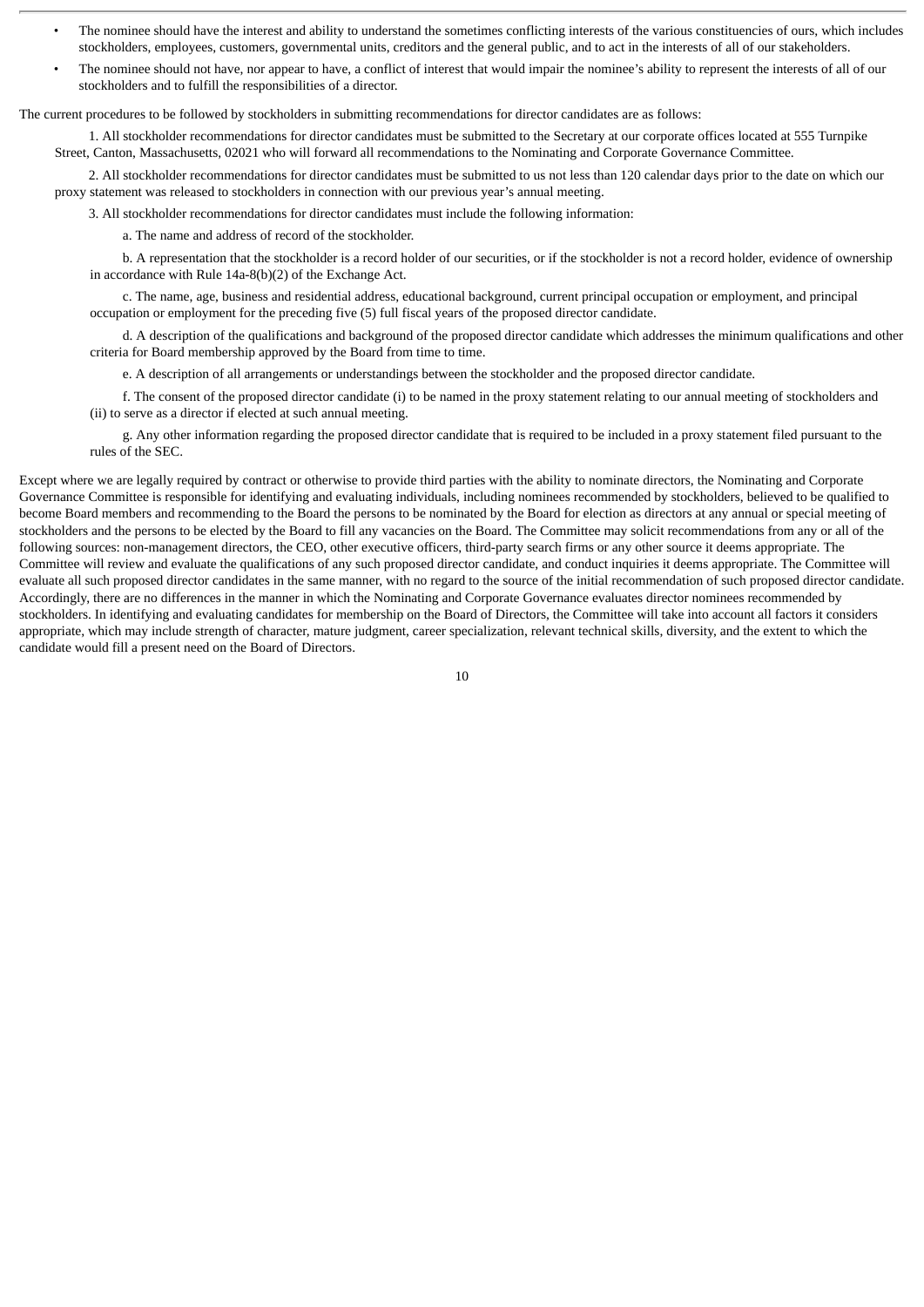#### *Audit Committee*

We have a separately-designated standing Audit Committee established in accordance with section  $3(a)(58)(A)$  of the Exchange Act. The Audit Committee is currently comprised of Messrs. Choper, Bernikow and Kyees. Mr. Kyees replaced Mr. Porter as a member of the Audit Committee on May 3, 2010. Each of the members of the Audit Committee is independent, as independence for Audit Committee members is defined under the rules of Nasdaq. In addition, the Board of Directors has determined that Mr. Bernikow is an "audit committee financial expert" under the rules of the SEC.

The Audit Committee operates under a written charter, which can be found under "Corporate Governance" on the Investor Relations page of our website at *www.casualmaleXL.com*.

The purpose of the Audit Committee is to (i) assist the Board of Directors in fulfilling its oversight responsibilities to the shareholders, potential shareholders and the investment community; (ii) oversee the audits of our financial statements and our relationship with our independent registered public accounting firm; (iii) promote and further the integrity of our financial statements and oversee the qualifications, independence and performance of our independent registered public accounting firm (including being solely responsible for appointing, determining the scope of, evaluating and, when necessary, terminating the relationship with the independent registered public accounting firm); and (iv) provide the Board of Directors and the independent registered public accounting firm, unfiltered access to each other on a regular basis. The Audit Committee meets at least quarterly and as often as it deems necessary in order to perform its responsibilities. During fiscal 2009, the Audit Committee met nine times.

For additional information regarding the Audit Committee, see the "Report of the Audit Committee" included elsewhere in this Proxy Statement.

#### *Compensation Committee*

The primary purpose of the Compensation Committee is to discharge the Board's responsibilities relating to executive compensation. The Compensation Committee also reviews and makes recommendations to the full Board, or independently approves, all stock-based compensation awards to our executive officers under our equity incentive plans. The Compensation Committee met nine times during fiscal 2009. The present members of the Compensation Committee are Messrs. Choper, Mooney and Porter, each of whom is "independent" under the rules of the Nasdaq. Although Mr. Holtzman is not a member of the Compensation Committee and is not entitled to vote or receive compensation for his participation, he routinely attends all meetings of the Compensation Committee.

The Compensation Committee operates under a written charter, which can be found under "Corporate Governance" on the Investor Relations page of our website at *www.casualmaleXL.com*.

The Compensation Discussion and Analysis recommended by the Compensation Committee to be included in the Proxy Statement begins on page 16 of this Proxy Statement. Among other things, the Compensation Discussion and Analysis describes in greater detail the Compensation Committee's role in the executive compensation process.

#### *Board Leadership Structure*

We currently separate the positions of Chief Executive Officer and Chairman of the Board of Directors. Since 2002, Mr. Holtzman has served as our Chairman. The responsibilities of the Chairman of the Board of Directors include setting the agenda for each meeting of the Board of Directors, in consultation with the Chief Executive Officer; attending executive sessions of the non-management directors; and facilitating communication with the Board of Directors, executive officers and stockholders.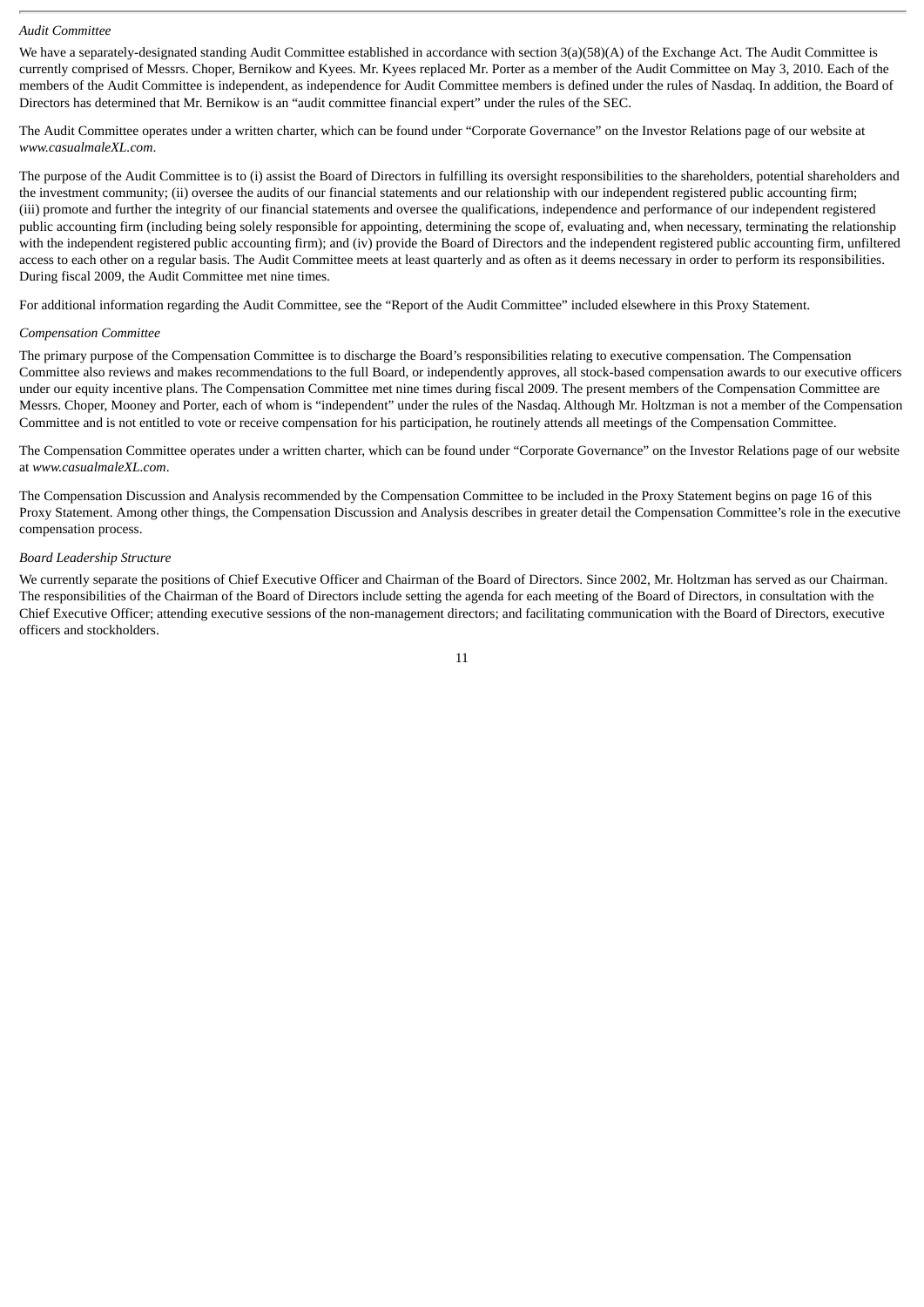Separating the positions of Chief Executive Officer and Chairman of the Board of Directors allows our Chief Executive Officer to focus on our day-to-day business, while allowing the Chairman of the Board of Directors to lead the Board of Directors in its fundamental role of providing independent advice to and oversight of management. Although Mr. Holtzman is not an independent director, the Board of Directors believes that having Mr. Holtzman serve as Chairman of the Board of Directors is the appropriate leadership structure for the Company, given his wealth of retail experience, his extensive knowledge of the Company and his history of innovative and strategic thinking.

In addition, as described above, our Board of Directors has three standing committees, each chairman and each member of which is an independent director. Our Board of Directors delegates substantial responsibility to each committee of the Board of Directors, which reports their activities and actions back to the full Board of Directors. We believe that the independent committees of our Board of Directors and their chairpersons are an important aspect of the leadership structure of our Board of Directors.

# *Risk Oversight*

Our Board of Directors, as a whole and through its committees, has responsibility for the oversight of risk management. With the oversight of our full Board of Directors, our executive officers are responsible for the day-to-day management of the material risks we face. In its oversight role, our Board of Directors has the responsibility to satisfy itself that the risk management processes designed and implemented by our executive officers are adequate and functioning as designed. The involvement of the full Board of Directors in setting our business strategy is a key part of its oversight of risk management and in determining what constitutes an appropriate level of risk for us. The full Board of Directors receives updates from our executive officers and outside advisors regarding certain risks our Company faces, including various operating risks and corporate governance best practices.

During fiscal 2009, our Board of Directors engaged Ernst & Young LLP to assist our senior management team in completing a risk assessment. With Ernst & Young LLP as the facilitator, our senior management team identified, assessed and prioritized various risks throughout the Company. Management also identified compensating controls currently in place or recommendations for minimizing risk. The results of the risk assessment were presented to the full Board of Directors.

In addition, our Board committees each oversee certain aspects of risk management. For example, our Audit Committee is responsible for overseeing the management of risks associated with the Company's financial reporting, accounting and auditing matters; our Compensation Committee oversees our risks associated with our compensation policies and programs; and our Nominating and Corporate Governance Committee oversees the management of risks associated with director independence, conflicts of interest, composition and organization of our Board of Directors, and director succession planning. Our Board committees report their findings to the full Board of Directors.

Our Chief Executive Officer and Chief Financial Officer attend all meetings of the Board of Directors and are available to address any questions or concerns raised by the Board of Directors on risk management-related and any other matters.

#### **Director Compensation**

The Compensation Committee is responsible for reviewing and making recommendations to our Board of Directors with respect to the compensation paid to our non-employee directors. Annually from 2001 until January 28, 2009, our non-employee directors had elected to receive their directors' fees, on a current or deferred basis, in shares of our common stock. Each director entered into an irrevocable agreement with us in advance of the beginning of a calendar year if they wish to receive common stock in lieu of cash. However, due to the limited number of shares available under the 2006 Incentive Compensation Plan (the "2006 Plan"), the non-employee directors agreed to receive cash payment for all director fees for fiscal 2009.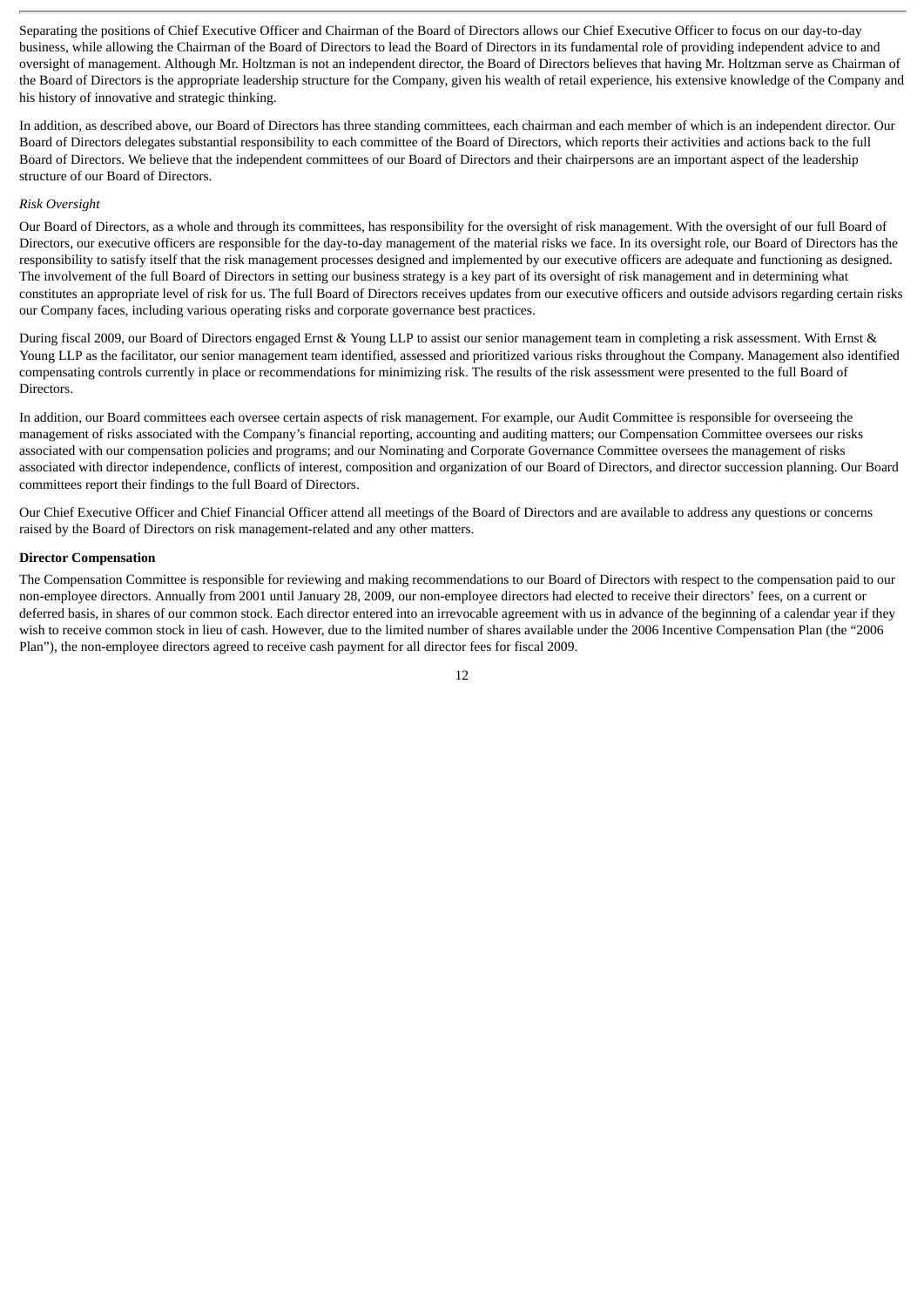During fiscal 2008, the Compensation Committee retained the independent consultant to review the compensation of directors at our peer companies. The following peer companies were used for this review:

- Bebe Citi Trends • The Buckle • Mothers Work • Mothers Work • Mothers Work • Mothers Work • Mothers Work • Mothers Work • Mothers  $\bullet$ • Cache **• Hibbett** • Cato Group • Hot Topic • Charlotte Russe • JoS A. Bank
- Christopher Banks The Wet Seal
- 
- -

The Compensation Committee's goal is to maintain a level of compensation paid to our non-employee directors that is in the median of the companies within our peer group as well as similarly-sized companies. Based on the recommendation of the independent consultant, in November 2008, the Board of Directors approved the Casual Male Retail Group, Inc. Non-Employee Director Compensation Plan. Pursuant to the plan, the non-employee directors were entitled to elect to receive their fiscal 2009 payments in cash, common stock or options. Prior to the commencement of fiscal 2009, the Board of Directors voted that all nonemployee directors would receive cash, regardless of such director's election, because of the limited number of shares available under the 2006 Plan.

Non-employee directors receive an annual retainer of \$20,000 which is paid in quarterly installments of \$5,000. Each director receives \$1,500 for each meeting of the Board and its committees and \$750 for each telephonic meeting. In addition, the Chairmen of the Audit Committee, Compensation Committee and Nominating and Corporate Governance Committee receive an annual payment of \$10,000, \$5,000 and \$5,000, respectively, which is paid quarterly. Upon each non-employee director's re-election to the Board, each director will receive \$82,250. Upon the initial election to the Board, a non-employee director will receive a stock option grant of 15,000 shares. We believe that our Non-Employee Director Compensation Plan will support our ongoing efforts to attract and retain exceptional directors to provide strategic guidance to our Company.

In May 2009, the Board of Directors voted to reduce the pay to be received by the non-employee directors for the remainder of fiscal 2009 by 10%, commencing with any payments to be made after May 17, 2009, consistent with the reductions taken throughout the Company. As a result of financial performance in fiscal 2009, in February 2010, the Board of Directors approved reinstatement of the 10% adjustment.

Effective January 29, 2010, we established the Casual Male Retail Group, Inc. Fiscal 2010 Non-Employee Director Stock Purchase Plan (the "2010 Director Plan") to provide a convenient method for our non-employee directors to acquire shares of our common stock at fair market value by voluntarily electing to receive shares of common stock in lieu of cash for service as a director. In accordance with the terms of the 2010 Director Plan, each non-employee director was required to make an irrevocable election by January 29, 2010 stating the form of payment for their respective fees. If a director joins the Board subsequent to January 29, 2010, no election is available and the director will receive all fees in cash. There are 250,000 shares available for issuance under the 2010 Director Plan as of January 30, 2010. The 2010 Director Plan is a stand-alone plan and is not a sub-plan under the 2006 Plan. Accordingly, shares issued under the 2010 Director Plan do not reduce the shares available for issuance under the 2006 Plan.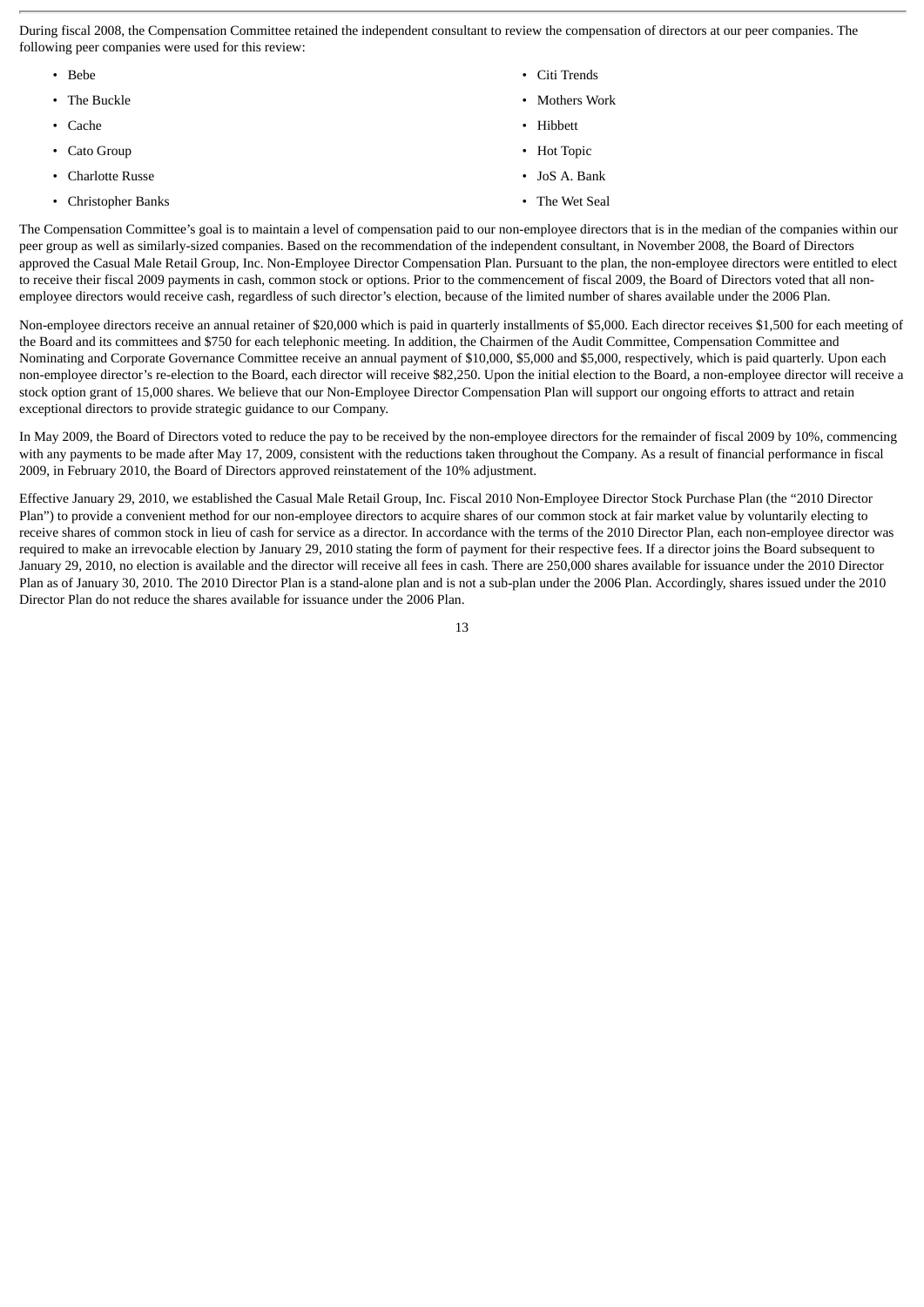### *Director Compensation Table*

The following table sets forth the compensation paid to our non-employee directors during fiscal 2009. David A. Levin is not included in the following table as he was a Named Executives Officer (as defined below under "Executive Compensation") and, accordingly, received no compensation for his services as a director. The compensation received by Mr. Levin as an employee of our Company is shown below in the "Summary Compensation Table."

# **2009 DIRECTOR COMPENSATION TABLE**

|                               | <b>Fees Earned or</b><br>Paid in Cash | Stock<br>Awards | Option<br>Awards | <b>Non-Equity</b><br><b>Incentive Plan</b><br>Compensation | <b>Change</b><br>in Pension<br><b>Value and</b><br>Nonqualified<br><b>Deferred</b><br>Compensation<br><b>Earnings</b> | <b>All Other</b><br>Compensation | Total     |
|-------------------------------|---------------------------------------|-----------------|------------------|------------------------------------------------------------|-----------------------------------------------------------------------------------------------------------------------|----------------------------------|-----------|
| <b>Name</b>                   | $($ \$ $)(1)$                         | (\$)(2)         | (\$)(2)          | (S)                                                        | (S)                                                                                                                   | (S)                              | $($)$     |
| Seymour Holtzman, Chairman(3) |                                       |                 |                  |                                                            | $\hspace{0.05cm}$                                                                                                     | 534,965(4)<br>\$                 | \$534,965 |
| Alan S. Bernikow              | \$<br>113,500                         |                 |                  |                                                            |                                                                                                                       |                                  | \$113,500 |
| Jesse Choper                  | \$<br>135,475                         |                 |                  |                                                            |                                                                                                                       |                                  | \$135,475 |
| John E. Kyees(5)              |                                       |                 |                  |                                                            |                                                                                                                       | __                               |           |
| Ward K. Mooney                | \$<br>110,350                         |                 |                  |                                                            |                                                                                                                       | $\overline{\phantom{0}}$         | \$110,350 |
| George T. Porter, Jr.         | \$<br>122,600                         |                 |                  |                                                            |                                                                                                                       |                                  | \$122,600 |
| Mitchell S. Presser           | \$<br>106,075                         | __              |                  |                                                            |                                                                                                                       | $\qquad \qquad -$                | \$106,075 |
| Robert L. Sockolov(6)         | \$<br>99,775                          |                 |                  |                                                            |                                                                                                                       |                                  | \$99,775  |

<sup>(1)</sup> On January 28, 2009, the directors agreed that all future fees for fiscal 2009 would be paid in cash. Effective May 17, 2009, the Board of Directors agreed to a 10% reduction for all fees paid to them for fiscal 2009. In addition to compensation received for board meetings and committee meetings, Mr. Choper also received a cash payment of \$14,250 for serving as Chairman for both the Audit Committee and the Nominating and Corporate Governance Committee. Mr. Porter also received a cash payment of \$4,750 for serving as Chairman of the Compensation Committee. Mr. Holtzman did not receive any payment for director meetings.

- (2) There were no Stock Awards or Options Awards to any of the directors for fiscal 2009. Each director has the following number of stock options outstanding at January 30, 2010: Mr. Holtzman: 1,660,000; Mr. Bernikow: 70,000; Mr. Choper: 100,000; Mr. Mooney: 25,000; Mr. Porter: 100,000; Mr. Presser: 25,000; and Mr. Sockolov: 25,000.
- (3) During fiscal 2009, Mr. Holtzman received compensation from us both directly (as an employee of our Company) and indirectly (as a consultant pursuant to a consulting agreement we have with Jewelcor Management Inc. ("JMI")). Mr. Holtzman is the president and chief executive officer and, together with his wife, indirectly, the majority shareholder of JMI. There were no services performed on behalf of the Company by JMI, other than those performed by Mr. Holtzman. See below for our discussion of the compensation paid to Mr. Holtzman under "*Chairman Compensation.*"
- (4) All Other Compensation for Mr. Holtzman includes annual compensation paid to Mr. Holtzman of \$534,965 pursuant to a consulting agreement with the Company.
- (5) Mr. Kyees was appointed a director of our Company on May 3, 2010 and, accordingly, received no compensation for fiscal 2009.
- (6) Mr. Sockolov resigned as a director of our Company on March 29, 2010.

#### **Chairman Compensation**

Pursuant to the consulting agreement with JMI, which was most recently amended as of May 2009, Mr. Holtzman receives, in aggregate, annual consulting and employment compensation of \$575,000, payable in cash. However, consistent with the executive and Board fee reductions, JMI and Mr. Holtzman agreed to a 10% reduction in consulting fees, which was in effect from May 17, 2009 until February 5, 2010. If we engage Mr. Holtzman's services to assist us in a specific and significant corporate transaction or event, the Compensation Committee, at their discretion, has the right to grant Mr. Holtzman a bonus for his additional services. No such bonus was granted during fiscal 2009.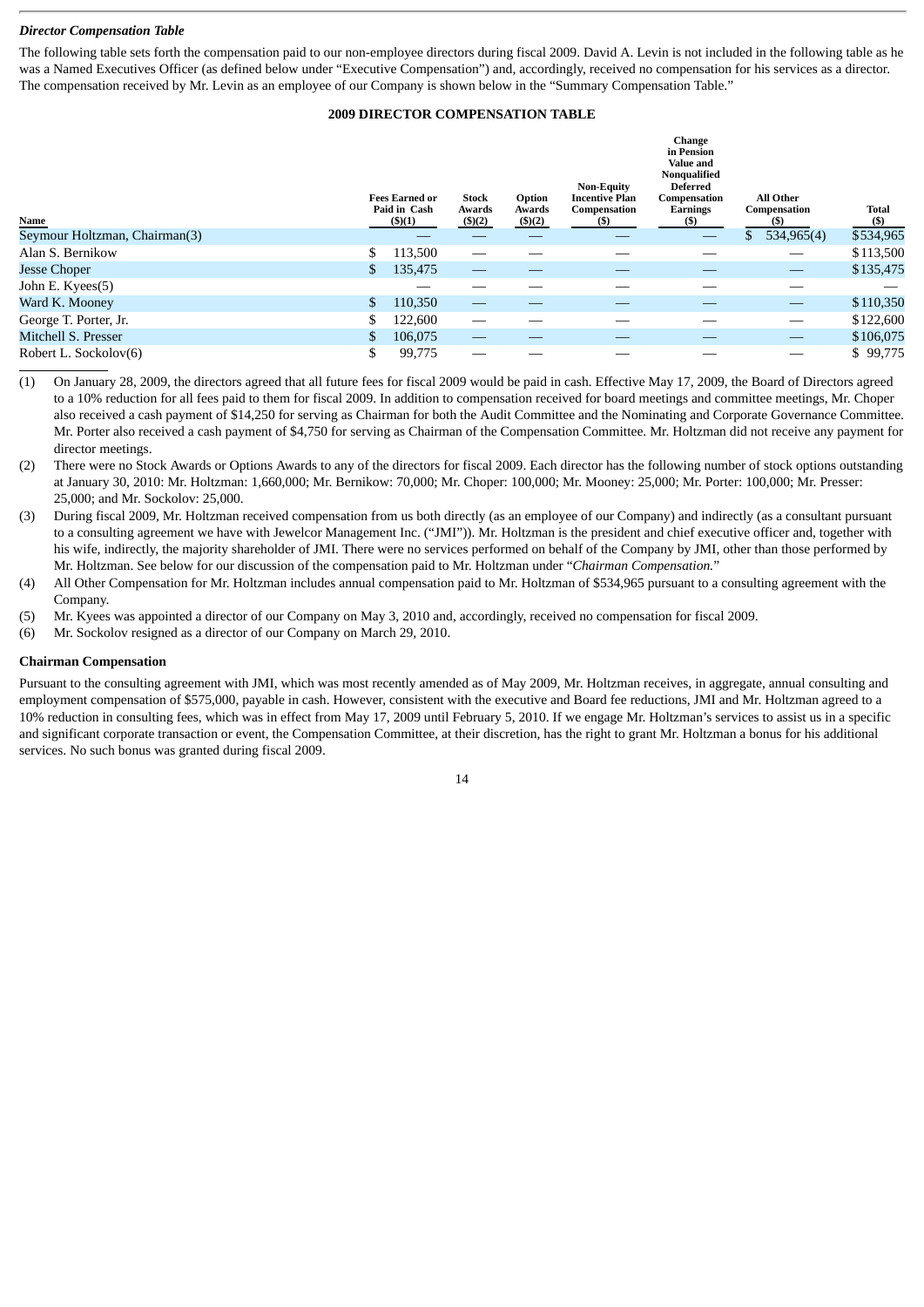# **Compensation Committee Interlocks and Insider Participation**

For fiscal 2009, the members of the Compensation Committee were Messrs. Choper, Mooney and Porter. Persons serving on the Compensation Committee had no relationships with our Company in fiscal 2009 other than their relationship to us as directors entitled to the receipt of standard compensation as directors and members of certain committees of the Board and their relationship to us as beneficial owners of shares of our common stock and options exercisable for shares of common stock. No person serving on the Compensation Committee or on the Board of Directors is an executive officer of another entity for which an executive officer of ours serves on such entity's board of directors or compensation committee.

#### **Code of Ethics**

We have adopted a Code of Ethics which applies to our directors, Chief Executive Officer and Chief Financial Officer, as well as our other senior officers. The full text of the Code of Ethics can be found under "Corporate Governance" on the Investor Relations page of the our corporate web site, which is at *www.casualmaleXL.com.*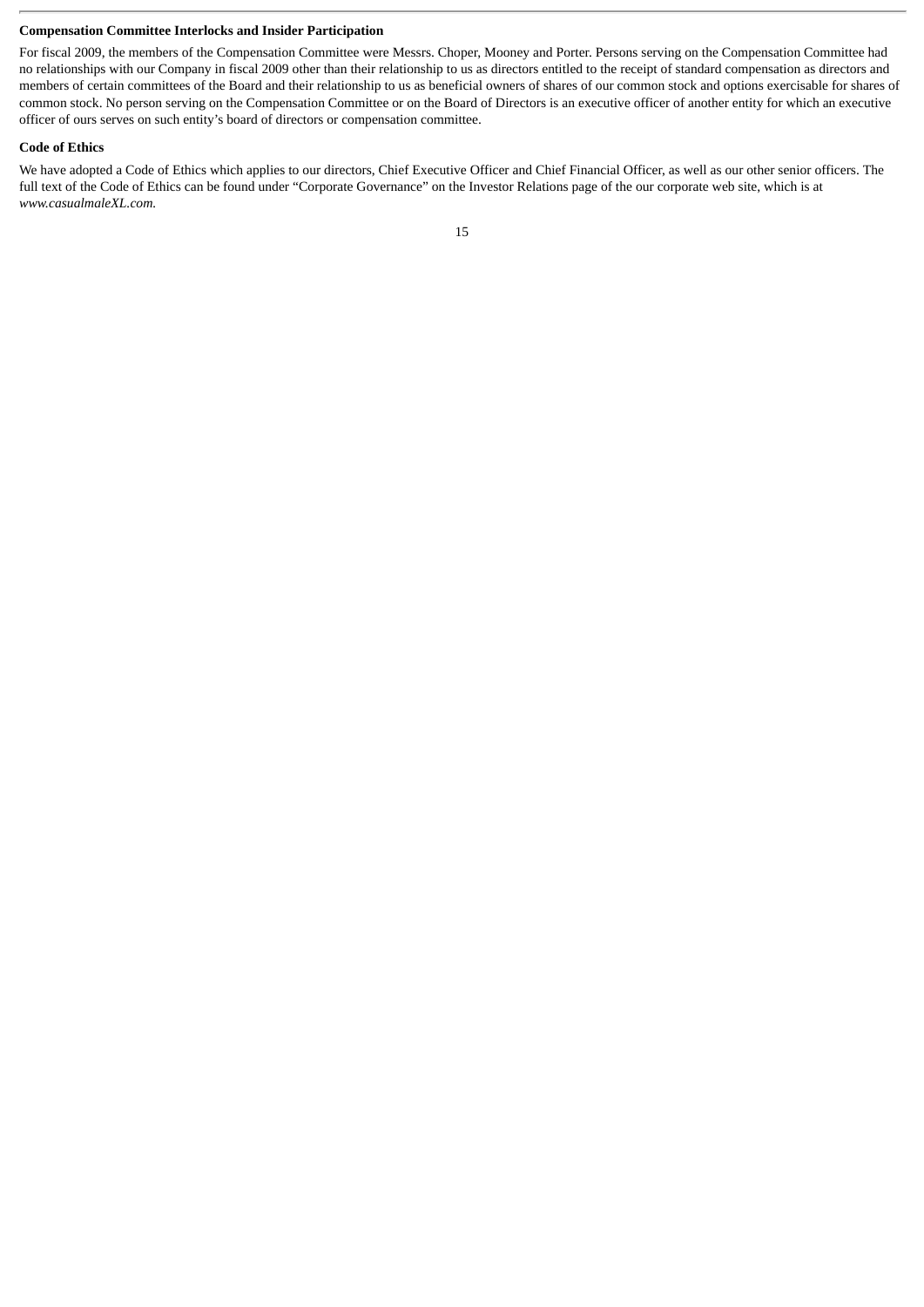#### **EXECUTIVE COMPENSATION**

#### **Compensation Discussion and Analysis**

This Compensation Discussion and Analysis discusses the compensation paid to our key executives which includes our Chief Executive Officer and our Chief Financial Officer ("Key Executives") as well as our other executive officers (the "Senior Executives"). For the purposes of this Proxy Statement, the Key Executives and our next three most highly-compensated Senior Executives for fiscal 2009, which includes our former Senior Vice President of Store Sales and Operations, are collectively referred to herein as our "Named Executive Officers."

Our Key Executives are David A. Levin, President and Chief Executive Officer, and Dennis R. Hernreich, Executive Vice President, Chief Financial Officer, Chief Operating Officer, Treasurer and Secretary.

Our Senior Executives are listed above under "Proposal 1. Election of Directors-Non-Director Executive Officers," with the exception of Dennis R. Hernreich who is a Key Executive.

Ronald G. Threadgill, former Vice President of Global Sourcing, and Mark E. Bean, former Senior Vice President of Store Sales and Operations, were also Senior Executives while employed with us prior to their departures on November 21, 2009 and May 17, 2010, respectively.

The Named Executive Officers for fiscal 2009 are: Messrs. Levin, Hernreich, Bean, Metscher and Molloy.

#### *Summary of Financial Performance in 2009*

The overall weakness in the economy directly impacted our business in the past two years, particularly our sales volume. However, fiscal 2009 was a very pivotal year for us. Our management team started to take the steps which were necessary to be profitable and cash flow positive, given the potential for double-digit decreases in sales for fiscal 2009. Our focus shifted toward improving our operating income and optimizing our free cash flow, assuming a smaller sales base.

Despite a sales decrease of \$49.0 million, our merchandise margins improved and we reduced our selling, general and administrative expenses by approximately \$27.0 million. As a result, our net income for fiscal 2009 was \$6.1 million, or \$0.14 per diluted share, as compared to a net loss of \$(109.3) million, or \$(2.64) per diluted share for fiscal 2008. In addition, we improved our liquidity position, reducing debt by approximately 78%, reducing inventory levels by approximately 9% and improving free cash flow.

The compensation earned by the Key Executives and Senior Executives addressed in the "Summary Compensation Table" below recognizes these achievements. Based on our strong results for fiscal 2009, we exceeded our performance targets pursuant to our performance plans for fiscal 2009.

#### *Responsibility of the Compensation Committee*

The responsibility of our Compensation Committee is to establish, implement and continually monitor adherence to our compensation philosophy, ensuring that the total compensation is fair, reasonable and competitive. See "Compensation Committee Process" below.

#### *Executive Compensation Philosophy and Objectives*

The primary objective of our executive compensation program is to attract, retain and motivate the best possible executive talent. The Compensation Committee believes that the most effective executive compensation program is one designed to:

• Reward the achievement of specific annual, long-term and strategic goals through a combination of both cash and stock-based compensation;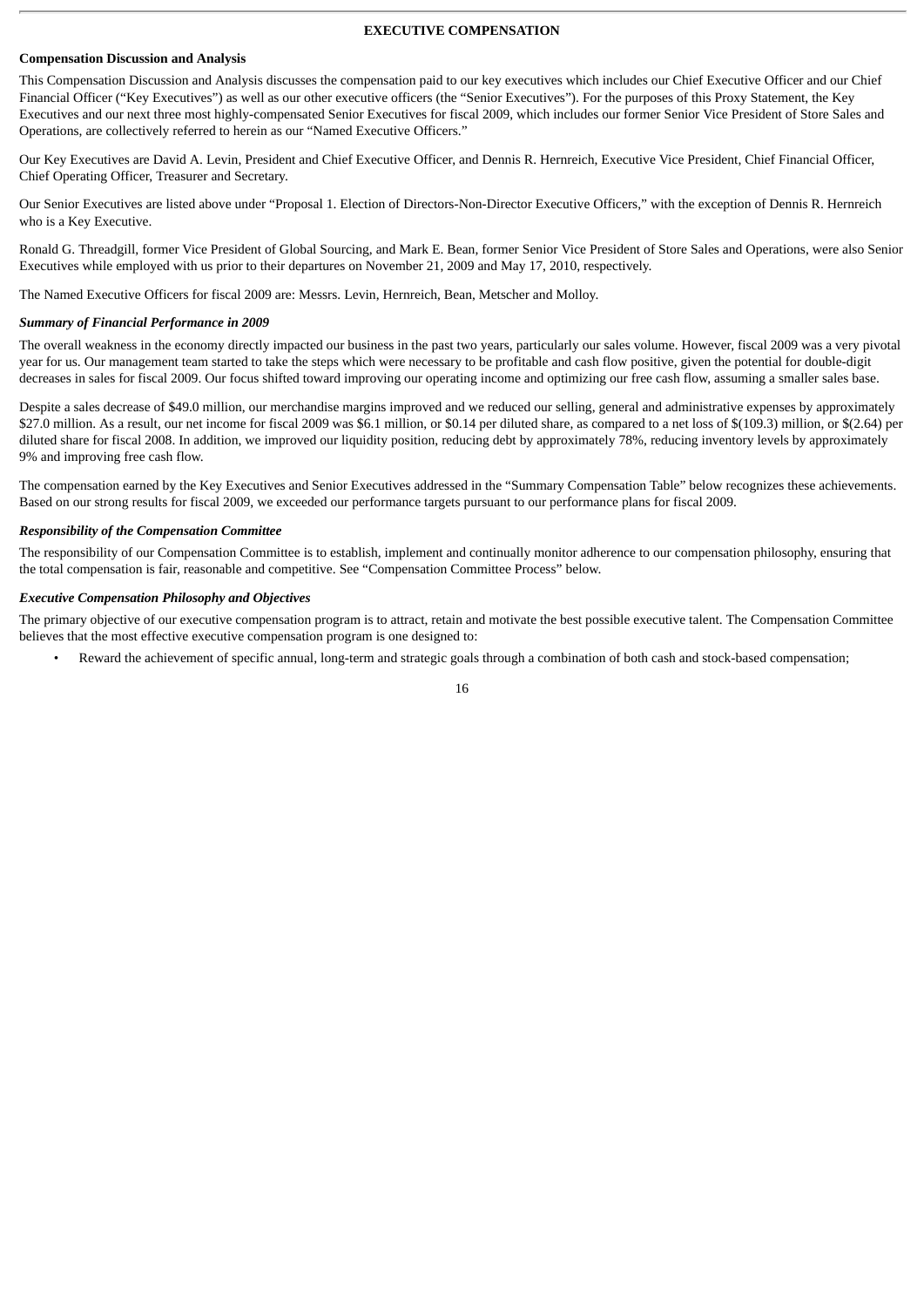- Align the executives' interests with those of our stockholders; and
- Evaluate both performance and compensation to ensure that we maintain our ability to attract and retain talented executives and that compensation to such executives remains competitive relative to compensation paid to similar executives of our peer companies.

Our Compensation Committee wants to ensure that we remain competitive with our peers by offering our executives a strong compensation package that rewards achieving our Company's performance goals. Given the recent economic recession and its direct impact on our business and market capitalization, the Committee is also challenged with providing competitive compensation to our executives, both short-term and long-term, during a period where our sales trends are expected to recover slowly.

When reviewing compensation, the Compensation Committee evaluates the pay structure in two primary ways: "total cash compensation" and "total direct compensation." The total cash compensation, which consists of the executive's base salary and annual performance-based cash bonus, is tied to our annual performance targets, which is generally EBITDA (income from continuing operations before interest, taxes, depreciation and amortization) but can include other performance targets. The total direct compensation includes the total cash compensation plus the fair value of any long-term incentive awards and is geared toward achieving our long-term objectives of increased market share, and stockholder returns, while retaining our executive talent.

Our policy for allocating between long-term and currently paid compensation is to ensure adequate base compensation to attract and retain personnel, while providing incentives to maximize long-term value for our Company and our stockholders.

Historically, we have (i) provided cash compensation in the form of base salary to meet competitive salary norms and rewarded performance against specific short-term goals in the form of bonus compensation and (ii) provided non-cash compensation to reward superior performance against specific objectives and long-term strategic goals, traditionally in the form of stock options. In fiscal 2008, with the adoption of our Long-Term Incentive Plan, our management team was offered a compensation plan designed to award superior performance against short-term objectives but any award earned, which could be in the form of cash, stock options, restricted stock or any combination thereof (based on the prior election of the executives) would be subject to a three-year vesting period. These types of awards are intended to align executive compensation with shareholders' interest and the Company's long-term strategic goals. Currently, management is hindered from receiving stock options or restricted stock due to the lack of available shares under the 2006 Plan. Even though the amount of stock options and restricted stock is not sufficient, on June 15, 2010, the Compensation Committee will require that all participants, through their irrevocable elections, elect to receive at least 50% of any award in equity, through either shares of restricted stock and/or stock options.

With respect to the overall compensation paid to our Key Executives, the Compensation Committee's objective is to aim toward a total direct compensation amount that is within our peer median if we are able to achieve financial targets. As such, the Compensation Committee's objective is to allocate the Key Executive's total direct compensation equally between base salary, short-term rewards and long-term rewards.

The Compensation Committee's overall objective is to provide our Senior Executives with a competitive base salary that is within our peer median, while providing them with an opportunity for long-term compensation if our Company meets or exceeds its financial targets, such as EBITDA and overall operating margins.

The Committee's compensation philosophy continues to be to achieve our primary business objectives of increasing our market share within the Big & Tall retail industry while working towards increasing operating margins and ultimately stockholder returns, through increased stock price. With the current economic conditions, we still remain focused on these long-term objectives, and for fiscal 2010 EBITDA remains the target for our annual incentive plan and EBITDA and operating margin percent remain our targets for our long-term incentive plan. Our targets are based generally on a 50% probability of achieving the current year's planned EBITDA and operating margin planned levels.

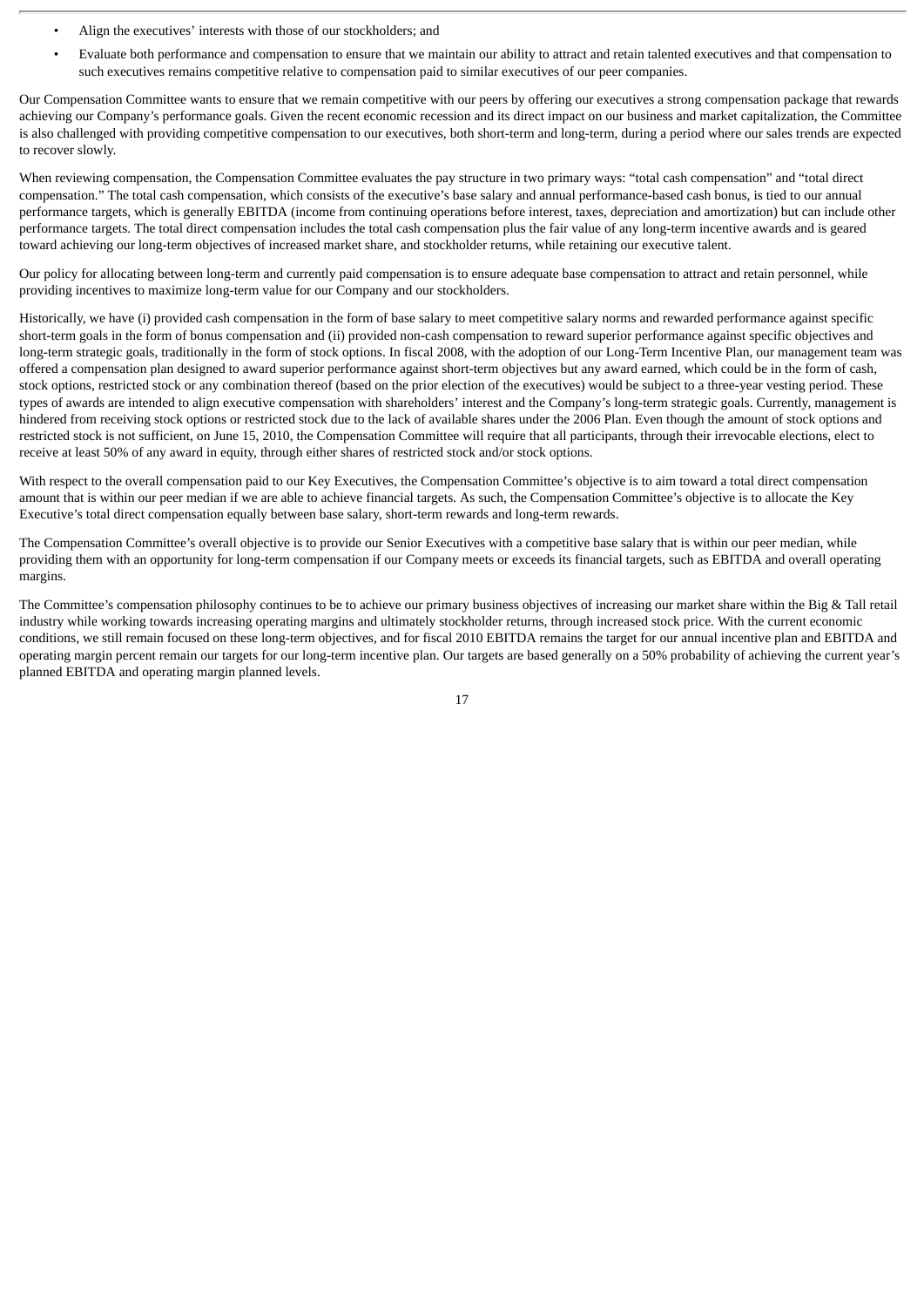#### *Risk Assessment*

We believe that our compensation programs do not provide incentives for unnecessary risk taking by our employees. Our employment agreements with each of our executives include a "clawback" provision which permits us to demand full repayment of all amounts paid to the executive in the event we learn after the executive's termination that the executive could have been terminated for "justifiable cause." Our emphasis on long-term incentive awards, in addition to our annual incentive awards, is also designed to align executives with preserving and enhancing shareholder value. Based on these considerations, among others, we do not believe that our compensation policies and practices create risks that are likely to have a material adverse effect on our Company.

#### *Compensation Committee Process*

# *-Key Executives*

In consultation with a leading independent firm which specializes in benefits and compensation, the Compensation Committee has developed a compensation program that is competitive within our peer group. The consultant analyzed compensation and benefits of our peer companies with respect to our Key Executive compensation as well as compensation levels and practices for our Board of Directors.

When creating the compensation program, the Compensation Committee used the following list of companies as our primary peer group when evaluating and assessing compensation levels for our Key Executives. When determining peer companies, we chose public companies within the specialty retail apparel business with similar sales and market capitalization:

- Aeropostale Deb Shops
- 
- Bebe Stores, Inc.  **Containers Hibbett**
- Charlotte Russe Hot Topic
- 
- 
- 
- The Buckle  **Particular 1999** Destination Maternity
	-
	-
- Cato Group JoS A. Bank
- Christopher Banks United Retail Group

The Committee's overall goal is for our Key Executives' total direct compensation to fall within the median of our peer group; however, this guideline may differ depending on an individual's qualification, past performance, the demand for individuals with the executive's specific expertise and experience, achievement of our financial objectives and the executive's contribution to such achievement and overall responsibility, among other criteria.

The Compensation Committee is directly responsible for determining the compensation paid to our Key Executives. For our Key Executives, the Compensation Committee compares each element of compensation to published survey data from our peer group for executives in the comparable positions and responsibilities and also seeks advice as needed from compensation consultants. In summary:

- The Committee believes that Mr. Levin's total cash compensation is competitive and within our peer median. However, over the past two years as a result of the effect of the economy on the Company's stock, Mr. Levin's total direct compensation, which as stated above includes the present value of long-term incentive awards, has been substantially impacted due to the decreased value in the Company's stock.
- Mr. Hernreich's total cash compensation is above the market median for either a chief financial officer or chief operating officer when compared to our peers; however, given the fact that Mr. Hernreich serves multiple roles as our Chief Financial Officer, Chief Operating Officer, Treasurer and Secretary,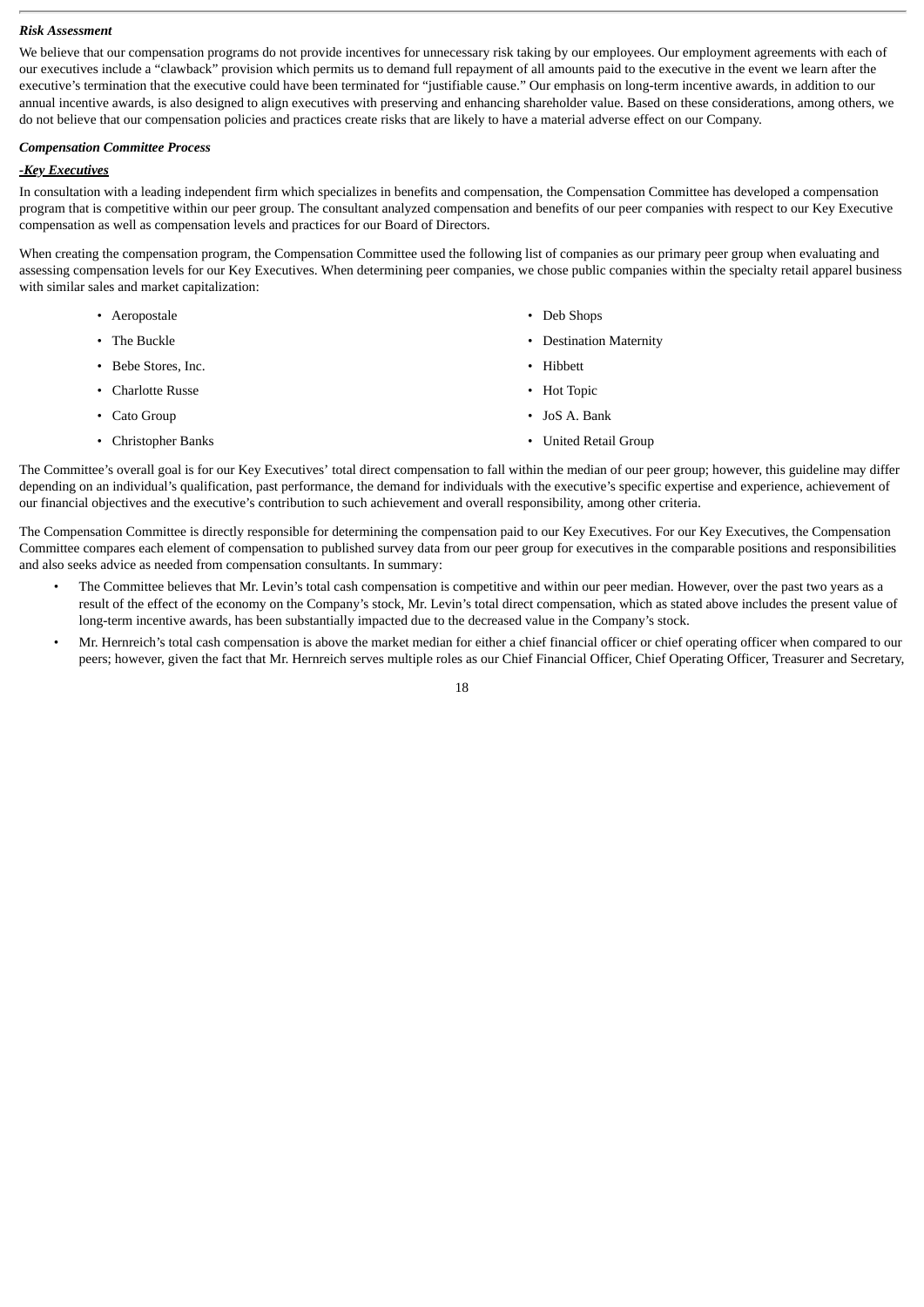the Committee believes that a base pay above the median is appropriate. The present value of Mr. Hernreich's long-term incentive awards has also been substantially impacted due to the decreased value in the Company's stock resulting from the poor economy.

The Committee believes that as a result of actions taken by the Board of Directors and the Compensation Committee in fiscal 2008 in establishing the Annual Incentive Plan and Long-Term Incentive Plan (as discussed below), there can be significant upside to our Key Executives and Senior Executives if we are able to achieve our short-term and long-term objectives. Similarly, there is also potential upside present in the equity portions of their long-term award if our objectives are achieved and the economy continues to improve. See "*Outstanding Equity Award Value at Fiscal Year End*" for a detailed listing of such awards outstanding for each executive.

#### -*Senior Executives*

The Key Executives together with our Senior Vice President of Human Resources are primarily responsible for determining the compensation paid to our Senior Executives, subject to ratification or approval by the Compensation Committee. For benchmarking purposes, the Key Executives utilize several published industry compensation surveys when determining compensation packages for our Senior Executives. A combination of performance, achievement of goals and survey data, among other criteria, is used to determine each Senior Executive's total direct compensation. The Senior Executives are provided with a competitive base salary within our retail industry and are provided with an opportunity to earn performance awards each year which are primarily driven by our Company's overall financial targets as with our Key Executives. See "*Components of Executive Compensation—Performance–based annual cash bonuses and—Long-term performance based awards.*"

#### *Components of Executive Compensation*

The primary components of compensation for our Key Executives and Senior Executives include base salary, current year performance-based cash bonuses and long-term incentives. The components of compensation are described as follows:

*• Base salary*

The base salary represents the fixed component of an executive's annual compensation. In order to be competitive in the marketplace and attract the top executive talent, we believe that it is important that our base salary be competitive, generally falling within the median of our industry peers.

Base salaries are reviewed annually and adjustments are influenced by our performance in the previous fiscal year and the executive's contribution to that performance. The executive's performance is measured by various factors, including, but not limited to, achievement of specific individual and department goals, promotions of the individual that may have occurred during the fiscal year, and any increases in the individual's level of responsibility.

As mentioned above, the Compensation Committee looks to our Key Executives' overall compensation and expects that approximately one-third of their total direct compensation will be in the form of base salary, while maintaining a range that is within our peer median. For our Senior Executives, the Key Executives rely on industry compensation surveys and target a median range that is competitive.

As part of our overall Company objectives of reducing expenses in expectation of a lower projected sales base in light of the economy, on May 17, 2009, the Compensation Committee and the Board of Directors approved the recommendation of the Key Executives for a base salary decrease of 5.0% for all members of senior management, including our Key Executives and Senior Executives. The Chief Executive Officer did not participate in the Board vote. The Compensation Committee relied upon the performance-based annual cash bonus program and the long-term performance-based plan as incentives to achieve the Company's financial goals for fiscal 2009.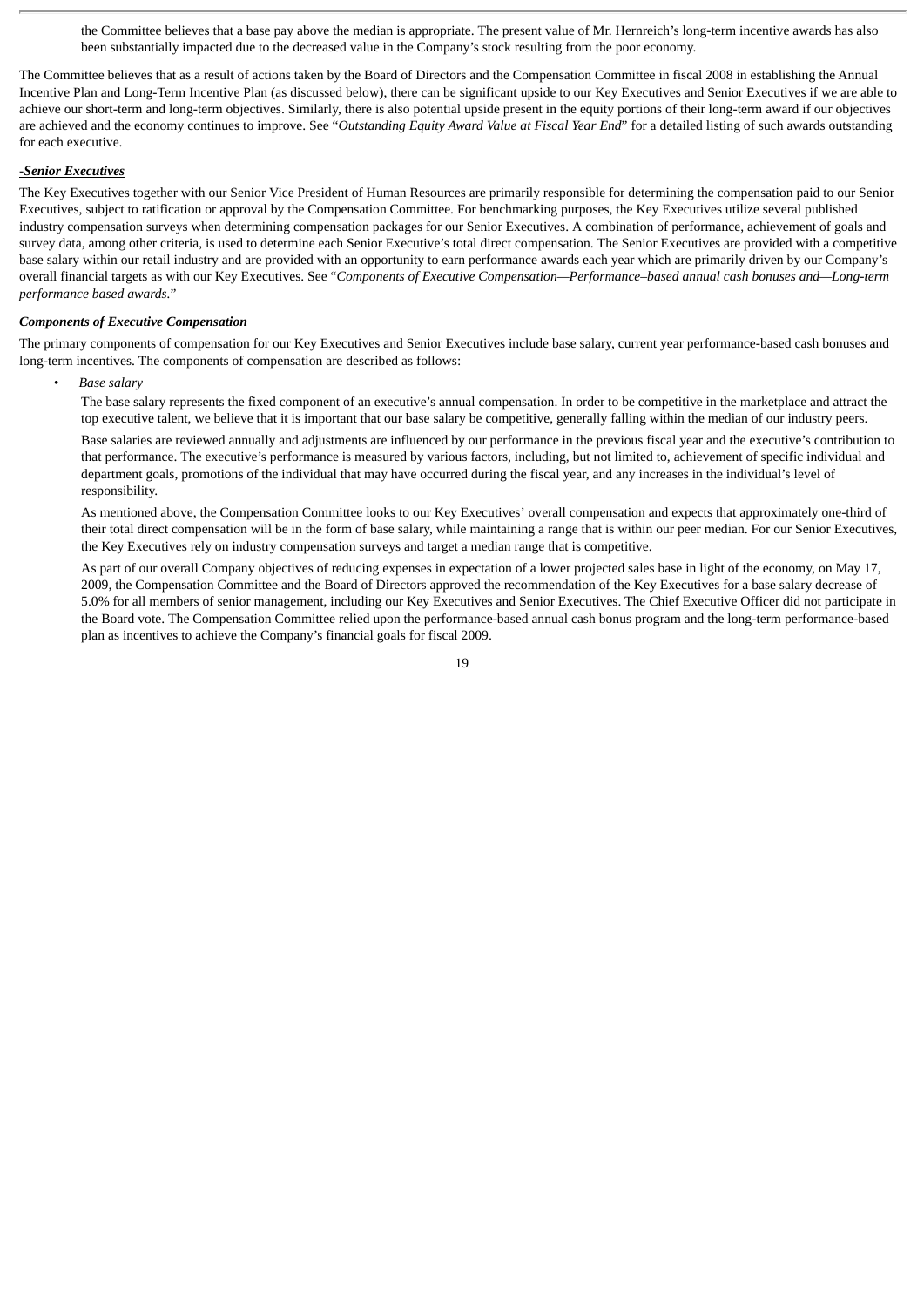As a result of our financial performance in fiscal 2009, on February 5, 2010, the Compensation Committee approved reinstatement of the 5.0% salary adjustment to all members of senior management, including our Key Executives and Senior Executives.

#### *• Performance-based annual cash bonuses*

The Compensation Committee believes that a substantial portion of each executive's compensation should tie directly to our financial performance as well as to each executive's own performance. Our compensation program includes eligibility for an annual performance-based cash bonus for all executives as well as certain non-executive employees. The Committee believes that an annual cash bonus component of compensation is necessary to provide additional incentive to help achieve annual goals, benefiting our stockholder value.

# Annual Incentive Plan

The Casual Male Retail Group, Inc. Annual Incentive Plan, which was established in May 2008, is an annual performance-based cash bonus plan. The participants include both the Key Executives and the Senior Executives. The Annual Incentive Plan uses EBITDA as the benchmark. The target range of EBITDA for fiscal 2009 was approved by our Board of Directors. Our executives were eligible to receive a cash bonus ranging from 80% to 150% of their designated percentage (which is 100% for the Key Executives and 35% for the Senior Executives) of their respective earned salaries during the plan year if we achieved a certain target range for EBITDA of between 80% and 150% during fiscal 2009. The maximum payout of 150% was achieved for fiscal 2009 and on March 19, 2010 the Compensation Committee approved payment of the cash bonuses. The total cash award for the 2009 Annual Incentive Plan was \$5.3 million of which \$3.6 million was paid to our Key Executives and Senior Executives.

On April 9, 2010, the Compensation Committee approved the EBITDA target range for fiscal 2010. If the bonuses were to be paid today based on salaries as of May 24, 2010, the cash bonuses would be based on salaries earned of \$811,200 for Mr. Levin, \$621,920 for Mr. Hernreich, \$180,000 for Mr. Chane, \$225,000 for Mr. Ederle, \$253,000 for Mr. Della Bernarda, \$275,000 for Mr. Hearn, \$300,000 for Mr. Metscher, \$255,528 for Mr. McKinney, \$325,000 for Mr. Molloy, \$275,000 for Mr. Reaves, \$225,112 for Mr. Schmitz, \$260,000 for Ms. Smith, \$200,000 for Mr. Stratton and \$242,000 for Mr. Sprague. Assuming we achieve 100% of the EBITDA target for fiscal 2010, we estimate that the total potential payout would be approximately \$3.7 million, of which \$2.5 million would be paid to our Key Executives and Senior Executives.

The Compensation Committee believes this is a competitive level of compensation and provides incentives to all of our senior executives to achieve our annual financial goals. The Compensation Committee also believed it was important to establish a plan that awarded all of management, including our Key Executives and Senior Executives, using the same performance criteria. In addition, there is no personal performance component of the plan for Key Executives and Senior Executives, thereby creating one single Company-wide target.

The Compensation Committee believes that it is possible to meet or exceed the EBITDA target set for fiscal 2010. The established EBITDA target is intended to be achievable within an approximate 50% probability as a result of executing the Company's operating plan in the midst of a slow recovering economy. The target level is derived from our annual operating plan and budget for the fiscal year. The operating plan and budget set forth our internal goals and objectives for our growth and development and are expected to require substantial efforts by the entire Company to achieve. As a result, the likelihood of achieving the 2010 EBITDA target reflects the challenges inherent in achieving the goals and objectives in the operating plan and budget. The Compensation Committee considered the likelihood of achieving the target levels when approving the target amount, including historical achievement by our executive officers.

With the exception of fiscal 2009, our EBITDA target has not been reached by our executive officers on a historical basis. As discussed above, based on the Company's strong operating results for fiscal 2009,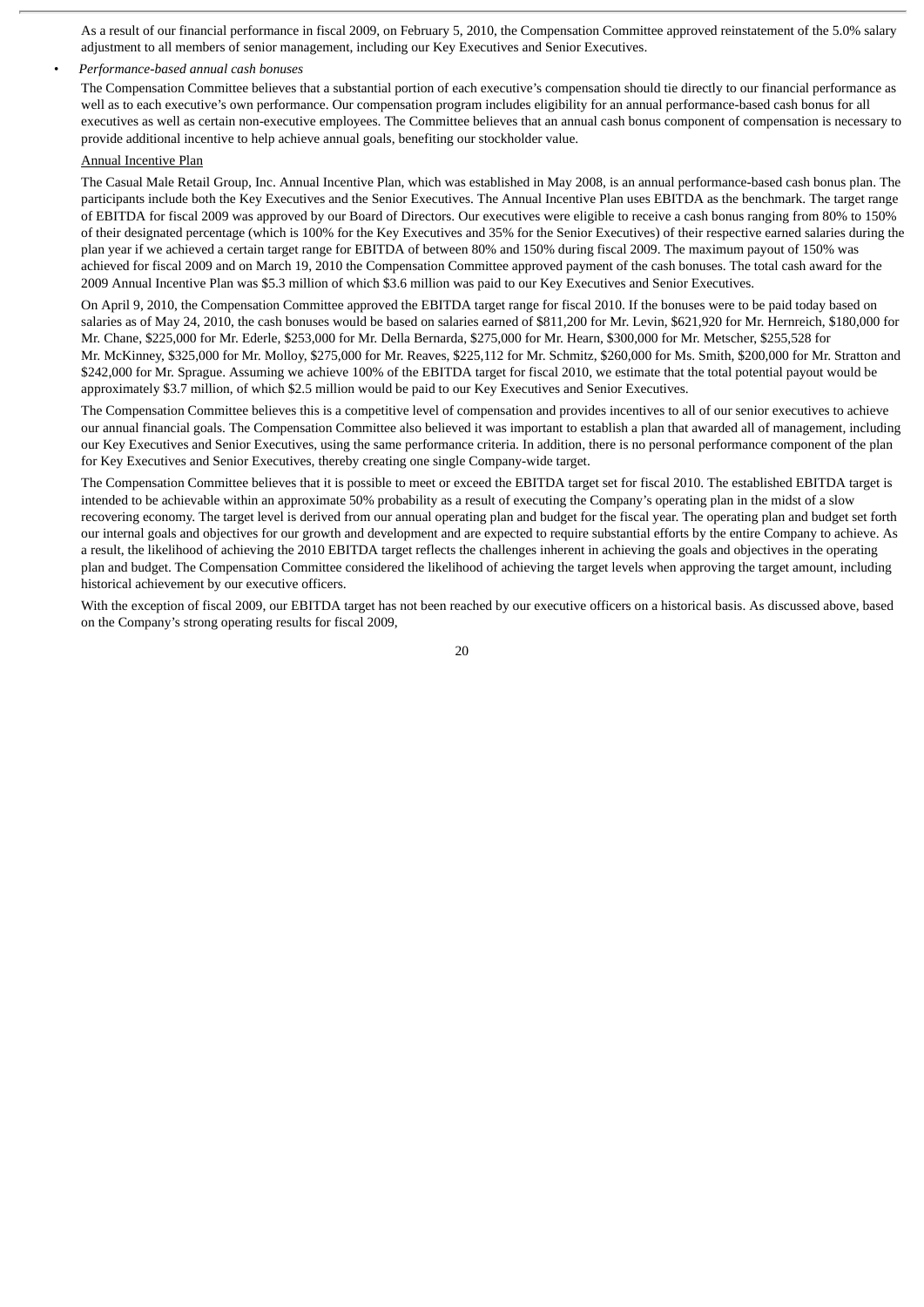which were primarily driven by improved gross margins and reduced expenses, the EBITDA target under the Annual Incentive Plan was exceeded and bonus awards were based on the maximum payout of 150%.

#### *• Long-term performance based plans*

Our long-term incentives reward the achievement of meeting our current year objectives but awards vest over a three-year period once earned, ultimately benefiting our stockholders while developing and retaining a strong management team.

# Long-Term Incentive Plan

In 2008, the Board adopted a Long-Term Incentive Plan pursuant to which only our executive officers, both Key Executives and Senior Executives, were eligible to participate. Pursuant to the plan and prior to its amendment in May 2010, as discussed below, if we achieve certain EBITDA and operating margin percent targets (collectively the "Metrics"), as set annually, each participant in the plan will be entitled to receive an award (depending on the target level achieved for each Metric) of the participant's "Target Cash Value" which is defined as the participant's respective actual annual base salary which is the blend of salary plus any salary adjustments made during the course of the relevant fiscal year multiplied by the longterm incentive program percentage in such participant's employment agreement or otherwise on file with us (which is 100% for the Key Executives and 70% for the Senior Executives). For fiscal 2009 and 2010, the minimum threshold to receive an award is 85% to receive 80% of target and the maximum award is capped at achieving 125% to obtain a payment of 150% of the target level for each Metric.

At the irrevocable election of each participant, which must be made no later than six months prior to the end of each fiscal year, the award will be payable to the participant in the form of cash, stock options, restricted shares or any combination thereof. The awards will be granted by the Compensation Committee after the audited financial statements for the applicable fiscal year are available, which is expected to occur no later than 90 days after the close of the relevant fiscal year. Any awards granted under the plan vest over a three-year period.

For fiscal 2009, the Metrics were achieved, with the Company's performance meeting 124.7% of target, accordingly, on March 19, 2010, the Compensation Committee approved the grant of awards pursuant to the Long-Term Incentive Plan. Fiscal 2009 represents the first year that awards were granted under any long-term incentive program.

Pursuant to the terms of the Long-Term Incentive Plan, together with the irrevocable elections of each participant, on March 19, 2010 we granted cash awards totaling \$3.3 million and equity awards totaling \$0.9 million, excluding potential forfeitures that may occur. Both the cash and equity awards will vest, based on each executive's election, in three separate tranches, with the first tranche vesting on March 19, 2011. Except in the case of a change in control, our Senior Executives must still be employed by the Company on each annual vesting date to be entitled to the vested-portion of the award, otherwise the award is forfeited. In addition, for our Key Executives, if they are terminated without cause or they resign for "good reason" any unvested award would accelerate.

On April 9, 2010, the Compensation Committee approved the targets for fiscal 2010 which, similar to fiscal 2009, will be based on EBITDA and operating margin percent. If the targets are achieved, each award will vest, based on each executive's election, in three separate tranches, with the first tranche vesting on the first anniversary of the date of grant. Assuming we achieve 100% for each target for fiscal 2010, we estimate that the total potential payout will be approximately \$4.1 million, which will be expensed over the vesting period of approximately 47 months, once it is determined that the achievement of these targets is probable. However, we cannot predict if and when such targets will be met or what the allocation of this award will be between cash, stock options and/or restricted shares. Further, the fair market closing price of our common stock will not be known until the time of grant and, accordingly, the number of stock options and restricted shares ultimately issued, if elected by the participants, will also not be known until the time of grant.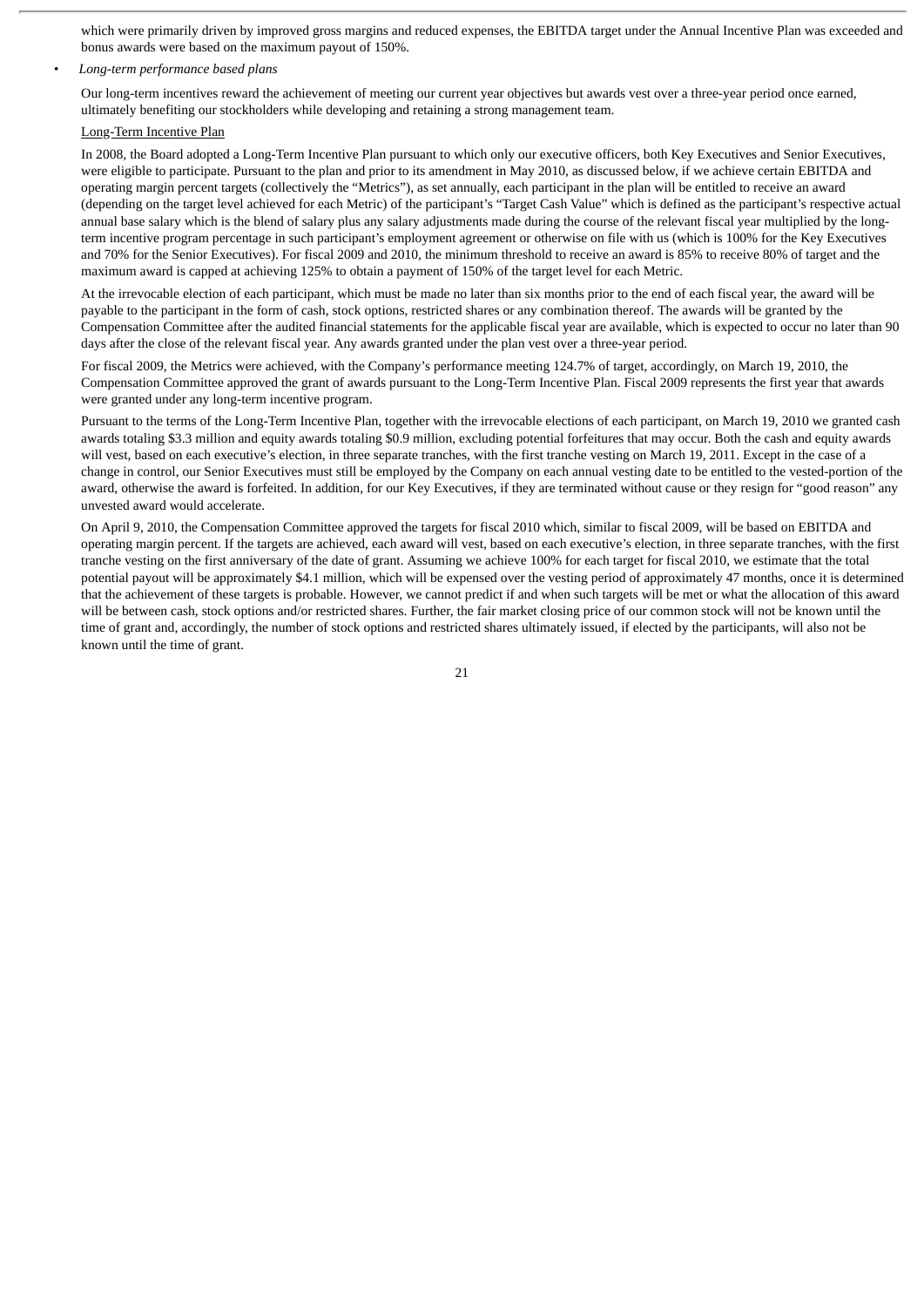The Compensation Committee believes that there is an approximate 50% probability of meeting the EBITDA and operating margin percentages set for fiscal 2010. We believe that our performance targets are established at levels that are intended to be difficult but attainable. The target levels of the performance objectives are derived from our annual operating plan and budget for a fiscal year. The operating plan and budget set forth our internal goals and objectives for our growth and development and are expected to require substantial efforts by the entire Company to achieve. As a result, the likelihood of achieving the 2010 performance targets reflects the challenges inherent in achieving the goals and objectives in the operating plan and budget. The Compensation Committee considered the likelihood of achieving the target levels when approving the target amounts, including historical achievement by our executive officers. With the exception of fiscal 2009, our performance targets have not been reached by our executive officers on a historical basis.

In May 2010, the Compensation Committee amended and restated the 2008 Long-Term Incentive Plan (the "Amended and Restated Long-Term Incentive Plan"). Under the terms of the Amended and Restated Long-Term Incentive Plan, the Compensation Committee can establish targeted performance goals (as provided for under the shareholder-approved 2006 Incentive Compensation Plan (the "2006 Plan")) for each participant and are no longer limited to establishing targets based on EBITDA and operating margin percentage. The threshold and maximum percentages of awards under the Amended and Restated Long-Term Incentive Plan remain 80% and 150%, respectively, for fiscal 2010 but the percentage achievement to be entitled to any payout is no longer fixed and the Compensation Committee has discretion to change those percentages annually. Each participant will be entitled to receive an award (depending on the target level achieved) of the participant's Target Cash Value which is defined as the participant's actual annual base salary in effect at the commencement of a fiscal year multiplied by the long-term incentive program percentage designated in such participant's executed employment agreement or otherwise on file with the Company (which is 100% for the Key Executives and 70% for the Senior Executives). In addition, the Compensation Committee has the ability to require participants to elect some or all of the long-term incentive plan awards as some form of equity.

On June 15, 2010, the Compensation Committee further amended the Amended and Restated Long-Term Incentive Plan to permit the Compensation Committee, in its discretion, to require that all or any portion of a participant's award be paid in shares of restricted stock and/or stock options, as opposed to cash. For fiscal 2010, the Compensation Committee will require that all participants, through their irrevocable elections, elect to receive at least 50% of any award in equity, through either shares of restricted stock and/or stock options. In addition, the Compensation Committee added nine additional participants to the Amended and Restated Long-Term Incentive Plan.

## *• Long-term equity incentives*

Through fiscal 2007, as part of our long-term compensation program, our Compensation Committee had traditionally granted stock options to our Key Executives in order to align our Key Executives' interests more closely with the interests of our stockholders. The amount of such awards was determined usually once in each fiscal year by the Compensation Committee. The Compensation Committee determined the amount of the stockbased awards granted to the Key Executives usually based on the impact of our financial and operational performance on our stock price but could also take into account other factors in determining the size of stock-based awards, including, but not limited to, special accomplishments during the preceding year.

In May 2008, Messrs. Levin and Hernreich were granted options to purchase an aggregate of 500,000 and 400,000 shares of our common stock, respectively, with exercise prices ranging from \$4.54-\$4.55. Unlike previous stock option grants to our Key Executives, which were directly tied to our previous year's annual stock price performance, these grants to Messrs. Levin and Hernreich represented retention awards.

As previously disclosed, in January 2009, with the majority of our outstanding stock options significantly underwater and with a minimum amount of remaining shares available for future grant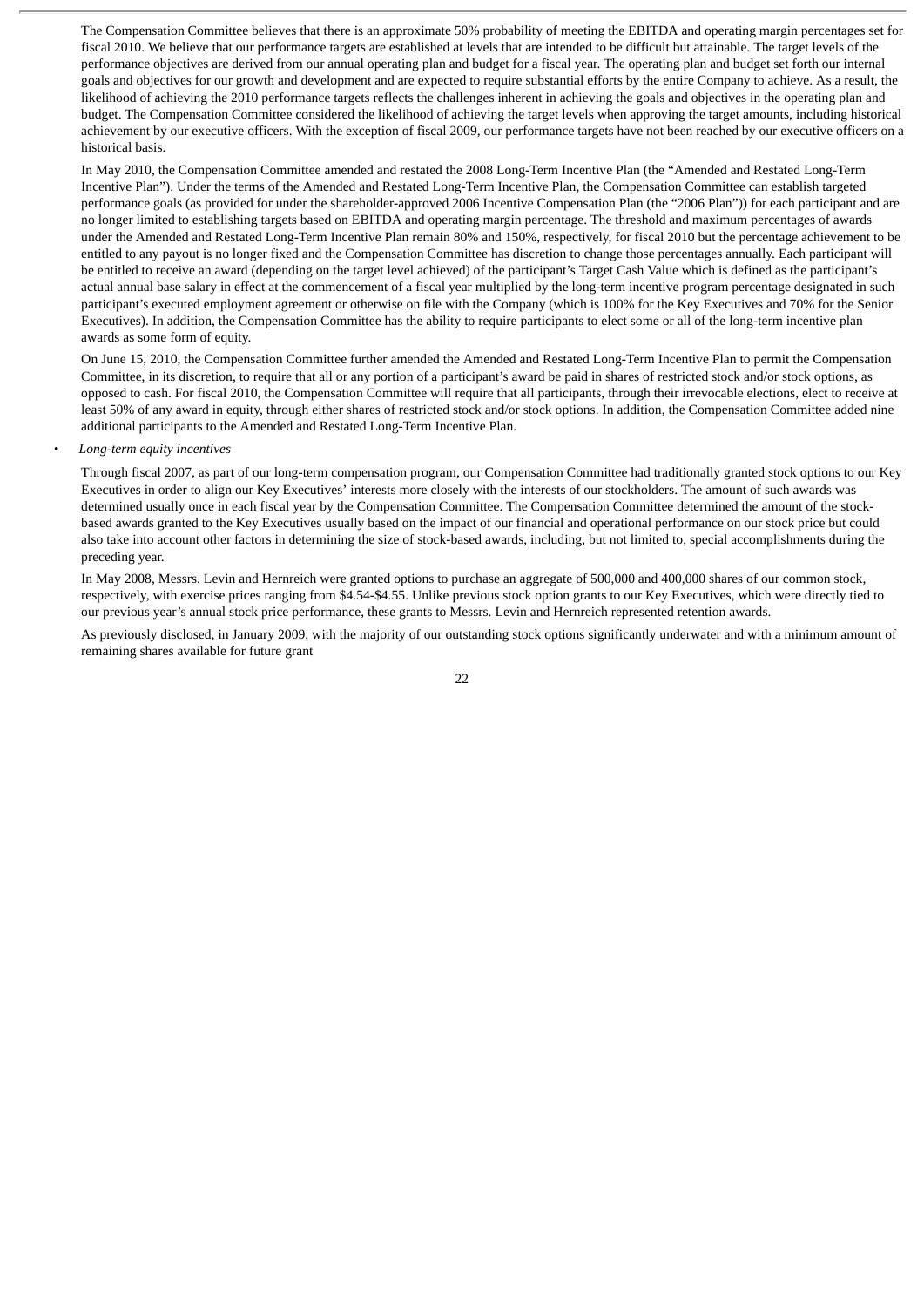under our 2006 Plan, certain of our Directors and our Key Executives sold a portion of their outstanding underwater options back to the Company for fair value, as determined using Black-Scholes. In aggregate, the Company repurchased options for 2.2 million shares for an aggregate purchase price of \$7,192. Mr. Levin's options to purchase 500,000 shares were part of the aggregate 2.2 million shares repurchased by the Company.

No discretionary equity awards were granted to the Key Executives in fiscal 2009.

On March 31, 2010, the Board of Directors granted to Mr. Levin an option to purchase 347,566 shares of our common stock. The exercise price of this option is \$4.55 per share and the closing price of our stock on the date of grant was \$3.86 per share. The grant date fair value of the award was \$361,469. The option will cliff vest on May 6, 2011 and will expire on May 6, 2012. This grant to Mr. Levin represented a retention award. The Board of Directors believes that this award was appropriate given the equity holdings of CEOs in the peer companies and in order to ensure that Mr. Levin's compensation is closely aligned with the shareholder's long-term interest. To avoid any appearance of impropriety, the Compensation Committee determined that the vesting price and term of vesting should be identical to the terms which governed his previous option to purchase 500,000 shares which Mr. Levin voluntarily sold to the Company in January 2009.

# *• Discretionary Cash and Equity Awards*

In May 2009, the Compensation Committee agreed that our management team, including our Senior Executives, had little long-term equity in the Company. On May 13, 2009, the Compensation Committee, with the approval of the Board of Directors, granted to each Senior Executive 20,000 shares of restricted stock pursuant to the 2006 Plan as a retention tool given the state of the economy during fiscal 2008 and the first quarter of fiscal 2009. The restricted stock vests ratably over three years, with the first one-third vesting on the first anniversary of the date of grant. Although these awards were granted based on the performance of the Company in fiscal 2008, the grants are considered compensation to our Senior Executives in fiscal 2009 because of the discretionary nature of the awards.

#### *• Non-Qualified Deferred Compensation Plan*

Through the end of fiscal 2008, we had a Non-Qualified Deferred Compensation Plan which was started in fiscal 2006 for the primary purpose of providing deferred compensation for a select group of management or highly compensated employees of the Company. Effective December 31, 2008, the plan was amended to freeze future contributions to the plan and balances were distributed to participants in fiscal 2009.

In May 2009, in connection with our cost reduction initiatives, the Company ceased any further employer contributions to the 401(k) Plans, effective May 31, 2009. As a result of that action, we are no longer within the safe harbor provisions under the Pension Protection Act of 2006; accordingly, should highly-compensated individuals elect to defer the maximum amount allowable under the 401(k) Plans they will be subject to a return of excess deferred compensation upon completion of year-end discrimination testing.

#### *• Other Compensation*

In addition to our life insurance programs available to all of our employees, we also pay the insurance premiums for an additional \$2.0 million life insurance policy for each Key Executive to the benefit of their designated beneficiary(ies). We also offer our Key Executives and Senior Executives supplemental Disability Insurance which is not offered to our other employees.

In addition to the foregoing, our executive officers receive benefits under certain group health, long-term disability and life insurance plans, which are generally available to all of our eligible employees. After six months of service with us, executive officers are eligible to participate in the 401(k) Salaried Plan. Benefits under these plans are not tied to corporate performance. In particular circumstances, we also utilize cash signing bonuses and stock option grants when certain employees join the Company.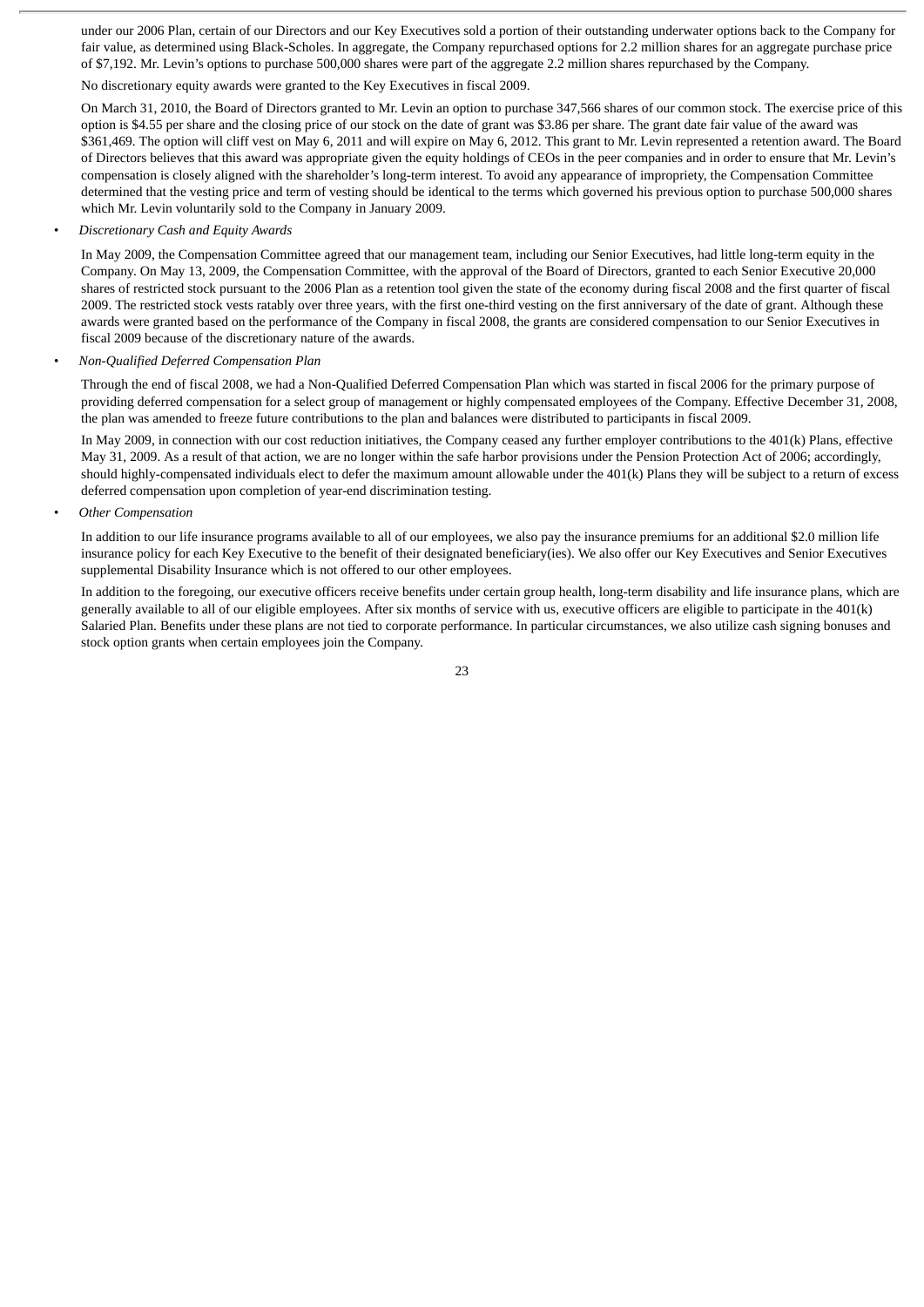# *• Termination Based Compensation*

We have employment agreements with all of our Key Executives and Senior Executives. Upon termination of employment, all of our Key Executives and Senior Executives are entitled to receive severance payments under their employment agreements in the event of terminations without justifiable cause. These employment agreements are discussed in detail below following the "Summary Compensation Table."

*• Tax Implications*

Under Section 162(m) of the Internal Revenue Code, certain executive compensation in excess of \$1 million paid to a principal executive officer and the three most highly compensated executive officers (other than the principal executive officer) at the end of any fiscal year is limited and is not deductible for federal income tax purposes unless the compensation qualifies as "performance-based compensation." The Compensation Committee's policy with respect to Section 162(m) is to make every reasonable effort to cause compensation to be deductible by us while simultaneously providing our executive officers with appropriate rewards for their performance.

# **COMPENSATION COMMITTEE REPORT**

We, the Compensation Committee of the Company, have reviewed and discussed the Compensation Discussion and Analysis required by Item 402(b) of Regulation S-K with management and, based on this review and discussion, recommend to the Board of Directors that the Compensation Discussion and Analysis be included in this Proxy Statement.

> The Compensation Committee George T. Porter, Jr., Chairman Jesse Choper Ward K. Mooney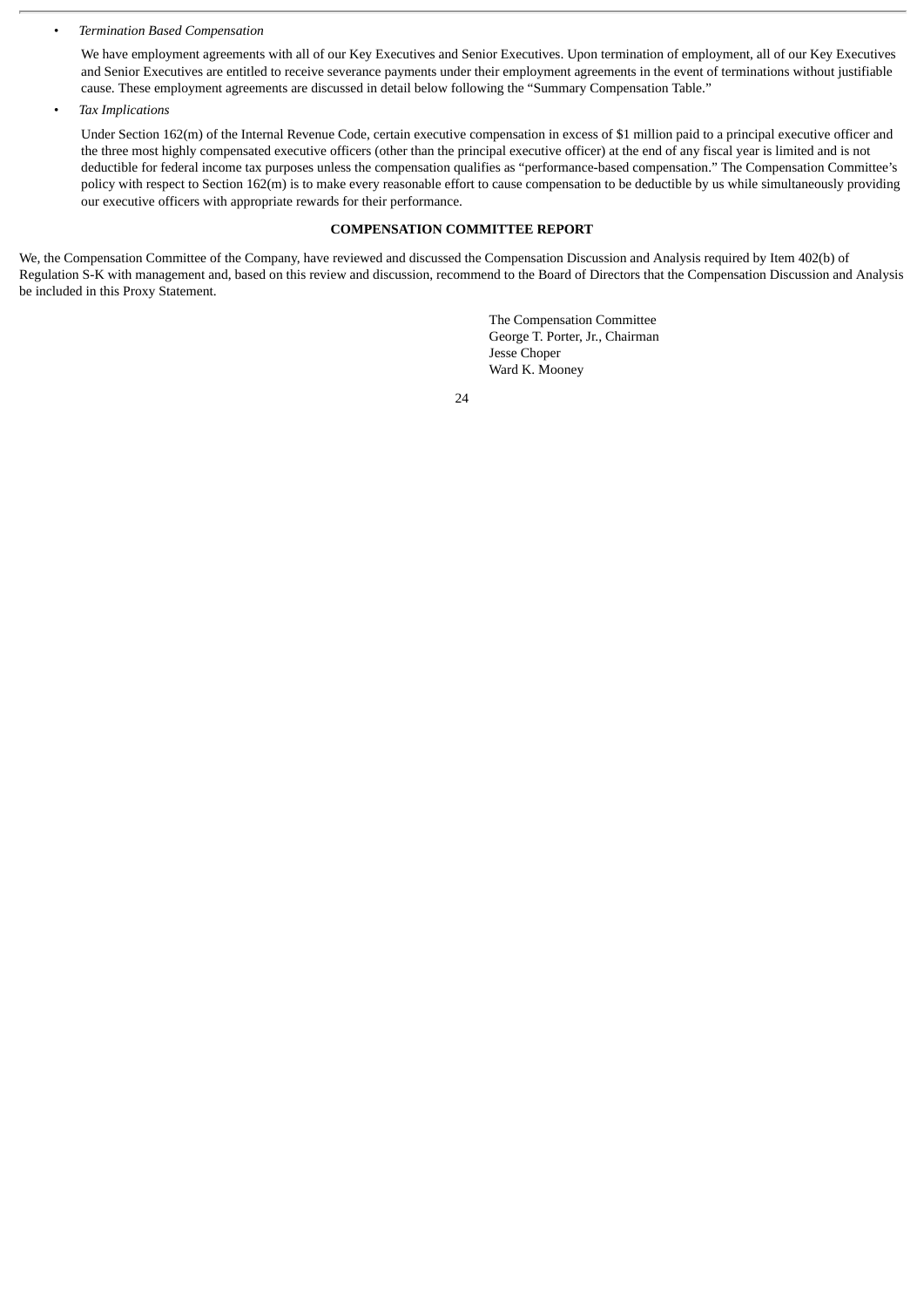*Summary Compensation Table*. The following Summary Compensation Table sets forth certain information regarding compensation paid or accrued by us with respect to the President and Chief Executive Officer, the Chief Financial Officer/Chief Operating Officer, the former Senior Vice President of Store Sales and Operations, the Senior Vice President, General Merchandise Manager, Direct Businesses and the Senior Vice President and General Counsel (collectively, the "Named Executive Officers"), for fiscal 2009.

# **SUMMARY COMPENSATION TABLE**

| <b>Name and Principal Position</b>                                                                                            | Year                 | Salary<br>(5)                       | <b>Bonus</b><br>(5)(2)                               | Stock<br>Awards<br>$($ \$ $)(1)(2)$<br>(3) | Option<br>Awards<br>(5)(1)(2)<br>(4)        |      | <b>Non-Equity</b><br><b>Incentive Plan</b><br>Compensation<br>(3)(2) | Change in<br>Pension<br>Value and<br>Nonqualified<br><b>Deferred</b><br>Compensation<br>Earnings<br>(S) | All Other<br>Compensation<br>$($ \$ $)($ 5 $)$ | Total<br>$($ \$                           |
|-------------------------------------------------------------------------------------------------------------------------------|----------------------|-------------------------------------|------------------------------------------------------|--------------------------------------------|---------------------------------------------|------|----------------------------------------------------------------------|---------------------------------------------------------------------------------------------------------|------------------------------------------------|-------------------------------------------|
| David A. Levin<br>President and Chief Executive Officer                                                                       | 2009<br>2008<br>2007 | \$782,340<br>\$803,400<br>\$772,385 | —<br>\$300,000(6)                                    | \$487,789<br>$\overline{\phantom{m}}$      | —<br>\$825,000<br>\$678,721                 |      | 1,661,299                                                            |                                                                                                         | 28,113<br>20,220<br>18,920                     | \$2,959,541<br>\$1,948,620<br>\$1,470,026 |
| Dennis R. Hernreich<br>Executive Vice President, Chief Financial Officer, Chief Operating<br>Officer, Treasurer and Secretary | 2009<br>2008<br>2007 | \$599,794<br>\$615,940<br>\$592,162 | —<br>\$240,000(6)                                    | \$373,972                                  | —<br>\$660,000<br>\$699,639                 | S    | 1,273,663                                                            |                                                                                                         | 28,264<br>25,323<br>23,700                     | \$2,275,693<br>\$1,541,263<br>\$1,315,501 |
| Mark E. Bean(7)<br>Former Senior Vice President of Store Sales and Operations                                                 | 2009<br>2008<br>2007 | \$270,521<br>\$279,125<br>\$260,192 | $\overline{\phantom{0}}$                             | \$24,800<br>$\sim$                         | $\qquad \qquad \longleftarrow$<br>\$ 29,400 | \$.  | 378,161                                                              |                                                                                                         | 6,117<br>8,050<br>6,750                        | 679,599<br>$-5$<br>287,175<br>296,342     |
| Henry J. Metscher<br>Senior Vice President, General<br>Merchandise Manager, Direct Businesses                                 | 2009<br>2008<br>2007 | \$289,327<br>\$293,750<br>\$263,173 | _<br>\$10,746(6)                                     | \$24,800                                   | $\overline{\phantom{0}}$<br>\$29,400        | S    | 404,450                                                              |                                                                                                         | 8,400<br>8,100<br>8,400                        | \$726,977<br>\$ 312,596<br>300,973        |
| Robert S. Mollov<br>Senior Vice President and General Counsel                                                                 | 2009<br>2008         | \$313,438<br>\$321,875              | $\overline{\phantom{0}}$<br>$\overline{\phantom{a}}$ | \$70,400                                   | \$22,800<br>\$16,600                        | - \$ | 369,755                                                              |                                                                                                         | 14,729<br>10,631                               | 791,122<br>S.<br>349,106<br>S.            |

(1) The amounts shown in the Stock Awards and Option Awards columns represent the aggregate grant date fair value of awards computed in accordance with Financial Accounting Standards Board ("FASB") Accounting Standards Codification ("ASC") Topic 718, not the actual amounts paid to or realized by the Named Executive Officers during the applicable fiscal year. The FASB ASC Topic 718 fair value amount as of the grant date for stock awards and stock options generally is spread over the number of months of service required for the grant to vest. An explanation of the vesting of restricted stock<br>awards and option aw Fiscal Year End tables below.

 Consistent with rules adopted by the SEC on December 16, 2009, the reported amounts for 2008 and 2007 have been recomputed from the amounts reported in the Summary Compensation Table in last year's proxy statement. As discussed above, the reported amounts for 2009, 2008 and 2007 in this proxy statement represent the aggregate fair value of stock and option awards computed in accordance with FASB ASC Topic 718 on the applicable grant date or, if earlier, the service inception date. In contrast, the reported amounts for 2008 and 2007 in last year's proxy statement represented the compensation expense recognized in the applicable year for financial statement reporting purposes for stock and option awards.

(2) The table below, "Discretionary and Incentive-Based Awards" provides a detailed breakdown with respect to awards earned.

 In addition to salary, we also compensate our executives through a combination of discretionary and incentive-based awards. Since 2008, we have had two incentive-based programs, the Annual Incentive Plan and the Long-Term Incentive Plan. The Annual Incentive Plan is a cash-based program which awards certain members of management, which include our Named Executive Officers, if certain financial targets are achieved for the applicable fiscal year. The Long-Term Incentive Plan is a dollar-denominated program for our Key Executives and Senior Executives, which permits each executive to choose, through an irrevocable election, to receive awards in cash, stock, and/or options or a combination thereof. Although the financial targets of the Long-Term Incentive Plan are annual, all awards<br>earned pursuant to t

(3) Reflects the fair value as of grant date of both performance and non-performance awards computed in accordance with FASB ASC Topic 718. Included in the above table is the actual grant date fair value of performance shares issued on March 19, 2010 pursuant to the Company's Long-Term Incentive Plan ("LTIP") for fiscal 2009 performance for Messrs. Levin, Hernreich and Molloy of \$487,789,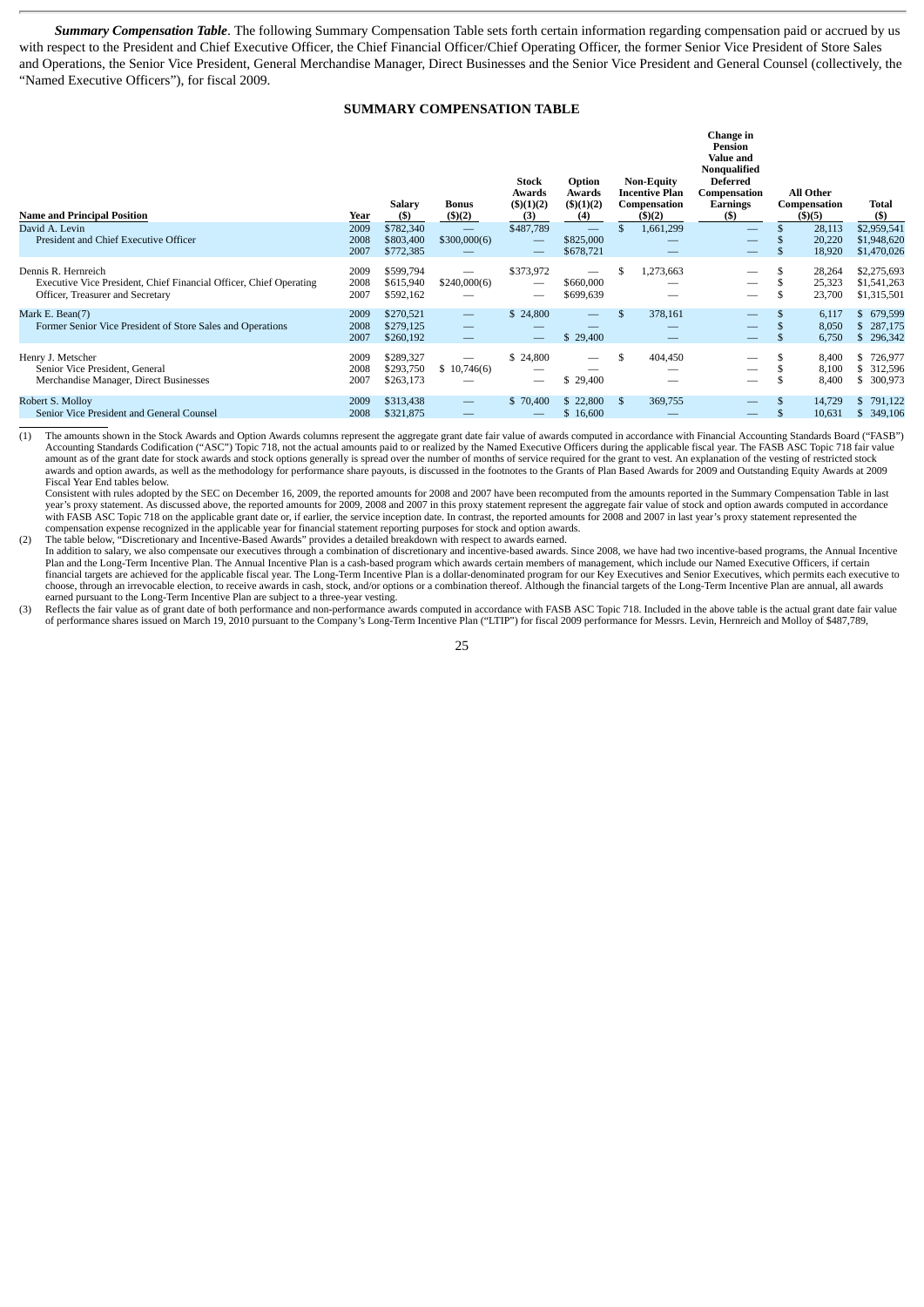\$373,972 and \$45,600, respectively. The Compensation Committee approved the targets of the LTIP on April 29, 2009 (the service inception date), at which point the fair value of the performance shares, based upon the probable outcome of the performance condition on that date, approximated \$312,936, \$239,918 and \$29,839 for Messrs. Levin, Hernreich and Molloy, respectively, excluding the effect of estimated forfeitures. If the highest level of performance were to be assumed the fair value of the performance shares on April 29, 2009 would be \$586,755, \$449,846 and \$55,948, respectively, excluding the effect of estimated forfeitures.

For fiscal 2008, there were no performance awards granted because the performance goal was not met. However, Mr. Bean had irrevocably elected to receive approximately 8% of any award granted pursuant to the LTIP for 2008 in equity. The grant date fair value of those performance shares, based on the probable outcome of the performance condition as of the service inception date (May 1, 2008), was \$11,454, excluding the effect of estimated forfeitures. If the highest level of performance were to be assumed the grant date fair value of the performance shares on the service inception date would be \$23,562, excluding the effect of estimated forfeitures. This award for fiscal 2008 was fully forfeited because the performance goal was not met.

On May 13, 2009, Messrs. Bean, Metscher and Molloy each received 20,000 shares of restricted stock, with a fair value of \$24,800, which vest ratably over three years, with the first one-third vesting on May 13, 2010. Due to Mr. Bean's termination of employment on May 17, 2010, the remaining two-thirds of the restricted stock grant were forfeited.<br>(4) The fair value of each stock option award is estimated as of the date of

- stock option awards is included in Note A to Consolidated Financial Statements contained in our Annual Report on Form 10-K for the fiscal year ended January 30, 2010. The \$22,800 for Mr. Molloy represents the actual grant date fair value of performance shares issued on March 19, 2010 pursuant to the LTIP. Mr. Molloy had irrevocably elected to receive approximately 8% of any award granted pursuant to the LTIP in stock options. The grant date fair value of the options, based on the probable outcome of the performance condition as of the service inception date (April 29, 2009), was \$14,042, excluding the effect of estimated forfeitures. If the highest level of performance were to be assumed the grant date fair value of the options on the service inception date would be \$26,329, excluding the effect of estimated forfeitures.
- See table "All Other Compensation" below for a breakdown.
- (6) In May 2009, Messrs. Levin and Hernreich received discretionary bonuses of \$300,000 and \$240,000, respectively, for fiscal 2008. Mr. Metscher received a discretionary bonus \$10,746 in fiscal 2008. (7) On May 17, 2010, Mr. Bean's employment was terminated. Because Mr. Bean's employment terminated before the vesting of his LTIP award, the full value of the LITP award (\$236,138) was forfeited.

The table set forth below is a supplement to the Summary Compensation Table and provides a breakdown of discretionary and incentive-based awards earned by each Named Executive Officer.

#### **Discretionary and Incentive-Based Awards**

|                     |                      | <b>Discretionary Awards</b>                                               |                                 | <b>Long-Term Incentive Plan</b><br>All Awards Subject to Three<br>Year Vesting(1) |  |                             | Annual<br>Incentive<br>Plan | <b>Totals per Summary Compensation Table</b> |                                                  |                                             |                                            |                                                    |               |                                                        |
|---------------------|----------------------|---------------------------------------------------------------------------|---------------------------------|-----------------------------------------------------------------------------------|--|-----------------------------|-----------------------------|----------------------------------------------|--------------------------------------------------|---------------------------------------------|--------------------------------------------|----------------------------------------------------|---------------|--------------------------------------------------------|
| Name                | Year                 | <b>Bonus-</b><br>Cash                                                     | <b>Stock</b><br>Awards          | Option<br>Awards                                                                  |  | <b>Non-Equity</b><br>(Cash) | Stock<br>Awards             | Option<br>Awards                             | <b>Non-Equity</b><br>(Cash)                      | <b>Bonus</b>                                | <b>Stock</b><br>Awards                     | Option<br>Awards                                   |               | <b>Non-Equity</b><br>Incentive<br>Plan<br>Compensation |
| David A. Levin      | 2009<br>2008<br>2007 | \$300,000<br>$\overline{\phantom{0}}$                                     | $\hspace{0.05cm}$               | —<br>——<br>\$825,000<br>\$678,721                                                 |  | 487,789                     | \$487,789                   | $\overline{\phantom{m}}$                     | \$<br>1,173,510<br>$\overline{\phantom{0}}$<br>_ | $\overline{\phantom{0}}$<br>\$300,000       | \$487,789<br>$\overline{\phantom{m}}$<br>— | $\overline{\phantom{0}}$<br>\$825,000<br>\$678,721 |               | 1,661,299                                              |
| Dennis R. Hernreich | 2009<br>2008<br>2007 | \$240,000                                                                 | $\hspace{0.1mm}-\hspace{0.1mm}$ | \$660,000<br>\$699,639                                                            |  | 373,972                     | \$373,972<br>_              | $\overline{\phantom{m}}$                     | \$<br>899,691<br>—                               | $\overline{\phantom{0}}$<br>\$240,000       | \$373,972<br>$\overline{\phantom{0}}$      | \$660,000<br>\$699,639                             | £.            | 1,273,663                                              |
| Mark E. Bean        | 2009<br>2008<br>2007 | $\qquad \qquad -$<br>$\overline{\phantom{a}}$<br>$\overline{\phantom{0}}$ | \$24,800                        | \$29,400                                                                          |  | 236,138                     | -                           | $\overline{\phantom{0}}$                     | 142,023                                          | $\hspace{0.05cm}$                           | 24,800                                     | \$29,400                                           | <sup>\$</sup> | 378,161                                                |
| Henry J. Metscher   | 2009<br>2008<br>2007 | $\overline{\phantom{0}}$<br>\$10,746<br>$\overline{\phantom{0}}$          | \$24,800                        | 29,400<br>S.                                                                      |  | 252,553                     |                             |                                              | \$<br>151,897                                    | $\overbrace{\qquad \qquad }^{}$<br>\$10,746 | 24,800                                     | $\overline{\phantom{m}}$<br>\$ 29,400              | .S            | 404,450                                                |
| Robert S. Mollov    | 2009<br>2008         | $\qquad \qquad -$<br>$\overline{\phantom{0}}$                             | \$24,800                        | $\qquad \qquad -$<br>16,600<br>\$                                                 |  | 205,200                     | 45,600<br>-S                | $$22,800$ \$                                 | 164,555                                          | $\hspace{0.05cm}$                           | 70,400<br>ъ.                               | 22,800 \$<br><sup>\$</sup><br>16,600<br>\$.        |               | 369,755                                                |

(1) The Company's LTIP provides for dollar-based awards which, at the irrevocable election of the participant, can be awarded in cash, restricted stock, options or any combination thereof. Messrs. Levin and Hernreich irrevocably elected to receive 50% of any award in shares of restricted stock with the remaining 50% in cash. Messrs. Bean and Metscher elected to receive 100% of any award in cash.<br>Mr. Molloy elected to receive occurred until fiscal 2010, when it was determined that the performance targets were achieved. All awards vest, based on the executive's election, in three separate tranches, with the first tranche vesting on March 19, 2011. Because Mr. Bean's employment with the Company terminated prior to any vesting of the LTIP award for 2009, his cash award of \$236,138 was forfeited.<br>No payments were made to our Named Executive Officers pur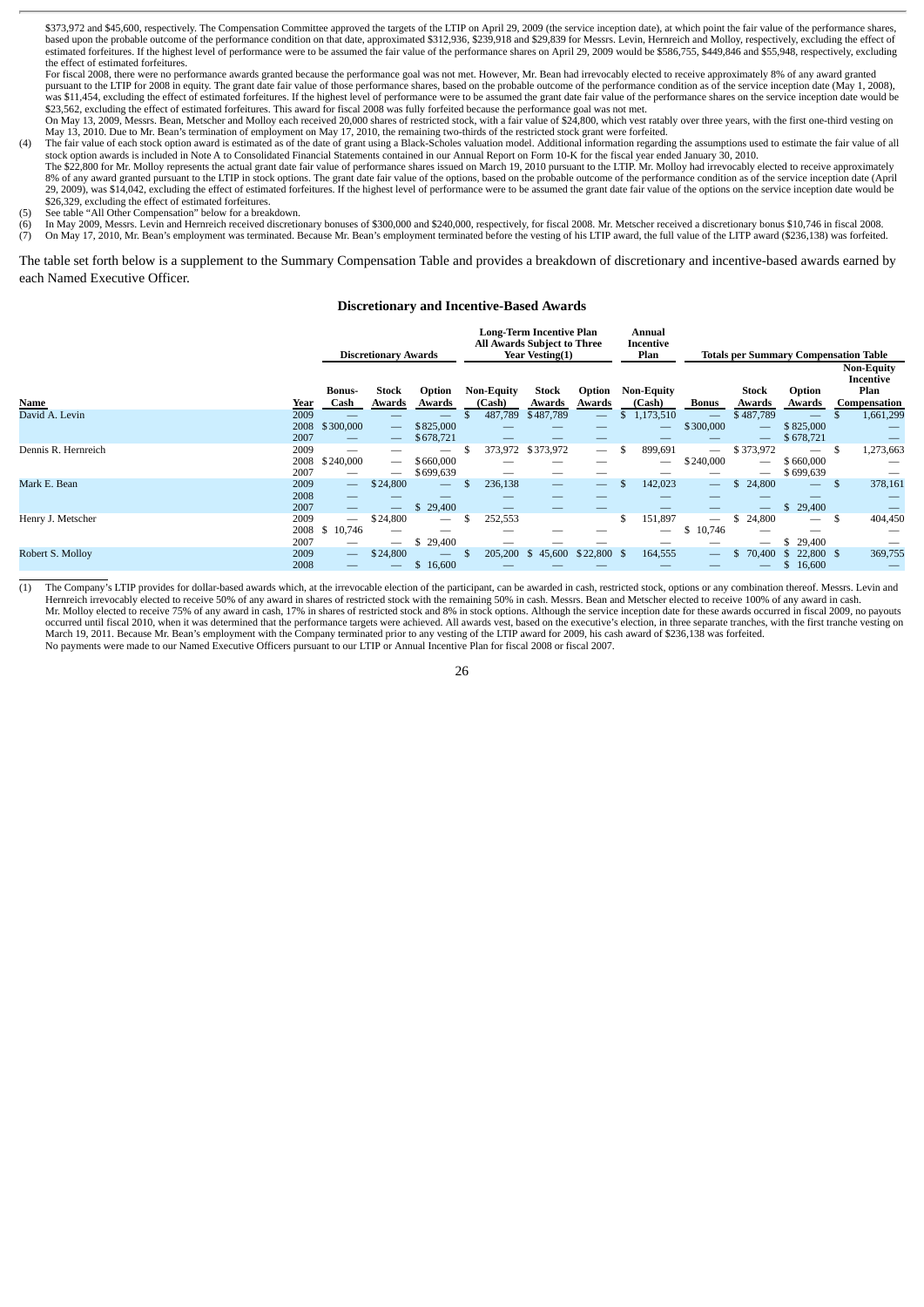The table below sets forth the components of All Other Compensation listed above in the Summary Compensation Table.

# **All Other Compensation**

**401(k)/**

| Name                | Year | Auto<br>Allowance        | Nonqualified<br><b>Deferred</b><br>Compensation<br>Plan | Life<br>Insurance<br>Premiums | Supplemental<br><b>Disability</b><br>Insurance |    | <b>Total</b><br><b>All Other</b><br>Compensation |
|---------------------|------|--------------------------|---------------------------------------------------------|-------------------------------|------------------------------------------------|----|--------------------------------------------------|
| David A. Levin      | 2009 | \$9,696                  | \$<br>6,125                                             | \$1,915                       | \$<br>10,377                                   | \$ | 28,113                                           |
|                     | 2008 | \$9,600                  | \$<br>8,050                                             | \$2,570                       |                                                | \$ | 20,220                                           |
|                     | 2007 | \$9,600                  | \$<br>6,750                                             | \$2,570                       |                                                | \$ | 18,920                                           |
| Dennis R. Hernreich | 2009 | \$8,782                  | \$<br>6,009                                             | \$5,984                       | \$<br>7,489                                    | \$ | 28,264                                           |
|                     | 2008 | \$8,723                  | \$<br>8,050                                             | \$8,550                       |                                                | \$ | 25,323                                           |
|                     | 2007 | \$8,400                  | \$<br>6,750                                             | \$8,550                       |                                                | \$ | 23,700                                           |
| Mark E. Bean        | 2009 | $\overline{\phantom{0}}$ | \$<br>4,512                                             |                               | \$<br>1,605                                    | \$ | 6,117                                            |
|                     | 2008 |                          | \$<br>8,050                                             |                               |                                                | S. | 8,050                                            |
|                     | 2007 |                          | \$<br>6,750                                             |                               |                                                | \$ | 6,750                                            |
| Henry J. Metscher   | 2009 | \$8,400                  | __                                                      |                               |                                                | \$ | 8,400                                            |
|                     | 2008 | \$8,100                  |                                                         |                               |                                                |    | 8,100                                            |
|                     | 2007 | \$8,400                  |                                                         |                               |                                                | \$ | 8,400                                            |
| Robert S. Mollov    | 2009 | \$7,200                  | \$<br>5,228                                             |                               | \$<br>2,301                                    | \$ | 14,729                                           |
|                     | 2008 | \$7,131                  | \$<br>3,500                                             |                               |                                                | \$ | 10,631                                           |

#### **Employment Agreements**

#### *Key Executives*

We have employment agreements, which were revised and restated as of November 5, 2009 (collectively, the "Employment Agreements"), with Mr. Levin and Mr. Hernreich. The initial three-year term of the Employment Agreements is January 1, 2009 through December 31, 2011. On January 1, 2011 and thereafter on each anniversary of the Employment Agreements' commencement date, the term will be extended for a one-year period, which makes the Employment Agreements a rolling two-year agreement after the initial three-year term.

These Employment Agreements require each executive officer to devote substantially all of the executive officer's time and attention to our business as necessary to fulfill his respective duties. The Employment Agreements provide that Messrs. Levin and Hernreich would be paid base salaries at annual rates of \$811,200 and \$621,921, respectively, with an annual automobile allowance of \$10,000. In May 2009, the Compensation Committee approved a 5.0% decrease for Messrs. Levin and Hernreich, effective May 17, 2009. Accordingly, the effective base salaries for Messrs. Levin and Hernreich as of May 17, 2009 were \$770,640 and \$590,824, respectively, until February 5, 2010 at which time the Compensation Committee reinstated the salaries of Messrs. Levin and Hernreich to \$811,200 and \$621,921, respectively.

Messrs. Levin and Hernreich are eligible to participate in our Annual Incentive Plan at a target rate of 100% of each executive's actual annual base salary, as defined in that plan, and in our Long-Term Incentive Plan ("LTIP") at a target incentive rate of 100% of each executive's combined actual annual base earnings for the incentive period. The Employment Agreements also provide for the payment of discretionary bonuses in such amounts as may be determined by the Compensation Committee or Board of Directors.

The Employment Agreements provide that in the event the executive officer's employment is terminated by the Company at any time for any reason other than "justifiable cause" (as defined in the Employment Agreements), disability or death, or in the event the executive officer resigns with "good reason" (as defined in the Employment Agreement), we are required to pay the executive the following:

- A pro rata bonus under the Annual Incentive Plan and the LTIP;
- The accelerated vesting of LTIP awards; and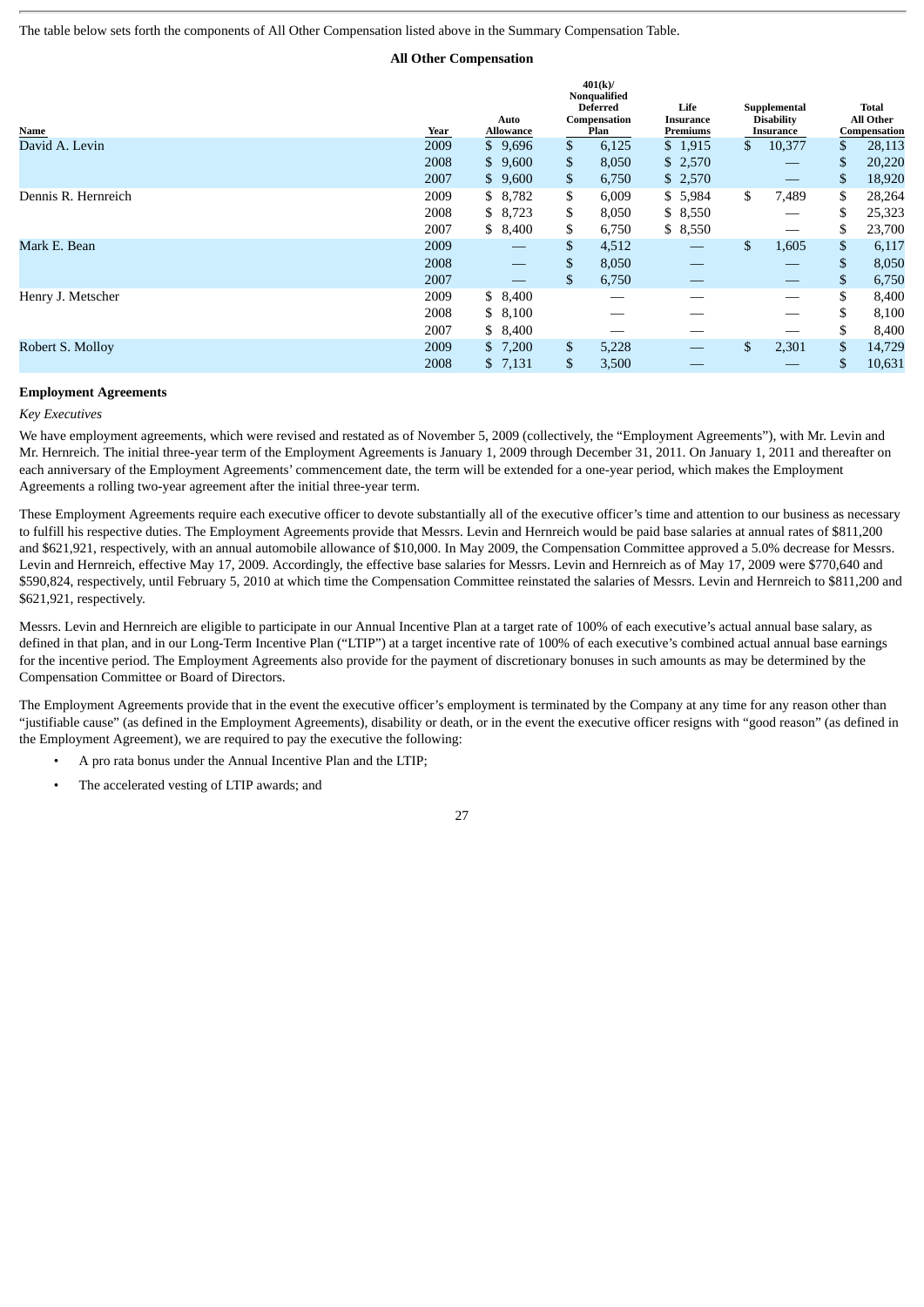• A severance comprised as the sum of (1) the executive's monthly base salary then in effect plus (2) a monthly amount calculated by dividing by twelve the average of the sum of (i) the annual incentive bonuses earned and (ii) the cash amounts paid to the executive pursuant to the LTIP or the cash value of the options or stock issued to the executive, during each of the two most recent fiscal years, with the monthly sum of (1) plus (2) payable for 24 consecutive months. This severance benefit is conditioned upon the executive officer's execution of a general release.

The above-listed payments are not made if the executive officer is terminated with "justifiable cause," the executive officer resigns and such resignation is not for "good reason", or the executive officer dies or becomes disabled; provided, however, that if the executive officer's employment terminates by reason of death, disability or retirement on or after age 65, the executives officer shall be entitled to a pro-rata bonus under the Annual Incentive Plan.

In the event the executive officer's employment is terminated at any time within one (1) year following a Change of Control (as defined in the Employment Agreement) other than for "justifiable cause," or if the executive resigns for "good reason", the executive is entitled to receive a lump sum payment equal to the sum of two times the executive's base salary, and two times the executive's target annual incentive bonus for the fiscal year in which the Change of Control occurs. Payments made under this provision are to be reduced if and to the extent necessary to avoid any payments or benefits to executive being treated as "excess parachute payments" within the meaning of Internal Revenue Code Section 280G(b)(i). This payment also is conditioned upon the executive officer's execution of a general release.

The Employment Agreements contain confidentiality provisions pursuant to which each executive officer agrees not to disclose confidential information regarding our Company. The Employment Agreements also contain covenants pursuant to which each executive officer agrees, during the term of his employment and for a one-year period following the termination of his employment, not to have any connection with any business which is a specialty retailer that primarily distributes, sells or markets so-called "big and tall" apparel of any kind for men or which utilizes the "big and tall" retail or wholesale marketing concept as part of its business. The Employment Agreements also contain a "clawback" provision which provides for remedies in the event we learn after the executive officer's termination by us other than for "justifiable cause" that the executive officer could have been terminated for "justifiable cause".

The Employment Agreements also provide that we will, during the term of employment, pay the insurance premiums under one or more life insurance policies on the executive officer's life pursuant to an arrangement under which \$2,000,000 of the death benefit under the policy or policies would be payable to the executive officer's named beneficiary (with the executive officer making the election of the designated beneficiary) upon the executive officer's death.

#### *Senior Executives*

We also have employment agreements with each of our Senior Executives (the "Sr. Exec. Employment Agreements"). The term of each employment agreement begins on the respective effective date and continues until terminated by either party. Pursuant to their respective employment agreements, our Senior Executives are eligible to participate in our Annual Incentive Plan at 35% of their respective average base salaries, as defined in the plan, depending on our performance (based on achieving annual EBITDA targets). Each Senior Executive is also eligible to participate in our LTIP at 70% of their respective average base salaries, as defined in the plan, depending on our performance (based on annual performance goals). Each executive is entitled to vacation and to participate in and receive any other benefits customarily provided by us to our senior executives.

The Sr. Exec. Employment Agreements provide that in the event the executive officer's employment is terminated by us at any time for any reason other than "justifiable cause" (as defined in the Employment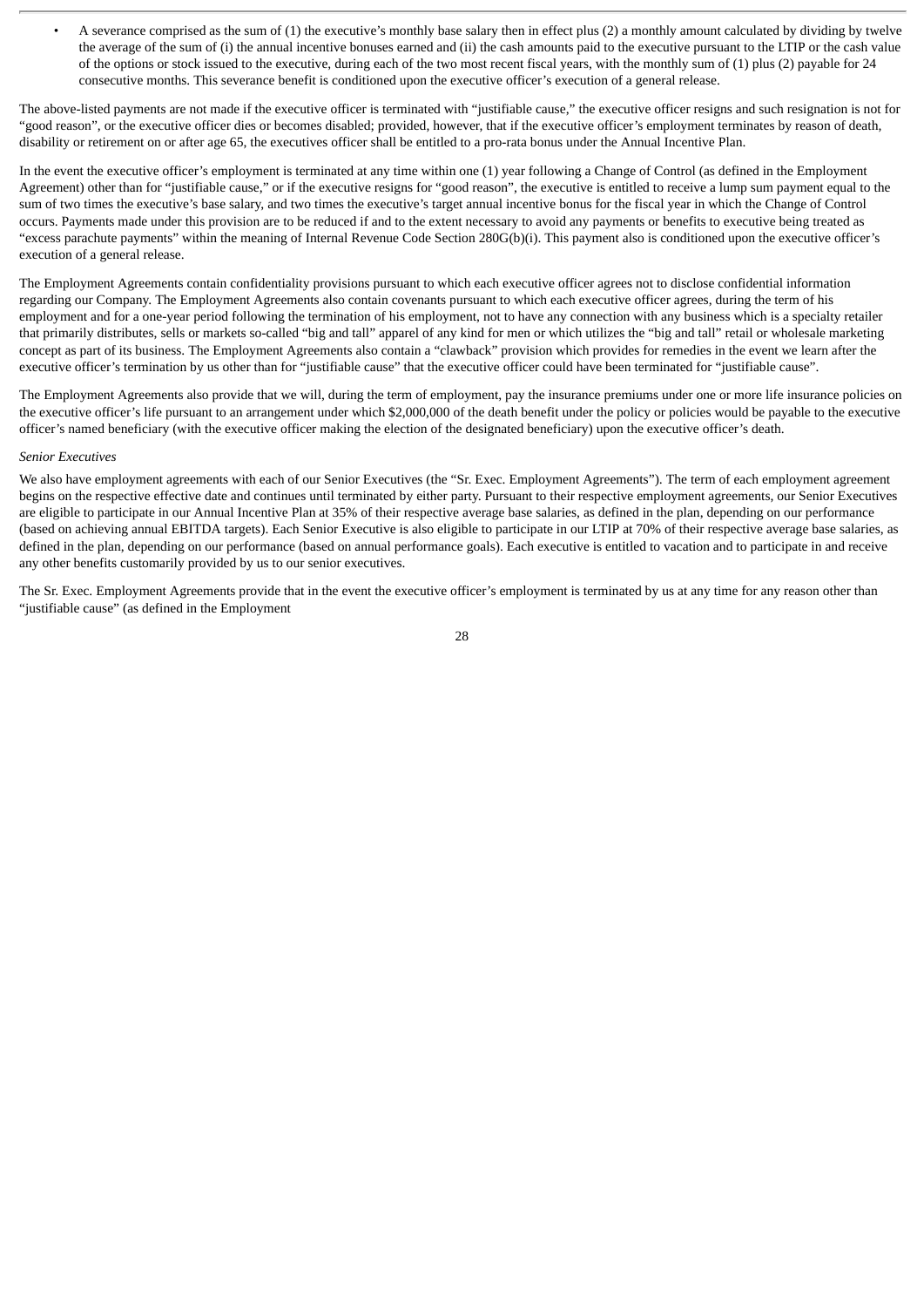Agreements), disability or death, we are required to pay the executive his then current base salary for five months after the effectiveness of such termination. This severance benefit is conditioned upon the executive officer's execution of a general release.

The above-listed payments are not made if the executive officer is terminated with "justifiable cause," the executive officer resigns, or the executive officer dies or becomes disabled.

In the event the executive officer's employment is terminated at any time within one (1) year following a Change of Control (as defined in the Sr. Exec. Employment Agreement) other than for "justifiable cause," or if the executive resigns for "good reason," we shall pay the executive an amount equal to twelve months of executive's highest base salary in effect at any time during the six (6) month period ending on the date of the Change of Control. This payment also is conditioned upon the executive officer's execution of a general release. Payments made under this provision are to be reduced if and to the extent necessary to avoid any payments or benefits to executive being treated as "excess parachute payments" within the meaning of Internal Revenue Code Section 280G(b)(i).

The Sr. Exec. Employment Agreements contain confidentiality provisions pursuant to which each executive officer agrees not to disclose confidential information regarding our Company. The Sr. Exec. Employment Agreements also contain covenants pursuant to which each executive officer agrees, during the term of his employment and for a one-year period following the termination of his employment, not to have any connection with any business which is a specialty retailer that primarily distributes, sells or markets so-called "big and tall" apparel of any kind for men or which utilizes the "big and tall" retail or wholesale marketing concept as part of its business. The Sr. Exec. Employment Agreements also contain a "clawback" provision which provides for remedies in the event we learn after the executive officer's termination by us other than for "justifiable cause" that the executive officer could have been terminated for "justifiable cause".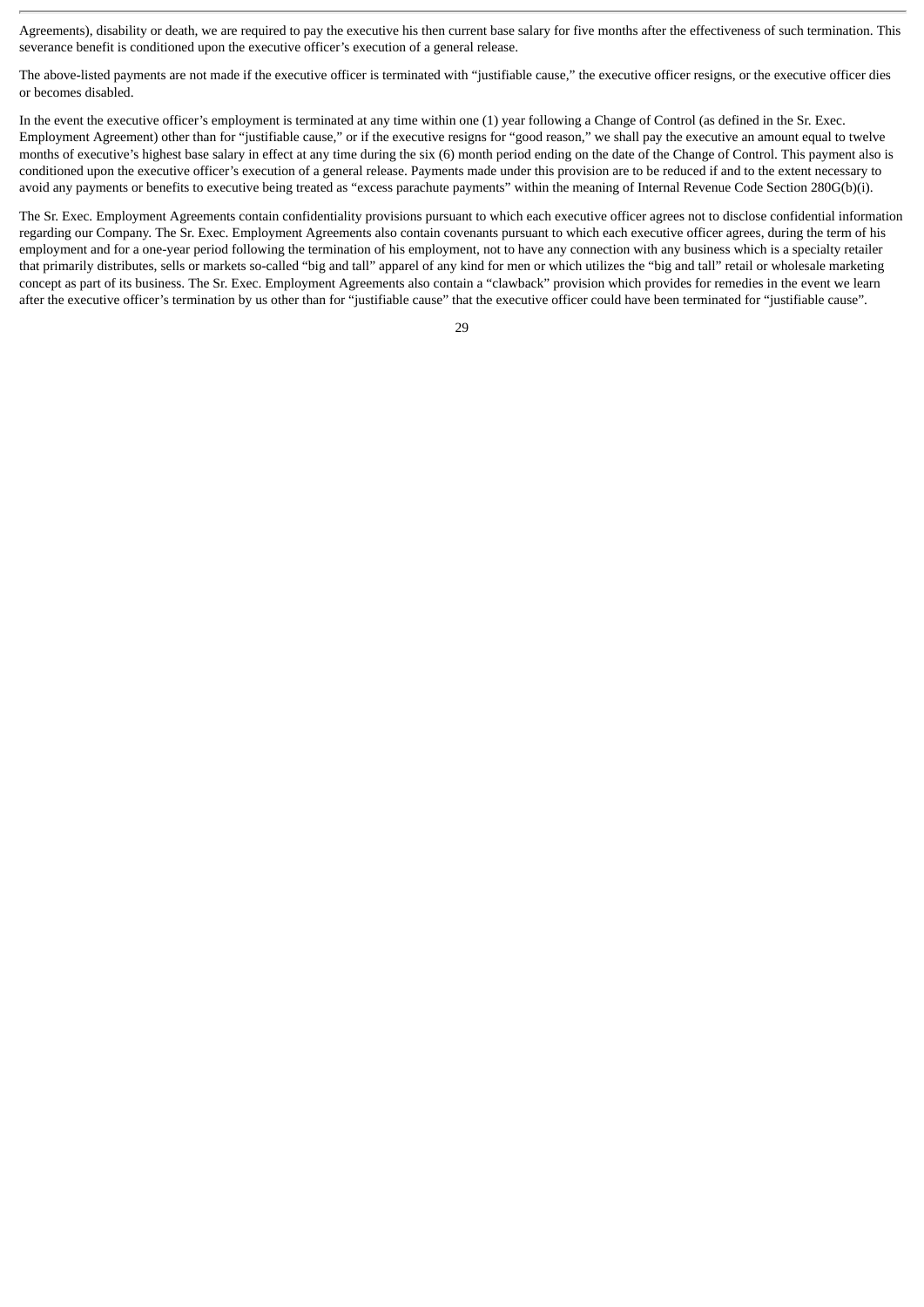*Grants of Plan-Based Awards*. The following table sets forth certain information with respect to plan-based awards granted to the Named Executive Officers in fiscal 2009.

# **2009 GRANTS OF PLAN-BASED AWARDS**

|                                                                                            |               | Approval<br>Date<br>(Service |                                   | <b>Estimated Possible Payouts</b><br><b>Under Non-Equity</b><br><b>Incentive Plan Awards</b> |                                                                                                                     |               | <b>Estimated Possible Payouts</b><br><b>Under Equity</b><br><b>Incentive Plan Awards</b> |                          | <b>All Other</b><br><b>Stock</b><br>Awards:<br><b>Number</b><br>of Shares<br>of Stock | <b>All Other</b><br>Option<br>Awards:<br>Number of<br><b>Securities</b> | Exercise<br>or Base<br>Price<br>of<br>Option | Grant<br><b>Date</b><br>Fair<br>Value of<br><b>Stock</b><br>and |
|--------------------------------------------------------------------------------------------|---------------|------------------------------|-----------------------------------|----------------------------------------------------------------------------------------------|---------------------------------------------------------------------------------------------------------------------|---------------|------------------------------------------------------------------------------------------|--------------------------|---------------------------------------------------------------------------------------|-------------------------------------------------------------------------|----------------------------------------------|-----------------------------------------------------------------|
| Name                                                                                       | Grant<br>Date | Date)                        | <b>Inception Threshold</b><br>(5) | Target<br>(S)                                                                                | Maximum Threshold<br>(S)                                                                                            | $($ \$ $)(1)$ | Target<br>$($ \$ $)(1)$                                                                  | Maximum<br>$($ \$ $)(1)$ | or Units<br>$(\#)(2)$                                                                 | <b>Underlying</b><br>Options (#)                                        | Awards<br>(S / Sh)                           | Option<br>Awards(2)                                             |
| David A. Levin<br>-Annual Incentive Plan(3)<br>$-LTIP(4)$                                  |               |                              |                                   |                                                                                              | 4/29/09 \$ 625,872 \$782,340 \$1,173,510<br>4/29/09 \$ 312,936 \$391,170 \$ 586,755 \$ 312,936 \$391,170 \$ 586,755 |               |                                                                                          |                          |                                                                                       |                                                                         |                                              |                                                                 |
| Dennis R. Hernreich<br>-Annual Incentive Plan(3)<br>$-LTIP(4)$                             |               |                              |                                   |                                                                                              | 4/29/09 \$ 479,835 \$599,794 \$ 899,691<br>4/29/09 \$ 239,918 \$299,897 \$ 449,846 \$ 239,918 \$299,897 \$          |               |                                                                                          | 449.846                  |                                                                                       |                                                                         |                                              |                                                                 |
| Mark E. Bean<br>-Annual Incentive Plan(3)<br>$-LTIP(4)(5)$<br>-Discretionary Stock Award   | 5/13/09       | $4/29/09$ \$                 |                                   |                                                                                              | 75,746 \$ 94,682 \$ 142,023<br>4/29/09 \$ 151,492 \$189,364 \$ 284,047                                              |               |                                                                                          | $\overline{\phantom{0}}$ | 20,000                                                                                |                                                                         |                                              | 24,800                                                          |
| Henry J. Metscher<br>-Annual Incentive Plan(3)<br>$-LTIP(4)$<br>-Discretionary Stock Award | 5/13/09       | $4/29/09$ \$                 |                                   |                                                                                              | 81,012 \$101,264 \$ 151,897<br>4/29/09 \$ 162,023 \$202,529 \$ 303,793                                              |               |                                                                                          | —                        | 20,000                                                                                | $\overline{\phantom{0}}$                                                |                                              | 24,800                                                          |
| Robert S. Molloy<br>-Annual Incentive Plan(3)<br>$-LTIP(4)$<br>-Discretionary Stock Award  | 5/13/10       | $4/29/09$ \$                 |                                   |                                                                                              | 87,763 \$109,703 \$ 164,555<br>4/29/09 \$ 131,644 \$164,555 \$ 246,832 \$                                           |               | 43,881 \$ 54,852 \$                                                                      | 82,277                   | 20,000                                                                                |                                                                         |                                              | 24,800                                                          |

(1) The LTIP is denominated in dollars, but at the irrevocable election of each participant, the award may be granted in cash, restricted stock, options or any combination thereof. Accordingly, the estimated possible payout of equity awards under the LTIP is based on potential dollar value of the award pursuant to each Named Executive Officer's irrevocable election. The actual number of shares is determined on the grant date of the award based on the closing price of our common stock on that date. See footnote 4 for additional discussion.<br>(2) On May 13, 2009, Messrs. Bean, Metscher and Molloy each received 20,000 shares of re

accordance with FASB ASC Topic 718, the grant date fair value of each award equaled the closing price of our common stock on the date of grant multiplied by the number of shares granted.<br>(3) On April 29, 2009, the Compensa

estimated based on achieving 80%, 100% and 150% of the targets set by the Compensation Committee. On March 19, 2010, the Compensation Committee determined that the performance targets for fiscal 2009 had been achieved at the maximum payout of 150%. The respective cash payment to each of the Named Executive Officers is included in the Summary Compensation Table (and the supplemental<br>Discretionary and Incentive-Base

(4) On April 29, 2009, the Compensation Committee approved the annual targets pursuant to our LTIP for fiscal 2009. Payments under the LTIP are based on each participant's irrevocable election which permits their respective awards to be payable in cash, restricted stock, options or a combination thereof. Messrs. Levin and Hernreich elected to receive 50% of any award in shares of restricted stock with<br>the remaining 50 and 75% in cash. The estimated threshold, target and maximum payouts for each Named Executive Officer above was estimated based on those elections and on achieving 80%, 100% and 150% of the targets set by the Compensation Committee. On March 19, 2010, the Compensation Committee determined that the performance targets for fiscal 2009 had been achieved at a rate of 124.7%. Accordingly,<br>the actual cash and equit 2009.

(5) Because Mr. Bean's employment was terminated prior to any vesting of the award, the full award of \$236,138 was forfeited.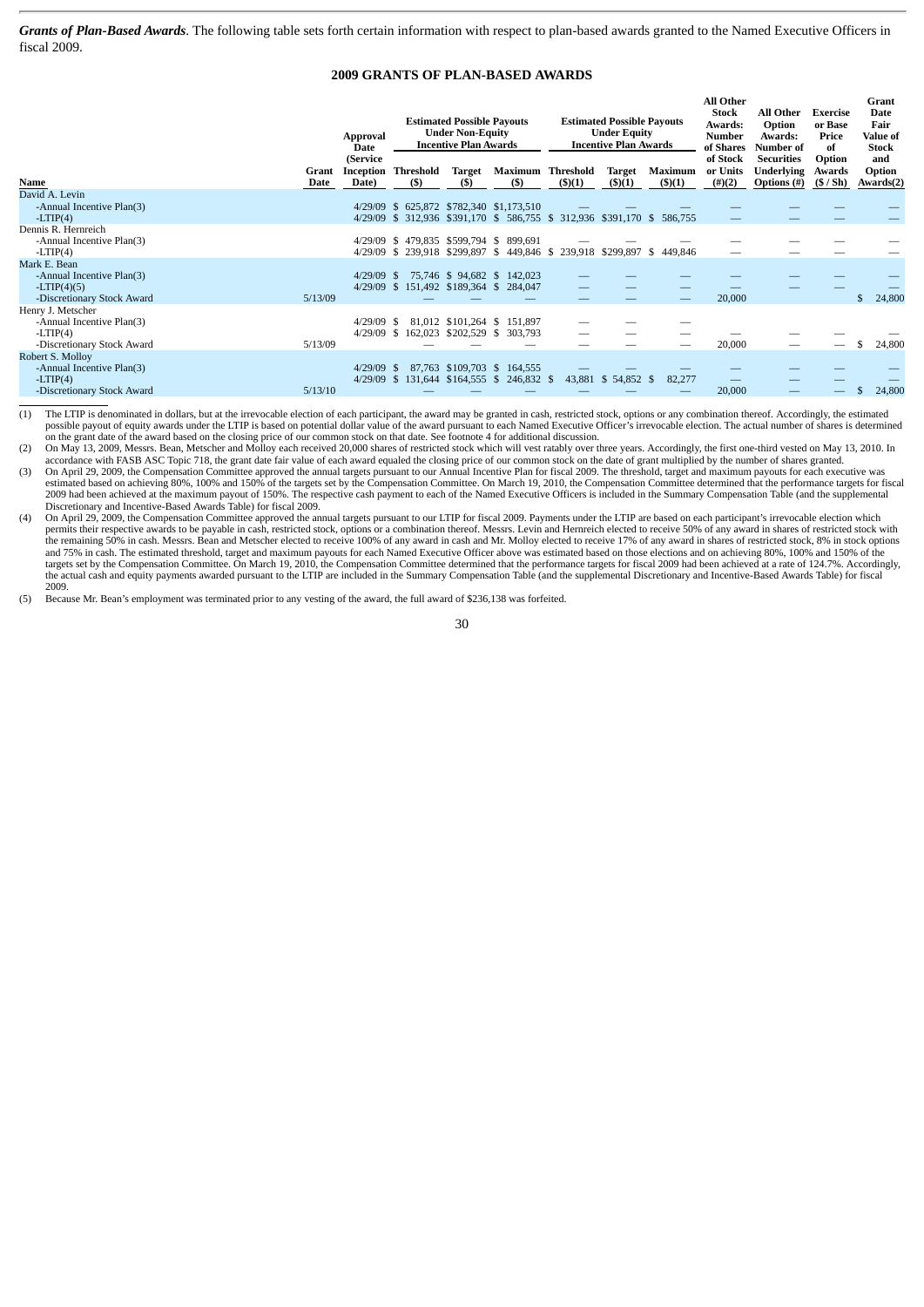*Outstanding Equity Awards at Fiscal Year-End.* The following table sets forth certain information with respect to outstanding equity awards held by the Named Executive Officers at the end of fiscal 2009.

# **2009 OUTSTANDING EQUITY AWARDS AT FISCAL YEAR-END**

|                     |                                                                                                        |                                                                                                            | <b>Option Awards</b>                                                                                                                                                  | <b>Stock Awards</b>                                                                                    |                                                                           |                                                                                                                                  |                                                                                                                                                          |                                                                                                                                                                                   |                                                                                                                                                                                                                       |
|---------------------|--------------------------------------------------------------------------------------------------------|------------------------------------------------------------------------------------------------------------|-----------------------------------------------------------------------------------------------------------------------------------------------------------------------|--------------------------------------------------------------------------------------------------------|---------------------------------------------------------------------------|----------------------------------------------------------------------------------------------------------------------------------|----------------------------------------------------------------------------------------------------------------------------------------------------------|-----------------------------------------------------------------------------------------------------------------------------------------------------------------------------------|-----------------------------------------------------------------------------------------------------------------------------------------------------------------------------------------------------------------------|
| Name                | Number of<br><b>Securities</b><br>Underlying<br>Unexercised<br><b>Options</b><br>$($ #)<br>Exercisable | Number of<br><b>Securities</b><br>Underlying<br>Unexercised<br><b>Options</b><br>$^{(#)}$<br>Unexercisable | <b>Equity</b><br>Incentive<br>Plan<br>Awards:<br>Number of<br><b>Securities</b><br>Underlying<br><b>Unexercised</b><br><b>Unearned</b><br><b>Options</b><br>$(\#)(1)$ | Option<br><b>Exercise</b><br>Price<br>(5)                                                              | Option<br><b>Expiration</b><br>Date                                       | Number of<br><b>Shares</b> or<br><b>Units of</b><br><b>Stock</b><br><b>That</b><br><b>Have Not</b><br><b>Vested</b><br>$(\#)(2)$ | <b>Market</b><br><b>Value of</b><br><b>Shares</b> or<br><b>Units of</b><br><b>Stock</b><br><b>That</b><br><b>Have Not</b><br><b>Vested</b><br>$($ \$)(3) | Equity<br>Incentive<br>Plan<br>Awards:<br>Number of<br><b>Unearned</b><br>Shares,<br><b>Units or</b><br>Other<br><b>Rights That</b><br><b>Have Not</b><br><b>Vested</b><br>(#)(1) | <b>Equity</b><br>Incentive<br>Plan<br>Awards:<br>Market or<br>Payout<br><b>Value of</b><br><b>Unearned</b><br>Shares,<br><b>Units</b> or<br>Other<br><b>Rights That</b><br><b>Have Not</b><br><b>Vested</b><br>\$)(3) |
| David A. Levin      | 300,000<br>125,000<br>75,000<br>75,000<br>75,000                                                       |                                                                                                            |                                                                                                                                                                       | 1.19<br>\$<br>3.88<br>£<br>4.58<br>£<br>$\mathfrak{s}$<br>5.01<br>6.24<br>$\mathfrak{s}$               | 3/30/2010<br>5/25/2011<br>5/01/2012<br>7/01/2013<br>5/24/2014             |                                                                                                                                  |                                                                                                                                                          | 152,434                                                                                                                                                                           | \$<br>426,815                                                                                                                                                                                                         |
| Dennis R. Hernreich | 10,000<br>2,511<br>55,040<br>43,975<br>$\overline{\phantom{0}}$<br>$\qquad \qquad$                     | —<br>–<br>240,000(4)<br>160,000(4)                                                                         |                                                                                                                                                                       | \$<br>2.38<br>\$<br>4.58<br><sup>\$</sup><br>5.01<br>6.24<br><sup>\$</sup><br>\$<br>4.54<br>\$<br>4.55 | 11/27/2010<br>5/01/2012<br>7/01/2013<br>5/24/2014<br>5/1/2012<br>5/6/2012 |                                                                                                                                  |                                                                                                                                                          | 116,866                                                                                                                                                                           | 327,225<br>\$                                                                                                                                                                                                         |
| Mark E. Bean        | 5,000<br>5,000<br>6,667                                                                                | 3,333(5)                                                                                                   |                                                                                                                                                                       | $\mathfrak{s}$<br>4.60<br>$\mathfrak{s}$<br>10.15<br>$\mathbf{s}$<br>7.52                              | 8/22/2012<br>3/29/2014<br>10/22/2017                                      | 20,000                                                                                                                           | \$<br>56,000                                                                                                                                             |                                                                                                                                                                                   |                                                                                                                                                                                                                       |
| Henry J. Metscher   | 6,667                                                                                                  | 3,333(5)                                                                                                   |                                                                                                                                                                       | \$<br>7.52                                                                                             | 10/22/2017                                                                | 20,000                                                                                                                           | \$<br>56,000                                                                                                                                             |                                                                                                                                                                                   |                                                                                                                                                                                                                       |
| Robert S. Molloy    | 3,333                                                                                                  | 6,667(6)                                                                                                   | 20,606                                                                                                                                                                | $\mathfrak{S}$<br>4.13<br>3.19<br>$\mathbf{s}$                                                         | 2/8/2018<br>3/19/2020                                                     | 20,000                                                                                                                           | \$<br>56,000                                                                                                                                             | 14,250                                                                                                                                                                            | 39,900<br>\$                                                                                                                                                                                                          |

(1) While these options and shares were not actually outstanding at the end of fiscal 2009, in connection with the payout under our LTIP for fiscal 2009, on March 19, 2010 Messrs. Levin, Hernreich and Molloy were each gran first tranche vesting on March 19, 2011. Accordingly, Mr. Levin elected to receive 50% of each tranche in shares of restricted stock; therefore, one-third of his award will vest each year with the first one-<br>third vesting second anniversary of the date of grant, March 19, 2012 and the remaining two-thirds will vest on the third anniversary of the date of grant, March 19, 2013. Mr. Molloy elected to receive 25% of the first tranche in stock options and 25% of the second and third tranches in shares of restricted stock; therefore, the 20,606 stock options will fully vest on the first anniversary of the date of grant, March 19, 2011<br>and 50% of

(2) These shares of restricted stock were granted on May 13, 2009 and vest ratably over three years with the first one-third vesting on May 13, 2010. Due to his employment termination, Mr. Bean forfeited 13,334 unvested shares.

(3) The value of shares was calculated using the closing price of our common stock of \$2.80 on January 29, 2010. (4) These options fully vest on May 1, 2011 and May 6, 2011, respectively.

(5) These options vest ratably over three years, commencing on October 22, 2008, the one-year anniversary from the date of grant. Due to his employment termination, Mr. Bean forfeited the 3,333 unvested shares.

(6) These options vest ratably over three years, commencing on February 8, 2009, the one-year anniversary from the date of grant.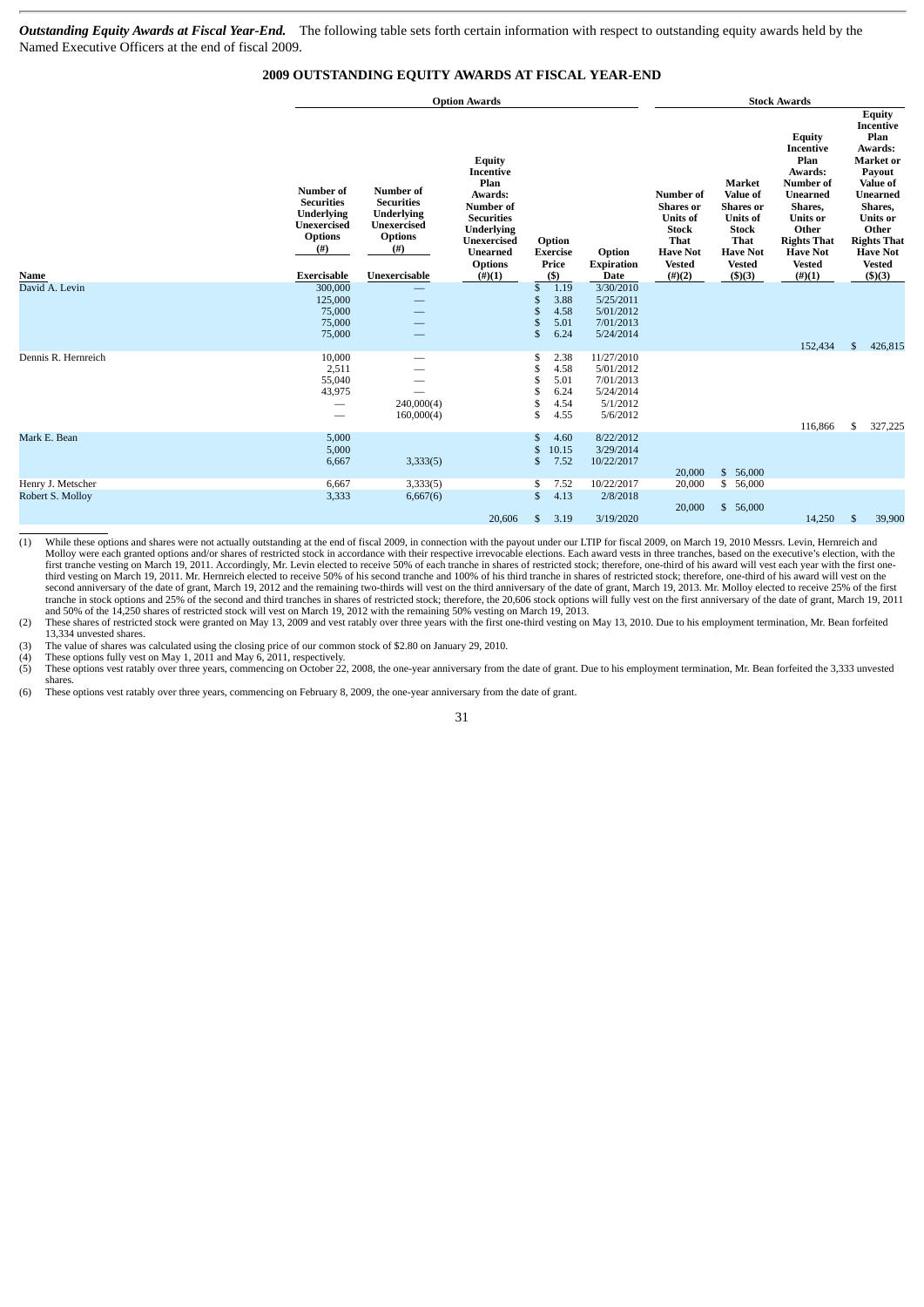*Option Exercises and Stock Vested Table***.** The following table sets forth information for the Named Executive Officers with respect to the exercise of stock options during fiscal 2009.

# **2009 OPTION EXERCISES AND STOCK VESTED**

|                     | <b>Option Awards</b>                                      |                                      | <b>Stock Awards</b>                                             |                                     |  |  |
|---------------------|-----------------------------------------------------------|--------------------------------------|-----------------------------------------------------------------|-------------------------------------|--|--|
|                     | <b>Number of Shares</b><br><b>Acquired on</b><br>Exercise | <b>Value Realized</b><br>on Exercise | <b>Number of Shares</b><br><b>Acquired on</b><br><b>Vesting</b> | <b>Value Realized</b><br>on Vesting |  |  |
| <b>Name</b>         |                                                           |                                      | (#)                                                             | (S)                                 |  |  |
| David A. Levin      | 75,000                                                    | 183,188<br>$\mathbf{D}$              |                                                                 |                                     |  |  |
| Dennis R. Hernreich |                                                           |                                      |                                                                 |                                     |  |  |
| Mark E. Bean        |                                                           |                                      |                                                                 |                                     |  |  |
| Henry J. Metscher   |                                                           |                                      |                                                                 |                                     |  |  |
| Robert S. Mollov    |                                                           |                                      |                                                                 |                                     |  |  |

(1) Represents the difference between the exercise price and fair market value of the common stock on the date of exercise.

#### **Pension Benefits**

As part of the Casual Male acquisition, we assumed Casual Male Corp.'s obligations under its Pension Plan and its Supplemental Plan. The following table shows the aggregate annual benefits payable under both the Pension Plan and Supplemental Plan to persons in specified compensation and years of service classifications, based on a straight line annuity form of retirement income:

|                                                      |         | <b>Representative Years of Service</b> |                 |  |  |  |  |
|------------------------------------------------------|---------|----------------------------------------|-----------------|--|--|--|--|
| <b>Average of Highest Five Years of Compensation</b> | 10yrs   | 20yrs                                  | 30yrs (maximum) |  |  |  |  |
| \$50,000                                             | \$4,977 | \$9,953                                | 14,930          |  |  |  |  |
| 100,000                                              | 11.977  | 23,953                                 | 35,930          |  |  |  |  |
| 150,000                                              | 18,977  | 37,953                                 | 56,930          |  |  |  |  |
| 200,000                                              | 25,977  | 51,953                                 | 77,930          |  |  |  |  |
| 250,000*                                             | 32,977  | 65,953                                 | 98,930          |  |  |  |  |
| 267,326*                                             | 35.402  | 70.805                                 | 106,207         |  |  |  |  |
| 300,000*                                             | 39,977  | 79,953                                 | 119,930         |  |  |  |  |

(\*) The maximum compensation that may be used as of December 31, 1998 to calculate benefits under the Pension and Supplemental Plans is \$267,326.

In December 1993, Casual Male Corp. established the Supplemental Plan to provide benefits attributable to compensation in excess of the qualified plan limit, which was \$160,000 but less than \$267,326. The benefits provided by the Pension Plan and the Supplemental Plan are equal to (i) the sum of 0.75% of the executive's highest consecutive five year average annual compensation plus 0.65% of the excess of the executive's highest consecutive five year average annual compensation over the average of the Social Security taxable wage bases, multiplied by (ii) the executive's years of "benefit service" with Casual Male Corp. (not to exceed 30 years). Effective February 1, 1995, compensation for such purposes was defined as all compensation reported on Form W-2 (excluding such items as bonus and stock options) up to a maximum of \$267,326 for the calendar year ended December 31, 1998. Annual benefits are payable under the Pension Plan and Supplemental Plan for retirees at age 65, prior to the offset, if any, for benefits accrued under the retirement plan of Casual Male Corp. and for Social Security benefits.

On May 3, 1997, Casual Male Corp.'s board of directors voted to amend the Pension Plan to cease all benefits accruals under the Pension Plan as of that date. Effective December 31, 1998, the Casual Male Corp.'s board of directors voted to cease all benefit accruals under its Supplemental Plan.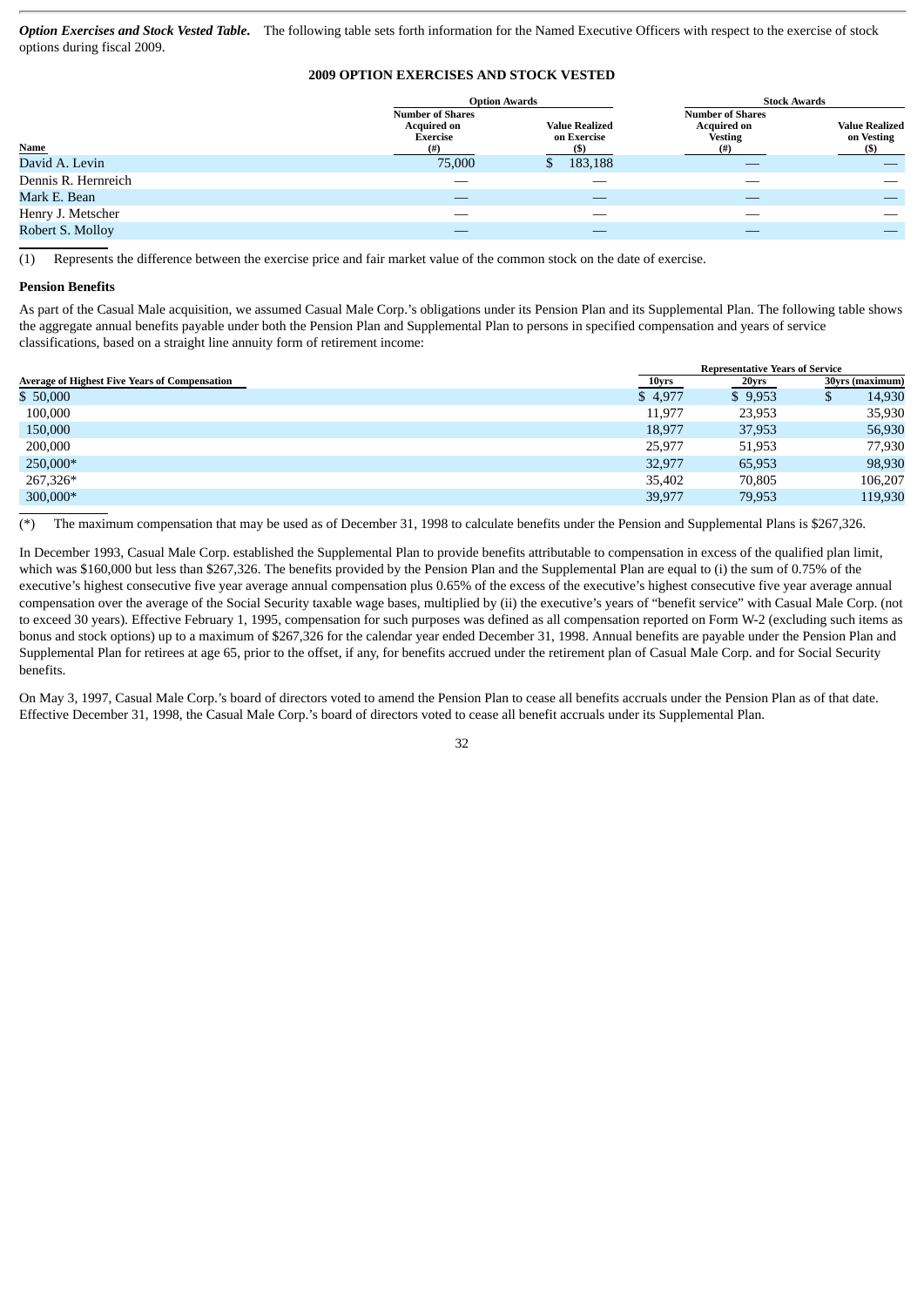#### **PENSION BENEFITS**

The Pension Plan was acquired by us as part of the acquisition of Casual Male Corp., at which time the plan had previously been frozen (see description above). None of our Named Executive Officers were participants in the plan and, therefore, have no accumulated benefits.

#### **2009 NON-QUALIFIED DEFERRED COMPENSATION TABLE**

The following table sets forth summary information with respect to each of the Named Executive Officers regarding contributions to our Non-Qualified Deferred Compensation Plan in fiscal 2009. The plan was amended on December31, 2008 to freeze future contributions to the plan. The plan was terminated and funds were distributed to each of the participants in fiscal 2009.

For a description of the Non-Qualified Deferred Compensation Plan, see "*Compensation Discussion and Analysis—Components of Executive Compensation— Non-Qualified Deferred Compensation Plan*."

| Name                | Executive<br>Contributions<br>in Last Fiscal<br>Year | Registrant<br><b>Contributions</b><br>in Last Fiscal<br>Year<br>(S) | Aggregate<br>Earnings<br>in Last Fiscal<br>Year<br>(\$) | Aggregate<br><b>Withdrawals</b><br>/Distributions | Aggregate<br>Balance<br><b>At Last Fiscal</b><br>Year-End<br>(S) |
|---------------------|------------------------------------------------------|---------------------------------------------------------------------|---------------------------------------------------------|---------------------------------------------------|------------------------------------------------------------------|
| David A. Levin      |                                                      |                                                                     | (742)                                                   | (11,551)<br>S.                                    |                                                                  |
| Dennis R. Hernreich |                                                      |                                                                     |                                                         |                                                   |                                                                  |
| Mark E. Bean        |                                                      |                                                                     |                                                         |                                                   |                                                                  |
| Henry J. Metscher   |                                                      |                                                                     |                                                         |                                                   |                                                                  |
| Robert S. Molloy    |                                                      |                                                                     |                                                         |                                                   |                                                                  |

#### **EQUITY COMPENSATION PLAN INFORMATION**

**Number of securities**

## *EQUITY COMPENSATION PLAN INFORMATION*

The following is a summary of information with respect to our equity compensation plans as of January 30, 2010:

| issued upon exercise of<br>outstanding options,<br>warrants and rights<br>(a) | Weighted-average<br>exercise price of<br>outstanding<br>options, warrants<br>and rights<br>(b) |      | remaining available for<br>future issuance under<br>equity compensation plans<br>(excluding securities<br>reflected in column (a))(2) |
|-------------------------------------------------------------------------------|------------------------------------------------------------------------------------------------|------|---------------------------------------------------------------------------------------------------------------------------------------|
|                                                                               |                                                                                                |      |                                                                                                                                       |
| 2.669.425                                                                     | \$                                                                                             | 5.51 | 1,881,387(3),(4),(5)                                                                                                                  |
|                                                                               |                                                                                                |      |                                                                                                                                       |
| 985,000                                                                       |                                                                                                | 3.03 | 250,000                                                                                                                               |
| 3,654,425                                                                     |                                                                                                | 4.84 | 2,131,387(3),(4),(5)                                                                                                                  |
|                                                                               | Number of securities to be                                                                     |      |                                                                                                                                       |

(1) During fiscal 2009, we had one stockholder-approved equity compensation plan, our 2006 Plan. Pursuant to the 2006 Plan, at January 30, 2010, we had a total of 3.3 million shares authorized for issuance of which 1.9 million shares remained available for future issuances. At January 30, 2010, we had 670,000 options outstanding. We also had 1,999,425 options still outstanding as part of our 1992 Stock Incentive Plan (the "1992 Plan"). No further grants can be made under the 1992 Plan.

(2) Prior to 2006, our Board of Directors and the Compensation Committee had the reasonable discretion to issue shares outside of the 1992 Plan, subject to the rules of Nasdaq. These outstanding options to purchase up to 985,000 shares of our common stock, with exercise prices ranging from \$1.19 to \$5.01 per share, were granted between fiscal 1999 and fiscal 2003. These options represent grants to consultants and also options granted to our executives that were in excess of our plans' annual maximums during those fiscal years. At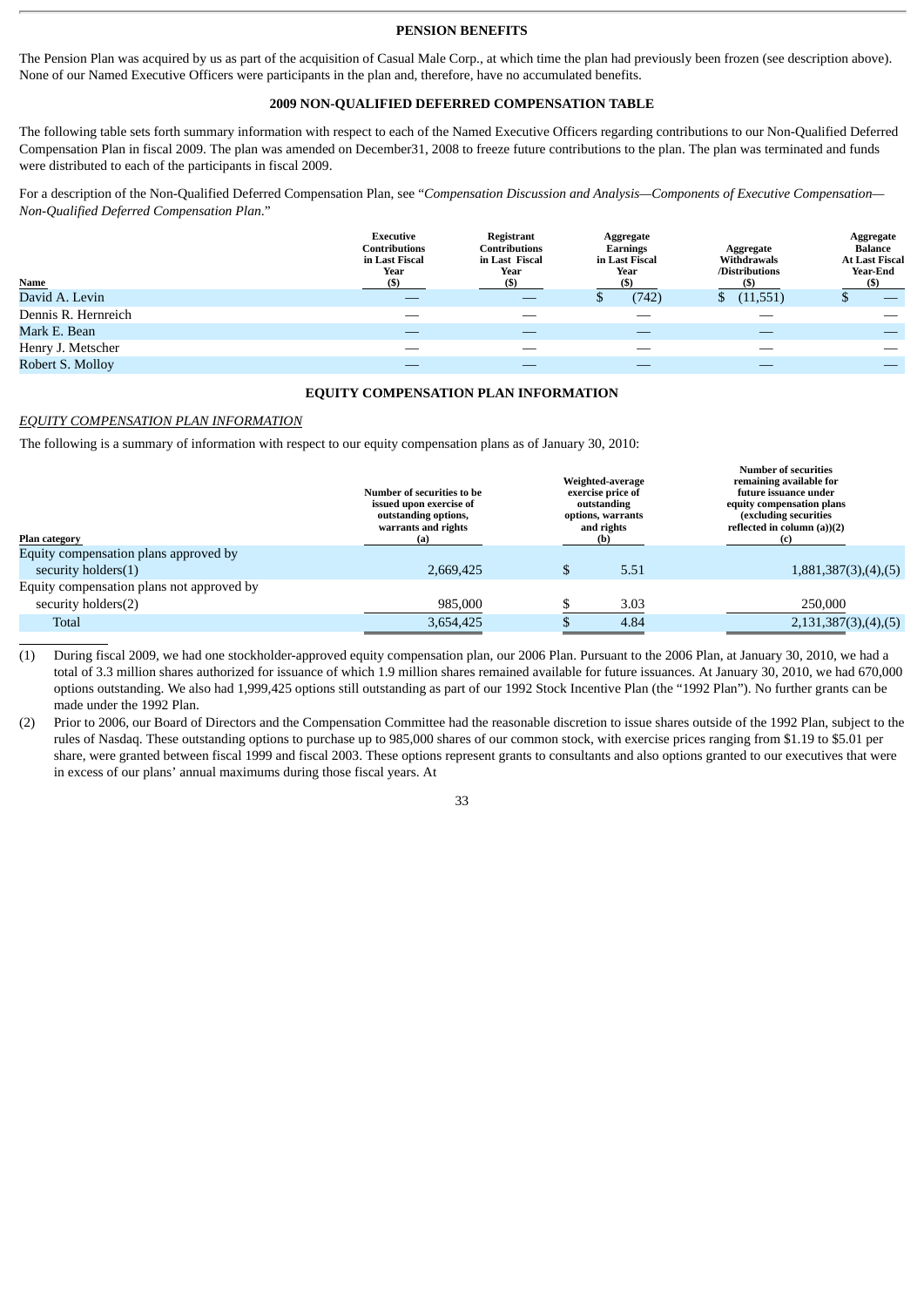January 30, 2010, all of these options were exercisable. In addition, pursuant to our Fiscal 2010 Non-Employee Director Stock Plan, we have a total 250,000 shares available for stock issuances in lieu of cash director fees, of which all remained available at January 30, 2010.

- (3) Our 2006 Plan includes a limitation of 1,250,000 shares that may be issued in the form of restricted stock, deferred stock, performance awards or other stock-based awards. At January 30, 2010, 551,387 shares remained subject to this limitation. Subsequent to January 30, 2010, on March 19, 2010, we granted a total of 283,550 shares of unvested restricted stock to certain members of our executive group in connection with achieving targets under our LTIP for fiscal 2009. On June 15, 2010, we granted a total of 25,000 shares of unvested restricted stock to two new members of the management team.
- (4) Subsequent to January 30, 2010, on March 31, 2010, the Compensation Committee granted an option to purchase 347,556 shares of common stock to Mr. Levin. On May 3, 2010, in connection with Mr. Kyees initial appointment to the Board, we granted an option to purchase 15,000 shares of common stock to Mr. Kyees.
- (5) This table excludes the additional 2,500,000 shares that would be available for issuance under the 2006 Plan if Proposal 2 is approved by stockholders at the Annual Meeting.

#### **401(k) Plans**

We have two defined contribution plans, the Casual Male Retail Group, Inc. 401(k) Salaried Savings Plan and the Casual Male Retail Group, Inc. 401(k) Hourly Savings Plan (the "401(k) Plans"). The 401(k) Plans cover all eligible employees who are at least 21 years of age and have completed the required months of service, which is six months for the 401(k) Salaried Savings Plan or 1000 hours or twelve months for the 401(k) Hourly Savings Plan. Effective January 1, 2008, we adopted the safe harbor matching and vesting provisions permitted under the Pension Protection Act of 2006 for its 401(k) Plans. Accordingly, beginning in fiscal 2008, we matched 100% of the first 1% of deferred compensation and 50% of the next 5% (with a maximum contribution of 3.5% of eligible compensation).

In May 2009, in connection with our cost reduction initiatives, we ceased any further employer contributions to the 401(k) Plans, effective May 31, 2009. As a result of that action, we are no longer within the safe harbor provisions under the Pension Protection Act of 2006); accordingly, should highly-compensated individuals elect to defer the maximum amount allowable under the 401(k) Plans, they will be subject to a return of the excess deferred compensation upon completion of year-end discrimination testing.

#### **Key Man Insurance**

We have key man life insurance policies on the lives of Messrs. Levin and Hernreich, each in the amount of \$2,000,000.

#### **Certain Relationships and Related Transactions**

# *Seymour Holtzman/Jewelcor Management, Inc.*

During fiscal 2009, Seymour Holtzman, our Chairman of the Board of Directors, was compensated by us both directly (as an employee of our Company) and indirectly (as the president and chief executive officer and, together with his wife, indirectly, the majority shareholder of JMI). A complete summary of all compensation and consulting fees paid to Mr. Holtzman is described above under *"Corporate Governance—2009 Director Compensation Table"* and *"Chairman Compensation."*

#### **Section 16(a) Beneficial Ownership Reporting Compliance**

Section 16(a) of the Securities Exchange Act of 1934, as amended (the "Exchange Act"), requires our executive officers and directors, and persons who own more than 10% of a registered class of our equity securities (collectively, the "Reporting Persons"), to file reports of ownership and changes in ownership with the SEC. The Reporting Persons are required to furnish us with copies of all Section 16(a) reports they file. Based solely upon a review of Forms 3, 4 and 5 and amendments thereto furnished to us during fiscal 2009, we believe that the current Reporting Persons complied with all applicable Section 16(a) reporting requirements and that all required reports were filed in a timely manner.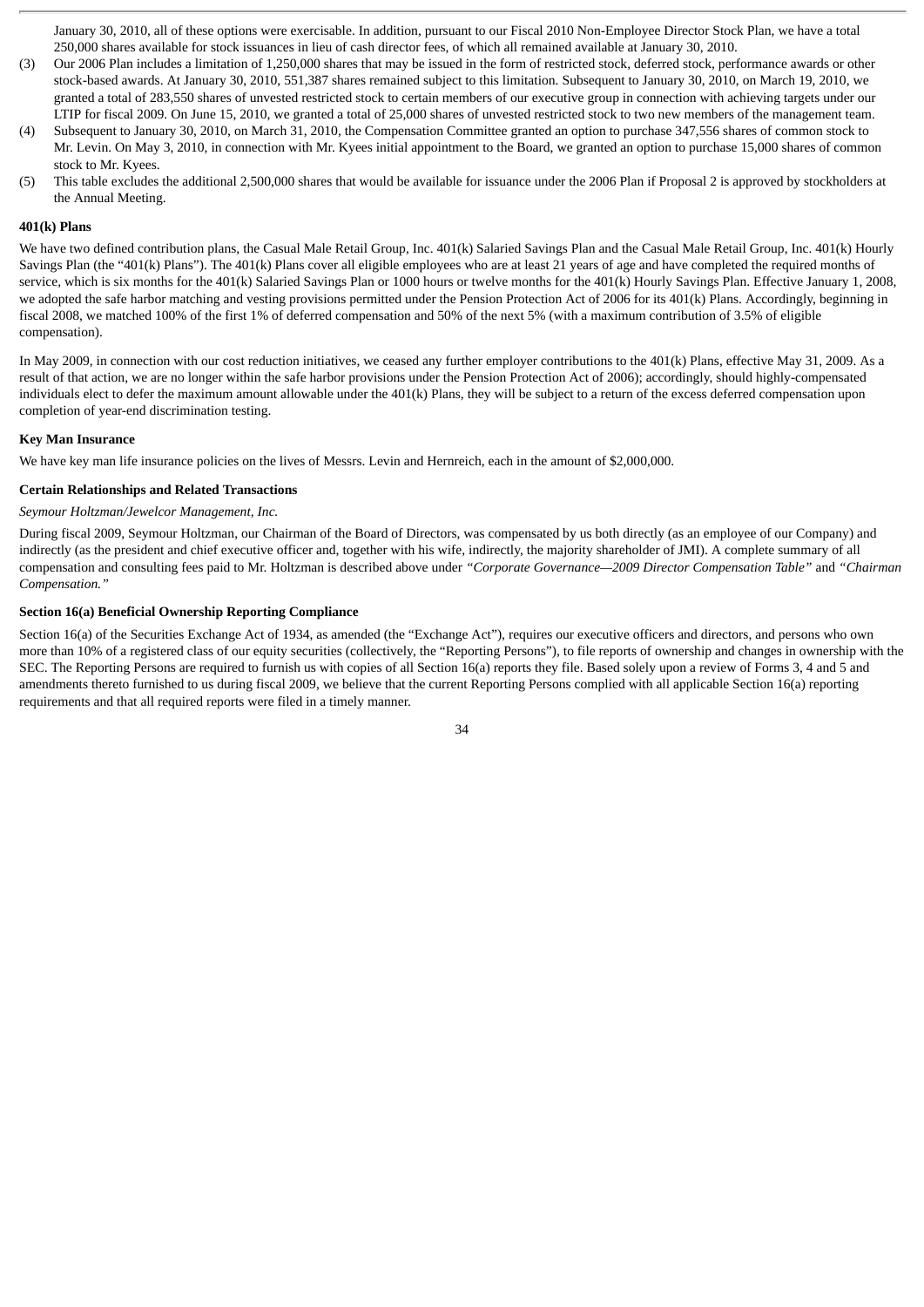# **PROPOSAL 2**

**Approval of an amendment to our 2006 Incentive Compensation Plan to:**

- **• increase the number of shares of common stock authorized for issuance under the plan by 2,500,000 (currently only 1,209,664 shares remain available);**
- **• as a sub-limit under the plan, increase the maximum number of those shares that may be subject to the granting of awards other than stock options and stock appreciation rights by 2,500,000 (currently only 259,503 shares remain available);**
- **• clarify and revise certain other provisions as described herein.**

#### **Introduction**

At the recommendation of our Compensation Committee, we are seeking stockholder approval of an amendment to our 2006 Incentive Compensation Plan (the "2006 Plan") to (i) increase the number of shares of common stock authorized for issuance by 2,500,000 from 3,250,000 to 5,750,000 shares (currently only 1,209,664 shares remain available), (ii) as a sub-limit under the plan, increase the maximum number of those shares that may be subject to the granting of awards other than stock options and stock appreciation rights by 2,500,000 from 1,250,000 to 3,750,000 (currently only 259,503 shares remain available) and (iii) clarify and revise certain other provisions as described herein.

### *Increase in number of shares authorized for issuance under the 2006 Plan and increase in maximum number of shares that may be subject to the granting of awards other than stock options and stock appreciation rights*

Of the 3,250,000 shares of common stock currently authorized for issuance in connection with grants made under the plan, only 1,209,664 shares remain available for future grants or awards as of June 15, 2010. Furthermore, of the 3,250,000 shares of common stock currently authorized, there is a limit of 1,250,000 shares that are available for awards other than stock options and stock appreciation rights, or SARs. As of June 15, 2010, only 259,503 shares remain available for awards other than stock options and stock appreciation rights, such as restricted stock. While some additional shares may become available under the plan through employee terminations, the number is not expected to be substantial. Currently, management is hindered from receiving stock options or restricted stock due to the lack of available shares under the 2006 Plan. Even though the amount of stock options and restricted stock is not sufficient, on June 15, 2010, the Compensation Committee will require that all participants in our Long-Term Incentive Plan, or LTIP, through their irrevocable elections, elect to receive at least 50% of any LTIP award in equity, through either shares of restricted stock and/or stock options. The Committee adopted this amendment to ensure that the senior management of our Company is more closely aligned with our stockholders.

We recommend approval of this amendment in order for us to continue to provide a source of equity to attract, motivate, retain and reward high-quality executives and other key employees, officers, directors and consultants. Our 2006 Plan is our only shareholder-approved plan and therefore it is important that we are able to maintain a sufficient number of shares under this plan to meet our long-term incentive goals for our management team. We do not believe that there will be enough shares currently available under the 2006 Plan to satisfy our equity compensation needs beyond fiscal 2010. Furthermore, we may not have sufficient shares to satisfy the equity component of potential payouts under our LTIP for fiscal 2010. See "Executive Compensation—Compensation Discussion and Analysis—Components of Executive Compensation—Long-term performance based plans" for a description of the LTIP. We believe that in order to ensure that our LTIP is able to provide a strong equity component to our management team's overall total compensation packages, we need additional shares available under the 2006 Plan.

As noted above, as of June 15, 2010, only 259,503 shares remain available for awards other than stock options and SARs, such as restricted stock awards. As a result, we have only a very limited number of shares of restricted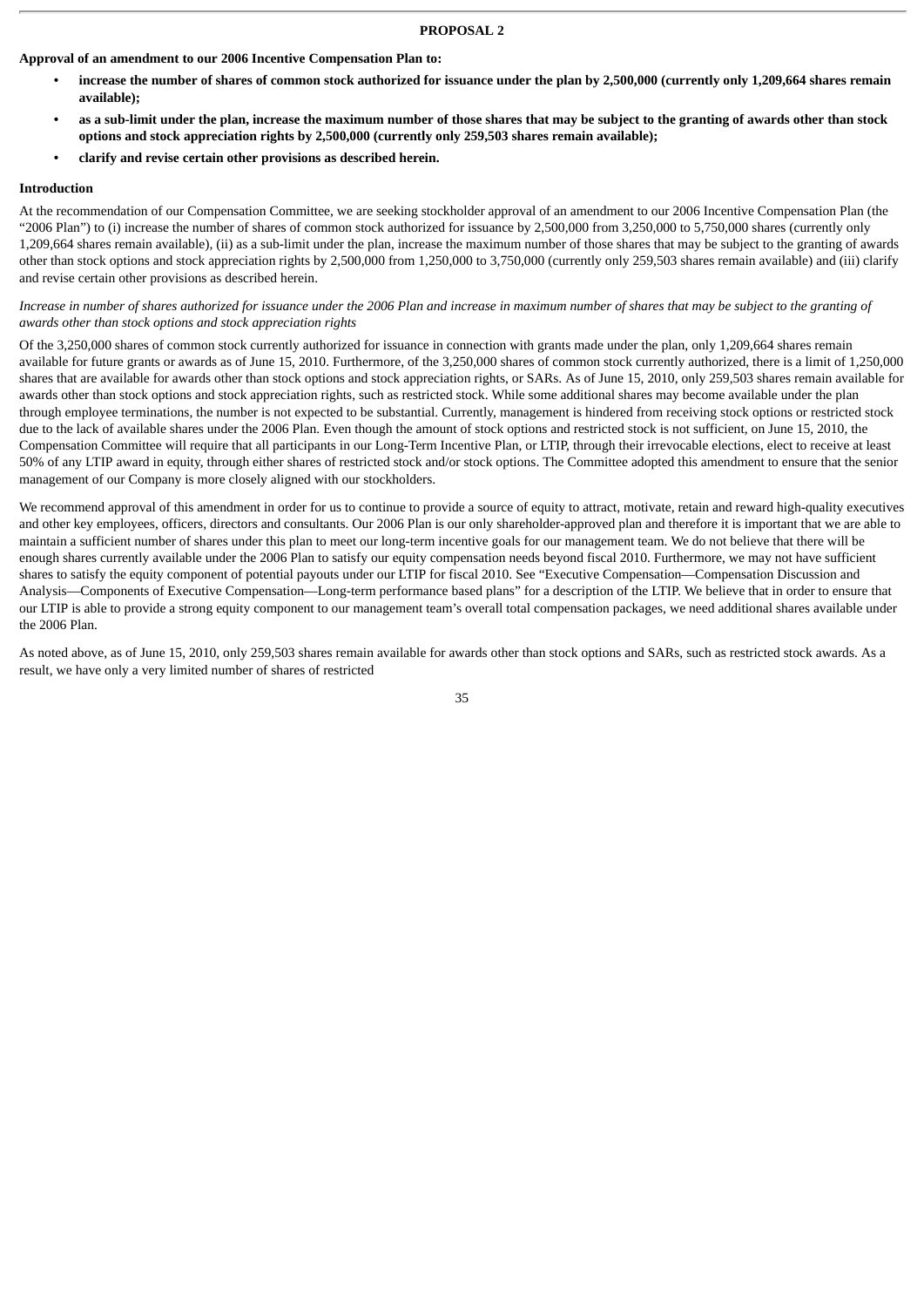stock with which to fulfill elections made by our participants pursuant to the LTIP. Furthermore, as discussed above, for fiscal 2010, the Compensation Committee will require that 50% of a participant's award, if earned under the LTIP, be paid in restricted stock and/or options. As with the proposed increase in overall shares available under the 2006 Plan, we believe that in order to ensure that our LTIP is able to provide a strong equity component to our management team's overall total compensation packages, we need additional shares available for awards other than stock options and SARs, such as restricted stock.

If the amendment is not approved by our stockholders, we may experience a shortfall of shares available for issuance under our LTIP that could adversely affect our ability to attract, motivate, retain or reward our management team who contribute to our long term success.

The increase of 2,500,000 shares of our common stock available for grant under the 2006 Plan will result in additional potential dilution of our outstanding stock. Based solely on the closing price of our common stock as reported on Nasdaq on June 1, 2010 of \$3.51 per share, the maximum aggregate market value of the additional 2,500,000 shares of our common stock to be reserved for issuance under the plan would be approximately \$8.8 million.

#### *Clarifications and certain other revisions*

Based on informal discussions with a leading proxy advisory firm, we also propose to make the following clarifications and revisions in connection with this amendment:

- strengthening the language that prohibits repricings and certain exchanges of options and SARs (see Section 6(b)(i) and Section 6(c)(i));
- clarifying that options and SARs can never exceed the maximum 10-year term (see Section 6(b)(ii) and Section 6(c)(ii));
- definitively stating that dividend equivalents will not be paid in connection with the grant of a performance award until such time as the Committee has certified that the performance goals with respect to such performance award have been achieved (see Section 6(g)); and
- clarifying that, to the extent shares are withheld to satisfy a participant's tax obligations, the cash payment made to satisfy such obligations shall equal the value of the shares withheld from the participant (see Section 10(d)).

We also propose to make the following additional clarifications and revisions:

- updating the provision relating to Section 409A of the Code to ensure that awards that may be treated as deferred compensation subject to Section 409A comply with the requirements of Section 409A (see Section 7(e));
- in order to avoid unintentional financial accounting expenses, clarifying the adjustments that must occur in the event of an "equity restructuring" (see Section 10(c)(i)); and
- clarifying what it means for an award to be considered "assumed or substituted for" in the event of a "change in control" (see Section 10(c)(ii)(B)).

As the changes set forth in the bullet points above do not require stockholder approval, the Board reserves the right to make any such changes even if this proposal is not approved by the stockholders.

Following Proposal 3 below, which also relates to the 2006 Plan, is a summary of certain principal features of the 2006 Plan, reflecting the proposed amendments described in Proposal 2 and Proposal 3. This summary is qualified in its entirety by reference to the complete text of the 2006 Plan. Stockholders are urged to read the actual text of the 2006 Plan in its entirety which is set forth as *Appendix A* to this Proxy Statement (proposed additions are shown as bold and doubleunderlined text and proposed deletions are shown as strike-throughs).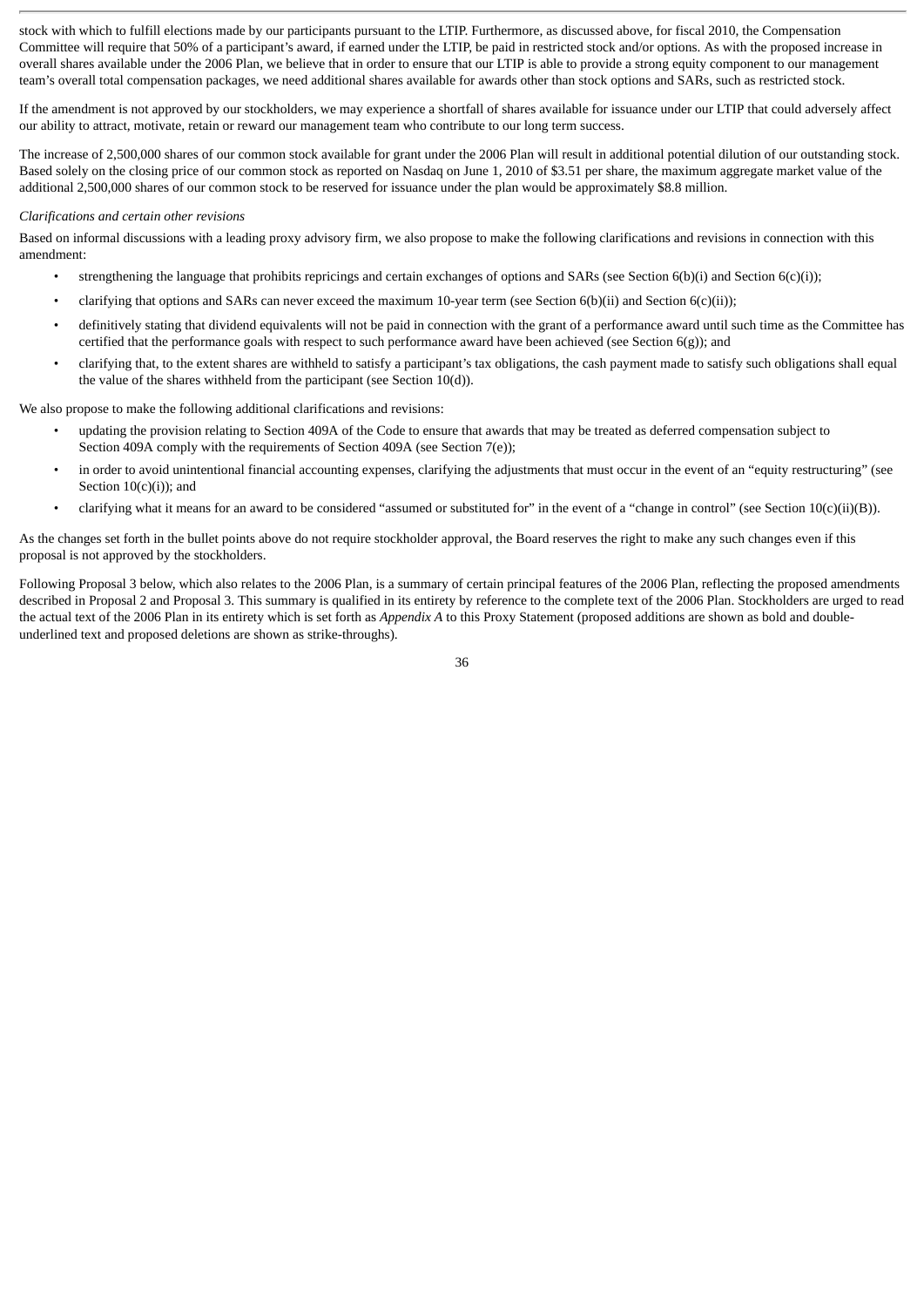# **New Plan Benefits**

No grants have been made with respect to additional shares of common stock to be reserved for issuance under the 2006 Plan. In addition, the number of shares of common stock that may be granted to executive officers, directors and all employees including non-executive officers is indeterminable at this time, as such grants generally are subject to the discretion of the Committee. However, as described above, in connection with our Fiscal 2010 LTIP, if we achieve certain EBITDA and operating margin percent targets, and the participants elect to receive their awards under the plan in stock options or shares of restricted stock, we may be required to issue such equity awards under the 2006 Plan. Because we cannot predict if and when such targets will be achieved or what the allocation of the awards will be between cash, stock options and/or restricted shares, and because the number of stock options and restricted shares ultimately issued will depend on the fair market value of our common stock at the time of grant, we cannot predict the actual number of shares, if any, that may be issued under the LTIP.

#### **Vote Needed for Approval**

The affirmative vote of a majority of the votes properly cast is required for approval and adoption of this proposed amendment to the 2006 Plan. Any abstentions and broker non-votes will not be counted as votes cast on this proposal and, accordingly, will have no effect.

# **Recommendation**

We believe that the future success of our Company depends, in large part, upon our ability to maintain a competitive position in attracting, retaining and motivating key personnel. **Accordingly, the Board of Directors believes adoption of this amendment to the 2006 Plan is in the best interests of our Company and its stockholders and recommends a vote "FOR" Proposal 2.**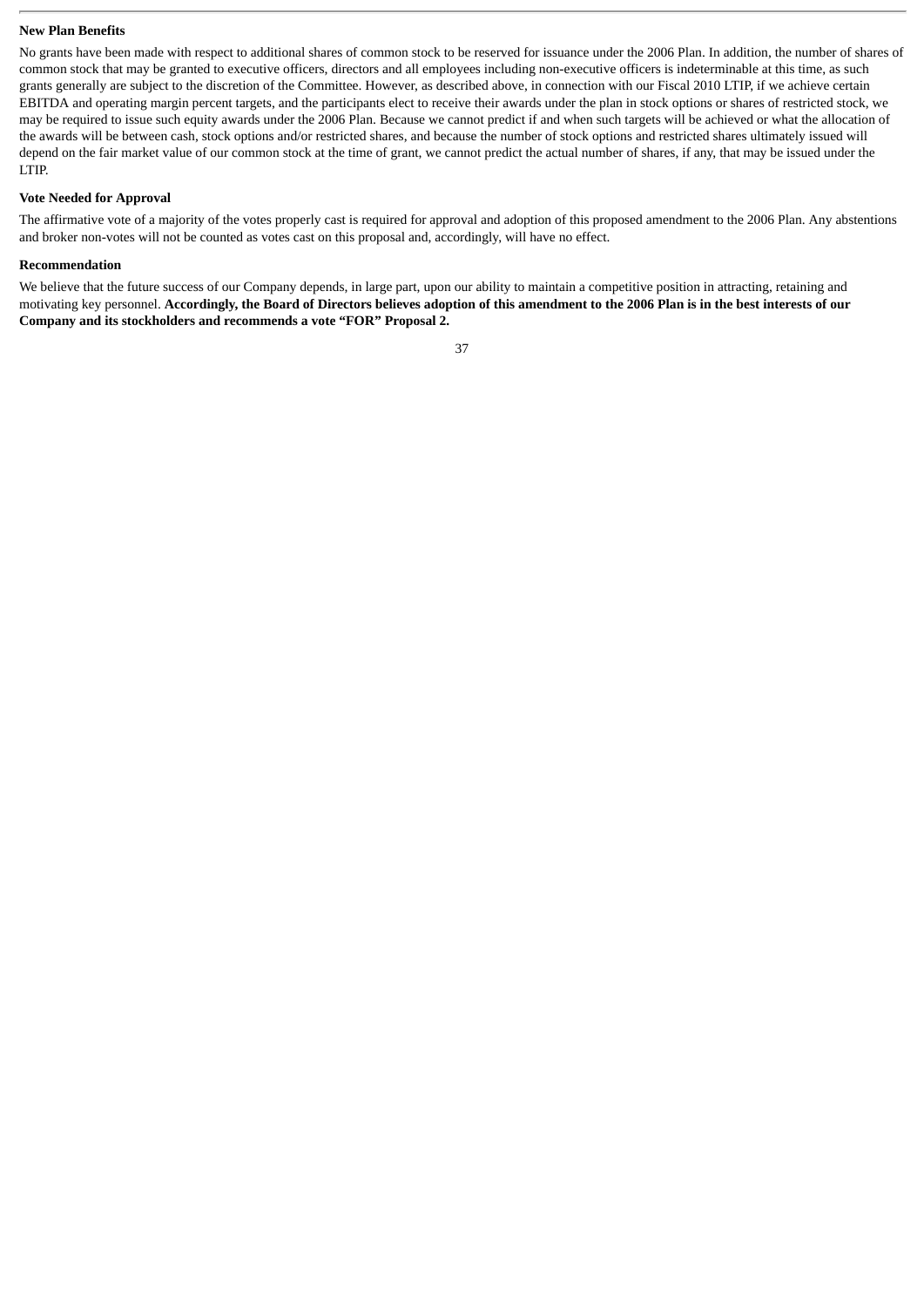# **PROPOSAL 3**

# **In order to preserve tax deductibility under Section 162(m) of the Internal Revenue Code:**

- **• to reapprove the material terms of the 2006 Incentive Compensation Plan, which include the employees eligible to receive compensation under the plan, and the business criteria on which performance goals for compensation intended to be exempt from the Section 162(m) deduction limitations may be based; and**
- **• to amend the 2006 Incentive Compensation Plan to increase the Section 162(m)-based individual limitations on the amount of certain awards.**

We are seeking stockholder approval of Proposal 3 for the reasons described below. This proposal will be voted on separately from Proposal 2. Neither proposal is dependent on the approval of the other.

# *Reapproval of the material terms of the 2006 Plan, which include eligible employees and the business criteria used to establish performance goals for performance-based awards*

The 2006 Incentive Compensation Plan (the "2006 Plan") was originally approved by our stockholders on July 31, 2006, and was subsequently amended on August 27, 2009. The purpose of the 2006 Plan is to provide a means for us to provide a source of equity to attract, motivate, retain and reward high-quality executives and other key employees, officers, directors and consultants. A further purpose of the 2006 Plan is to provide participants with additional incentive and reward opportunities designed to enhance our profitable growth, and provide participants with annual and long-term performance incentives to expend their maximum efforts in the creation of stockholder value. The terms of the 2006 Plan provide for grants of stock options, SARs, restricted stock, deferred stock, other stock-related awards and performance awards that may be settled in cash, stock or other property.

The 2006 Plan is designed to preserve our ability to deduct in full for federal income tax purposes the compensation recognized by certain employees in connection with certain awards granted under the 2006 Plan. Section 162(m) of the Internal Revenue Code, as amended, or the Code, generally denies a corporate tax deduction for annual compensation exceeding \$1 million paid to a "covered employee" of a publicly held company. Generally, covered employees are the chief executive officer and the three highest compensated officers other than the chief executive and chief financial officers. However, certain types of compensation, including performance-based compensation, are generally excluded from this limitation on deductibility. To enable compensation in connection with stock options, SARs, certain restricted stock, deferred stock and other stock-related awards, and performance awards granted under the 2006 Plan to qualify as "performance-based" within the meaning of Section 162(m), the stockholders must approve the material terms of the performance goals that may be established in conjunction with performance-based compensation awarded under the 2006 Plan. In addition, regulations issued under Section 162(m) generally require reapproval by the stockholders every five years of the material terms of these performance goals if the plan permits the compensation committee of the Board of Directors to select the specific target levels of performance to be achieved under these awards. Because the 2006 Plan authorizes the Compensation Committee to select the appropriate target levels of performance to be achieved, stockholder reapproval of the material terms of the performance goals is required no later than next year's annual meeting if we are to continue to be able to deduct certain compensation under the 2006 Plan beyond fiscal 2010. Accordingly, by approving this proposal, the stockholders will, among other things, be reapproving the material terms of the 2006 Plan, which include the employees eligible to receive compensation under the plan, and the business criteria upon which the granting and/or vesting of performance awards and certain awards of restricted stock, deferred stock and other stock-related awards that are intended to be exempt from the Section 162(m) deduction limitations may be based, as described in the *Summary of the 2006 Incentive Compensation Plan* below.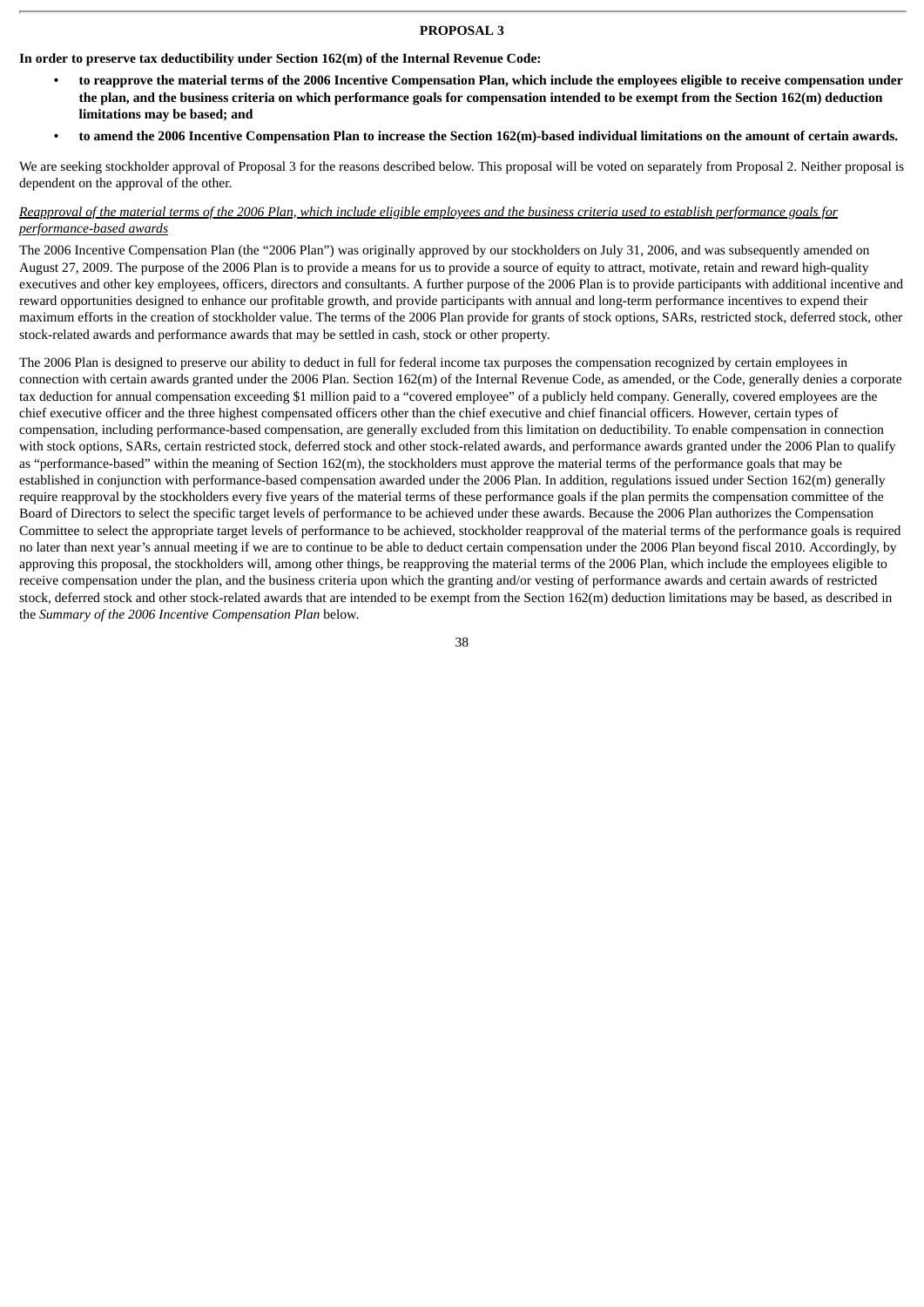# *Increasing the Section 162(m)-based individual limitations on the amount of certain awards*

The 2006 Plan imposes individual limitations on the amount of certain awards in part to comply with Section 162(m) of the Code. Under these limitations, during any fiscal year the number of shares underlying awards granted to any one participant currently may not exceed 500,000 shares in the aggregate. In addition, under the current 2006 Plan, the maximum dollar value that may be earned by any one participant as a performance unit (as defined in the summary below) in respect of a performance period of one year is \$1,000,000, and the maximum dollar value that may be earned by one participant as a performance unit in respect of a performance period greater than one year is \$2,000,000.

At the recommendation of our Compensation Committee, we are asking stockholders to approve (i) an increase in the maximum number of shares underlying awards that are not performance units that may be granted to any one participant during any fiscal year to 1,000,000 shares in the aggregate (performance units will not be subject to this cap, but will be subject to the dollar value cap described in clause (ii)) and (ii) an increase in the maximum dollar value that may be earned by any one participant as a performance unit in respect of a performance period of one year to \$3,000,000, and the maximum dollar value that may be earned by one participant as a performance unit in respect of a performance period greater than one year to \$3,000,000 multiplied by the number of full 12-month periods that are in the performance period.

The reasons we are seeking approval of these increases to the Section  $162(m)$ -based limitations is primarily to ensure that all performance-based compensation, whether cash or equity-based, earned by the covered executives under their employment agreements, the LTIP and/or the Annual Incentive Plan, or AIP, may be deductible for federal income tax purposes (subject to the understanding that these increases may not be applicable for awards under the fiscal 2010 LTIP). While the AIP is not currently subject to the 2006 Plan due to these limitations, if these limitations are increased, we would revise the AIP to make it subject to the 2006 Plan and, accordingly, preserve the deductibility of compensation earned under the AIP. In addition, increasing these limitations would provide us with the flexibility to achieve an optimal equity-to-cash balance when crafting performance based awards under the 2006 Plan, recognizing the importance of taking into account variables that can change from year to year, such as volatility in the market and peer-group performance based award practice.

The following is a summary of certain principal features of the 2006 Plan, reflecting the proposed amendments described in Proposal 2 and Proposal 3. This summary is qualified in its entirety by reference to the complete text of the 2006 Plan. Stockholders are urged to read the actual text of the 2006 Plan in its entirety which is set forth as *Appendix A* to this Proxy Statement.

#### **Summary of the 2006 Incentive Compensation Plan**

#### Shares Available for Awards; Annual Per-Person Limitations

Under the 2006 Plan, as proposed to be amended pursuant to Proposal 2 and Proposal 3, the total number of shares of common stock that may be subject to the granting of awards under the 2006 Plan shall be equal to 5,750,000 shares (or 3,250,000 shares if Proposal 2 is not approved), plus the number of shares with respect to which awards previously granted thereunder that terminate without being exercised; provided, however, that the maximum number of shares that may be subject to the granting of awards other than stock options and SARs shall not exceed 3,750,000 (or 1,250,000 shares if Proposal 2 is not approved).

Awards that are settled or exercised through the payment of shares are counted in full against the number of shares available for award under the 2006 Plan, regardless of the number of shares actually issued upon settlement or exercise of any such award.

Awards with respect to shares that are granted to replace outstanding awards or other similar rights that are assumed or replaced by awards under the 2006 Plan pursuant to the acquisition of a business are not subject to, and do not count against, the foregoing limit.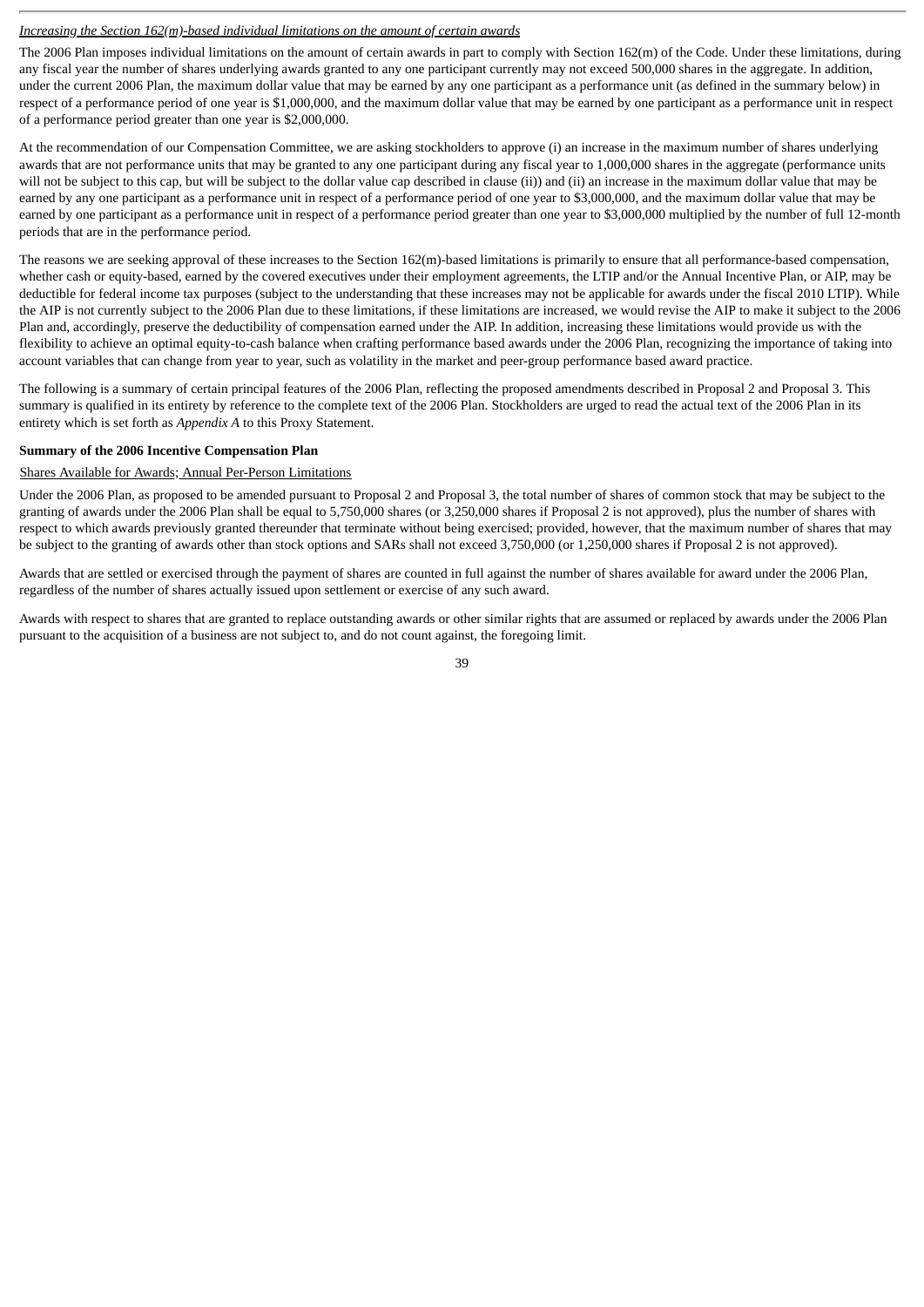In addition, the 2006 Plan imposes individual limitations on the amount of certain awards in part to comply with Code Section 162(m). Under these limitations, during any fiscal year the number of options, SARs, restricted shares of common stock, deferred shares of common stock, shares as a bonus or in lieu of other Company obligations, and other stock-based awards, other than performance units, granted to any one participant may not exceed 1,000,000 for each type of such award, subject to adjustment in certain circumstances. Furthermore, the maximum dollar value that may be earned by any one participant as a performance unit in respect of a performance period of one year is \$3,000,000, and the maximum dollar value that may be earned by one participant as a performance unit in respect of a performance period greater than one year is \$3,000,000 multiplied by the number of full 12-month periods that are in the performance period. The term "performance unit" is defined in the 2006 Plan to mean any grant of a unit valued by reference to a designated amount of property (including cash) other than shares of common stock, which value may be paid in cash, shares of common stock, other property, or any combination thereof, upon the achievement of performance goals set by the Compensation Committee.

Our Board of Directors selected the Compensation Committee to administer the 2006 Plan. See "Administration." The Committee is authorized to adjust the limitations described in the two preceding paragraphs and is authorized to adjust outstanding awards (including adjustments to exercise prices of options and other affected terms of awards) in the event that a dividend or other distribution (whether in cash, shares of common stock or other property), recapitalization, forward or reverse split, reorganization, merger, consolidation, spin-off, combination, repurchase, share exchange or other similar corporate transaction or event affects the common stock so that an adjustment is appropriate in order to prevent dilution or enlargement of the rights of participants. The Committee is also authorized to adjust performance conditions and other terms of awards in response to these kinds of events or in response to changes in applicable laws, regulations or accounting principles.

#### Eligibility

The persons eligible to receive awards under the 2006 Plan are our officers, directors, employees and independent contractors. An employee on leave of absence may be considered as still in our employ for purposes of eligibility for participation in the 2006 Plan.

#### **Administration**

All Committee members must be "non-employee directors" as defined by Rule 16b-3 of the Exchange Act, "outside directors" for purposes of Section 162(m) of the Code, and independent as defined by Nasdaq or any other national securities exchange on which any securities of the Company may be listed for trading in the future. However, except as otherwise required to comply with Rule 16b-3 of the Exchange Act or Section 162(m) of the Code, the Board of Directors may exercise any power or authority granted to the Committee. Subject to the terms of the 2006 Plan, the Committee is authorized to select eligible persons to receive awards, determine the type and number of awards to be granted and the number of shares of common stock to which awards will relate, specify times at which awards will be exercisable or settled (including performance conditions that may be required as a condition thereof), set other terms and conditions of awards, prescribe forms of award agreements, interpret and specify rules and regulations relating to the 2006 Plan and make all other determinations that may be necessary or advisable for the administration of the 2006 Plan.

#### Stock Options and SARs

The Committee is authorized to grant stock options, including both incentive stock options, or ISOs, which can result in potentially favorable tax treatment to the participant, and non-qualified stock options and SARs, entitling the participant to receive the amount by which the fair market value of a share of common stock on the date of exercise exceeds the grant price of the SAR. The exercise price per share subject to an option and the grant price of an SAR are determined by the Committee, but must not be less than the fair market value of a share of common stock on the date of grant. For purposes of the 2006 Plan, the term "fair market value" means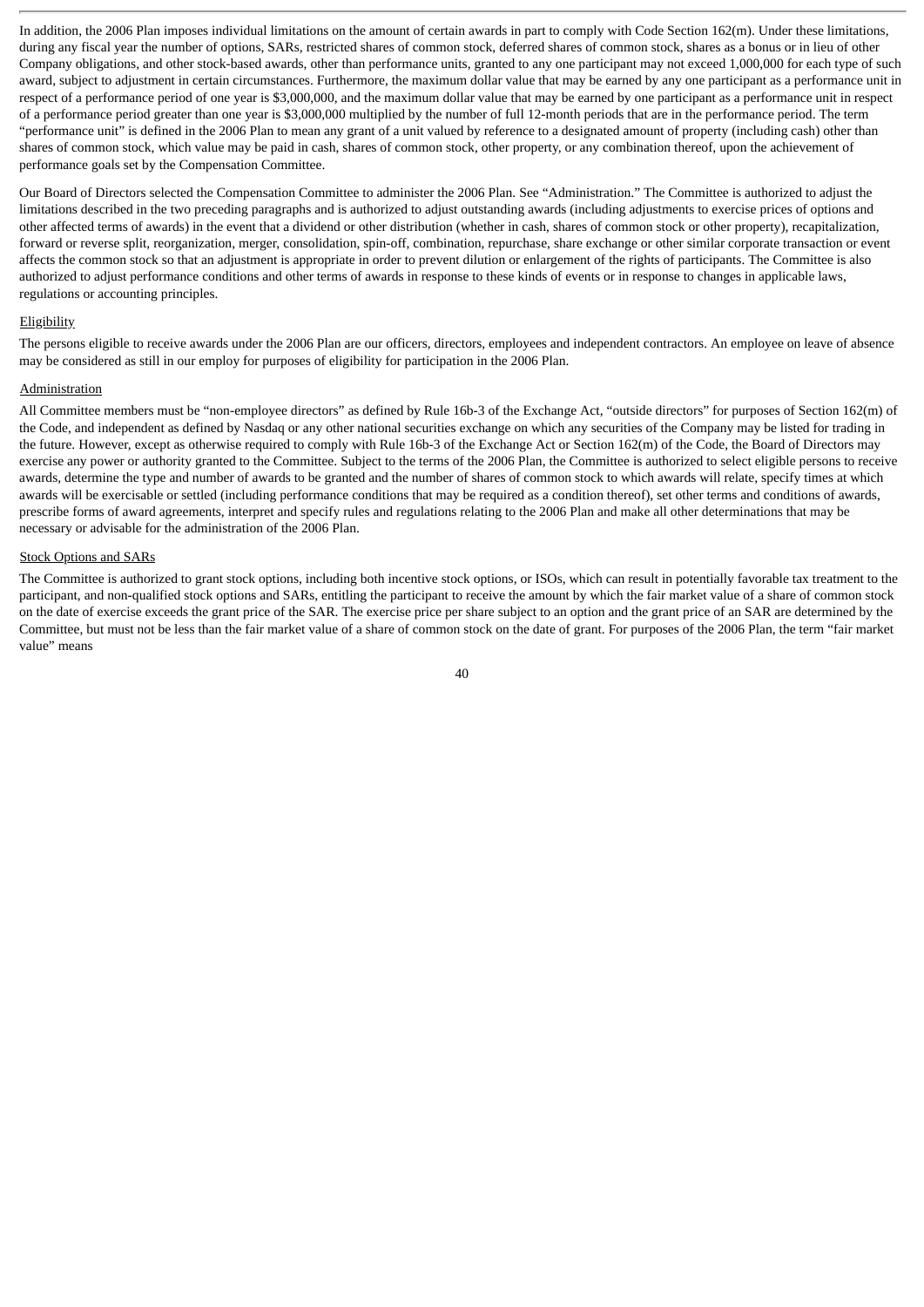the fair market value of the common stock, awards or other property as determined by the Committee or under procedures established by the Committee. Unless otherwise determined by the Committee or our Board of Directors, the fair market value of the common stock as of any given date shall be the closing sales price per share of common stock as reported on the principal stock exchange or market on which the common stock is traded on the date immediately preceding the date as of which such value is being determined or, if there is no sale on that date, the last previous day on which a sale was reported. The maximum term of each option or SAR, the times at which each option or SAR will be exercisable, and provisions requiring forfeiture of unexercised options or SARs at or following termination of employment or service generally are fixed by the Committee except that no option or SAR may have a term exceeding 10 years. Options may be exercised by payment of the exercise price in cash, shares, outstanding awards or other property (including notes or other contractual obligations of participants to make deferred payments, so long as such notes or other contractual obligations are not in violation of applicable law), as the Committee may determine from time to time. Methods of exercise and settlement and other terms of the SARs are determined by the Committee.

Other than in connection with standard adjustments (as set forth in Section 10(c) of the 2006 Plan), (i) the terms of outstanding options or SARs may not be amended to reduce the exercise price per share of such options or SARs, (ii) an outstanding option or SAR may not be cancelled, exchanged, substituted, bought out or surrendered in exchange for (i) cash or other awards, in each case, having a fair market value in excess of the amount by which the fair market value of the shares underlying such option or SAR exceeds the aggregate exercise price of such option or SAR or (ii) options or SARs with an exercise price per share that is less than the exercise price per share of the original option or SAR and (C) the Committee shall not be permitted to take any other action with respect to an option or SAR that may be treated as a repricing, in each case, without approval of our stockholders.

# Restricted and Deferred Stock

The Committee is authorized to grant restricted stock and deferred stock. Restricted stock is a grant of shares of common stock which may not be sold or disposed of, and which may be forfeited in the event of certain terminations of employment or service, prior to the end of a restricted period specified by the Committee. A participant granted restricted stock generally has all of the rights of our stockholders, unless otherwise determined by the Committee. An award of deferred stock confers upon a participant the right to receive shares of common stock at the end of a specified deferral period, and may be subject to possible forfeiture of the award in the event of certain terminations of employment prior to the end of a specified restricted period. Prior to settlement, an award of deferred stock carries no voting or dividend rights or other rights associated with share ownership, although dividend equivalents may be granted, as discussed below.

# Dividend Equivalents

The Committee is authorized to grant dividend equivalents conferring on participants the right to receive, currently or on a deferred basis, cash, shares of common stock, other awards or other property equal in value to dividends paid on a specific number of shares of common stock or other periodic payments. Dividend equivalents may be granted alone or in connection with another award, may be paid currently or on a deferred basis and, if deferred, may be deemed to have been reinvested in additional shares of common stock, awards or otherwise as specified by the Committee. Notwithstanding the foregoing, in no event shall dividend equivalents be paid in connection with the grant of a performance award until such time as the Committee has certified that the performance goals with respect to such performance award have been achieved for the relevant performance period.

#### Bonus Stock and Awards in Lieu of Cash Obligations

The Committee is authorized to grant shares of common stock as a bonus free of restrictions, or to grant shares of common stock or other awards in lieu of our obligations to pay cash under the 2006 Plan or other plans or compensatory arrangements, subject to such terms as the Committee may specify.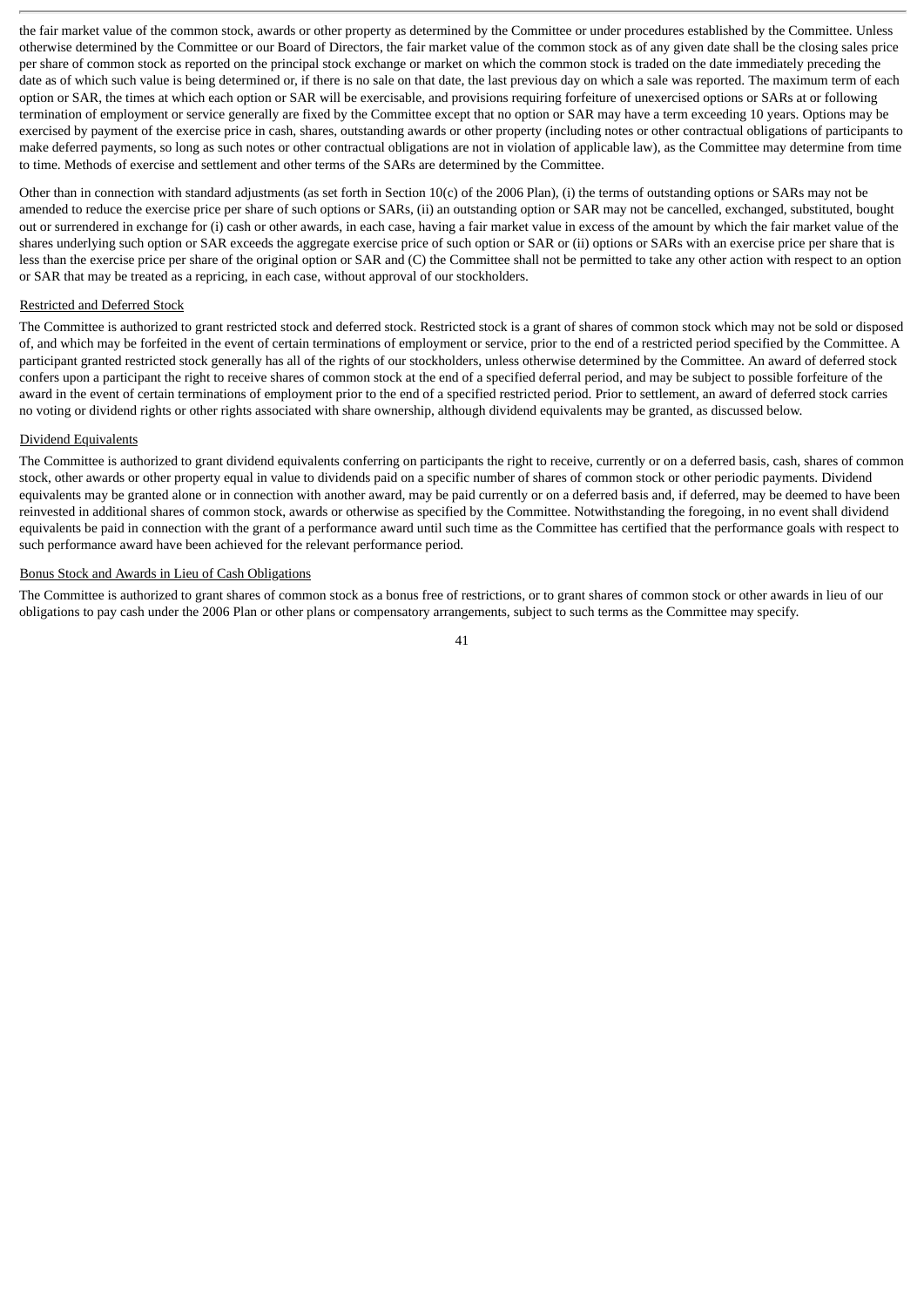#### Other Stock-Based Awards

The Committee is authorized to grant awards under the 2006 Plan that are denominated or payable in, valued by reference to, or otherwise based on or related to shares of common stock. Such awards might include convertible or exchangeable debt securities, other rights convertible or exchangeable into shares of common stock, purchase rights for shares of common stock, awards with value and payment contingent upon our performance or any other factors designated by the Committee, and awards valued by reference to the book value of shares of common stock or the value of securities of or the performance of specified subsidiaries or business units. The Committee determines the terms and conditions of such awards.

#### Performance Awards

The right of a participant to exercise or receive a grant or settlement of an award, and the timing thereof, may be subject to such performance conditions (including subjective individual goals) as may be specified by the Committee. In addition, the 2006 Plan authorizes specific performance awards, which represent a conditional right to receive cash, shares of common stock or other awards upon achievement of certain pre-established performance goals and subjective individual goals during a specified fiscal year. Performance awards granted to persons whom the Committee expects will, for the year in which a deduction arises, be "covered employees" (as defined below) will, if and to the extent intended by the Committee, be subject to provisions that should qualify such awards as "performance-based compensation" not subject to the limitation on tax deductibility by us under Code Section 162(m). For purposes of Section 162(m), the term "covered employee" means our chief executive officer and the three highest compensated officers other than the chief executive and chief financial officers. If and to the extent required under Section 162(m) of the Code, any power or authority relating to a performance award intended to qualify under Section 162(m) of the Code is to be exercised by the Committee, not our Board of Directors.

Subject to the requirements of the 2006 Plan, the Committee will determine performance award terms, including the required levels of performance with respect to specified business criteria, the corresponding amounts payable upon achievement of such levels of performance, termination and forfeiture provisions and the form of settlement. One or more of the following business criteria for us, on a consolidated basis, or for one of our business or geographical units (except with respect to the total stockholder return and earnings per share criteria), shall be used by the Committee in establishing performance goals for performance awards to "covered employees" that are intended to qualify under Section 162(m): (1) earnings per share; (2) revenues or margin; (3) cash flow; (4) operating margin; (5) return on net assets; (6) return on investment; (7) return on capital; (8) return on equity; (9) economic value added; (10) direct contribution; (11) net income; (12) pretax earnings; (13) earnings before interest and taxes; (14) earnings before interest, taxes, depreciation and amortization; (15) earnings after interest expense and before extraordinary or special items; (16) operating income; (17) income before interest income or expense, unusual items and income taxes, local, state or federal and excluding budgeted and actual bonuses which might be paid under any ongoing bonus plans of ours; (18) working capital; (19) management of fixed costs or variable costs; (20) identification or consummation of investment opportunities or completion of specified projects in accordance with corporate business plans, including strategic mergers, acquisitions or divestitures; (21) total stockholder return; (22) debt reduction; and (23) any of the above goals determined on an absolute or relative basis or as compared to the performance of a published or special index deemed applicable by the Committee including, but not limited to, the Standard & Poor's 500 Stock Index or a group of comparable companies. Except as otherwise specified by the Committee at the time the goals are set, the Committee shall exclude the impact of (i) restructurings, discontinued operations, extraordinary items, and other unusual or non-recurring charges, (ii) an event either not directly related to our operations or not within our reasonable control of management, (iii) a change in accounting standards required by generally accepted accounting principles, or (iv) any other item or event specified by the Committee at the time the goals are set.

In granting performance awards, the Committee may establish unfunded award "pools," the amounts of which will be based upon the achievement of a performance goal or goals based on one or more of certain business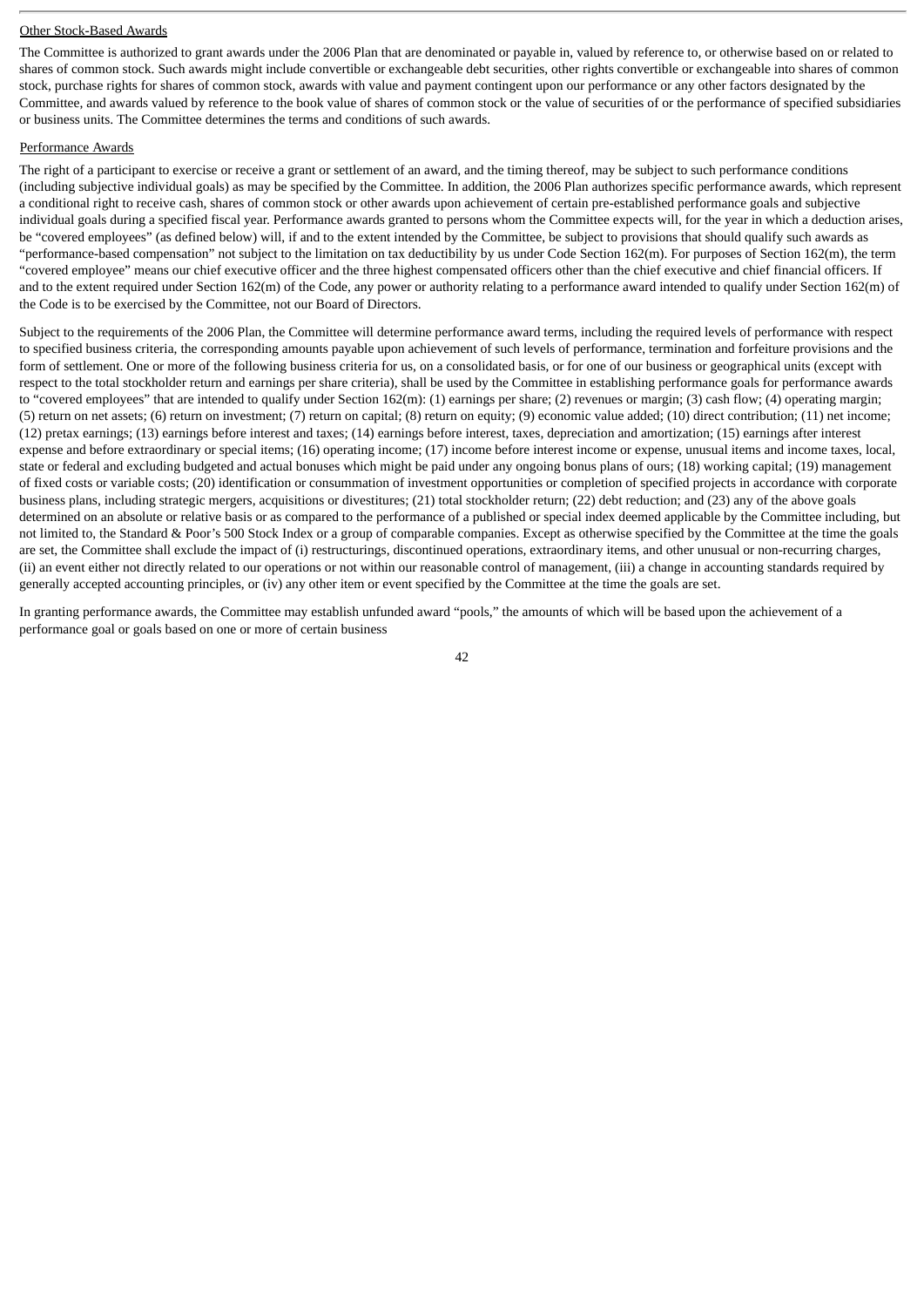criteria described in the 2006 Plan (including, for example, total stockholder return, net income, pretax earnings, EBITDA, earnings per share, and return on investment). During the first 90 days of a performance period, the Committee will determine who will potentially receive performance awards for that performance period, either out of the pool or otherwise.

After the end of each performance period, the Committee will determine (i) the amount of any pools and the maximum amount of potential performance awards payable to each participant in the pools and (ii) the amount of any other potential performance awards payable to participants in the 2006 Plan. The Committee may, in its discretion, determine that the amount payable as a performance award will be reduced from the amount of any potential award.

# Other Terms of Awards

Awards may be settled in the form of cash, shares of common stock, other awards or other property, in the discretion of the Committee. The Committee may require or permit participants to defer the settlement of all or part of an award in accordance with such terms and conditions as the Committee may establish, including payment or crediting of interest or dividend equivalents on deferred amounts, and the crediting of earnings, gains and losses based on deemed investment of deferred amounts in specified investment vehicles. The Committee is authorized to place cash, shares of common stock or other property in trusts or make other arrangements to provide for payment of our obligations under the 2006 Plan. The Committee may condition any payment relating to an award on the withholding of taxes and may provide that a portion of any shares of common stock or other property to be distributed will be withheld (or previously acquired shares of common stock or other property be surrendered by the participant) to satisfy withholding and other tax obligations. Awards granted under the 2006 Plan generally may not be pledged or otherwise encumbered and are not transferable except by will or by the laws of descent and distribution, or to a designated beneficiary upon the participant's death, except that the Committee may, in its discretion, permit transfers for estate planning or other purposes subject to any applicable restrictions under Rule 16b-3 of the Exchange Act.

Awards under the 2006 Plan are generally granted without a requirement that the participant pay consideration in the form of cash or property for the grant (as distinguished from the exercise), except to the extent required by law. Subject to the prohibition on repricings and certain exchanges with respect to options and SARs, as described above under "Stock Options and SARs," the Committee may, however, grant awards in exchange for other awards under the 2006 Plan awards or under other Company plans, or other rights to payment from us, and may grant awards in addition to and in tandem with such other awards, rights or other awards.

#### Acceleration of Vesting; Change in Control

The Committee may, in its discretion, accelerate the exercisability, the lapsing of restrictions or the expiration of deferral or vesting periods of any award, and, if so provided in the award agreement, such accelerated exercisability, lapse, expiration and vesting shall occur automatically in the case of a "change in control" of our Company, as defined in the 2006 Plan (including the cash settlement of SARs and "limited SARs" which may be exercisable in the event of a change in control). In addition, the Committee may provide in an award agreement that the performance goals relating to any performance based award will be deemed to have been met upon the occurrence of any "change in control."

# Amendment and Termination

Our Board of Directors may amend, alter, suspend, discontinue or terminate the 2006 Plan or the Committee's authority to grant awards without further stockholder approval, except stockholder approval must be obtained for any amendment or alteration if such approval is required by law or regulation or under the rules of any stock exchange or quotation system on which shares of common stock are then listed or quoted. Thus, stockholder approval may not necessarily be required for every amendment to the 2006 Plan which might increase the cost of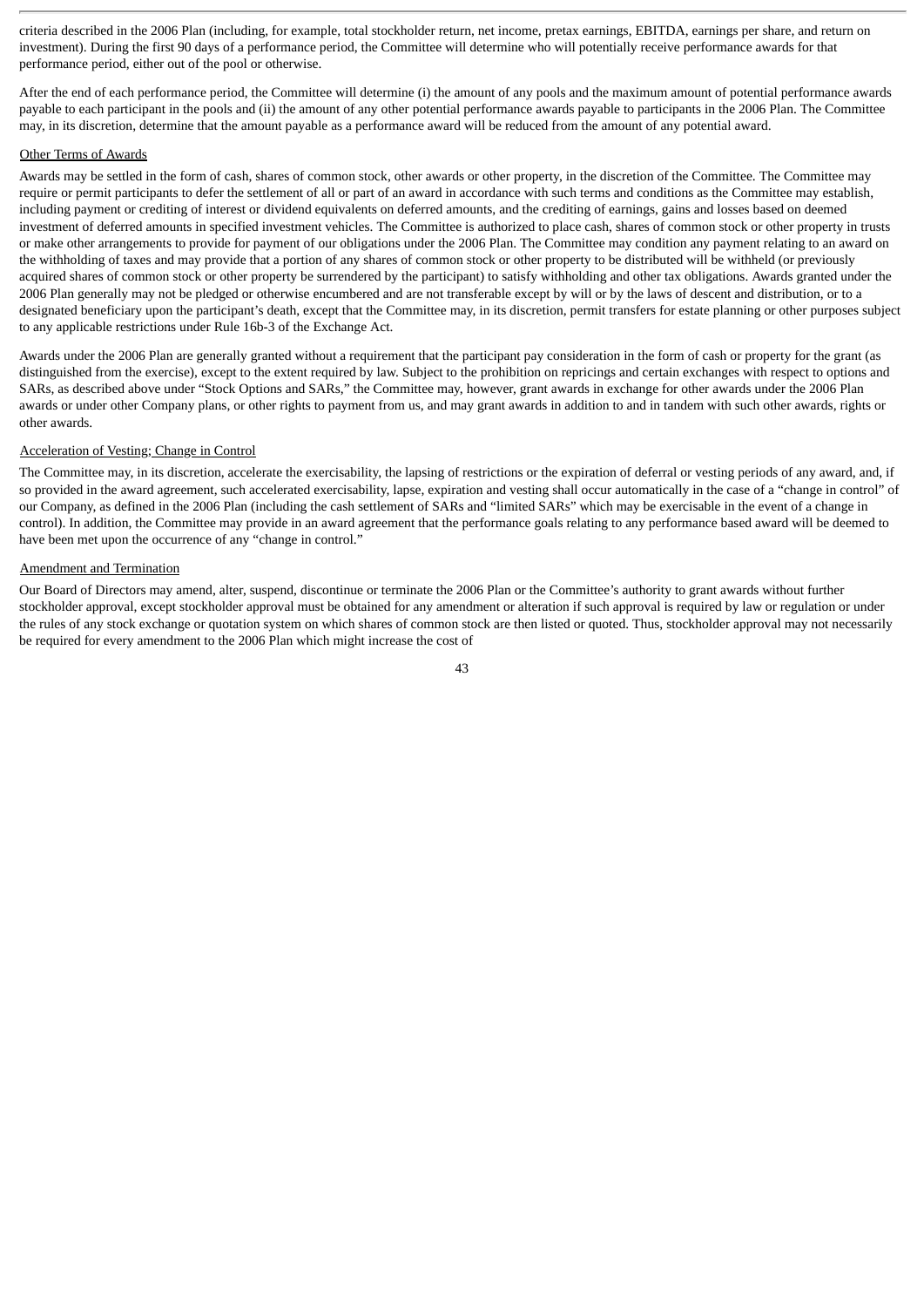the 2006 Plan or alter the eligibility of persons to receive awards. Stockholder approval will not be deemed to be required under laws or regulations, such as those relating to ISOs, that condition favorable treatment of participants on such approval, although our Board of Directors may, in its discretion, seek stockholder approval in any circumstance in which it deems such approval advisable. Unless earlier terminated by our Board of Directors, the 2006 Plan will terminate at such time as no shares of common stock remain available for issuance under the 2006 Plan and there are no further rights or obligations with respect to outstanding awards under the 2006 Plan.

# Federal Income Tax Consequences of Awards

The 2006 Plan is not qualified under the provisions of section 401(a) of the Code and is not subject to any of the provisions of the Employee Retirement Income Security Act of 1974.

# *Nonqualified Stock Options*

On exercise of a nonqualified stock option granted under the 2006 Plan an optionee will recognize ordinary income equal to the excess, if any, of the fair market value on the date of exercise of the shares of stock acquired on exercise of the option over the exercise price. If the optionee is our employee, that income will be subject to the withholding of Federal income tax. The optionee's tax basis in those shares will be equal to their fair market value on the date of exercise of the option, and his holding period for those shares will begin on that date.

If an optionee pays for shares of stock on exercise of an option by delivering shares of our stock, the optionee will not recognize gain or loss on the shares delivered, even if their fair market value at the time of exercise differs from the optionee's tax basis in them. The optionee, however, otherwise will be taxed on the exercise of the option in the manner described above as if he had paid the exercise price in cash. If a separate identifiable stock certificate is issued for that number of shares equal to the number of shares delivered on exercise of the option, the optionee's tax basis in the shares represented by that certificate will be equal to his tax basis in the shares delivered, and his holding period for those shares will include his holding period for the shares delivered. The optionee's tax basis and holding period for the additional shares received on exercise of the option will be the same as if the optionee had exercised the option solely in exchange for cash.

We will be entitled to a deduction for Federal income tax purposes equal to the amount of ordinary income taxable to the optionee, provided that amount constitutes an ordinary and necessary business expense for us and is reasonable in amount, and either the employee includes that amount in income or we timely satisfy our reporting requirements with respect to that amount.

# *Incentive Stock Options*

The 2006 Plan provides for the grant of stock options that qualify as "incentive stock options" as defined in section 422 of the Code, which we refer to as ISOs. Under the Code, an optionee generally is not subject to tax upon the grant or exercise of an ISO. In addition, if the optionee holds a share received on exercise of an ISO for at least two years from the date the option was granted and at least one year from the date the option was exercised, which we refer to as the Required Holding Period, the difference, if any, between the amount realized on a sale or other taxable disposition of that share and the holder's tax basis in that share will be long-term capital gain or loss.

If, however, an optionee disposes of a share acquired on exercise of an ISO before the end of the Required Holding Period, which we refer to as a Disqualifying Disposition, the optionee generally will recognize ordinary income in the year of the Disqualifying Disposition equal to the excess, if any, of the fair market value of the share on the date the ISO was exercised over the exercise price. If, however, the Disqualifying Disposition is a sale or exchange on which a loss, if realized, would be recognized for Federal income tax purposes, and if the sales proceeds are less than the fair market value of the share on the date of exercise of the option, the amount of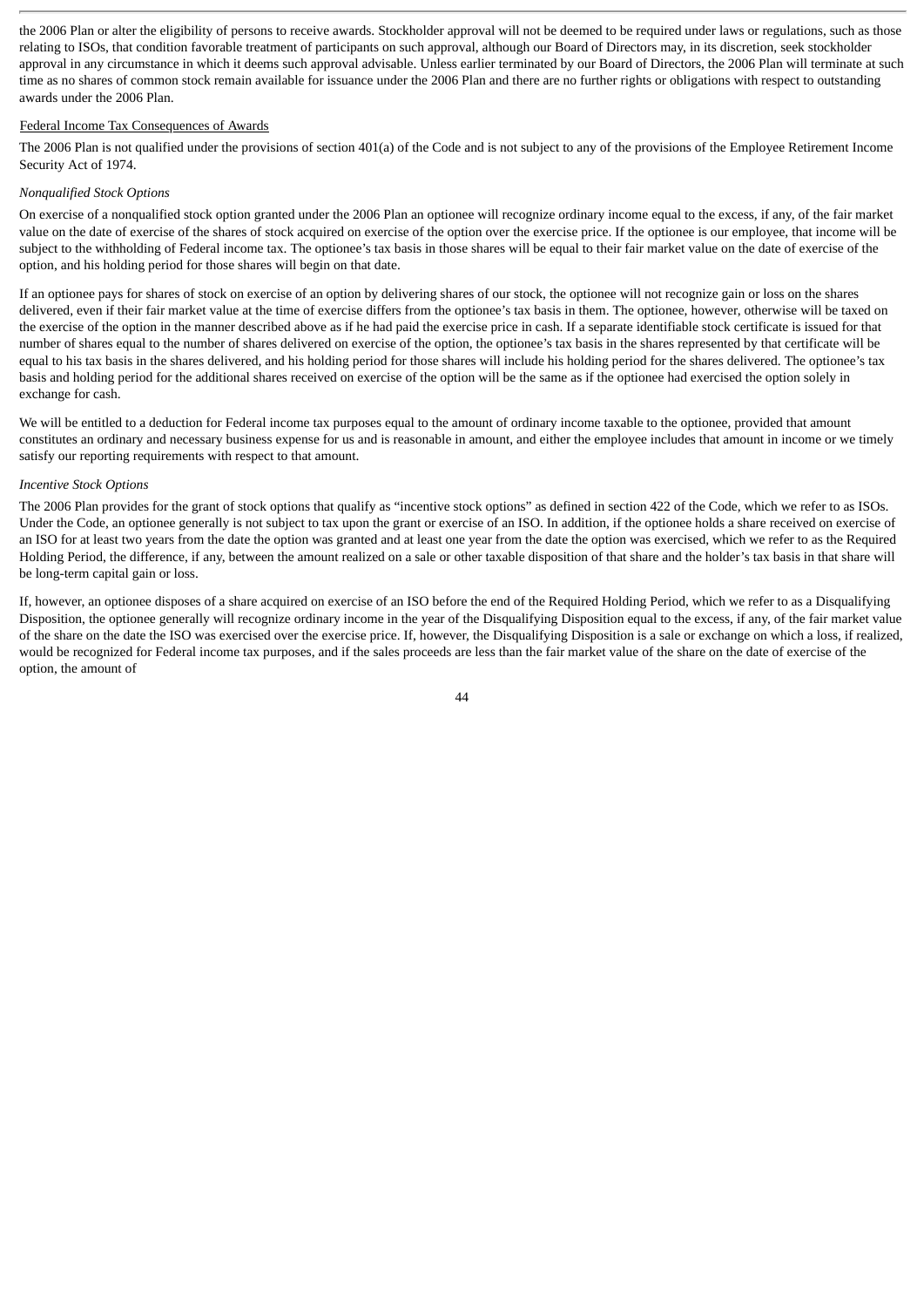ordinary income recognized by the optionee will not exceed the gain, if any, realized on the sale. If the amount realized on a Disqualifying Disposition exceeds the fair market value of the share on the date of exercise of the option, that excess will be short-term or long-term capital gain, depending on whether the holding period for the share exceeds one year.

An optionee who exercises an ISO by delivering shares of stock acquired previously pursuant to the exercise of an ISO before the expiration of the Required Holding Period for those shares is treated as making a Disqualifying Disposition of those shares. This rule prevents "pyramiding" or the exercise of an ISO (that is, exercising an ISO for one share and using that share, and others so acquired, to exercise successive ISOs) without the imposition of current income tax.

For purposes of the alternative minimum tax, the amount by which the fair market value of a share of stock acquired on exercise of an ISO exceeds the exercise price of that option generally will be an adjustment included in the optionee's alternative minimum taxable income for the year in which the option is exercised. If, however, there is a Disqualifying Disposition of the share in the year in which the option is exercised, there will be no adjustment with respect to that share. If there is a Disqualifying Disposition in a later year, no income with respect to the Disqualifying Disposition is included in the optionee's alternative minimum taxable income for that year. In computing alternative minimum taxable income, the tax basis of a share acquired on exercise of an ISO is increased by the amount of the adjustment taken into account with respect to that share for alternative minimum tax purposes in the year the option is exercised.

We are not allowed an income tax deduction with respect to the grant or exercise of an incentive stock option or the disposition of a share acquired on exercise of an incentive stock option after the Required Holding Period. However, if there is a Disqualifying Disposition of a share, we are allowed a deduction in an amount equal to the ordinary income includible in income by the optionee, provided that amount constitutes an ordinary and necessary business expense for us and is reasonable in amount, and either the employee includes that amount in income or we timely satisfy our reporting requirements with respect to that amount.

#### *Stock Awards*

Generally, the recipient of a stock award will recognize ordinary compensation income at the time the stock is awarded equal to the excess, if any, of the fair market value of the stock received over any amount paid by the recipient in exchange for the stock. If, however, the stock is non-vested when it is received under the 2006 Plan (for example, if the employee is required to work for a period of time in order to have the right to sell the stock), the recipient generally will not recognize income until the stock becomes vested, at which time the recipient will recognize ordinary compensation income equal to the excess, if any, of the fair market value of the stock on the date it becomes vested over any amount paid by the recipient in exchange for the stock. A recipient may, however, file an election with the Internal Revenue Service, within 30 days of the stock award, to recognize ordinary compensation income, as of the date the award is granted, equal to the excess, if any, of the fair market value of the stock on the date the award is granted over any amount paid by the recipient in exchange for the stock.

The recipient's basis for the determination of gain or loss upon the subsequent disposition of shares acquired as stock awards will be the amount paid for such shares plus any ordinary income recognized either when the stock is received or when the stock becomes vested. Upon the disposition of any stock received as a stock award under the 2006 Plan, the difference between the sale price and the recipient's basis in the shares will be treated as a capital gain or loss and generally will be characterized as long-term capital gain or loss if the shares have been held for more the one year from the date as of which he or she would be required to recognize any compensation income.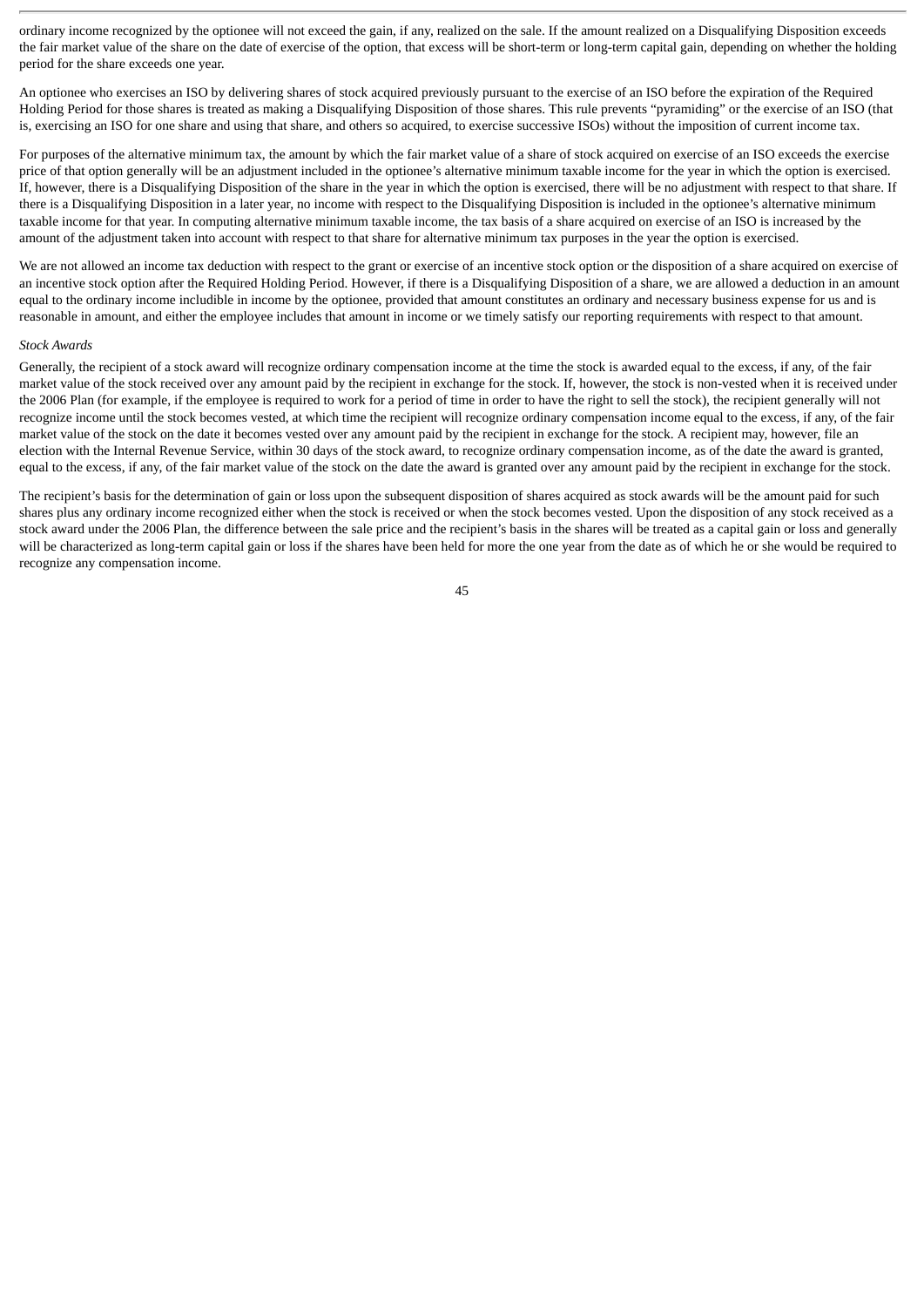#### *Stock Appreciation Rights*

We may grant SARs separate from any other award, which we refer to as Stand-Alone SARs, or in tandem with options, which we refer to as Tandem SARs, under the 2006 Plan. Generally, the recipient of a Stand-Alone SAR will not recognize any taxable income at the time the Stand-Alone SAR is granted.

With respect to Stand-Alone SARs, if the recipient receives the appreciation inherent in the SARs in cash, the cash will be taxable as ordinary compensation income to the recipient at the time that the cash is received. If the recipient receives the appreciation inherent in the SARs in shares of stock, the recipient will recognize ordinary compensation income equal to the excess of the fair market value of the stock on the day it is received over any amounts paid by the recipient for the stock.

With respect to Tandem SARs, if the recipient elects to surrender the underlying option in exchange for cash or shares of stock equal to the appreciation inherent in the underlying option, the tax consequences to the recipient will be the same as discussed above relating to the Stand-Alone SARs. If the recipient elects to exercise the underlying option, the holder will be taxed at the time of exercise as if he or she had exercised a nonqualified stock option (discussed above), i.e., the recipient will recognize ordinary income for federal tax purposes measured by the excess of the then fair market value of the shares of stock over the exercise price.

In general, there will be no federal income tax deduction allowed to us upon the grant or termination of Stand-Alone SARs or Tandem SARs. Upon the exercise of either a Stand-Alone SAR or a Tandem SAR, however, we will be entitled to a deduction for federal income tax purposes equal to the amount of ordinary income that the employee is required to recognize as a result of the exercise, provided that the deduction is not otherwise disallowed under the Code.

#### *Dividend Equivalents*

Generally, the recipient of a dividend equivalent award will recognize ordinary compensation income at the time the dividend equivalent award is received equal to the fair market value dividend equivalent award received. We generally will be entitled to a deduction for federal income tax purposes equal to the amount of ordinary income that the employee is required to recognize as a result of the dividend equivalent award, provided that the deduction is not otherwise disallowed under the Code.

### *Section 162 Limitations*

Section 162(m) of the Code generally disallows a public company's tax deduction for compensation to covered employees in excess of \$1 million in any tax year. Compensation that qualifies as "performance-based compensation" is excluded from the \$1 million deductibility cap, and therefore remains fully deductible by the company that pays it. We intend that options granted to employees whom the Committee expects to be covered employees at the time a deduction arises in connection with such options, will qualify as such "performance-based compensation," so that such options will not be subject to the Section 162(m) deductibility cap of \$1 million. Future changes in Section 162(m) or the regulations thereunder may adversely affect our ability to ensure that options under the 2006 Plan will qualify as "performance-based compensation" that is fully deductible by us under Section 162(m).

#### Importance of Consulting Tax Adviser

The information set forth above is a summary only and does not purport to be complete. In addition, the information is based upon current Federal income tax rules and therefore is subject to change when those rules change. Moreover, because the tax consequences to any recipient may depend on his particular situation, each recipient should consult his tax adviser as to the Federal, state, local and other tax consequences of the grant or exercise of an award or the disposition of stock acquired as a result of an award.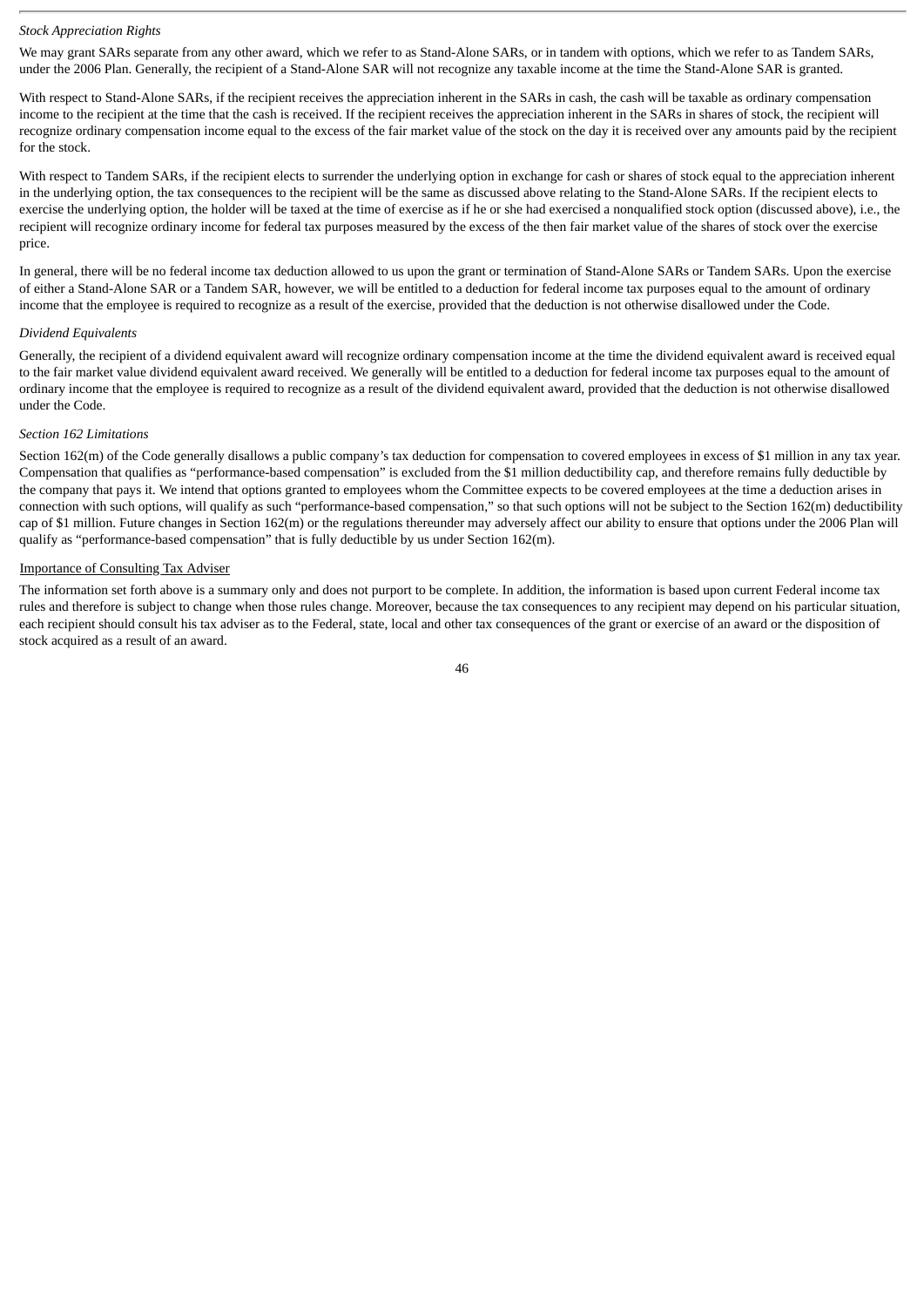# **Vote Needed for Approval**

The affirmative vote of a majority of the votes properly cast is required for approval of Proposal 3. Any abstentions and broker non-votes will not be counted as votes cast on this proposal and, accordingly, will have no effect.

#### **Recommendation**

We believe that the future success of our Company depends, in large part, upon our ability to maintain a competitive position in attracting, retaining and motivating key personnel. In addition, we believe that preserving the tax deductibility of performance-based compensation is an important financial necessity for our Company. **Accordingly, the Board of Directors believes adoption of Proposal 3 is in the best interests of our Company and its stockholders and recommends a vote "FOR" Proposal 3.**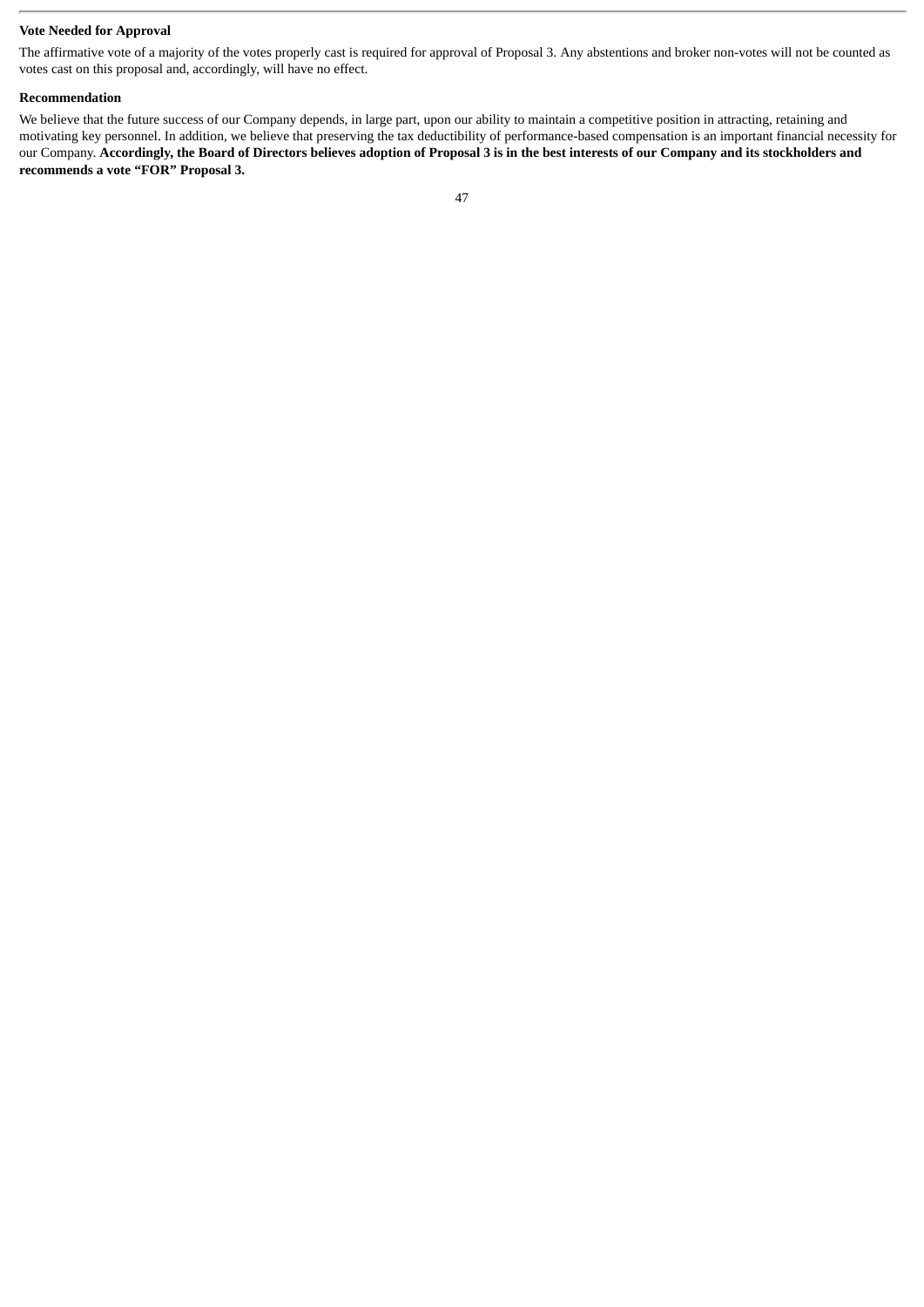# **PROPOSAL 4**

### **RATIFICATION OF APPOINTMENT OF INDEPENDENT REGISTERED PUBLIC ACCOUNTING FIRM**

Subject to ratification by our stockholders, the Audit Committee has appointed Ernst & Young LLP as our independent registered public accounting firm for the fiscal year ending January 29, 2011. Ernst & Young LLP has served as our auditors since October 2000. Stockholder ratification of our independent registered public accounting firm is not required by our bylaws or otherwise. However, we are submitting the selection of Ernst & Young LLP to our stockholders for ratification as a matter of good corporate practice. If stockholders fail to ratify the appointment of such auditors, the Audit Committee will reconsider the selection. Even if the selection is ratified, the Audit Committee may, in its discretion, direct the appointment of a different independent auditor at any time during the year if it determines that such a change would be in our best interest.

# **Audit Fees**

Ernst & Young LLP billed us an aggregate of \$425,700 and \$539,547 in fees for fiscal years 2009 and 2008, respectively, for professional services rendered in connection with the audits of our financial statements for the fiscal years ended January 30, 2010 and January 31, 2009 included in our Annual Reports on Form 10-K and the reviews of the financial statements included in each of our Quarterly Reports on Form 10-Q. In addition, we were also billed an aggregate of \$205,000 and \$270,000 in fees in fiscal years 2009 and 2008, respectively, for services performed related to compliance with Section 404 of the Sarbanes-Oxley Act of 2002.

# **Audit—Related Fees**

For fiscal 2009, Ernst & Young LLP billed \$40,000 in fees related to risk management and \$10,000 in fees related to registration statements. No such fees were billed by Ernst & Young LLP for fiscal 2008.

# **Tax Fees**

No fees were billed by Ernst & Young LLP for fiscal 2009 and fiscal 2008 for tax services.

# **All Other Fees**

Ernst & Young LLP did not bill us in fiscal 2009 or fiscal 2008 for services other than those described above.

# **Pre-Approval of Services by Independent Auditors**

The Audit Committee has adopted a policy governing the provision of audit and non-audit services by our independent registered public accounting firm. Pursuant to this policy, the Audit Committee will consider annually and, if appropriate, approve the provision of audit services (including audit review and attest services) by its independent registered public accounting firm and consider and, if appropriate, pre-approve the provision of certain defined permitted non-audit services within a specified dollar limit. It will also consider on a case-by-case basis and, if appropriate, approve specific engagements that do not fit within the definition of pre-approved services or established fee limits.

The policy provides that any proposed engagement that does not fit within the definition of a pre-approved service or is not within the fee limits must be presented to the Audit Committee for consideration at its next regular meeting or to the Chairman of the Audit Committee in time sensitive cases. The Audit Committee will regularly review summary reports detailing all services (and related fees and expenses) being provided to us by the independent registered public accounting firm.

All of the services provided under Audit Fees, Audit-Related Fees, Tax Fees and All Other Fees are approved by the Audit Committee.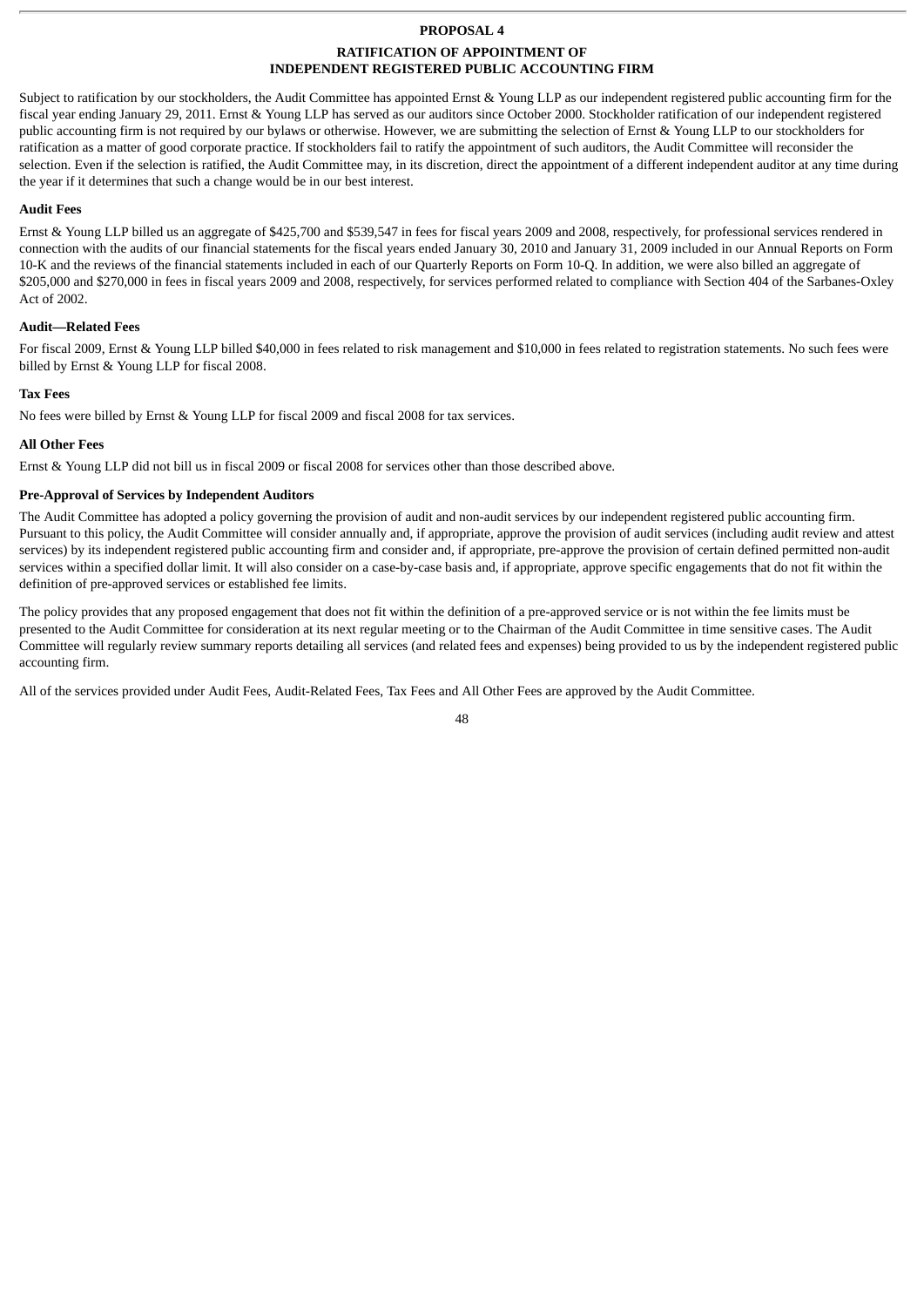Representatives of Ernst & Young LLP are expected to be available by telephone at the Annual Meeting and will have the opportunity to make a statement if they desire to do so and to respond to appropriate questions.

# **Vote Needed for Approval**

The affirmative vote of a majority of the votes properly cast is required for the ratification of the appointment of Ernst & Young LLP as our independent registered public accounting firm. Any abstentions and broker non-votes will not be counted as votes cast on this proposal and, accordingly, will have no effect.

# **Recommendation**

**The Audit Committee and the Board of Directors unanimously recommend that you vote FOR the ratification of the appointment of Ernst & Young LLP as our independent registered public accounting firm.**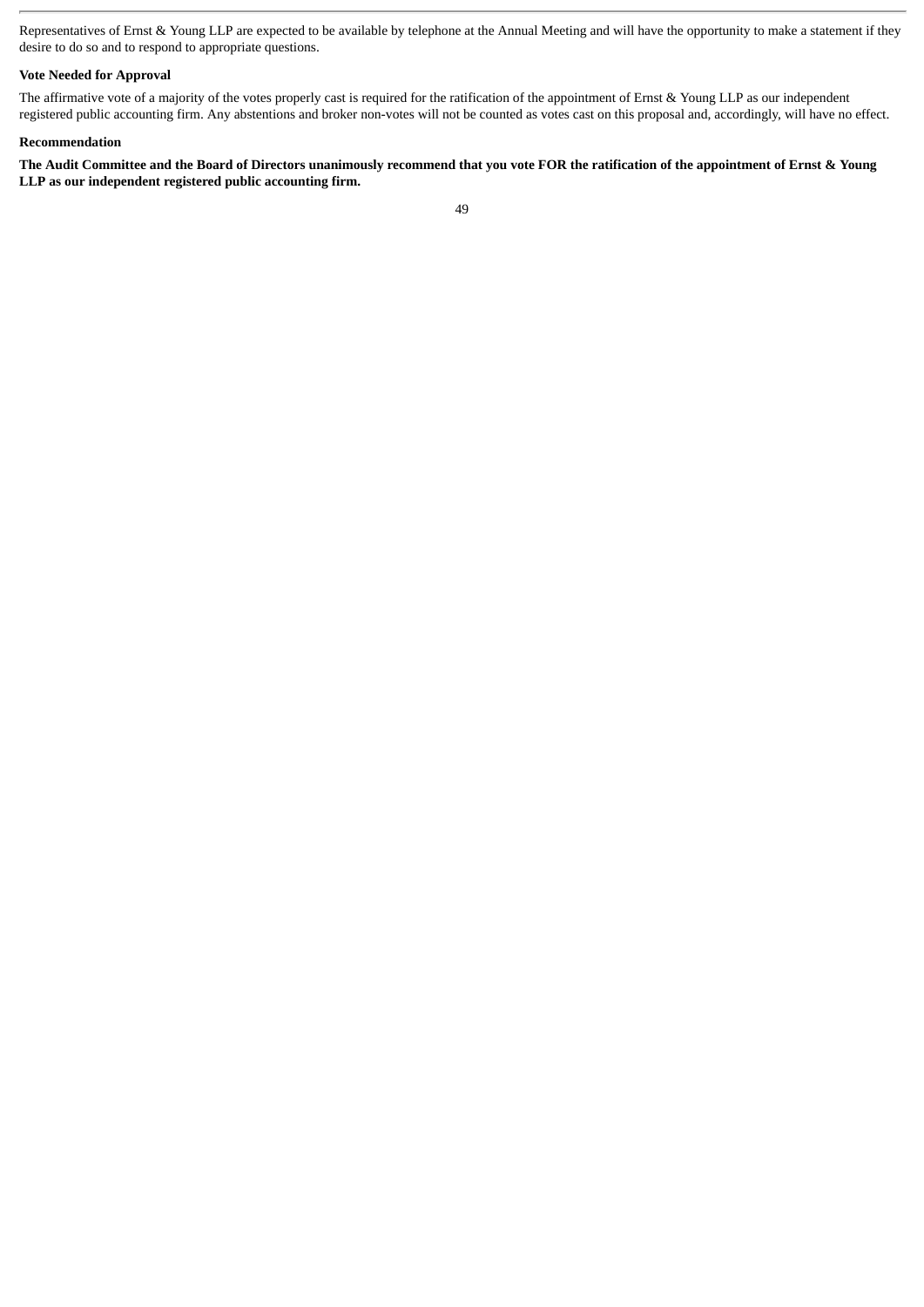# **REPORT OF THE AUDIT COMMITTEE**

The Audit Committee oversees our financial reporting process on behalf of the Board of Directors. Our management has the primary responsibility for the financial statements, for maintaining effective internal control over financial reporting and for assessing the effectiveness of internal control over financial reporting. In fulfilling its oversight responsibilities, the Audit Committee reviewed and discussed the audited consolidated financial statements and related schedule in the Annual Report with management, including a discussion of the quality, not just the acceptability, of the accounting principles, the reasonableness of significant judgments, and the clarity of disclosures in the financial statements. The Audit Committee also oversees the review and assessment process of our internal control over financial reporting, including the framework used to evaluate the effectiveness of such internal controls.

The Audit Committee reviewed and discussed with Ernst & Young LLP, our independent registered public accounting firm, which is responsible for expressing an opinion on the conformity of our audited consolidated financial statements for the fiscal year ended January 30, 2010 with U.S. generally accepted accounting principles, their judgments as to the quality, not just the acceptability, of our accounting principles and such other matters as are required to be discussed with the Audit Committee by Statement on Auditing Standards No. 61, as amended by Statement on Auditing Standards No. 90 (Communication with Audit Committees), as adopted by the Public Company Accounting Oversight Board. In addition, the Committee has discussed with Ernst & Young LLP the firm's independence from our management and our Company, including the matters in the letter from Ernst & Young LLP required by applicable requirements of the Public Company Accounting Oversight Board regarding Ernst & Young LLP's communications with the Audit Committee concerning independence. The Audit Committee also considered the compatibility of non-audit services with Ernst & Young LLP's independence.

The Audit Committee discussed with Ernst & Young LLP the overall scope and plans for their audit. The Audit Committee meets with the independent registered public accounting firm, with and without management present, to discuss the results of their examinations, their evaluations of our internal controls (including internal control over financial reporting) and the overall quality of our financial reporting. The Audit Committee held 9 meetings during the fiscal year ended January 30, 2010.

In reliance on the reviews and discussions referred to above, the Audit Committee recommended to the Board of Directors (and the Board has approved) that the audited consolidated financial statements be included in the Annual Report on Form 10-K for the fiscal year ended January 30, 2010 for filing with the SEC.

Pursuant to Section 404 of the Sarbanes-Oxley Act, management was required to prepare as part of our Annual Report on Form 10-K for the year ended January 30, 2010 a report by management on our assessment of our internal control over financial reporting, including management's assessment of the effectiveness of such internal control. Ernst & Young LLP has issued an audit report relative to our internal control over financial reporting at January 30, 2010. During the course of fiscal 2009, management regularly discussed the internal control review and assessment process with the Audit Committee, including the framework used to evaluate the effectiveness of such internal controls, and at regular intervals updated the Audit Committee on the status of this process and actions taken by management to respond to issues identified during this process. The Audit Committee also discussed this process with Ernst & Young LLP. Management's assessment report and Ernst & Young LLP's audit report on our internal control over financial reporting are included as part of our Annual Report on Form 10-K for the year ended January 30, 2010.

The Audit Committee is governed by a written charter, which can be found under "Corporate Governance" of the Investor Relations page of our website at *www.casualmaleXL.com*. The members of the Audit Committee are considered independent because they satisfy the independence requirements for Board members prescribed by the Nasdaq listing standards and Rule 10A-3 of the Exchange Act.

# **THE AUDIT COMMITTEE\* Jesse Choper, Chairman of the Audit Committee Alan S. Bernikow George T. Porter, Jr.**

John Kyees was appointed to the Audit Committee on May 3, 2010. He did not participate in the review and discussions referred to in the Report of the Audit Committee above. Mr. Porter was a member of the Audit Committee until May 3, 2010 and did participate in such review and discussions. Accordingly, Mr. Porter is named under this report even though he no longer serves on the Audit Committee.

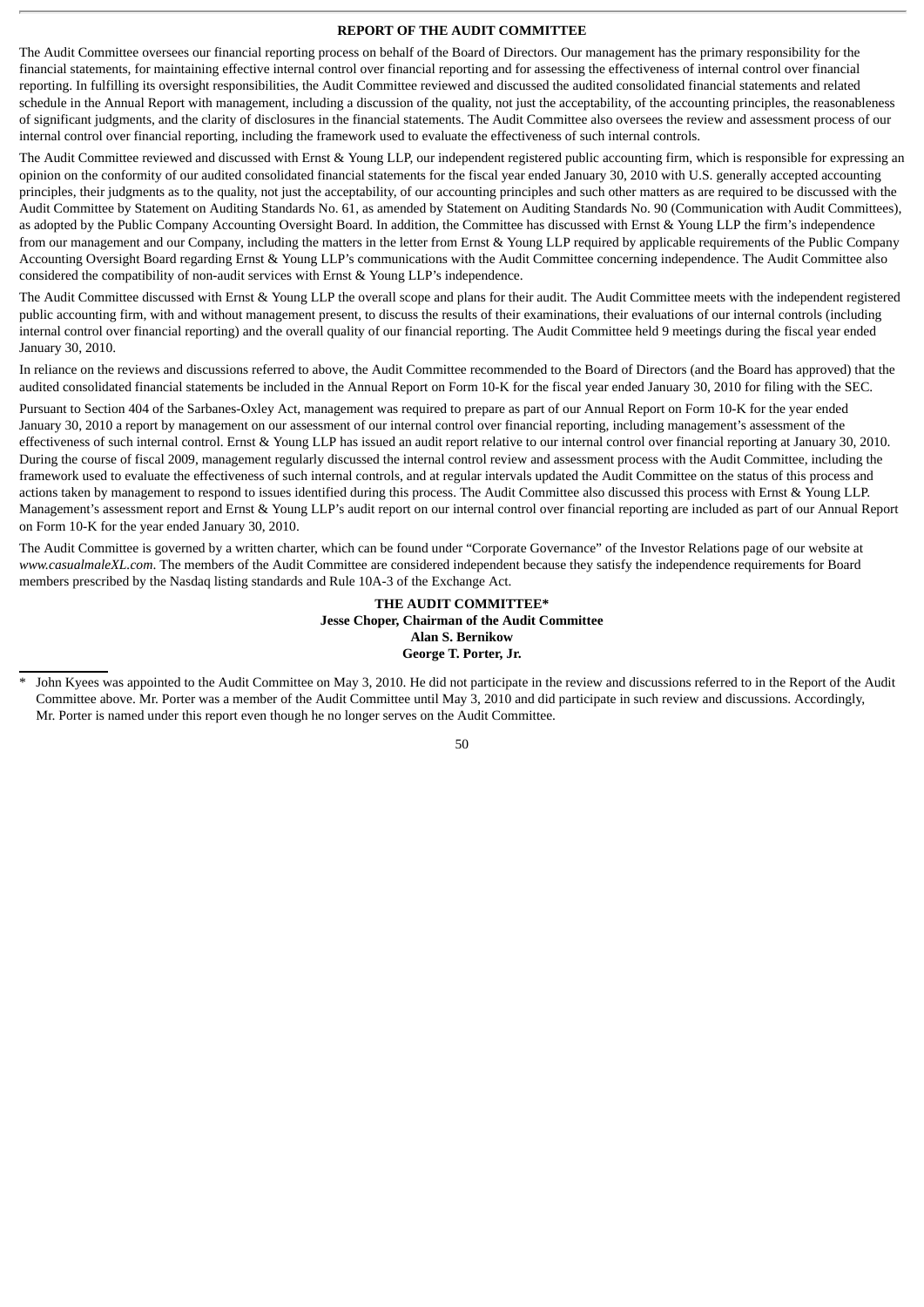#### **WHERE YOU CAN FIND MORE INFORMATION**

We file annual, quarterly and special reports, proxy statements and other information with the SEC under the Exchange Act. You may read and copy these reports and other information filed by us at the Public Reference Section of the SEC, 100 F Street, N.E., Room 1580, Washington, D.C. 20549, at prescribed rates. You may obtain information on the operation of the Public Reference Room by calling the SEC at 1-800-SEC-0330.

The SEC also maintains a website that contains reports, proxy statements and other information about issuers, like us, who file electronically with the SEC through the Electronic Data Gathering, Analysis and Retrieval (EDGAR) system. The address of this website is http://www.sec.gov.

Access to this information as well as other information on our Company is also available on our website at *http://www.casualmaleXL.com* and clicking on "Investor Relations."

# **SOLICITATION**

We will bear the cost of solicitation of proxies. In addition to the use of the mails, proxies may be solicited by certain of our officers, directors and employees without extra compensation, by telephone, facsimile or personal interview. We have retained D.F. King & Company, Inc. for a fee not to exceed \$6,000 to aid in solicitation of proxies.

### **DELIVERY OF DOCUMENTS TO STOCKHOLDERS SHARING AN ADDRESS**

Only one copy of the Proxy Statement is being delivered to multiple stockholders sharing an address unless we have received contrary instructions from one or more of the stockholders in question. If you are one of a number of stockholders sharing a single address and would like to receive a separate copy of the Proxy Statement or if you would like to request that we send you a separate copy of annual reports or proxy statements, as applicable, in the future, please contact us at 555 Turnpike Street, Canton Massachusetts 02021. We will send you a copy of the Proxy Statement promptly after we receive your written or oral request.

#### **STOCKHOLDER PROPOSALS**

Under the rules of the SEC, in order for any stockholder proposal to be included in our proxy statement and proxy card for presentation at the 2010 Annual Meeting of Stockholders, the proposal must be received by the Secretary of our Company at our principal executive offices by February 25, 2011 (120 days before the anniversary of the date this Proxy Statement is being mailed to our stockholders).

Our By-Laws provide that for business to be properly brought before an Annual Meeting of Stockholders (or any Special Meeting in lieu of Annual Meeting of Stockholders), a stockholder must: (i) give timely written notice to the Secretary of our Company describing any proposal to be brought before such meeting; and (ii) be present at such Annual Meeting, either in person or by a representative. Such procedural requirements are fully set forth in Section 3.14 of our By-Laws. A stockholder's notice will be timely if delivered to, or mailed to and received by, us not less than 75 days nor more than 120 days prior to the anniversary date of the immediately preceding Annual Meeting (the "Anniversary Date"). To bring an item of business before the 2011 Annual Meeting, a stockholder must deliver the requisite notice of such item to the Secretary of our Company not before April 7, 2011 or after May 22, 2011. In the event the Annual Meeting is scheduled to be held on a date more than 30 days before the Anniversary Date or more than 60 days after the Anniversary Date, however, a stockholder's notice will be timely delivered to, or mailed to, and received by, us not later than the close of business on the later of (a) the 75th day prior to the scheduled date of such Annual Meeting or (b) the 15th day following the day on which public announcement of the date of such Annual Meeting is first made by us.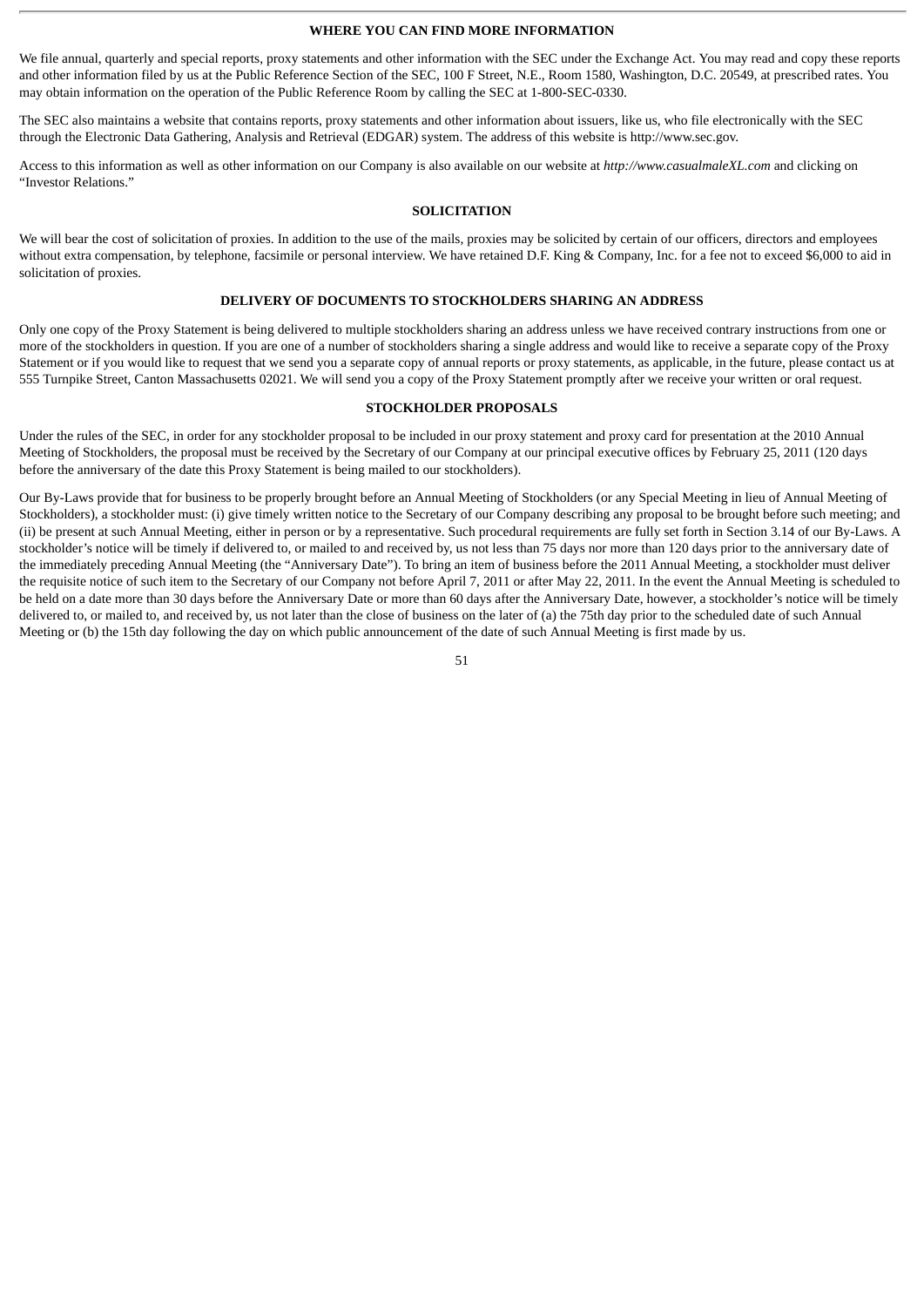#### **STOCKHOLDER COMMUNICATIONS WITH THE BOARD OF DIRECTORS**

Our Board of Directors maintains a process for stockholders to communicate with them. Stockholders wishing to communicate with our Board should direct their communications to: Secretary of the Company, Casual Male Retail Group, Inc., 555 Turnpike Street, Canton, Massachusetts 02021. Any such communication must state the number of shares beneficially owned by the stockholder sending the communication. The Secretary will forward such communication to all of the members of the Board of Directors or to any individual director or directors to whom the communication is directed; provided, however, that if the communication is unduly hostile, profane, threatening, illegal or otherwise inappropriate, then the Secretary has the authority to discard the communication or take appropriate legal action in response to the communication.

# **OTHER MATTERS**

As of this date, our management knows of no business, which may properly come before the Annual Meeting other than that stated in the Notice of Annual Meeting of Stockholders. Should any other business arise, proxies given in the accompanying form will be voted in accordance with the discretion of the person or persons voting them.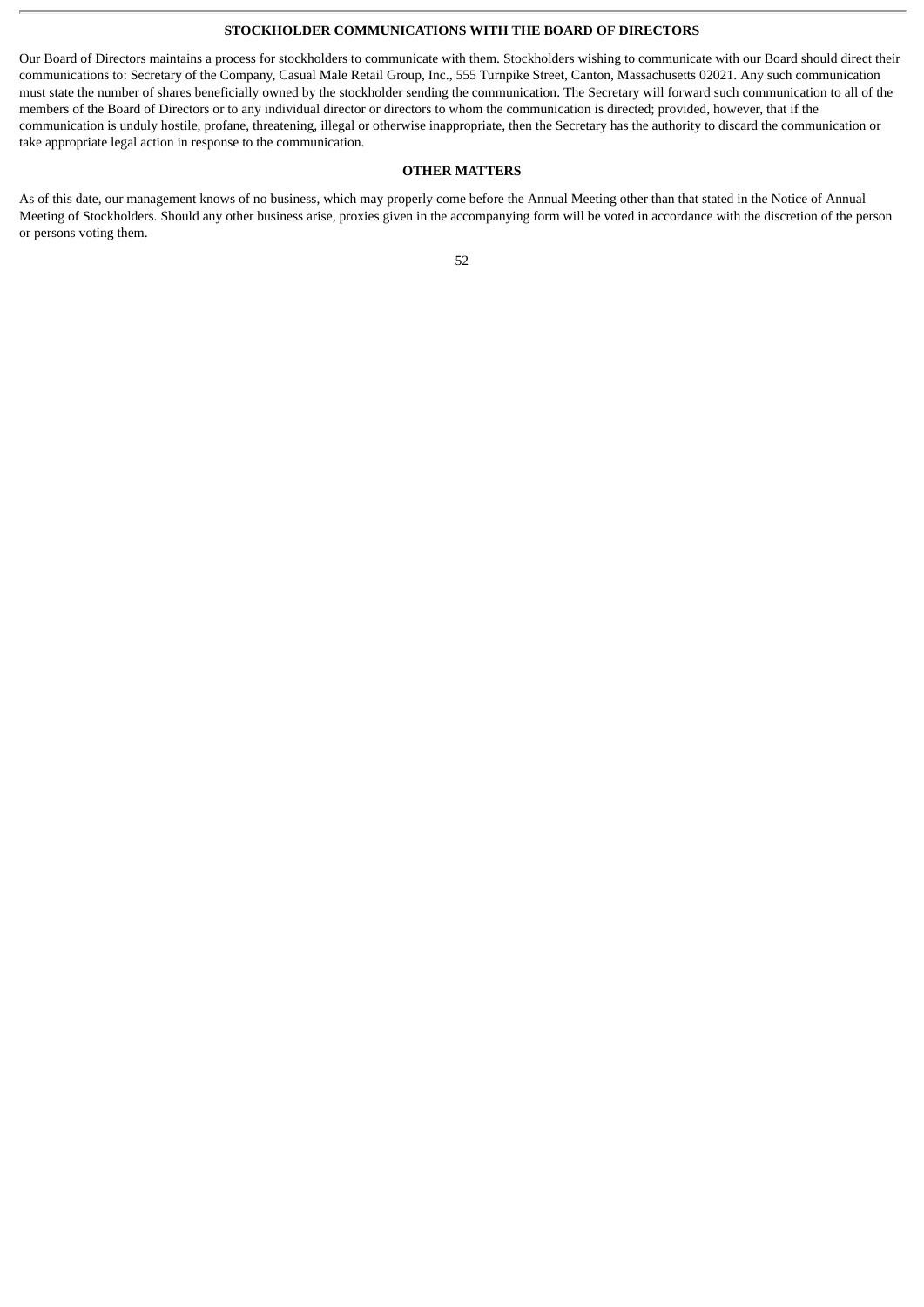#### **APPENDIX A**

*Explanatory Note*: This Appendix A contains a copy of the Casual Male Retail Group, Inc. 2006 Incentive Compensation Plan as proposed to be amended by Proposal 2 and Proposal 3 included in the Proxy Statement to which this Appendix A is attached (proposed additions are shown as bold and double-underlined text and proposed deletions are shown as strike-throughs).

# **CASUAL MALE RETAIL GROUP, INC. 2006 INCENTIVE COMPENSATION PLAN** (as amended and restated effective as of , 2010)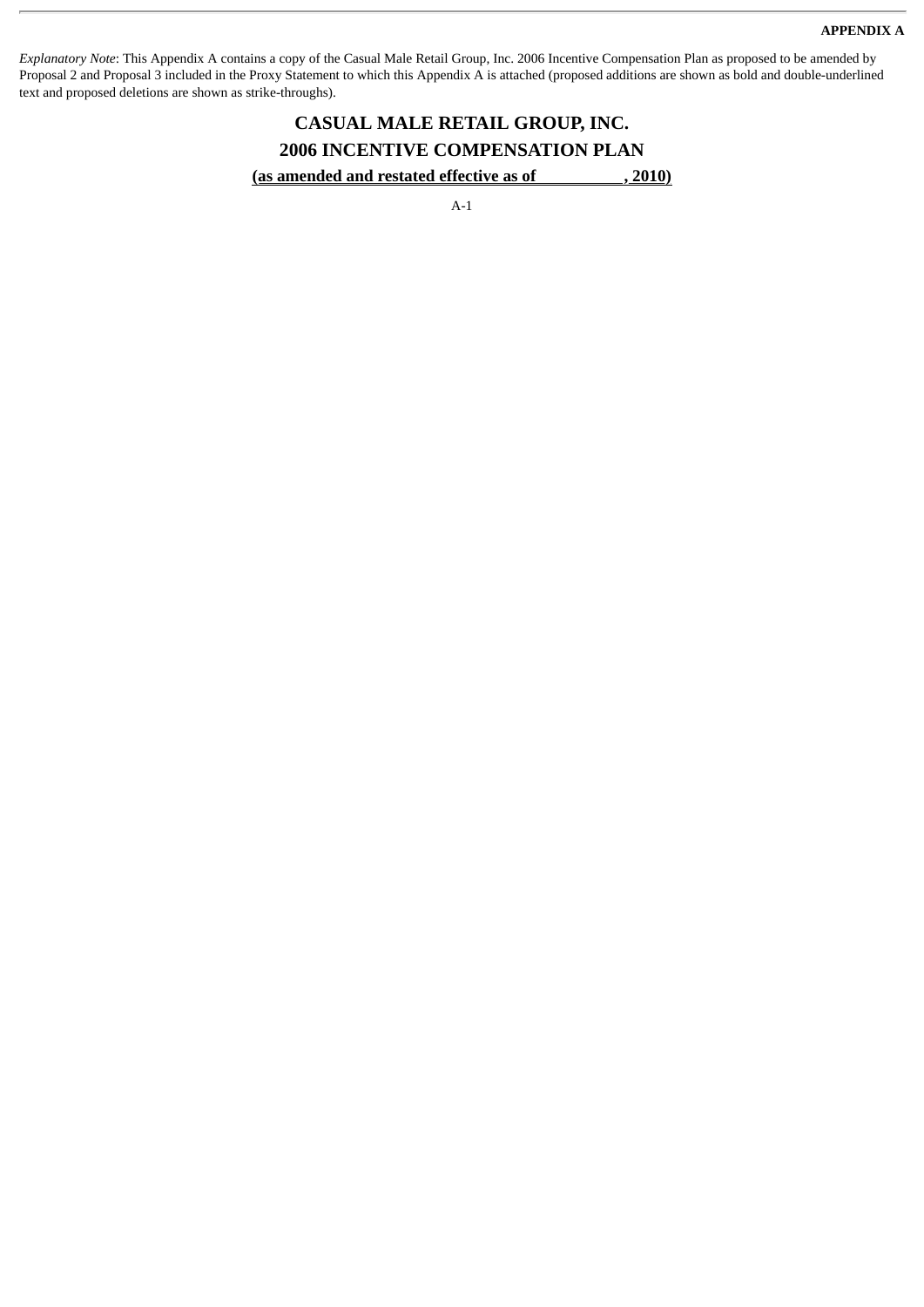# **CASUAL MALE RETAIL GROUP, INC. 2006 INCENTIVE COMPENSATION PLAN**

|     | (as amended and restated effective as of<br>2010 |          |
|-----|--------------------------------------------------|----------|
| 1.  | <b>Purpose</b>                                   | $A-3$    |
| 2.  | <b>Definitions</b>                               | $A-3$    |
| 3.  | <b>Administration.</b>                           | $A-7$    |
| 4.  | <b>Shares Subject to Plan.</b>                   | $A - B$  |
| 5.  | <b>Eligibility; Per-Person Award Limitations</b> | $A-9$    |
| 6.  | <b>Specific Terms of Awards.</b>                 | $A-9$    |
| 7.  | <b>Certain Provisions Applicable to Awards.</b>  | $A-14$   |
| 8.  | <b>Code Section 162(m) Provisions.</b>           | $15A-16$ |
| 9.  | <b>Change in Control.</b>                        | $16A-17$ |
| 10. | <b>General Provisions.</b>                       | 18A-18   |
|     |                                                  |          |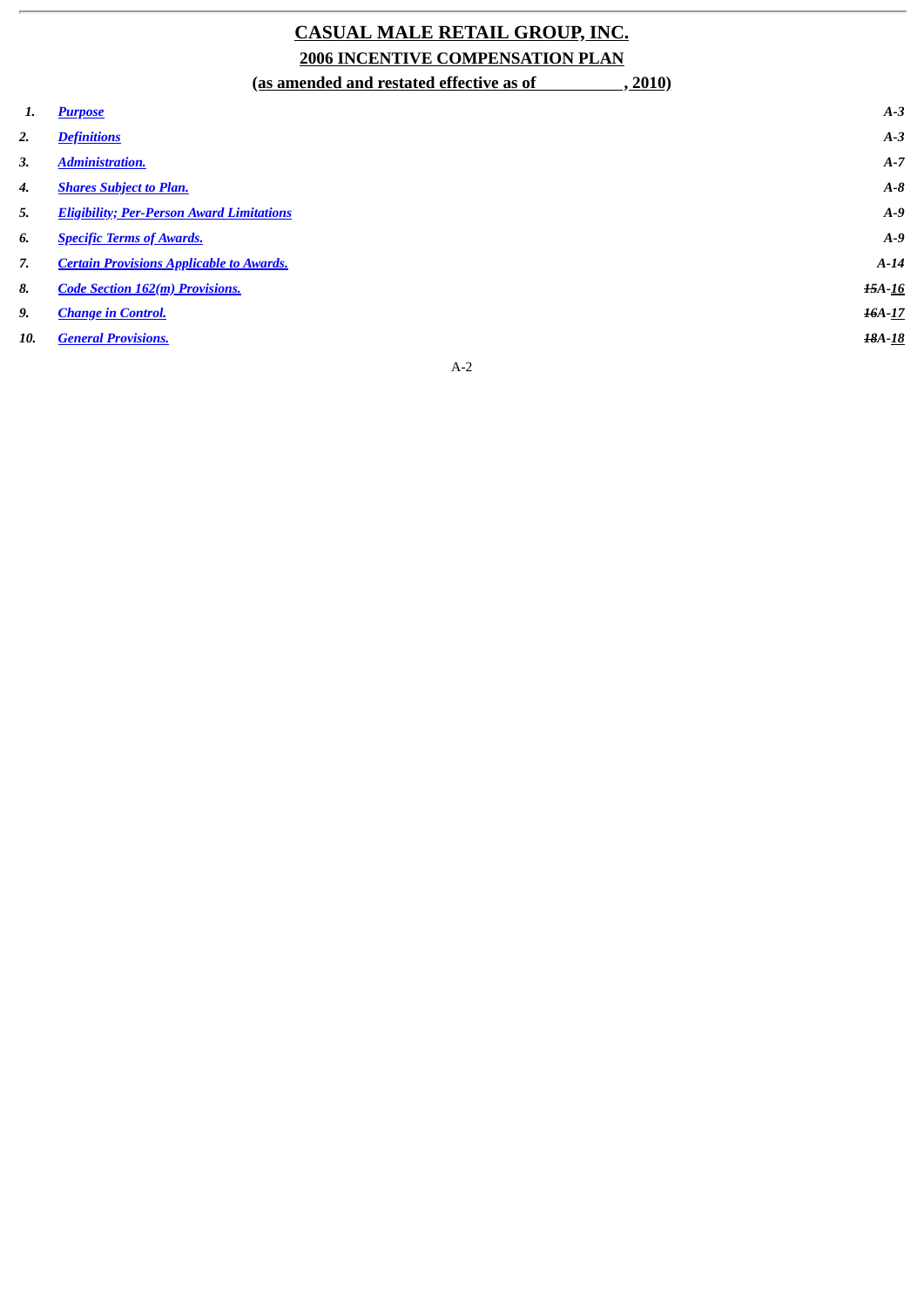# **CASUAL MALE RETAIL GROUP, INC. 2006 INCENTIVE COMPENSATION PLAN**

<span id="page-56-0"></span>1. *Purpose*. The purpose of this CASUAL MALE RETAIL GROUP, INC. 2006 INCENTIVE COMPENSATION PLAN (the "Plan") is to assist CASUAL MALE RETAIL GROUP, INC., a Delaware corporation (the "Company") and its Related Entities (as hereinafter defined) in attracting, motivating, retaining and rewarding high-quality executives and other employees, officers, directors, consultants and other persons who provide services to the Company or its Related Entities by enabling such persons to acquire or increase a proprietary interest in the Company in order to strengthen the mutuality of interests between such persons and the Company's shareholders, and providing such persons with performance incentives to expend their maximum efforts in the creation of shareholder value. The Plan was originally adopted effective as of July 31, 2006, was amended effective as of August 27, 2009, and was further amended effective as of  $[$   $], 2010.$ 

<span id="page-56-1"></span>2. *Definitions*. For purposes of the Plan, the following terms shall be defined as set forth below, in addition to such terms defined in Section 1 hereof.

(a) "*Award*" means any Option, Stock Appreciation Right, Restricted Stock Award, Deferred Stock Award, Share granted as a bonus or in lieu of another Award, Dividend Equivalent, Other Stock-Based Award or Performance Award, together with any other right or interest, granted to a Participant under the Plan.

(b) "*Award Agreement*" means any written agreement, contract or other instrument or document evidencing any Award granted by the Committee hereunder.

(c) "*Beneficiary*" means the person, persons, trust or trusts that have been designated by a Participant in his or her most recent written beneficiary designation filed with the Committee to receive the benefits specified under the Plan upon such Participant's death or to which Awards or other rights are transferred if and to the extent permitted under Section 10(b) hereof. If, upon a Participant's death, there is no designated Beneficiary or surviving designated Beneficiary, then the term Beneficiary means the person, persons, trust or trusts entitled by will or the laws of descent and distribution to receive such benefits.

(d) "*Beneficial Owner*" shall have the meaning ascribed to such term in Rule 13d-3 under the Exchange Act and any successor to such Rule.

(e) "*Board*" means the Company's Board of Directors.

(f) "*Cause*" shall, with respect to any Participant, have the meaning specified in the Award Agreement. In the absence of any definition in the Award Agreement, "Cause" shall have the equivalent meaning or the same meaning as "cause" or "for cause" set forth in any employment, consulting, or other agreement for the performance of services between the Participant and the Company or a Related Entity or, in the absence of any such agreement or any such definition in such agreement, such term shall mean (i) the failure by the Participant to perform, in a reasonable manner, his or her duties as assigned by the Company or a Related Entity, (ii) any violation or breach by the Participant of his or her employment, consulting or other similar agreement with the Company or a Related Entity, if any, (iii) any violation or breach by the Participant of any non-competition, non-solicitation, non-disclosure and/or other similar agreement with the Company or a Related Entity, (iv) any act by the Participant of dishonesty or bad faith with respect to the Company or a Related Entity, (v) use of alcohol, drugs or other similar substances in a manner that adversely affects the Participant's work performance, or (vi) the commission by the Participant of any act, misdemeanor, or crime reflecting unfavorably upon the Participant or the Company or any Related Entity. The good faith determination by the Committee of whether the Participant's Continuous Service was terminated by the Company for "Cause" shall be final and binding for all purposes hereunder.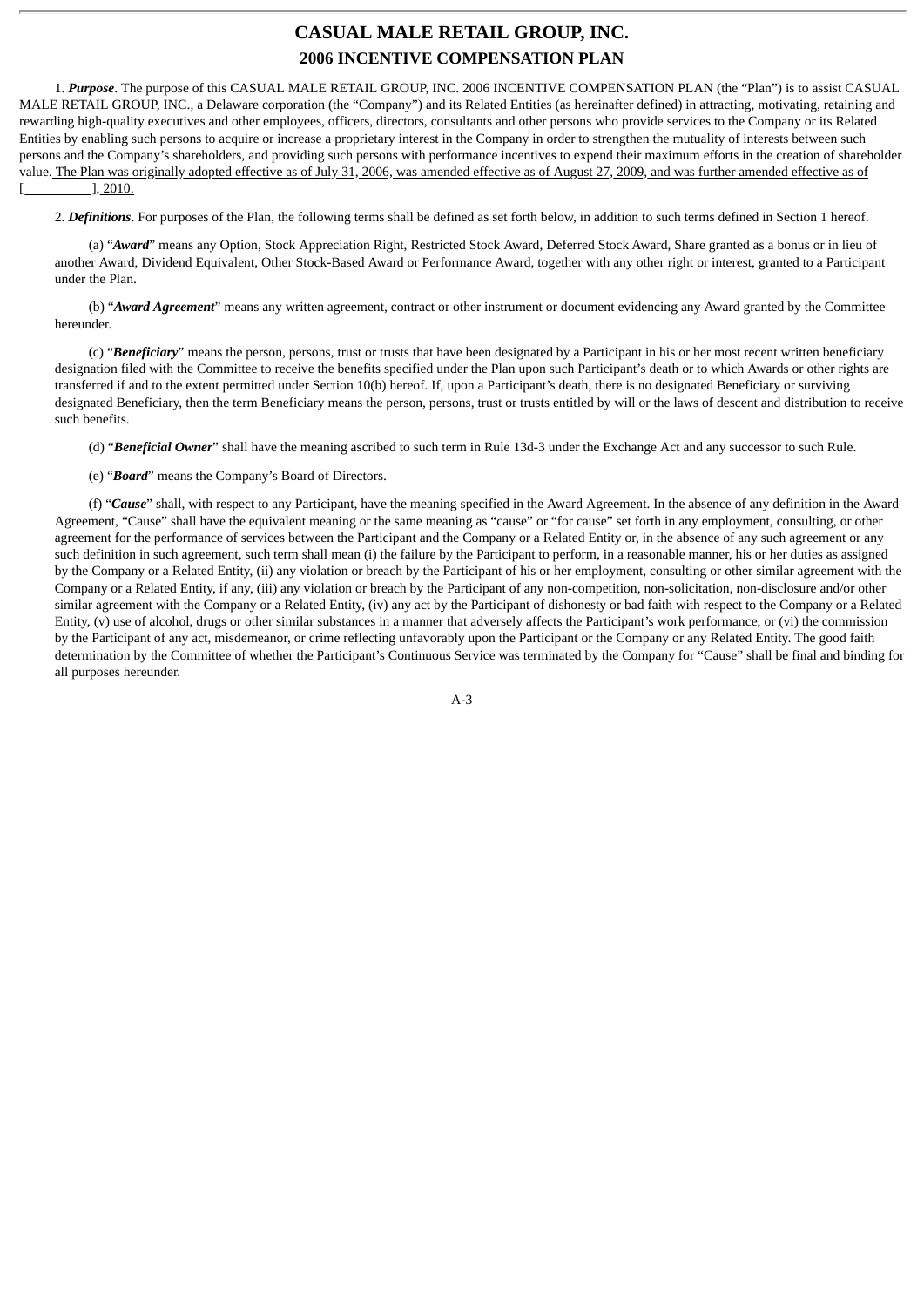(g) "*Change in Control*" means a Change in Control as defined in Section 9(b) of the Plan.

(h) "*Code*" means the Internal Revenue Code of 1986, as amended from time to time, including regulations thereunder and successor provisions and regulations thereto.

(i) "*Committee*" means a committee designated by the Board to administer the Plan; provided, however, that if the Board fails to designate a committee or if there are no longer any members on the committee so designated by the Board, then the Board shall serve as the Committee. The Committee shall consist of at least two directors, and each member of the Committee shall be (i) a "non-employee director" within the meaning of Rule 16b-3 (or any successor rule) under the Exchange Act, unless administration of the Plan by "non-employee directors" is not then required in order for exemptions under Rule 16b-3 to apply to transactions under the Plan, (ii) an "outside director" within the meaning of Section 162(m) of the Code, and (iii) "Independent".

(j) "*Consultant*" means any person (other than an Employee or a Director, solely with respect to rendering services in such person's capacity as a director) who is engaged by the Company or any Related Entity to render consulting or advisory services to the Company or such Related Entity.

(k) "*Continuous Service*" means the uninterrupted provision of services to the Company or any Related Entity in any capacity of Employee, Director, Consultant or other service provider. Continuous Service shall not be considered to be interrupted in the case of (i) any approved leave of absence, (ii) transfers among the Company, any Related Entities, or any successor entities, in any capacity of Employee, Director, Consultant or other service provider, or (iii) any change in status as long as the individual remains in the service of the Company or a Related Entity in any capacity of Employee, Director, Consultant or other service provider (except as otherwise provided in the Award Agreement). An approved leave of absence shall include sick leave, military leave, or any other authorized personal leave.

(l) "*Covered Employee*" means an Eligible Person who is a "covered employee" within the meaning of Section 162(m)(3) of the Code, or any successor provision thereto.

(m) "*Deferred Stock*" means a right to receive Shares, including Restricted Stock, cash measured based upon the value of Shares or a combination thereof, at the end of a specified deferral period.

(n) "*Deferred Stock Award*" means an Award of Deferred Stock granted to a Participant under Section 6(e) hereof.

(o) "*Director*" means a member of the Board or the board of directors of any Related Entity.

(p) "*Disability*" means a permanent and total disability (within the meaning of Section 22(e) of the Code), as determined by a medical doctor satisfactory to the Committee.

(q) "*Dividend Equivalent*" means a right, granted to a Participant under Section 6(g) hereof, to receive cash, Shares, other Awards or other property equal in value to dividends paid with respect to a specified number of Shares, or other periodic payments.

(r) "*Effective Date*" means the effective date of the Plan, which shall be the Shareholder Approval Date.

(s) "*Eligible Person*" means each officer, Director, Employee, Consultant and other person who provides services to the Company or any Related Entity. The foregoing notwithstanding, only employees of the Company, or any parent corporation or subsidiary corporation of the Company (as those terms are defined in Sections 424(e) and (f) of the Code, respectively), shall be Eligible Persons for purposes of receiving any Incentive Stock Options. An Employee on leave of absence may be considered as still in the employ of the Company or a Related Entity for purposes of eligibility for participation in the Plan.

 $A - A$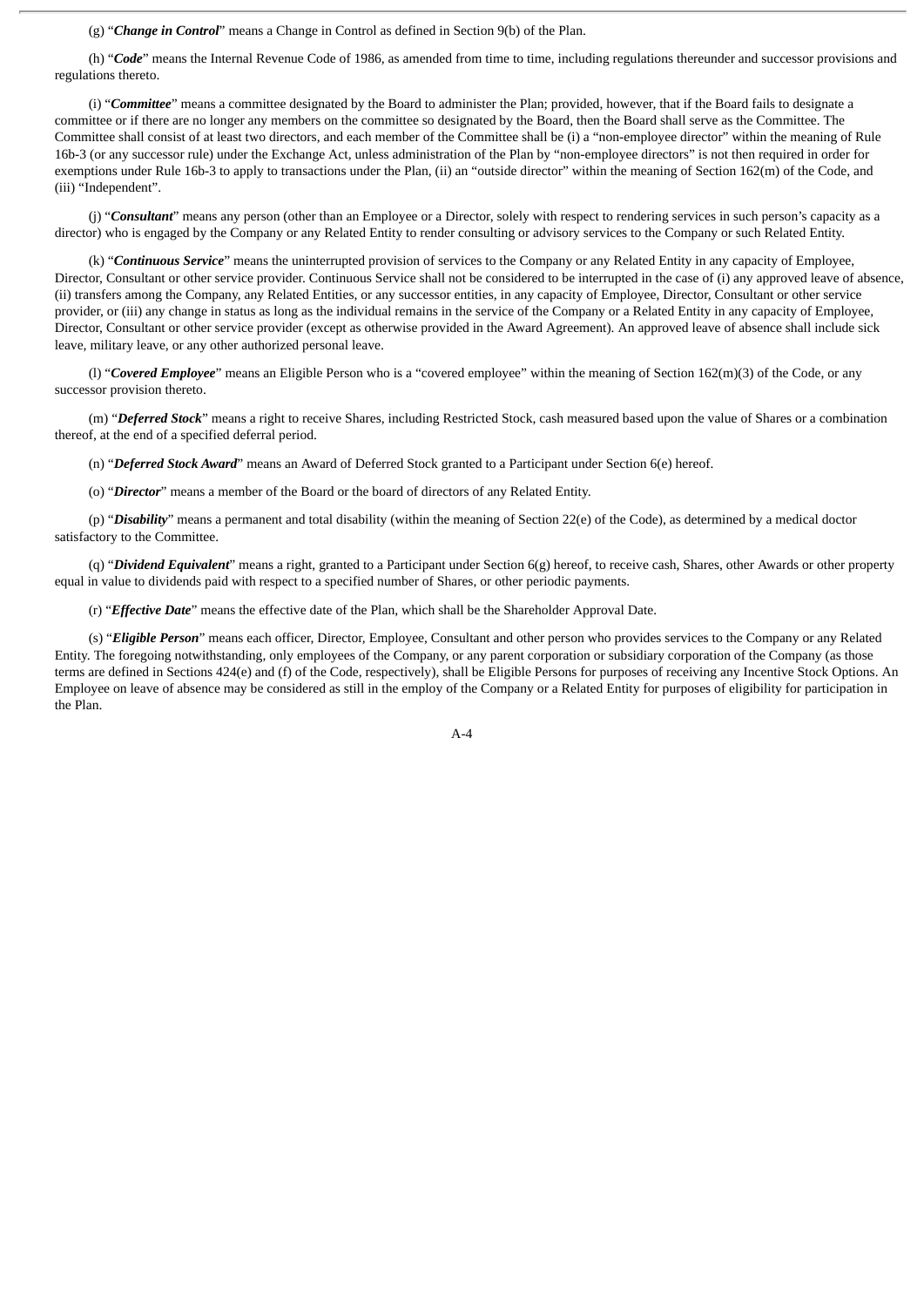(t) "*Employee*" means any person, including an officer or Director, who is an employee of the Company or any Related Entity. The payment of a director's fee by the Company or a Related Entity shall not be sufficient to constitute "employment" by the Company.

(u) "*Exchange Act*" means the Securities Exchange Act of 1934, as amended from time to time, including rules thereunder and successor provisions and rules thereto.

(v) "*Fair Market Value*" means the fair market value of Shares, Awards or other property as determined by the Committee, or under procedures established by the Committee. Unless otherwise determined by the Committee, the Fair Market Value of a Share as of any given date shall be the closing sale price per Share reported on a consolidated basis for stock listed on the principal stock exchange or market on which Shares are traded on the date immediately preceding the date as of which such value is being determined or, if there is no sale on that date, then on the last previous day on which a sale was reported.

(w) "*Good Reason*" shall, with respect to any Participant, have the meaning specified in the Award Agreement. In the absence of any definition in the Award Agreement, "Good Reason" shall have the equivalent meaning or the same meaning as "good reason" or "for good reason" set forth in any employment, consulting or other agreement for the performance of services between the Participant and the Company or a Related Entity or, in the absence of any such agreement or any such definition in such agreement, such term shall mean (i) the assignment to the Participant of any duties inconsistent in any material respect with the Participant's duties or responsibilities as assigned by the Company or a Related Entity, or any other action by the Company or a Related Entity which results in a material diminution in such duties or responsibilities, excluding for this purpose an isolated, insubstantial and inadvertent action not taken in bad faith and which is remedied by the Company or a Related Entity promptly after receipt of notice thereof given by the Participant; (ii) any material failure by the Company or a Related Entity to comply with its obligations to the Participant as agreed upon, other than an isolated, insubstantial and inadvertent failure not occurring in bad faith and which is remedied by the Company or a Related Entity promptly after receipt of notice thereof given by the Participant; or (iii) the Company's or Related Entity's requiring the Participant to be based at any office or location outside of fifty miles from the location of employment or service as of the date of Award, except for travel reasonably required in the performance of the Participant's responsibilities.

(x) "*Incentive Stock Option*" means any Option intended to be designated as an incentive stock option within the meaning of Section 422 of the Code or any successor provision thereto.

(y) "*Independent*", when referring to either the Board or members of the Committee, shall have the same meaning as used in the rules of the Nasdaq Stock Market or any national securities exchange on which any securities of the Company are listed for trading, and if not listed for trading, by the rules of the Nasdaq Stock Market.

(z) "*Incumbent Board*" means the Incumbent Board as defined in Section 9(b)(ii) of the Plan.

(aa) "*Option*" means a right granted to a Participant under Section 6(b) hereof, to purchase Shares or other Awards at a specified price during specified time periods.

(bb) "*Optionee*" means a person to whom an Option is granted under this Plan or any person who succeeds to the rights of such person under this Plan.

(cc) "*Other Stock-Based Awards*" means Awards granted to a Participant under Section 6(i) hereof.

(dd) "*Participant*" means a person who has been granted an Award under the Plan which remains outstanding, including a person who is no longer an Eligible Person.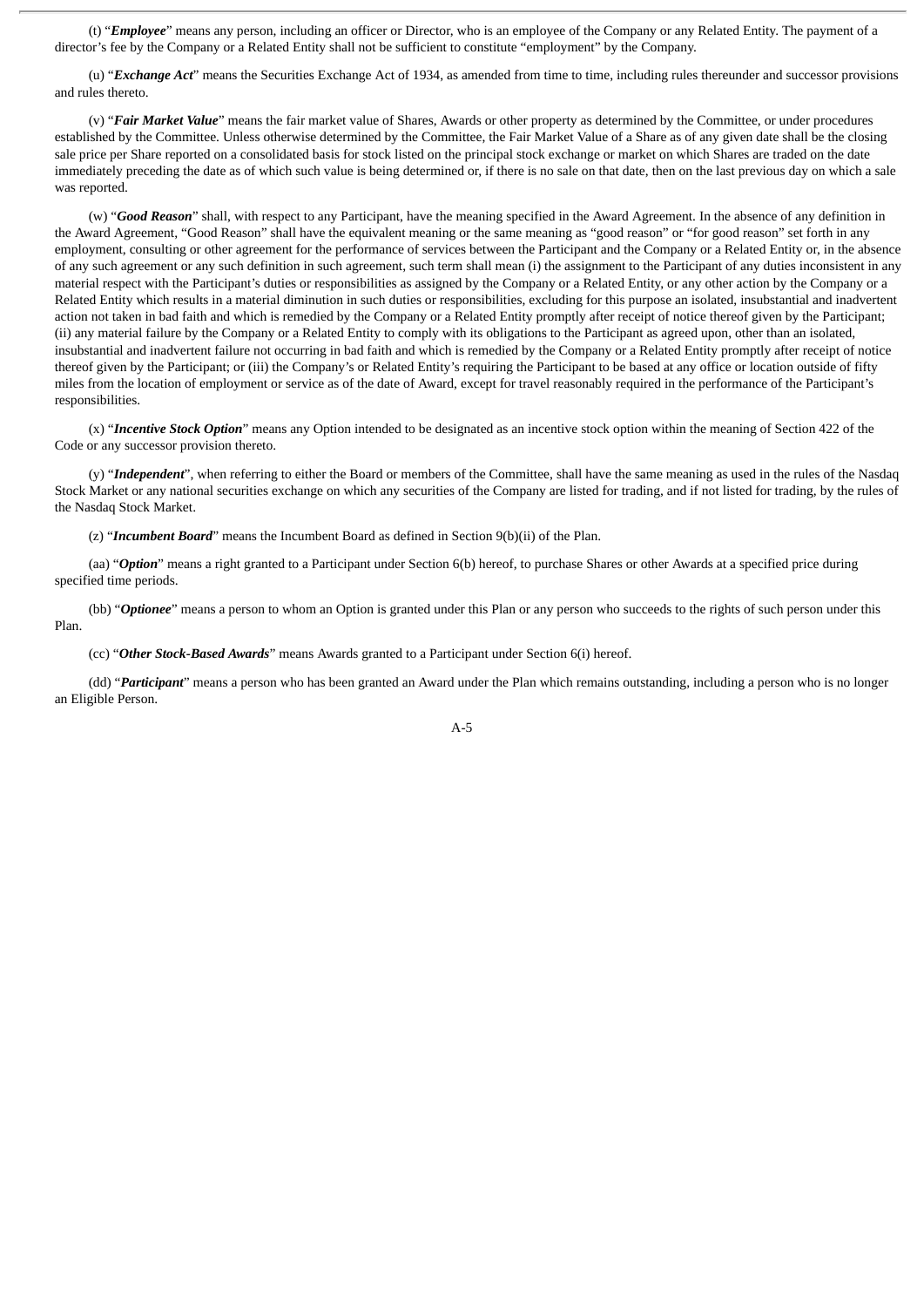(ee) "*Performance Award*" shall mean any Award of Performance Shares or Performance Units granted pursuant to Section 6(h).

(ff) "*Performance Period*" means that period established by the Committee at the time any Performance Award is granted or at any time thereafter during which any performance goals specified by the Committee with respect to such Award are to be measured.

(gg) "*Performance Share*" means any grant pursuant to Section 6(h) of a unit valued by reference to a designated number of Shares, which value may be paid to the Participant by delivery of such property as the Committee shall determine, including cash, Shares, other property, or any combination thereof, upon achievement of such performance goals during the Performance Period as the Committee shall establish at the time of such grant or thereafter.

(hh) "*Performance Unit*" means any grant pursuant to Section 6(h) of a unit valued by reference to a designated amount of property (including cash) other than Shares, which value may be paid to the Participant by delivery of such property as the Committee shall determine, including cash, Shares, other property, or any combination thereof, upon achievement of such performance goals during the Performance Period as the Committee shall establish at the time of such grant or thereafter.

(ii) "*Person*" shall have the meaning ascribed to such term in Section 3(a)(9) of the Exchange Act and used in Sections 13(d) and 14(d) thereof, and shall include a "group" as defined in Section 13(d) thereof.

(jj) "*Prior Plan*" means the Company's 1992 Stock Incentive Plan, as amended.

(kk) "*Related Entity*" means any Subsidiary, and any business, corporation, partnership, limited liability company or other entity designated by Board in which the Company or a Subsidiary holds a substantial ownership interest, directly or indirectly.

(ll) "*Restricted Stock*" means any Share issued with the restriction that the holder may not sell, transfer, pledge or assign such Share and with such risks of forfeiture and other restrictions as the Committee, in its sole discretion, may impose (including any restriction on the right to vote such Share and the right to receive any dividends), which restrictions may lapse separately or in combination at such time or times, in installments or otherwise, as the Committee may deem appropriate.

(mm) "*Restricted Stock Award*" means an Award granted to a Participant under Section 6(d) hereof.

(nn) "*Rule 16b-3*" means Rule 16b-3, as from time to time in effect and applicable to the Plan and Participants, promulgated by the Securities and Exchange Commission under Section 16 of the Exchange Act.

(oo) "*Shareholder Approval Date*" means the date on which this Plan is approved shareholders of the Company eligible to vote in the election of directors, by a vote sufficient to meet the requirements of Code Sections 162(m) (if applicable) and 422, Rule 16b-3 under the Exchange Act (if applicable), applicable requirements under the rules of any stock exchange or automated quotation system on which the Shares may be listed on quoted, and other laws, regulations and obligations of the Company applicable to the Plan.

(pp) "*Shares*" means the shares of common stock of the Company, par value \$.01 per share, and such other securities as may be substituted (or resubstituted) for Shares pursuant to Section 10(c) hereof.

(qq) "*Stock Appreciation Right*" means a right granted to a Participant under Section 6(c) hereof.

$$
A-6
$$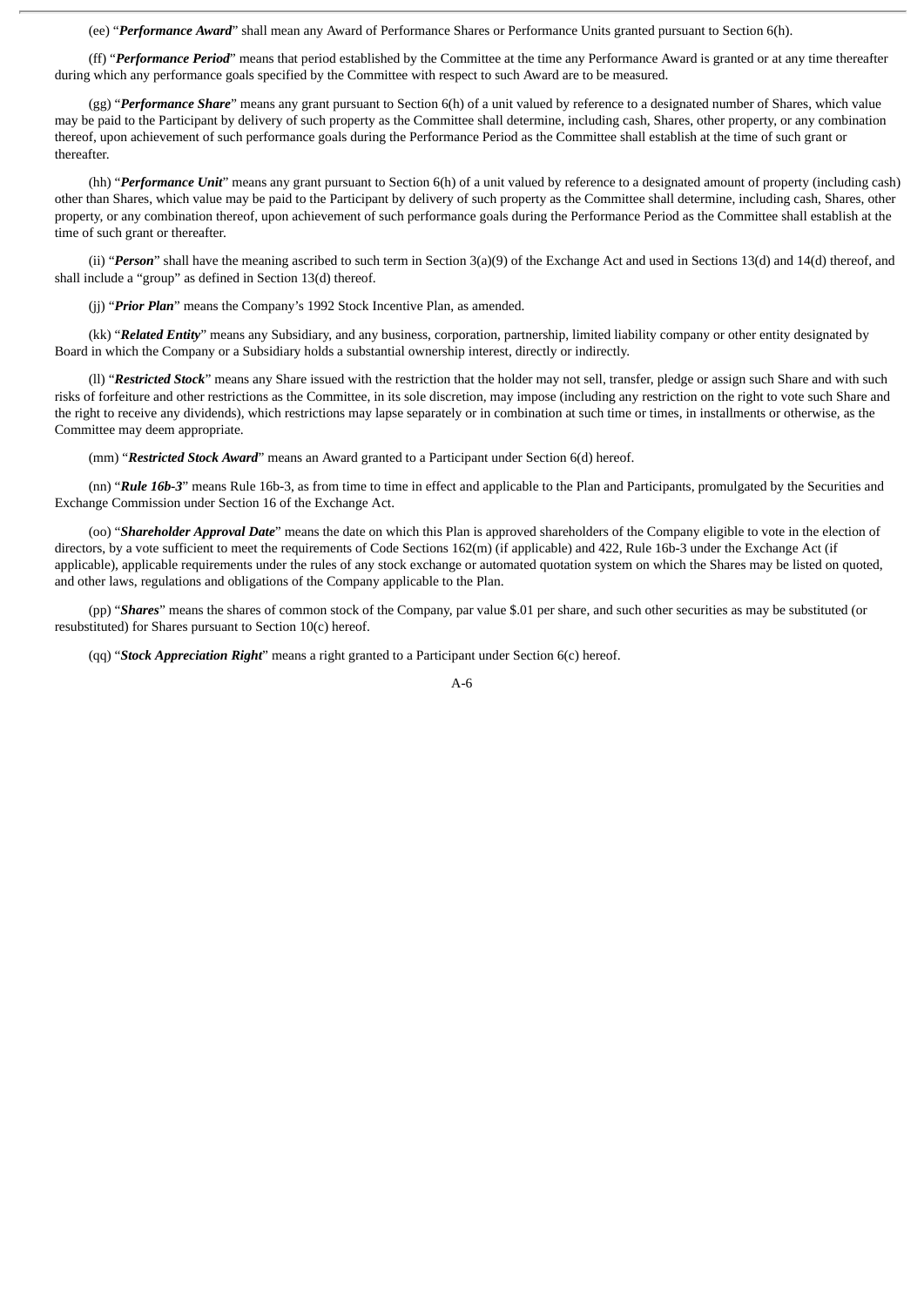(rr) "*Subsidiary*" means any corporation or other entity in which the Company has a direct or indirect ownership interest of 50% or more of the total combined voting power of the then outstanding securities or interests of such corporation or other entity entitled to vote generally in the election of directors or in which the Company has the right to receive 50% or more of the distribution of profits or 50% or more of the assets on liquidation or dissolution.

(ss) "*Substitute Awards*" shall mean Awards granted or Shares issued by the Company in assumption of, or in substitution or exchange for, Awards previously granted, or the right or obligation to make future Awards, by a company acquired by the Company or any Related Entity or with which the Company or any Related Entity combines.

#### <span id="page-60-0"></span>3. *Administration*.

(a) *Authority of the Committee*. The Plan shall be administered by the Committee, except to the extent the Board elects to administer the Plan, in which case the Plan shall be administered by only those directors who are Independent Directors, in which case references herein to the "Committee" shall be deemed to include references to the Independent members of the Board. The Committee shall have full and final authority, subject to and consistent with the provisions of the Plan, to select Eligible Persons to become Participants, grant Awards, determine the type, number and other terms and conditions of, and all other matters relating to, Awards, prescribe Award Agreements (which need not be identical for each Participant) and rules and regulations for the administration of the Plan, construe and interpret the Plan and Award Agreements and correct defects, supply omissions or reconcile inconsistencies therein, and to make all other decisions and determinations as the Committee may deem necessary or advisable for the administration of the Plan. In exercising any discretion granted to the Committee under the Plan or pursuant to any Award, the Committee shall not be required to follow past practices, act in a manner consistent with past practices, or treat any Eligible Person or Participant in a manner consistent with the treatment of other Eligible Persons or Participants.

(b) *Manner of Exercise of Committee Authority*. The Committee, and not the Board, shall exercise sole and exclusive discretion on any matter relating to a Participant then subject to Section 16 of the Exchange Act with respect to the Company to the extent necessary in order that transactions by such Participant shall be exempt under Rule 16b-3 under the Exchange Act. Any action of the Committee shall be final, conclusive and binding on all persons, including the Company, its Related Entities, Participants, Beneficiaries, transferees under Section 10(b) hereof or other persons claiming rights from or through a Participant, and shareholders. The express grant of any specific power to the Committee, and the taking of any action by the Committee, shall not be construed as limiting any power or authority of the Committee. The Committee may delegate to officers or managers of the Company or any Related Entity, or committees thereof, the authority, subject to such terms as the Committee shall determine, to perform such functions, including administrative functions as the Committee may determine to the extent that such delegation will not result in the loss of an exemption under Rule 16b-3(d) (1) for Awards granted to Participants subject to Section 16 of the Exchange Act in respect of the Company and will not cause Awards intended to qualify as "performance-based compensation" under Code Section 162(m) to fail to so qualify. The Committee may appoint agents to assist it in administering the Plan.

(c) *Limitation of Liability*. The Committee and the Board, and each member thereof, shall be entitled to, in good faith, rely or act upon any report or other information furnished to him or her by any officer or Employee, the Company's independent auditors, Consultants or any other agents assisting in the administration of the Plan. Members of the Committee and the Board, and any officer or Employee acting at the direction or on behalf of the Committee or the Board, shall not be personally liable for any action or determination taken or made in good faith with respect to the Plan, and shall, to the extent permitted by law, be fully indemnified and protected by the Company with respect to any such action or determination.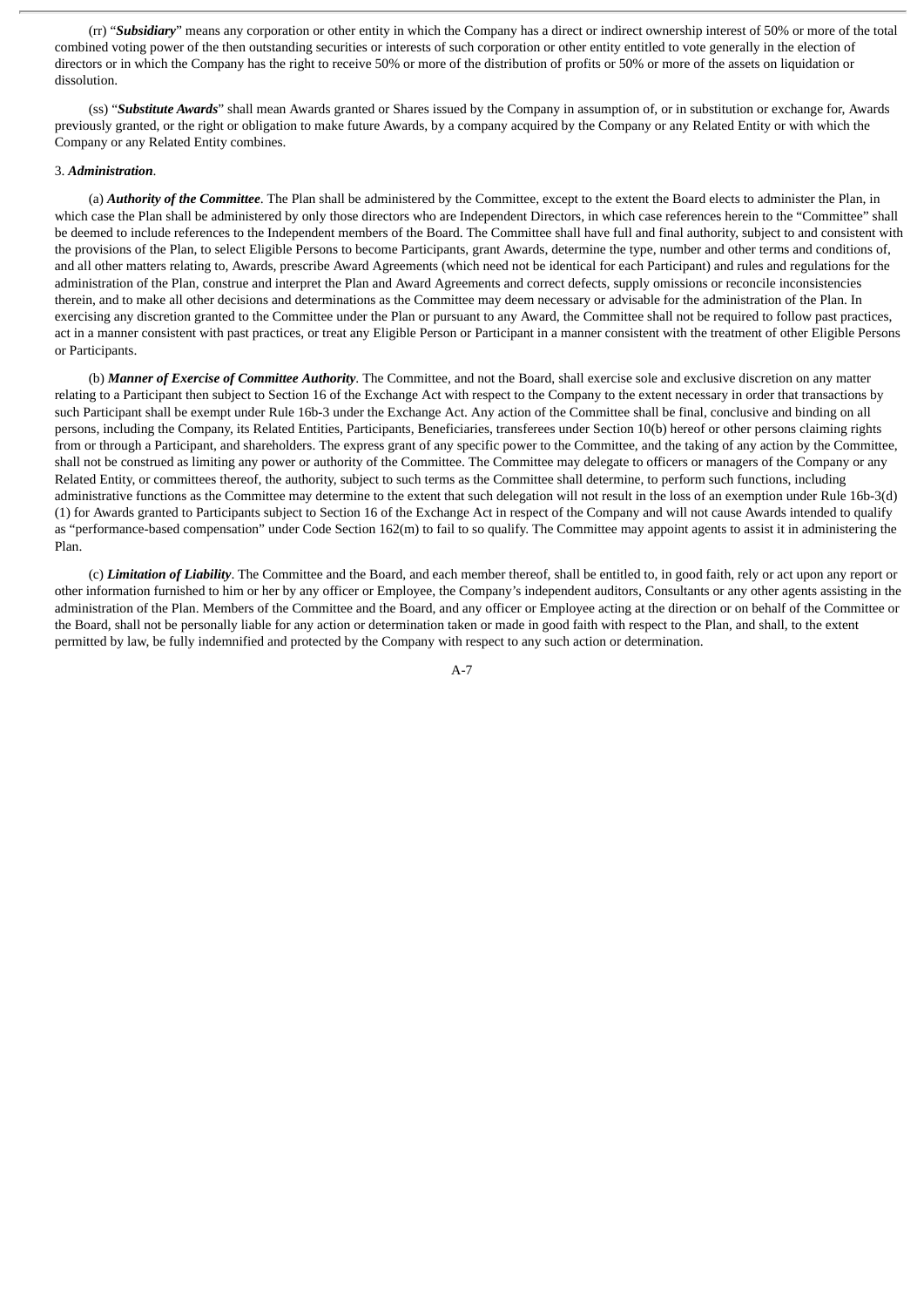#### <span id="page-61-0"></span>4. *Shares Subject to Plan*.

(a) *Limitation on Overall Number of Shares Available for Delivery Under Plan*. Subject to adjustment as provided in Section 10(c) hereof, the total number of Shares reserved and available for delivery under the Plan shall be 3,250,0005,750,000\*; provided, however, that the maximum number of Shares issued or available for issuance under the Plan with respect to Awards other than Options and Stock Appreciation Rights shall not exceed 4,250,000.3,750,000.\* Any Shares delivered under the Plan may consist, in whole or in part, of authorized and unissued shares or treasury shares.

(b) *Application of Limitation to Grants of Award*. No Award may be granted if the number of Shares to be delivered in connection with such an Award or, in the case of an Award relating to Shares but settled only in cash (such as cash-only Stock Appreciation Rights), the number of Shares to which such Award relates, exceeds the number of Shares remaining available for delivery under the Plan, minus the number of Shares deliverable in settlement of or relating to then outstanding Awards. The Committee may adopt reasonable counting procedures to ensure appropriate counting, avoid double counting (as, for example, in the case of tandem or substitute awards) and make adjustments if the number of Shares actually delivered differs from the number of Shares previously counted in connection with an Award.

# (c) *Availability of Shares Not Delivered under Awards and Adjustments to Limits*.

(i) If any Shares subject to an Award are forfeited, expire or otherwise terminate without issuance of such Shares, or any Award is settled for cash or otherwise does not result in the issuance of all or a portion of the Shares subject to such Award, the Shares shall, to the extent of such forfeiture, expiration, termination, cash settlement or non-issuance, again be available for Awards under the Plan, subject to Section 4(c)(v) below.

(ii) Awards that are settled or exercised through the payment of Shares shall be counted in full against the number of Shares available for award under the Plan, regardless of the number of Shares actually issued upon settlement or exercise of any such Award.

(iii) Substitute Awards shall not reduce the Shares authorized for grant under the Plan or authorized for grant to a Participant in any period. Additionally, in the event that a company acquired by the Company or any Related Entity or with which the Company or any Related Entity combines has shares available under a pre-existing plan approved by shareholders and not adopted in contemplation of such acquisition or combination, the shares available for delivery pursuant to the terms of such pre-existing plan (as adjusted, to the extent appropriate, using the exchange ratio or other adjustment or valuation ratio or formula used in such acquisition or combination to determine the consideration payable to the holders of common stock of the entities party to such acquisition or combination) may be used for Awards under the Plan and shall not reduce the Shares authorized for delivery under the Plan; provided that Awards using such available shares shall not be made after the date awards or grants could have been made under the terms of the pre-existing plan, absent the acquisition or combination, and shall only be made to individuals who were not Employees or Directors prior to such acquisition or combination.

(iv) Any SharesShare that again becomebecomes available for delivery pursuant to this Section 4(c) shall be added back as one (1) Share.

(v) Notwithstanding anything in this Section 4(c) to the contrary and solely for purposes of determining whether Shares are available for the delivery of Incentive Stock Options, the maximum aggregate number of shares that may be granted under this Plan shall be determined without regard to

These changes will be made if Proposal 2 is approved.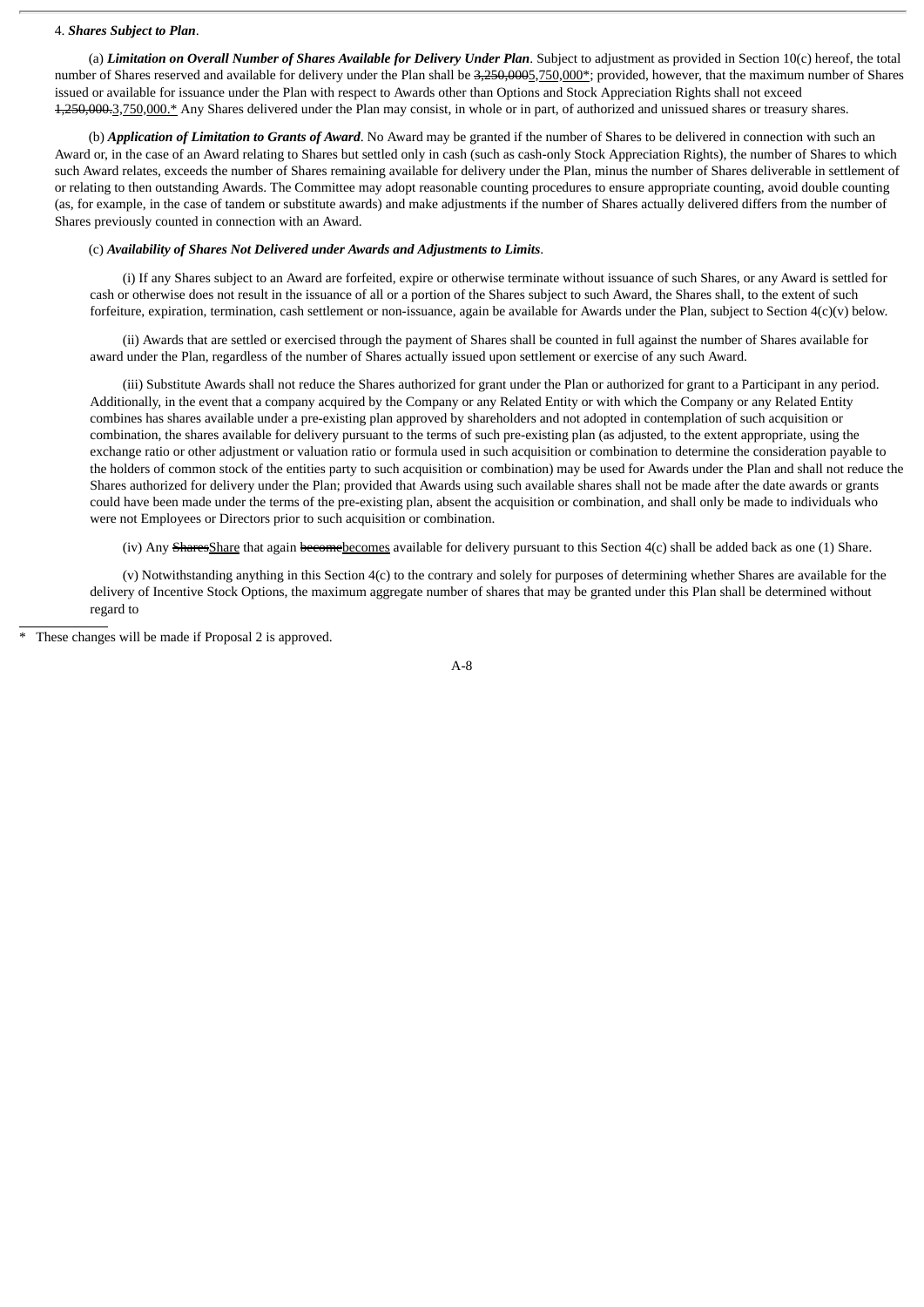any Shares restored pursuant to this Section 4(c) that, if taken into account, would cause the Plan to fail the requirement under Code Section 422 that the Plan designate a maximum aggregate number of shares that may be issued.

(d) *No Further Awards Under Prior Plan*. In light of the adoption of this Plan, no further awards shall be made under the Prior Plan after the Effective Date.

<span id="page-62-0"></span>5. *Eligibility; Per-Person Award Limitations*. Awards may be granted under the Plan only to Eligible Persons. Subject to adjustment as provided in Section  $10(c)$ , in any fiscal year of the Company during any part of which the Plan is in effect, no Participant may be granted Awards that are not Performance Units\*\* with respect to more than 500,0001,000,000\*\* Shares. In addition, the maximum dollar value payable to any one Participant with respect to Performance Units is  $(x)$  \$1,000,000,000  $x$ <sup>\*</sup> with respect to any 12 month Performance Period (pro-rated for any Performance Period that is less than 12 months based upon the ratio of the number of days in the Performance Period as compared to 365), and (y) with respect to any Performance Period that is more than 12 months, \$2,000,000. 3,000,000 multiplied by the number of full 12 month periods that are in the Performance Period.\*\*

#### <span id="page-62-1"></span>6. *Specific Terms of Awards*.

(a) *General*. Awards may be granted on the terms and conditions set forth in this Section 6. In addition, the Committee may impose on any Award or the exercise thereof, at the date of grant or thereafter (subject to Section  $10(e)$ ), such additional terms and conditions, not inconsistent with the provisions of the Plan, as the Committee shall determine, including terms requiring forfeiture of Awards in the event of termination of the Participant's Continuous Service and terms permitting a Participant to make elections relating to his or her Award. The Committee shall retain full power and discretion to accelerate, waive or modify, at any time, any term or condition of an Award that is not mandatory under the Plan. Except in cases in which the Committee is authorized to require other forms of consideration under the Plan, or to the extent other forms of consideration must be paid to satisfy the requirements of Delaware law, no consideration other than services may be required for the grant (but not the exercise) of any Award.

(b) *Options*. The Committee is authorized to grant Options to any Eligible Person on the following terms and conditions:

(i) *Exercise Price*. Other than in connection with Substitute Awards, the exercise price per Share purchasable under an Option shall be determined by the Committee, provided that such exercise price shall not be less than 100% of the Fair Market Value of a Share on the date of grant of the Option and shall not, in any event, be less than the par value of a Share on the date of grant of the Option. If an Employee owns or is deemed to own (by reason of the attribution rules applicable under Section 424(d) of the Code) more than 10% of the combined voting power of all classes of stock of the Company (or any parent corporation or subsidiary corporation of the Company, as those terms are defined in Sections 424(e) and (f) of the Code, respectively) and an Incentive Stock Option is granted to such employee, the exercise price of such Incentive Stock Option (to the extent required by the Code at the time of grant) shall be no less than 110% of the Fair Market Value a Share on the date such Incentive Stock Option is granted. Other than pursuant to Section  $10(c)$ , (A) the terms of outstanding Options may not be amended to reduce the exercise price per Share of such Options, (B) an outstanding Option may not be cancelled, exchanged, substituted, bought out or surrendered in exchange for (i) cash or other Awards, in each case, having a Fair Market Value in excess of the amount by which the Fair Market Value of the Shares underlying such Option exceeds the aggregate exercise price of such Option or (ii) Options with an exercise price per Share that is less than the exercise price per Share of the original Option and  $(C)$  the Committee shall not be permitted to  $(A)$  lower the exercise price per

These changes will be made if Proposal 3 is approved.

A-9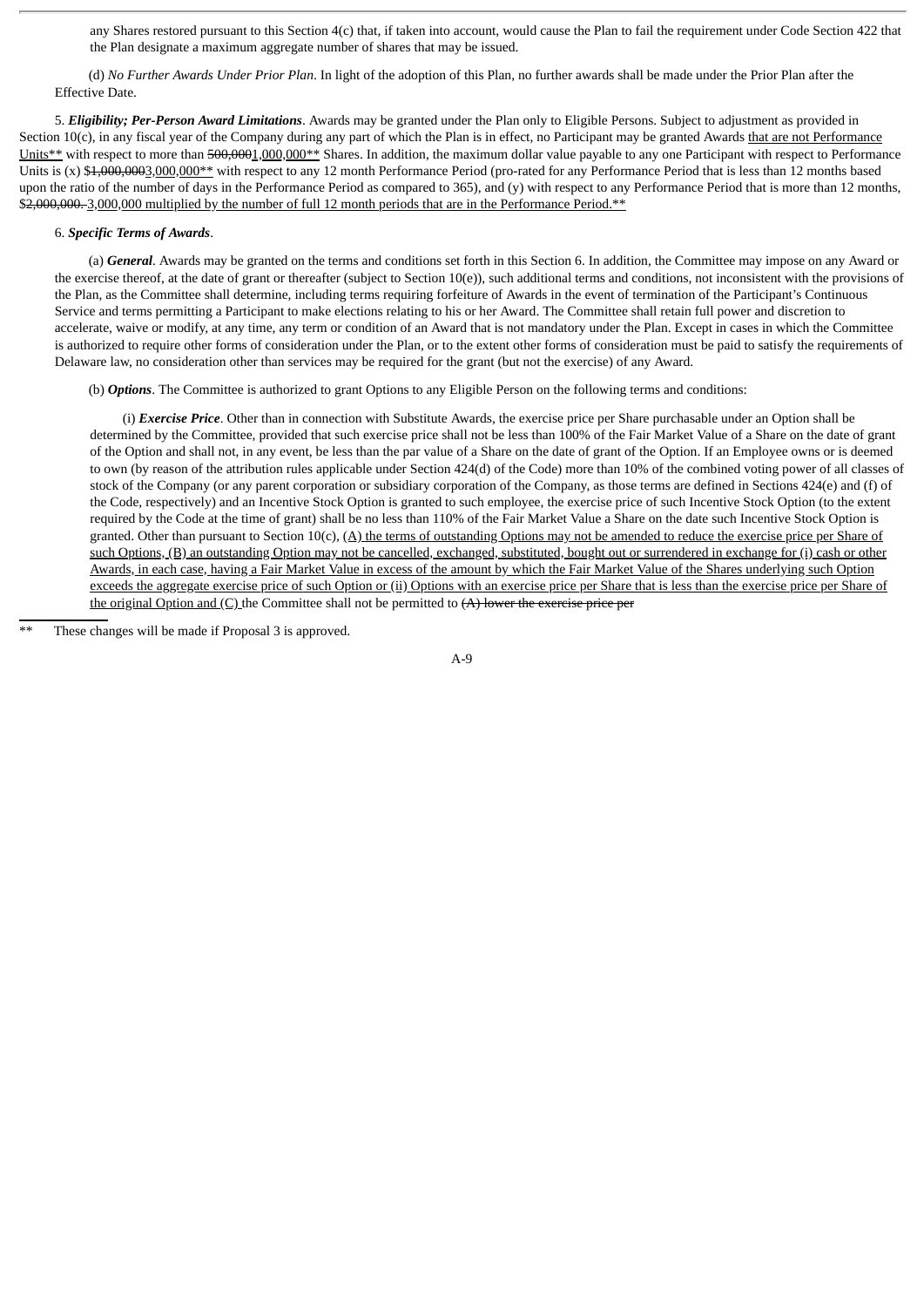Share of an Option after it is granted, (B) cancel an Option when the exercise price per Share exceeds the Fair Market Value of the underlying Shares in exchange for another Award (other than in connection with Substitute Awards), or (C) take any other action with respect to an Option that may be treated as a repricing, in each case, without approval of the Company's shareholders.\*

(ii) **Time and Method of Exercise**. The Subject to the maximum term of any Option set forth in Section 7(b), the<sup>\*</sup> Committee shall determine the time or times at which or the circumstances under which an Option may be exercised in whole or in part (including based on achievement of performance goals and/or future service requirements), the time or times at which Options shall cease to be or become exercisable following termination of Continuous Service or upon other conditions, the methods by which the exercise price may be paid or deemed to be paid (including in the discretion of the Committee a cashless exercise procedure), the form of such payment, including, without limitation, cash, Shares, other Awards or Awards granted under other plans of the Company or a Related Entity, or other property (including notes or other contractual obligations of Participants to make payment on a deferred basis provided that such deferred payments are not in violation of the Sarbanes-Oxley Act of 2002, or any rule or regulation adopted thereunder or any other applicable law), and the methods by or forms in which Shares will be delivered or deemed to be delivered to Participants.

(iii) *Incentive Stock Options*. The terms of any Incentive Stock Option granted under the Plan shall comply in all respects with the provisions of Section 422 of the Code. Anything in the Plan to the contrary notwithstanding, no term of the Plan relating to Incentive Stock Options (including any Stock Appreciation Right issued in tandem therewith) shall be interpreted, amended or altered, nor shall any discretion or authority granted under the Plan be exercised, so as to disqualify either the Plan or any Incentive Stock Option under Section 422 of the Code, unless the Participant has first requested, or consents to, the change that will result in such disqualification. Thus, if and to the extent required to comply with Section 422 of the Code, Options granted as Incentive Stock Options shall be subject to the following special terms and conditions:

(A) the Option shall not be exercisable more than ten years after the date such Incentive Stock Option is granted; provided, however, that if a Participant owns or is deemed to own (by reason of the attribution rules of Section 424(d) of the Code) more than 10% of the combined voting power of all classes of stock of the Company (or any parent corporation or subsidiary corporation of the Company, as those terms are defined in Sections 424(e) and (f) of the Code, respectively) and the Incentive Stock Option is granted to such Participant, the term of the Incentive Stock Option shall be (to the extent required by the Code at the time of the grant) for no more than five years from the date of grant; and

(B) The aggregate Fair Market Value (determined as of the date the Incentive Stock Option is granted) of the Shares with respect to which Incentive Stock Options granted under the Plan and all other option plans of the Company (and any parent corporation or subsidiary corporation of the Company, as those terms are defined in Sections 424(e) and (f) of the Code, respectively) during any calendar year exercisable for the first time by the Participant during any calendar year shall not (to the extent required by the Code at the time of the grant) exceed \$100,000.

(c) *Stock Appreciation Rights*. The Committee may grant Stock Appreciation Rights to any Eligible Person in conjunction with all or part of any Option granted under the Plan or at any subsequent time during the term of such Option (a "Tandem Stock Appreciation Right"), or without regard to any Option (a "Freestanding Stock Appreciation Right"), in each case upon such terms and conditions as the Committee may establish in its sole discretion, not inconsistent with the provisions of the Plan, including the following:

(i) *Right to Payment*. A Stock Appreciation Right shall confer on the Participant to whom it is granted a right to receive, upon exercise thereof, the excess of (A) the Fair Market Value of one Share



These changes will be made if Proposal 2 is approved.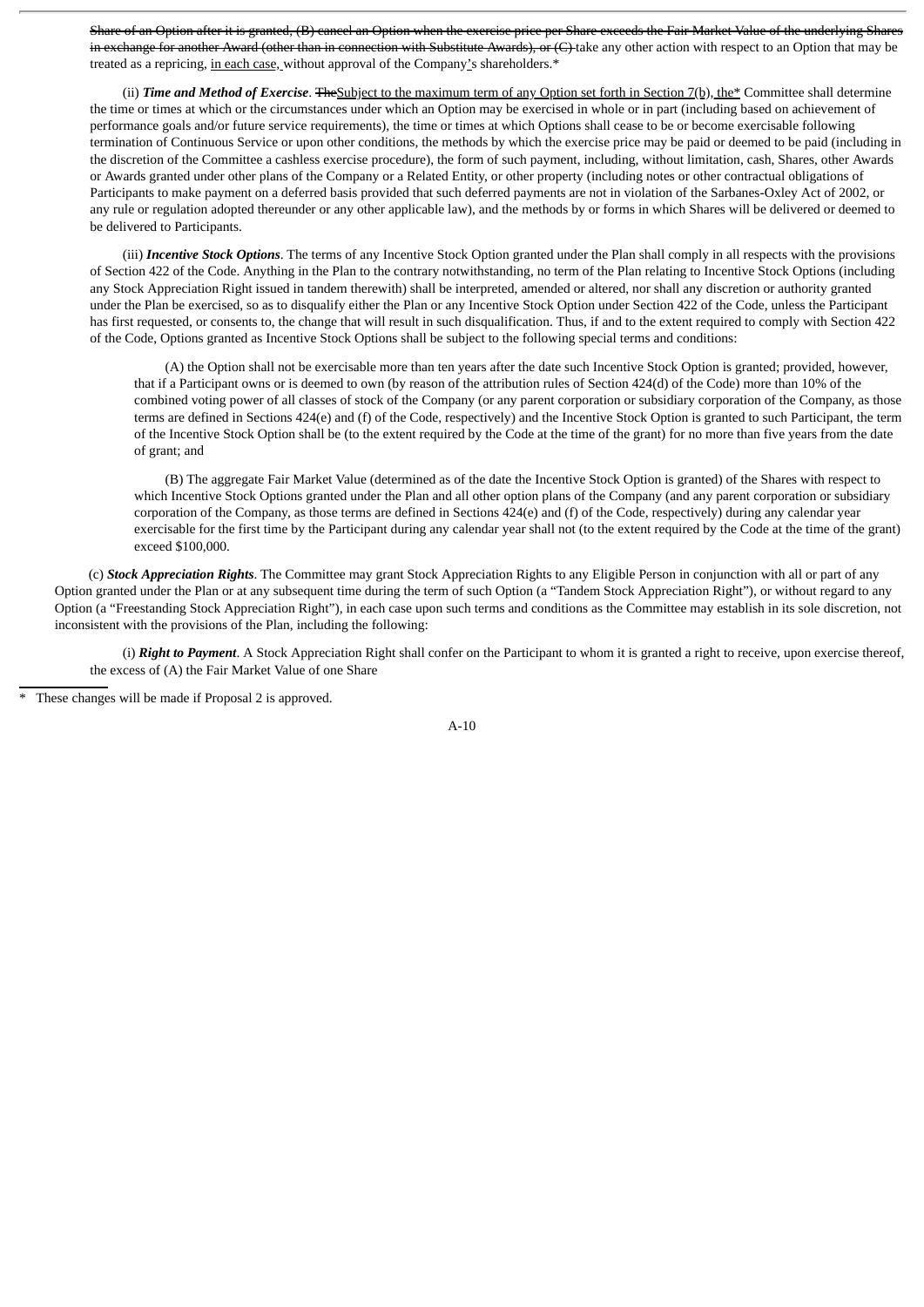on the date of exercise over (B) the grant price of the Stock Appreciation Right as determined by the Committee. The grant price of a Stock Appreciation Right shall not be less than the Fair Market Value of a Share on the date of grant, in the case of a Freestanding Stock Appreciation Right, or less than the associated Option exercise price, in the case of a Tandem Stock Appreciation Right. Other than pursuant to Section 10(c), (A) the terms of outstanding Stock Appreciation Rights may not be amended to reduce the exercise price per Share of such Stock Appreciation Rights, (B) an outstanding Stock Appreciation Right may not be cancelled, exchanged, substituted, bought out or surrendered in exchange for (i) cash or other Awards, in each case, having a Fair Market Value in excess of the amount by which the Fair Market Value of the Shares underlying such Stock Appreciation Right exceeds the aggregate exercise price of such Stock Appreciation Right or (ii) Stock Appreciation Rights with an exercise price per Share that is less than the exercise price per Share of the original Stock Appreciation Right and (C) the Committee shall not be permitted to (A) lower the grant price per Share of a Stock Appreciation Right after it is granted, (B) cancel a Stock Appreciation Right when the grant price per Share exceeds the Fair Market Value of the underlying Shares in exchange for another Award (other than in connection with Substitute Awards), or (C) take any other action with respect to a Stock Appreciation Right that may be treated as a repricing, in each case, without shareholder-approval of the Company's shareholders.\*

(ii) Other Terms. The Subject to the maximum term of any Stock Appreciation Right set forth in Section 7(b), the<sup>\*</sup> Committee shall determine at the date of grant or thereafter, the time or times at which and the circumstances under which a Stock Appreciation Right may be exercised in whole or in part (including based on achievement of performance goals and/or future service requirements), the time or times at which Stock Appreciation Rights shall cease to be or become exercisable following termination of Continuous Service or upon other conditions, the method of exercise, method of settlement, form of consideration payable in settlement, method by or forms in which Shares will be delivered or deemed to be delivered to Participants, whether or not a Stock Appreciation Right shall be in tandem or in combination with any other Award, and any other terms and conditions of any Stock Appreciation Right.

(iii) *Tandem Stock Appreciation Rights*. Any Tandem Stock Appreciation Right may be granted at the same time as the related Option is granted or, for Options that are not Incentive Stock Options, at any time thereafter before exercise or expiration of such Option. Any Tandem Stock Appreciation Right related to an Option may be exercised only when the related Option would be exercisable and the Fair Market Value of the Shares subject to the related Option exceeds the exercise price at which Shares can be acquired pursuant to the Option. In addition, if a Tandem Stock Appreciation Right exists with respect to less than the full number of Shares covered by a related Option, then an exercise or termination of such Option shall not reduce the number of Shares to which the Tandem Stock Appreciation Right applies until the number of Shares then exercisable under such Option equals the number of Shares to which the Tandem Stock Appreciation Right applies. Any Option related to a Tandem Stock Appreciation Right shall no longer be exercisable to the extent the Tandem Stock Appreciation Right has been exercised, and any Tandem Stock Appreciation Right shall no longer be exercisable to the extent the related Option has been exercised.

(d) *Restricted Stock Awards*. The Committee is authorized to grant Restricted Stock Awards to any Eligible Person on the following terms and conditions:

(i) *Grant and Restrictions*. Restricted Stock Awards shall be subject to such restrictions on transferability, risk of forfeiture and other restrictions, if any, as the Committee may impose, or as otherwise provided in this Plan, covering a period of time specified by the Committee (the "Restriction Period"). The terms of any Restricted Stock Award granted under the Plan shall be set forth in a written

These changes will be made if Proposal 2 is approved.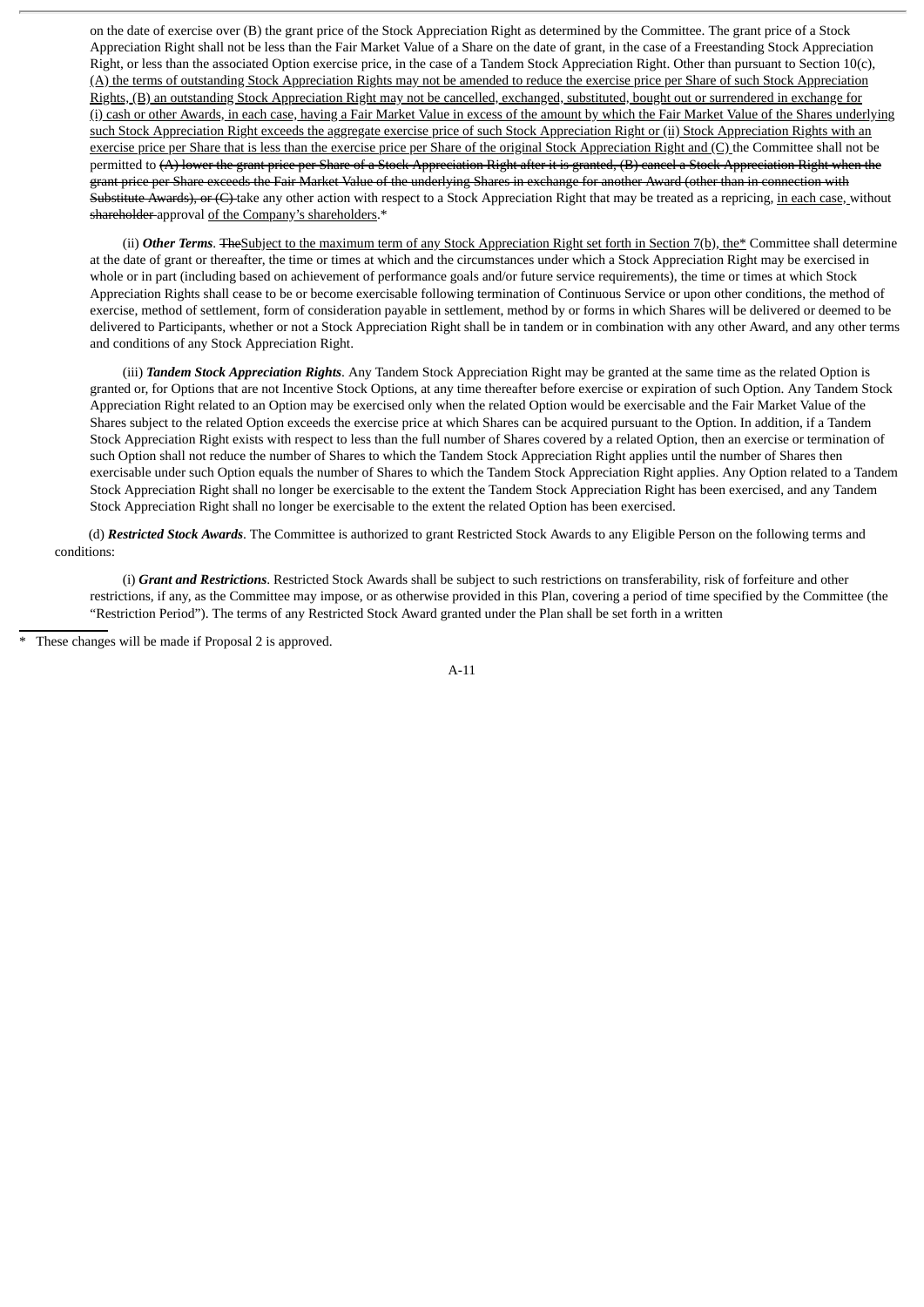Award Agreement which shall contain provisions determined by the Committee and not inconsistent with the Plan. The restrictions may lapse separately or in combination at such times, under such circumstances (including based on achievement of performance goals and/or future service requirements), in such installments or otherwise, as the Committee may determine at the date of grant or thereafter. Except to the extent restricted under the terms of the Plan and any Award Agreement relating to a Restricted Stock Award, a Participant granted Restricted Stock shall have all of the rights of a shareholder, including the right to vote the Restricted Stock and the right to receive dividends thereon (subject to any mandatory reinvestment or other requirement imposed by the Committee). During the Restriction Period, subject to Section 10(b) below, the Restricted Stock may not be sold, transferred, pledged, hypothecated, margined or otherwise encumbered by the Participant.

(ii) *Forfeiture*. Except as otherwise determined by the Committee, upon termination of a Participant's Continuous Service during the applicable Restriction Period, the Participant's Restricted Stock that is at that time subject to a risk of forfeiture that has not lapsed or otherwise been satisfied shall be forfeited and reacquired by the Company; provided that the Committee may provide, by rule or regulation or in any Award Agreement, or may determine in any individual case, that forfeiture conditions relating to Restricted Stock Awards shall be waived in whole or in part in the event of terminations resulting from specified causes.

(iii) *Certificates for Stock*. Restricted Stock granted under the Plan may be evidenced in such manner as the Committee shall determine. If certificates representing Restricted Stock are registered in the name of the Participant, the Committee may require that such certificates bear an appropriate legend referring to the terms, conditions and restrictions applicable to such Restricted Stock, that the Company retain physical possession of the certificates, and that the Participant deliver a stock power to the Company, endorsed in blank, relating to the Restricted Stock.

(iv) *Dividends and Splits*. As a condition to the grant of a Restricted Stock Award, the Committee may require or permit a Participant to elect that any cash dividends paid on a Share of Restricted Stock be automatically reinvested in additional Shares of Restricted Stock or applied to the purchase of additional Awards under the Plan. Unless otherwise determined by the Committee, Shares distributed in connection with a stock split or stock dividend, and other property distributed as a dividend, shall be subject to restrictions and a risk of forfeiture to the same extent as the Restricted Stock with respect to which such Shares or other property have been distributed.

(e) *Deferred Stock Award*. The Committee is authorized to grant Deferred Stock Awards to any Eligible Person on the following terms and conditions:

(i) *Award and Restrictions*. Satisfaction of a Deferred Stock Award shall occur upon expiration of the deferral period specified for such Deferred Stock Award by the Committee (or, if permitted by the Committee, as elected by the Participant). In addition, a Deferred Stock Award shall be subject to such restrictions (which may include a risk of forfeiture) as the Committee may impose, if any, which restrictions may lapse at the expiration of the deferral period or at earlier specified times (including based on achievement of performance goals and/or future service requirements), separately or in combination, in installments or otherwise, as the Committee may determine. A Deferred Stock Award may be satisfied by delivery of Shares, cash equal to the Fair Market Value of the specified number of Shares covered by the Deferred Stock, or a combination thereof, as determined by the Committee at the date of grant or thereafter. Prior to satisfaction of a Deferred Stock Award, a Deferred Stock Award carries no voting or dividend or other rights associated with Share ownership.

(ii) *Forfeiture*. Except as otherwise determined by the Committee, upon termination of a Participant's Continuous Service during the applicable deferral period or portion thereof to which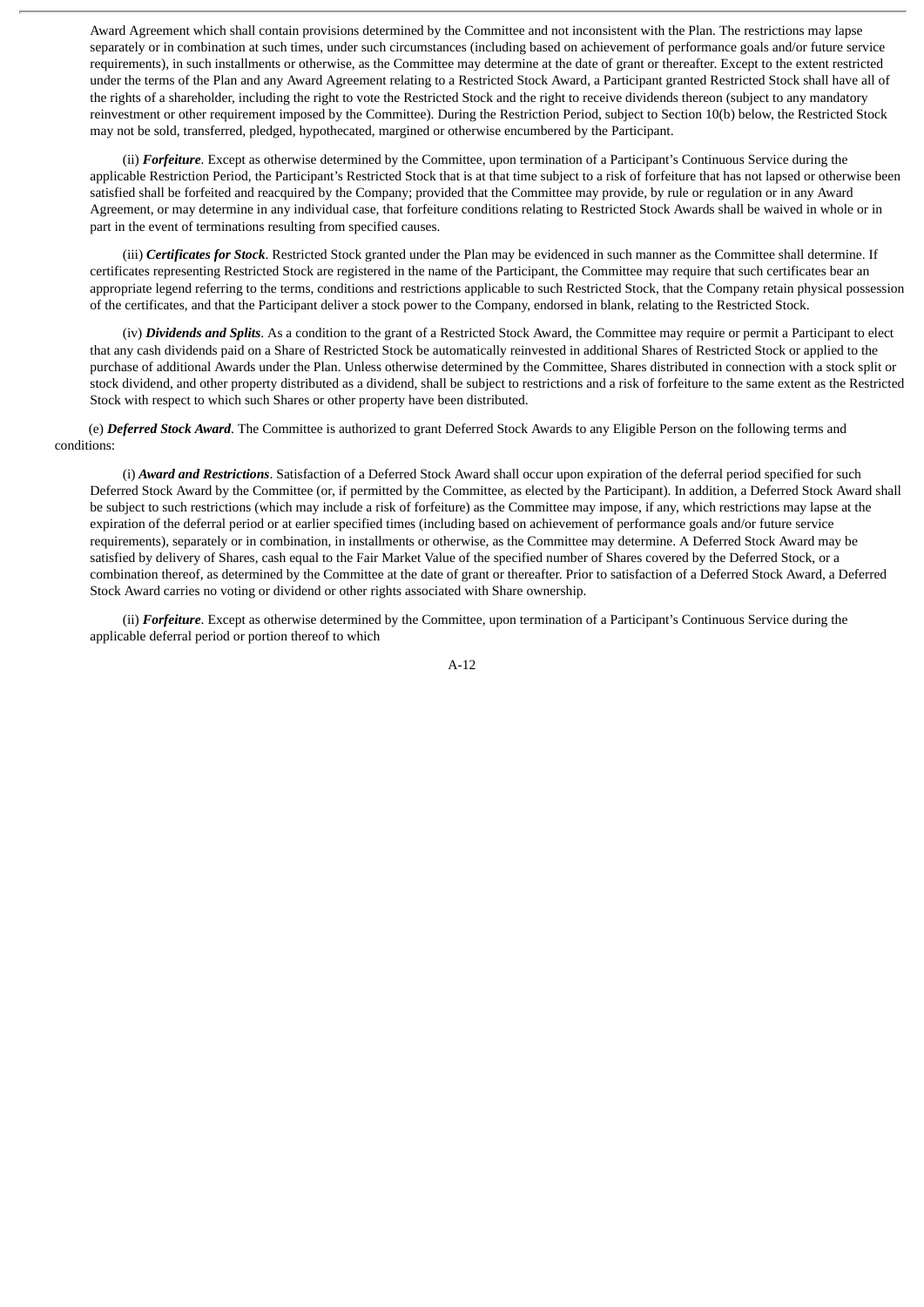forfeiture conditions apply (as provided in the Award Agreement evidencing the Deferred Stock Award), the Participant's Deferred Stock Award that is at that time subject to a risk of forfeiture that has not lapsed or otherwise been satisfied shall be forfeited; provided that the Committee may provide, by rule or regulation or in any Award Agreement, or may determine in any individual case, that forfeiture conditions relating to a Deferred Stock Award shall be waived in whole or in part in the event of terminations resulting from specified causes, and the Committee may in other cases waive in whole or in part the forfeiture of any Deferred Stock Award.

(iii) *Dividend Equivalents*. Unless otherwise determined by the Committee at date of grant, any Dividend Equivalents that are granted with respect to any Deferred Stock Award shall be either (A) paid with respect to such Deferred Stock Award at the dividend payment date in cash or in Shares of unrestricted stock having a Fair Market Value equal to the amount of such dividends, or (B) deferred with respect to such Deferred Stock Award and the amount or value thereof automatically deemed reinvested in additional Deferred Stock, other Awards or other investment vehicles, as the Committee shall determine or permit the Participant to elect.

(f) *Bonus Stock and Awards in Lieu of Obligations*. The Committee is authorized to grant Shares to any Eligible Persons as a bonus, or to grant Shares or other Awards in lieu of obligations to pay cash or deliver other property under the Plan or under other plans or compensatory arrangements, provided that, in the case of Eligible Persons subject to Section 16 of the Exchange Act, the amount of such grants remains within the discretion of the Committee to the extent necessary to ensure that acquisitions of Shares or other Awards are exempt from liability under Section 16(b) of the Exchange Act. Shares or Awards granted hereunder shall be subject to such other terms as shall be determined by the Committee.

(g) *Dividend Equivalents*. The Committee is authorized to grant Dividend Equivalents to any Eligible Person entitling the Eligible Person to receive cash, Shares, other Awards, or other property equal in value to the dividends paid with respect to a specified number of Shares, or other periodic payments. Dividend Equivalents may be Awarded on a free-standing basis or in connection with another Award. The Committee may provide that Dividend Equivalents shall be paid or distributed when accrued or shall be deemed to have been reinvested in additional Shares, Awards, or other investment vehicles, and subject to such restrictions on transferability and risks of forfeiture, as the Committee may specify. Notwithstanding the foregoing, in no event shall Dividend Equivalents be paid in connection with the grant of a Performance Award until such time as the Committee has certified that the performance goals with respect to such Performance Award have been achieved for the relevant Performance Period.\*

(h) *Performance Awards*. The Committee is authorized to grant Performance Awards to any Eligible Person payable in cash, Shares, or other Awards, on terms and conditions established by the Committee, subject to the provisions of Section 8 if and to the extent that the Committee shall, in its sole discretion, determine that an Award shall be subject to those provisions. The performance criteria to be achieved during any Performance Period and the length of the Performance Period shall be determined by the Committee upon the grant of each Performance Award. Except as provided in Section 9 or as may be provided in an Award Agreement, Performance Awards will be distributed only after the end of the relevant Performance Period. The performance goals to be achieved for each Performance Period shall be conclusively determined by the Committee and may be based upon the criteria set forth in Section 8(b), or in the case of an Award that the Committee determines shall not be subject to Section 8 hereof, any other criteria that the Committee, in its sole discretion, shall determine should be used for that purpose. The amount of the Award to be distributed shall be conclusively determined by the Committee. Performance Awards may be paid in a lump sum or in installments following the close of the Performance Period or, in accordance with procedures established by the Committee, on a deferred basis.

These changes will be made if Proposal 2 is approved.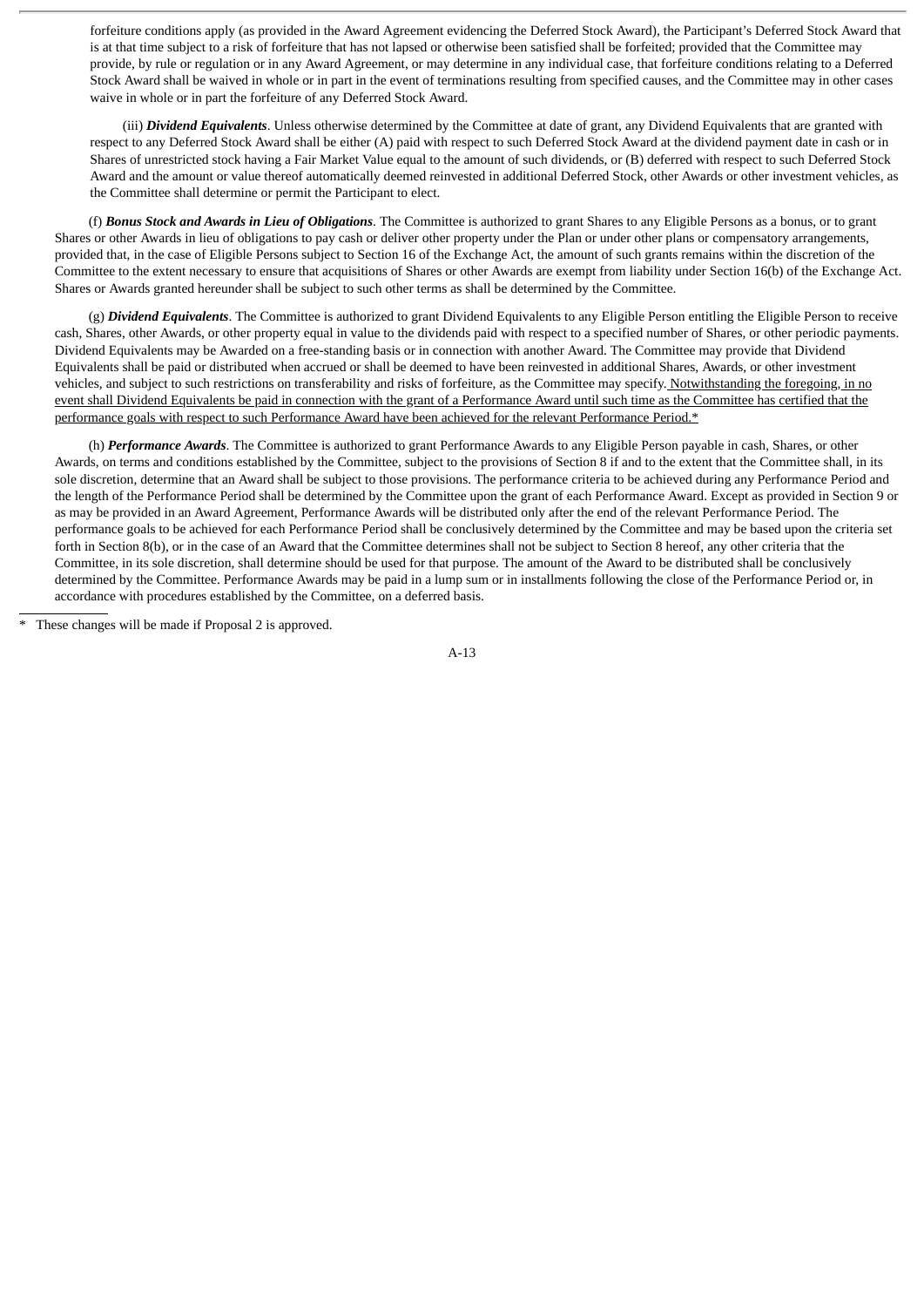(i) *Other Stock-Based Awards*. The Committee is authorized, subject to limitations under applicable law, to grant to any Eligible Person such other Awards that may be denominated or payable in, valued in whole or in part by reference to, or otherwise based on, or related to, Shares, as deemed by the Committee to be consistent with the purposes of the Plan. Other Stock-Based Awards may be granted to Participants either alone or in addition to other Awards granted under the Plan, and such Other Stock-Based Awards shall also be available as a form of payment in the settlement of other Awards granted under the Plan. The Committee shall determine the terms and conditions of such Awards. Shares delivered pursuant to an Award in the nature of a purchase right granted under this Section 6(i) shall be purchased for such consideration, (including without limitation loans from the Company or a Related Entity provided that such loans are not in violation of the Sarbanes Oxley Act of 2002, or any rule or regulation adopted thereunder or any other applicable law) paid for at such times, by such methods, and in such forms, including, without limitation, cash, Shares, other Awards or other property, as the Committee shall determine.

# <span id="page-67-0"></span>7. *Certain Provisions Applicable to Awards*.

(a) *Stand-Alone, Additional, Tandem, and Substitute Awards*. Awards granted under the Plan may, in the discretion of the Committee, be granted either alone or in addition to, in tandem with, or in substitution or exchange for, any other Award or any award granted under another plan of the Company, any Related Entity, or any business entity to be acquired by the Company or a Related Entity, or any other right of a Participant to receive payment from the Company or any Related Entity. Such additional, tandem, and substitute or exchange Awards may be granted at any time. If an Award is granted in substitution or exchange for another Award or award, the Committee shall require the surrender of such other Award or award in consideration for the grant of the new Award. In addition, Awards may be granted in lieu of cash compensation, including in lieu of cash amounts payable under other plans of the Company or any Related Entity, in which the value of Stock subject to the Award is equivalent in value to the cash compensation (for example, Deferred Stock or Restricted Stock), or in which the exercise price, grant price or purchase price of the Award in the nature of a right that may be exercised is equal to the Fair Market Value of the underlying Stock minus the value of the cash compensation surrendered (for example, Options or Stock Appreciation Right granted with an exercise price or grant price "discounted" by the amount of the cash compensation surrendered).

(b) *Term of Awards*. The term of each Award shall be for such period as may be determined by the Committee; provided that in no event shall the term of any Option or Stock Appreciation Right exceed a period of ten years (or in the case of an Incentive Stock Option such shorter term as may be required under Section 422 of the Code).

(c) *Form and Timing of Payment Under Awards; Deferrals*. Subject to the terms of the Plan and any applicable Award Agreement, payments to be made by the Company or a Related Entity upon the exercise of an Option or other Award or settlement of an Award may be made in such forms as the Committee shall determine, including, without limitation, cash, Shares, other Awards or other property, and may be made in a single payment or transfer, in installments, or on a deferred basis. Any installment or deferral provided for in the preceding sentence shall, however, be subject to the Company's compliance with the provisions of the Sarbanes-Oxley Act of 2002, the rules and regulations adopted by the Securities and Exchange Commission thereunder, and all applicable rules of the Nasdaq Stock Market or any national securities exchange on which the Company's securities are listed for trading and, if not listed for trading on either the Nasdaq Stock Market or a national securities exchange, then the rules of the Nasdaq Stock Market. The settlement of any Award may be accelerated, and cash paid in lieu of Shares in connection with such settlement, in the discretion of the Committee or upon occurrence of one or more specified events (in addition to a Change in Control). Installment or deferred payments may be required by the Committee (subject to Section 10(e) of the Plan, including the consent provisions thereof in the case of any deferral of an outstanding Award not provided for in the original Award Agreement) or permitted at the election of the Participant on terms and conditions established by the Committee. Payments may include, without limitation, provisions for the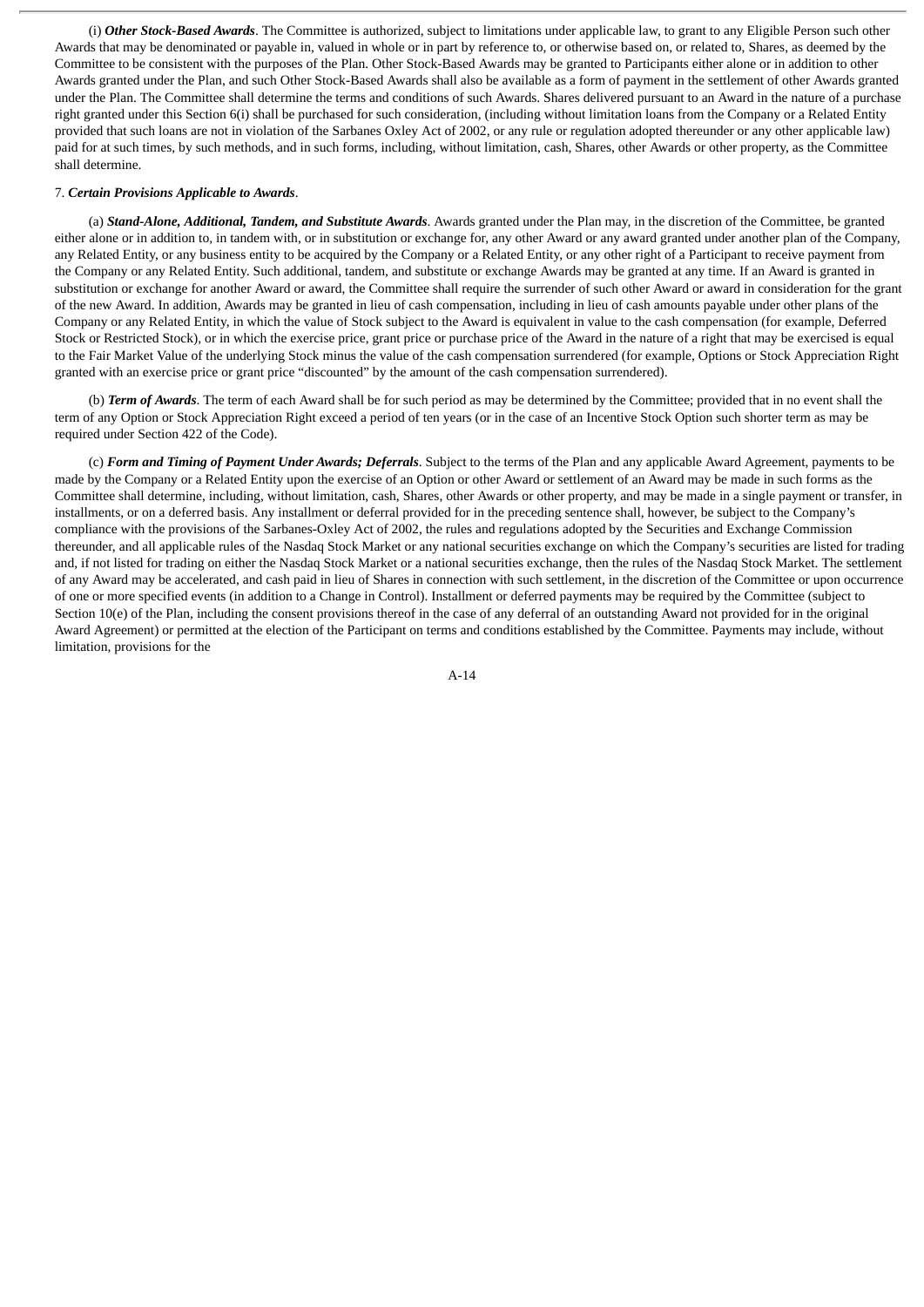payment or crediting of a reasonable interest rate on installment or deferred payments or the grant or crediting of Dividend Equivalents or other amounts in respect of installment or deferred payments denominated in Shares.

(d) *Exemptions from Section 16(b) Liability*. It is the intent of the Company that the grant of any Awards to or other transaction by a Participant who is subject to Section 16 of the Exchange Act shall be exempt from Section 16 pursuant to an applicable exemption (except for transactions acknowledged in writing to be non-exempt by such Participant). Accordingly, if any provision of this Plan or any Award Agreement does not comply with the requirements of Rule 16b-3 then applicable to any such transaction, such provision shall be construed or deemed amended to the extent necessary to conform to the applicable requirements of Rule 16b-3 so that such Participant shall avoid liability under Section 16(b).

#### (e) (e) *Code Section 409A.* If and to the extent that the Committee believes that any Awards may constitute a "nonqualified

The following provisions shall apply to any Award that is or may potentially be subject to the requirements of Section 409A of the Code.

(i) The Award Agreement for any Award that the Committee reasonably determines to be a "non-qualified deferred compensation plan" under Section 409A of the Code<del>, the terms and conditions set forth in the Award Agreement for that Award shall be drafted in a manner that is intended to</del> eomply with, and those provisions (a "Section 409A Plan"), and the provisions of the Plan applicable thereto)to that Award, shall be interpretedconstrued in a manner consistent with, the applicable requirements of Section 409A of the Code-, and the Committee, in its sole discretion and without the consent of any Participant, may amend any Award Agreement (and the provisions of the Plan applicable thereto) if and to the extent that the Committee determines that such amendment is necessary or appropriate to comply with the requirements of Section 409A of the Code.

(ii) If any Award constitutes a Section 409A Plan, then the Award shall be subject to the following additional requirements, if and to the extent required to comply with Section 409A of the Code:

(A) Payments under the Section 409A Plan may not be made earlier than the first to occur of (u) the Participant's "separation from service",  $(y)$  the date the Participant becomes "disabled",  $(y)$  the Participant's death,  $(x)$  a "specified time (or pursuant to a fixed schedule)" specified in the Award Agreement at the date of the deferral of such compensation,  $(y)$  a "change in the ownership or effective control of the corporation, or in the ownership of a substantial portion of the assets" of the Company, or (z) the occurrence of an "unforeseeable emergency";

(B) The time or schedule for any payment of the deferred compensation may not be accelerated, except to the extent provided in applicable Treasury Regulations or other applicable guidance issued by the Internal Revenue Service;

(C) Any elections with respect to the deferral of such compensation or the time and form of distribution of such deferred compensation shall comply with the requirements of Section 409A(a)(4) of the Code; and

(D) In the case of any Participant who is "specified employee", a distribution on account of a "separation from service" may not be made before the date which is six months after the date of the Participant's "separation from service" (or, if earlier, the date of the Participant's death).

For purposes of the foregoing, the terms in quotations shall have the same meanings as those terms have for purposes of Section 409A of the Code, and the limitations set forth herein shall be applied in such manner (and only to the extent) as shall be necessary to comply with any requirements of Section 409A of the Code that are applicable to the Award.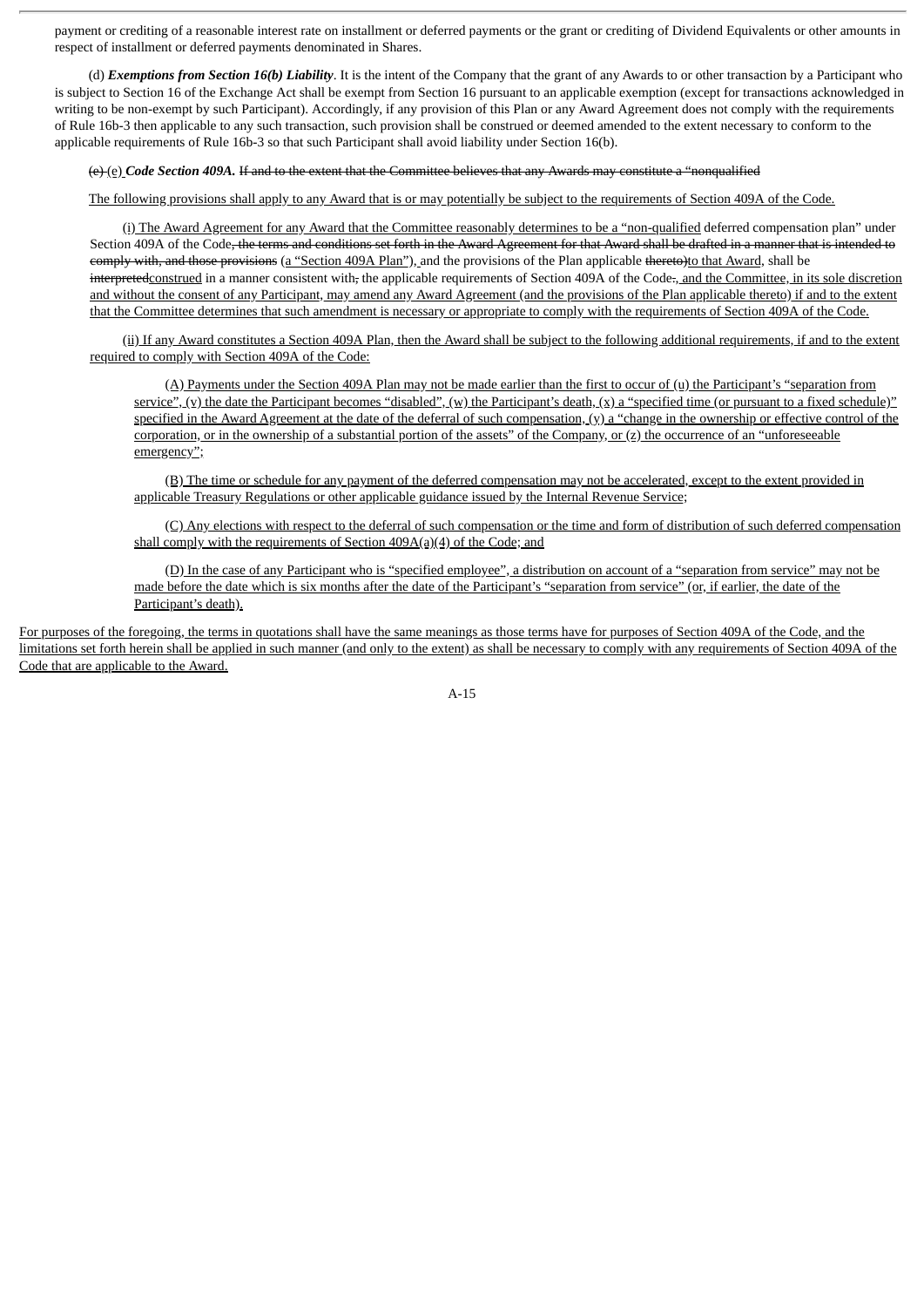(iii) Notwithstanding the foregoing, the Company does not make any representation to any Participant or Beneficiary that any Awards made pursuant to this Plan are exempt from, or satisfy, the requirements of Section 409A, and the Company shall have no liability or other obligation to indemnify or hold harmless the Participant or any Beneficiary for any tax, additional tax, interest or penalties that the Participant or any Beneficiary may incur in the event that any provision of this Plan, or any Award Agreement, or any amendment or modification thereof, or any other action taken with respect thereto, is deemed to violate any of the requirements of Section 409A.\*

# <span id="page-69-0"></span>8. *Code Section 162(m) Provisions*.

(a) *Covered Employees*. The Committee, in its discretion, may determine at the time an Award is granted to an Eligible Person who is, or is likely to be, as of the end of the tax year in which the Company would claim a tax deduction in connection with such Award, a Covered Employee, that the provisions of this Section 8 shall be applicable to such Award.

(b) *Performance Criteria*. If an Award is subject to this Section 8, then the lapsing of restrictions thereon and the distribution of cash, Shares or other property pursuant thereto, as applicable, shall be contingent upon achievement of one or more objective performance goals. Performance goals shall be objective and shall otherwise meet the requirements of Section 162(m) of the Code and regulations thereunder including the requirement that the level or levels of performance targeted by the Committee result in the achievement of performance goals being "substantially uncertain." One or more of the following business criteria for the Company, on a consolidated basis, and/or for Related Entities, or for business or geographical units of the Company and/or a Related Entity (except with respect to the total shareholder return and earnings per share criteria), shall be used by the Committee in establishing performance goals for such Awards: (1) earnings per share; (2) revenues or margins; (3) cash flow; (4) operating margin; (5) return on net assets, investment, capital, or equity; (6) economic value added; (7) direct contribution; (8) net income; pretax earnings; earnings before interest and taxes; earnings before interest, taxes, depreciation and amortization; earnings after interest expense and before extraordinary or special items; operating income; income before interest income or expense, unusual items and income taxes, local, state or federal and excluding budgeted and actual bonuses which might be paid under any ongoing bonus plans of the Company; (9) working capital; (10) management of fixed costs or variable costs; (11) identification or consummation of investment opportunities or completion of specified projects in accordance with corporate business plans, including strategic mergers, acquisitions or divestitures; (12) total shareholder return; and (13) debt reduction. Any of the above goals may be determined on an absolute or relative basis or as compared to the performance of a published or special index deemed applicable by the Committee including, but not limited to, the Standard & Poor's 500 Stock Index or a group of companies that are comparable to the Company. The Except as otherwise specified by the Committee at the time the goals are set, the Committee shall exclude the impact of an event or occurrence which the Committee determines should appropriately be excluded, including without limitation: (i) restructurings, discontinued operations, extraordinary items, and other unusual or non-recurring charges, (ii) an event either not directly related to the operations of the Company or not within the reasonable control of the Company's management,  $\sigma$  (iii) a change in accounting standards required by generally accepted accounting principles<del>.</del>, or (iv) any other item or event specified by the Committee at the time the goals are set.\*\*

(c) *Performance Period; Timing For Establishing Performance Goals*. Achievement of performance goals in respect of such Performance Awards shall be measured over a Performance Period no shorter than 12 months and no longer than 5 years, as specified by the Committee. Performance goals shall be established not later than 90 days after the beginning of any Performance Period applicable to such Performance Awards, or at such other date as may be required or permitted for "performance-based compensation" under Code Section 162(m).

These changes will be made if Proposal 3 is approved.

These changes will be made if Proposal 2 is approved.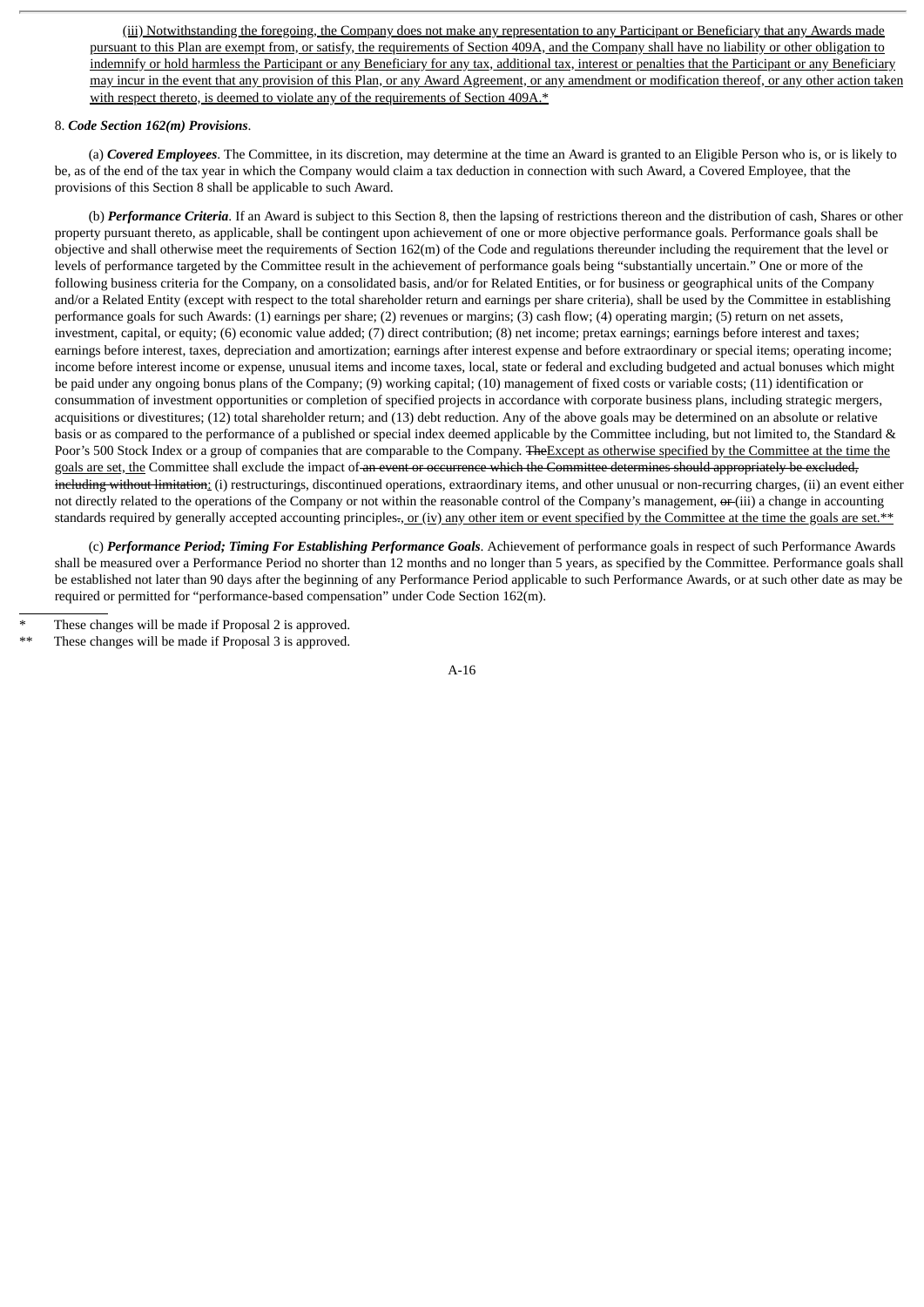(d) *Adjustments*. The Committee may, in its discretion, reduce the amount of a settlement otherwise to be made in connection with Awards subject to this Section 8, but may not exercise discretion to increase any such amount payable to a Covered Employee in respect of an Award subject to this Section 8. The Committee shall specify the circumstances in which such Awards shall be paid or forfeited in the event of termination of Continuous Service by the Participant prior to the end of a Performance Period or settlement of Awards.

(e) *Committee Certification*. No Participant shall receive any payment under the Plan that is subject to this Section 8 unless the Committee has certified, by resolution or other appropriate action in writing, that the performance criteria and any other material terms previously established by the Committee or set forth in the Plan, have been satisfied to the extent necessary to qualify as "performance based compensation" under Code Section 162(m).

#### <span id="page-70-0"></span>9. *Change in Control*.

(a) *Effect of "Change in Control."* If and only to the extent provided in the Award Agreement, or to the extent otherwise determined by the Committee, upon the occurrence of a "Change in Control," as defined in Section 9(b):

(i) Any Option or Stock Appreciation Right that was not previously vested and exercisable as of the time of the Change in Control, shall become immediately vested and exercisable, subject to applicable restrictions set forth in Section 10(a) hereof.

(ii) Any restrictions, deferral of settlement, and forfeiture conditions applicable to a Restricted Stock Award, Deferred Stock Award or an Other Stock-Based Award subject only to future service requirements granted under the Plan shall lapse and such Awards shall be deemed fully vested as of the time of the Change in Control, except to the extent of any waiver by the Participant and subject to applicable restrictions set forth in Section 10(a) hereof.

(iii) With respect to any outstanding Award subject to achievement of performance goals and conditions under the Plan, the Committee may, in its discretion, deem such performance goals and conditions as having been met as of the date of the Change in Control.

(b) *Definition of "Change in Control"*. Unless otherwise specified in an Award Agreement, a "Change in Control" shall mean the occurrence of any of the following:

(i) The acquisition by any Person of Beneficial Ownership (within the meaning of Rule 13d-3 promulgated under the Exchange Act) of more than fifty percent (50%) of either (A) the then outstanding shares of common stock of the Company (the "Outstanding Company Common Stock") or (B) the combined voting power of the then outstanding voting securities of the Company entitled to vote generally in the election of directors (the "Outstanding Company Voting Securities") (the foregoing Beneficial Ownership hereinafter being referred to as a "Controlling Interest"); provided, however, that for purposes of this Section 9(b), the following acquisitions shall not constitute or result in a Change of Control: (v) any acquisition directly from the Company; (w) any acquisition by the Company; (x) any acquisition by any Person that as of the Effective Date owns Beneficial Ownership of a Controlling Interest; (y) any acquisition by any employee benefit plan (or related trust) sponsored or maintained by the Company or any Subsidiary; or (z) any acquisition by any corporation pursuant to a transaction which complies with clauses (A), (B) and (C) of subsection (iii) below; or

(ii) During any period of two (2) consecutive years (not including any period prior to the Effective Date) individuals who constitute the Board on the Effective Date (the "Incumbent Board") cease for any reason to constitute at least a majority of the Board; provided, however, that any individual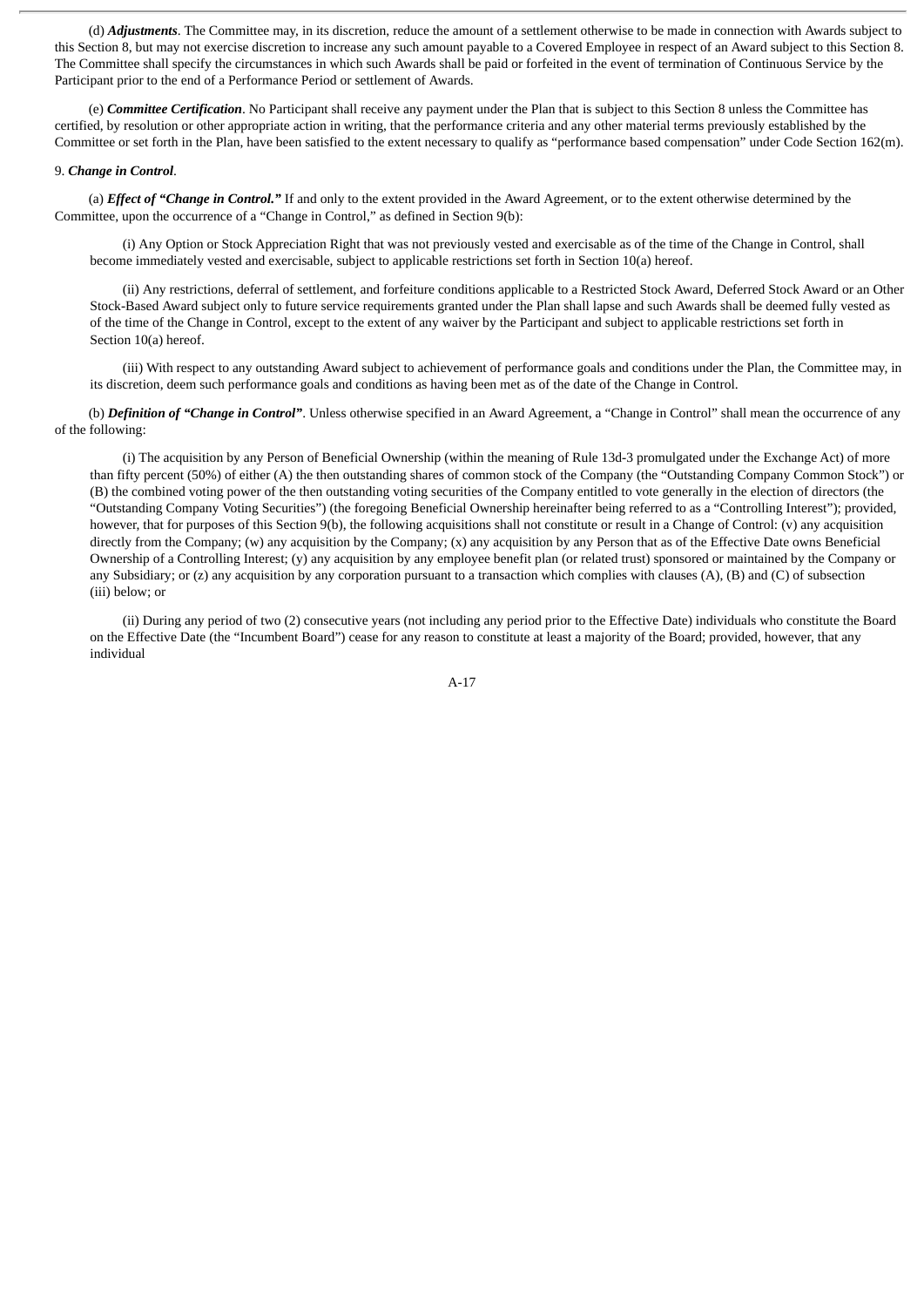becoming a director subsequent to the Effective Date whose election, or nomination for election by the Company's shareholders, was approved by a vote of at least a majority of the directors then comprising the Incumbent Board shall be considered as though such individual were a member of the Incumbent Board, but excluding, for this purpose, any such individual whose initial assumption of office occurs as a result of an actual or threatened election contest with respect to the election or removal of directors or other actual or threatened solicitation of proxies or consents by or on behalf of a Person other than the Board; or

(iii) Consummation of a reorganization, merger, statutory share exchange or consolidation or similar corporate transaction involving the Company or any of its Subsidiaries, a sale or other disposition of all or substantially all of the assets of the Company, or the acquisition of assets or stock of another entity by the Company or any of its Subsidiaries (each a "Business Combination"), in each case, unless, following such Business Combination, (A) all or substantially all of the individuals and entities who were the Beneficial Owners, respectively, of the Outstanding Company Common Stock and Outstanding Company Voting Securities immediately prior to such Business Combination beneficially own, directly or indirectly, more than fifty percent (50%) of the then outstanding shares of common stock and the combined voting power of the then outstanding voting securities entitled to vote generally in the election of directors, as the case may be, of the corporation resulting from such Business Combination (including, without limitation, a corporation which as a result of such transaction owns the Company or all or substantially all of the Company's assets either directly or through one or more subsidiaries) in substantially the same proportions as their ownership, immediately prior to such Business Combination of the Outstanding Company Common Stock and Outstanding Company Voting Securities, as the case may be, (B) no Person (excluding any employee benefit plan (or related trust) of the Company or such corporation resulting from such Business Combination or any Person that as of the Effective Date owns Beneficial Ownership of a Controlling Interest) beneficially owns, directly or indirectly, fifty percent (50%) or more of the then outstanding shares of common stock of the corporation resulting from such Business Combination or the combined voting power of the then outstanding voting securities of such corporation except to the extent that such ownership existed prior to the Business Combination and (C) at least a majority of the members of the Board of Directors of the corporation resulting from such Business Combination were members of the Incumbent Board at the time of the execution of the initial agreement, or of the action of the Board, providing for such Business Combination; or

(iv) Approval by the shareholders of the Company of a complete liquidation or dissolution of the Company.

# <span id="page-71-0"></span>10. *General Provisions*.

(a) *Compliance With Legal and Other Requirements*. The Company may, to the extent deemed necessary or advisable by the Committee, postpone the issuance or delivery of Shares or payment of other benefits under any Award until completion of such registration or qualification of such Shares or other required action under any federal or state law, rule or regulation, listing or other required action with respect to any stock exchange or automated quotation system upon which the Shares or other Company securities are listed or quoted, or compliance with any other obligation of the Company, as the Committee, may consider appropriate, and may require any Participant to make such representations, furnish such information and comply with or be subject to such other conditions as it may consider appropriate in connection with the issuance or delivery of Shares or payment of other benefits in compliance with applicable laws, rules, and regulations, listing requirements, or other obligations.

(b) *Limits on Transferability; Beneficiaries*. No Award or other right or interest granted under the Plan shall be pledged, hypothecated or otherwise encumbered or subject to any lien, obligation or liability of such Participant to any party, or assigned or transferred by such Participant otherwise than by will or the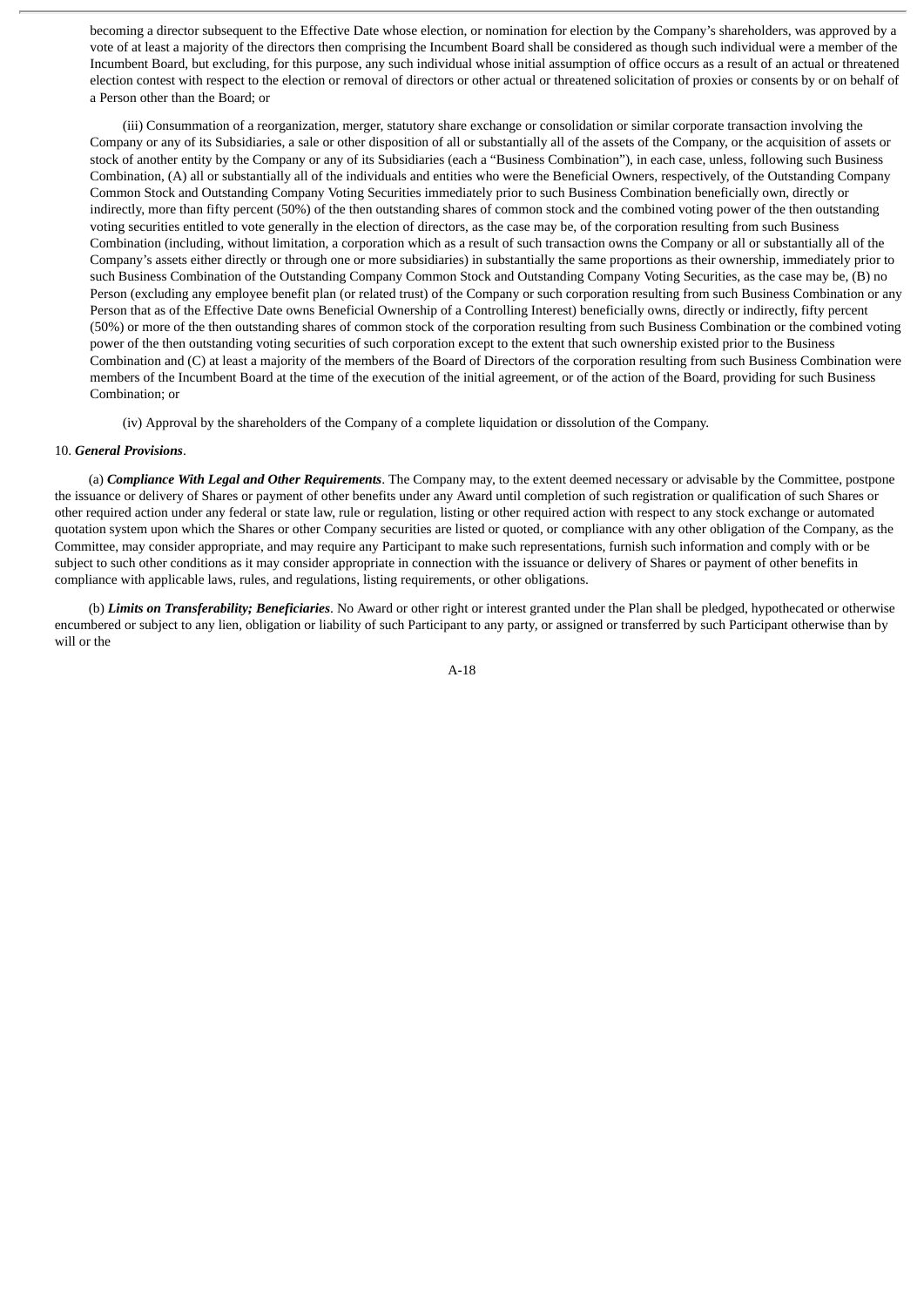laws of descent and distribution or to a Beneficiary upon the death of a Participant, and such Awards or rights that may be exercisable shall be exercised during the lifetime of the Participant only by the Participant or his or her guardian or legal representative, except that Awards and other rights (other than Incentive Stock Options and Stock Appreciation Rights in tandem therewith) may be transferred to one or more Beneficiaries or other transferees during the lifetime of the Participant, and may be exercised by such transferees in accordance with the terms of such Award, but only if and to the extent such transfers are permitted by the Committee pursuant to the express terms of an Award Agreement (subject to any terms and conditions which the Committee may impose thereon). A Beneficiary, transferee, or other person claiming any rights under the Plan from or through any Participant shall be subject to all terms and conditions of the Plan and any Award Agreement applicable to such Participant, except as otherwise determined by the Committee, and to any additional terms and conditions deemed necessary or appropriate by the Committee.

### (c) *Adjustments*.

(i) *Adjustments to Awards*. In the event that any extraordinary dividend or other distribution (whether in the form of cash, Shares, or other property), recapitalization, forward or reverse split, reorganization, merger, consolidation, spin-off, combination, repurchase, share exchange, liquidation, dissolution or other similar corporate transaction or event affects the Shares and/or such other securities of the Company or any other issuer such that a substitution, exchange, or adjustment is determined by the Committee to be appropriate, then the Committee shall, in such manner as it may deem equitable, substitute, exchange or adjust any or all of (A) the number and kind of Shares which may be delivered in connection with Awards granted thereafter, (B) the number and kind of Shares by which annual per-person Award limitations are measured under Section 5 hereof, (C) the number and kind of Shares subject to or deliverable in respect of outstanding Awards, (D) the exercise price, grant price or purchase price relating to any Award and/or make provision for payment of cash or other property in respect of any outstanding Award, and (E) any other aspect of any Award that the Committee determines to be appropriate. Notwithstanding the foregoing, in the case of any "equity restructuring" (within the meaning of Financial Accounting Standards Board Accounting Standards Codification Topic 718, Compensation—Stock Compensation, formerly known as Financial Accounting Standards Board Statement of Financial Accounting Standards No. 123 (revised 2004) or any other applicable accounting standard), the Committee shall make such adjustments to Awards on account of such equity restructuring as shall be necessary in order that the "fair value" of the adjusted Award immediately following the equity restructuring shall be equal to the "fair value" of the original Award immediately prior to the equity restructuring, based on the Share price and other pertinent factors on the effective date of the equity restructuring. For purposes of the preceding sentence, "fair value" shall be determined in accordance with the provisions of Financial Accounting Standards Board Accounting Standards Codification Topic 718, Compensation—Stock Compensation or any other applicable accounting standard.\*

#### (ii) *Adjustments in Case of Certain Corporate Transactions.*

(A) (ii) *Adjustments in Case of Certain Corporate Transactions*. In the event of any merger, consolidation or other reorganization in which the Company does not survive, or in the event of any Change in Control, any outstanding Awards may be dealt with in accordance with any of the following approaches, as determined by the agreement effectuating the transaction or, if and to the extent not so determined, as determined by the Committee:  $(a_1)$  the continuation of the outstanding Awards by the Company, if the Company is a surviving corporation,  $(b2)$  the assumption or substitution for, as those terms are defined in Section  $9(b)$  (iv) hereof, the outstanding Awards by the surviving corporation or its parent or subsidiary, (e3) full exercisability or vesting and accelerated expiration of the outstanding Awards, or  $(d_4)$  settlement of the value of

These changes will be made if Proposal 2 is approved.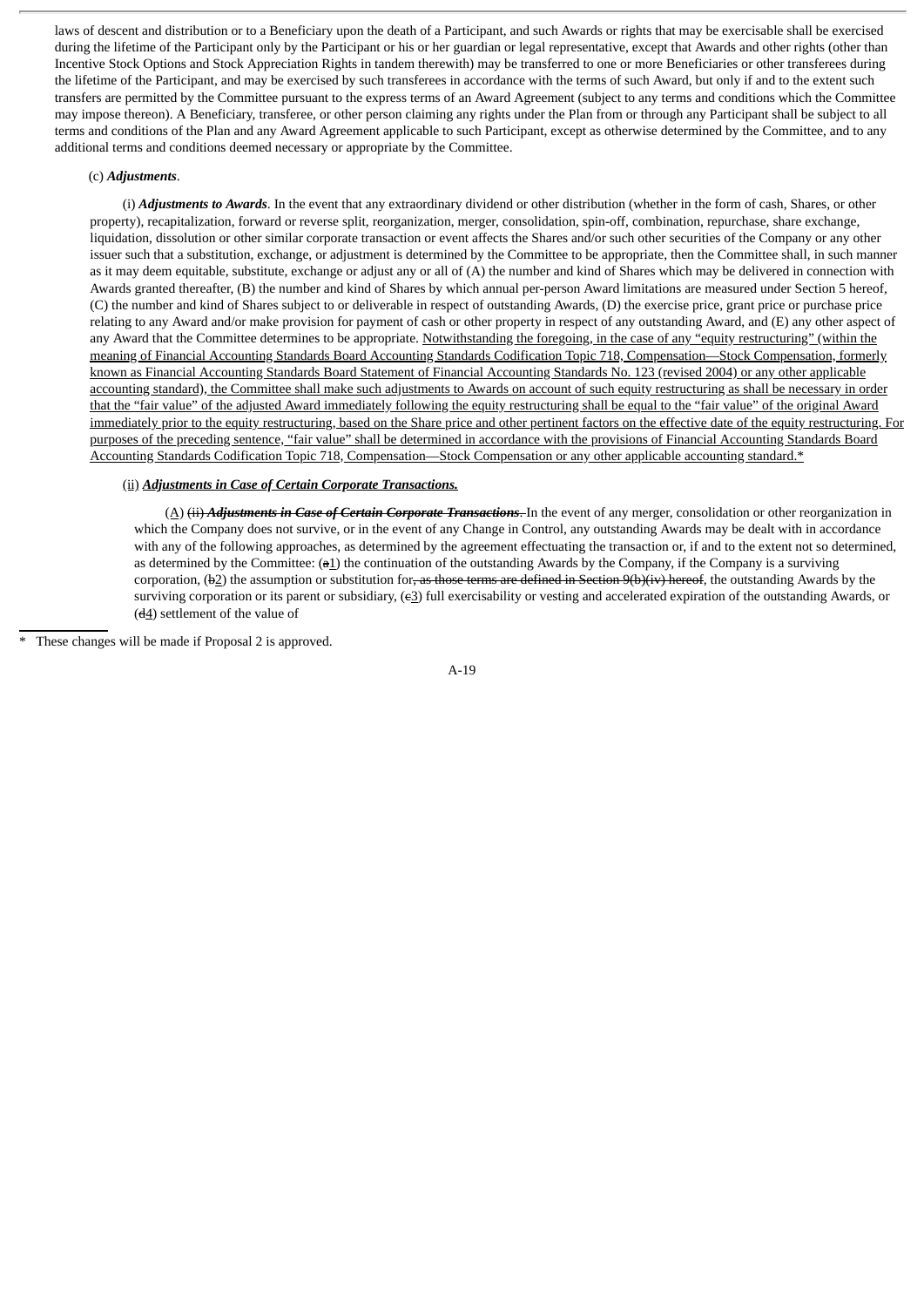the outstanding Awards in cash or cash equivalents or other property followed by cancellation of such Awards (which value, in the case of Options or Stock Appreciation Rights, shall be measured by the amount, if any, by which the Fair Market Value of a Share exceeds the exercise or grant price of the Option or Stock Appreciation Right as of the effective date of the transaction). The Committee shall give written notice of any proposed transaction referred to in this Section  $10(c)(ii)$  a reasonable period of time prior to the closing date for such transaction (which notice may be given either before or after the approval of such transaction), in order that Participants may have a reasonable period of time prior to the closing date of such transaction within which to exercise any Awards that are then exercisable (including any Awards that may become exercisable upon the closing date of such transaction). A Participant may condition his exercise of any Awards upon the consummation of the transaction.

(B) For purposes of this Section 10(c)(ii), an Option, Stock Appreciation Right, Restricted Stock Award, Deferred Stock Award or Other Stock-Based Award shall be considered assumed or substituted for if following the Change in Control the Award confers the right to purchase or receive, for each Share subject to the Option, Stock Appreciation Right, Restricted Stock Award, Deferred Stock Award or Other Stock-Based Award immediately prior to the Change in Control, on substantially the same vesting and other terms and conditions as were applicable to the Award immediately prior to the Change in Control, the consideration (whether stock, cash or other securities or property) received in the transaction constituting a Change in Control by holders of Shares for each Share held on the effective date of such transaction (and if holders were offered a choice of consideration, the type of consideration chosen by the holders of a majority of the outstanding shares); provided, however, that if such consideration received in the transaction constituting a Change in Control is not solely common stock of the successor company or its parent or subsidiary, the Committee may, with the consent of the successor company or its parent or subsidiary, provide that the consideration to be received upon the exercise or vesting of an Option, Stock Appreciation Right, Restricted Stock Award, Deferred Stock Award or Other Stock-Based Award, for each Share subject thereto, will be solely common stock of the successor company or its parent or subsidiary substantially equal in fair market value to the per share consideration received by holders of Shares in the transaction constituting a Change in Control. The determination of such substantial equality of value of consideration shall be made by the Committee in its sole discretion and its determination shall be conclusive and binding.\*

(iii) *Other Adjustments*. The Committee (and the Board if and only to the extent such authority is not required to be exercised by the Committee to comply with Section 162(m) of the Code) is authorized to make adjustments in the terms and conditions of, and the criteria included in, Awards (including Performance Awards, or performance goals relating thereto) in recognition of unusual or nonrecurring events (including, without limitation, acquisitions and dispositions of businesses and assets) affecting the Company, any Related Entity or any business unit, or the financial statements of the Company or any Related Entity, or in response to changes in applicable laws, regulations, accounting principles, tax rates and regulations or business conditions or in view of the Committee's assessment of the business strategy of the Company, any Related Entity or business unit thereof, performance of comparable organizations, economic and business conditions, personal performance of a Participant, and any other circumstances deemed relevant, provided that no such adjustment shall be authorized or made if and to the extent that such authority or the making of such adjustment would cause Options, Stock Appreciation Rights, Performance Awards granted pursuant to Section 8(b) hereof to Participants designated by the Committee as Covered Employees and intended to qualify as "performance-based compensation" under Code Section 162(m) and the regulations thereunder to otherwise fail to qualify as "performance-based compensation" under Code Section 162(m) and regulations thereunder.

These changes will be made if Proposal 2 is approved.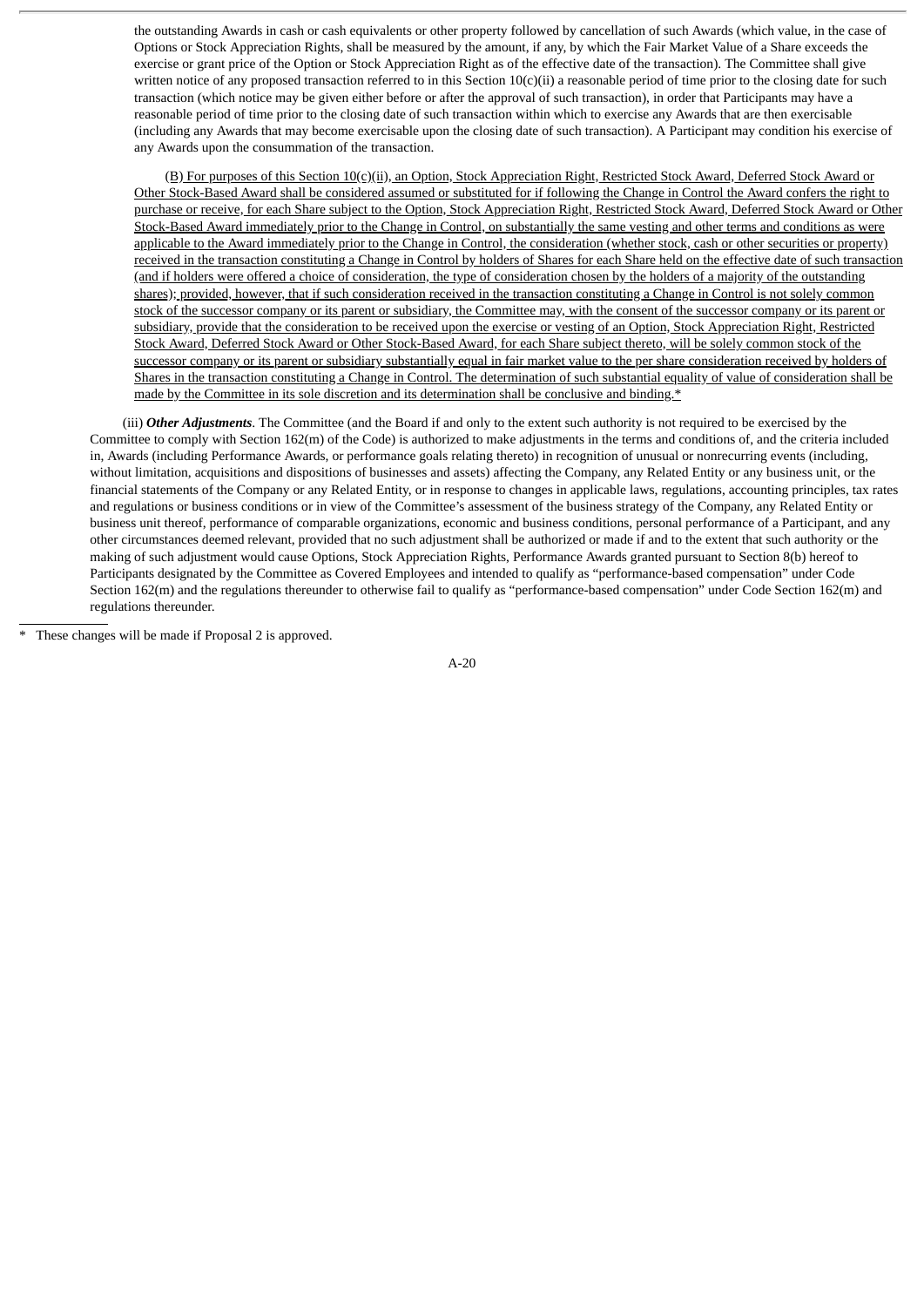(d) *Taxes*. The Company and any Related Entity are authorized to withhold from any Award granted, any payment relating to an Award under the Plan, including from a distribution of Shares, or any payroll or other payment to a Participant, amounts of withholding and other taxes due or potentially payable in connection with any transaction involving an Award, and to take such other action as the Committee may deem advisable to enable the Company or any Related Entity and Participants to satisfy obligations for the payment of withholding taxes and other tax obligations relating to any Award. This authority shall include authority to withhold or receive Shares or other property and to make cash payments in respect thereofequal in value to the Shares withheld or received from the Participant\* in satisfaction of a Participant's tax obligations, either on a mandatory or elective basis in the discretion of the Committee.

(e) *Changes to the Plan and Awards*. The Board may amend, alter, suspend, discontinue or terminate the Plan, or the Committee's authority to grant Awards under the Plan, without the consent of shareholders or Participants, except that any amendment or alteration to the Plan shall be subject to the approval of the Company's shareholders not later than the annual meeting next following such Board action if such shareholder approval is required by any federal or state law or regulation (including, without limitation, Rule 16b-3 or Code Section 162(m)) or the rules of any stock exchange or automated quotation system on which the Shares may then be listed or quoted, and the Board may otherwise, in its discretion, determine to submit other such changes to the Plan to shareholders for approval; provided that, without the consent of an affected Participant, no such Board action may materially and adversely affect the rights of such Participant under any previously granted and outstanding Award. The Committee may waive any conditions or rights under, or amend, alter, suspend, discontinue or terminate any Award theretofore granted and any Award Agreement relating thereto, except as otherwise provided in the Plan; provided that, without the consent of an affected Participant, no such Committee or the Board action may materially and adversely affect the rights of such Participant under such Award.

(f) *Limitation on Rights Conferred Under Plan*. Neither the Plan nor any action taken hereunder or under any Award shall be construed as (i) giving any Eligible Person or Participant the right to continue as an Eligible Person or Participant or in the employ or service of the Company or a Related Entity; (ii) interfering in any way with the right of the Company or a Related Entity to terminate any Eligible Person's or Participant's Continuous Service at any time, (iii) giving an Eligible Person or Participant any claim to be granted any Award under the Plan or to be treated uniformly with other Participants and Employees, or (iv) conferring on a Participant any of the rights of a shareholder of the Company including, without limitation, any right to receive dividends or distributions, any right to vote or act by written consent, any right to attend meetings of shareholders or any right to receive any information concerning the Company's business, financial condition, results of operation or prospects, unless and until such time as the Participant is duly issued Shares on the stock books of the Company in accordance with the terms of an Award. None of the Company, its officers or its directors shall have any fiduciary obligation to the Participant with respect to any Shares awarded pursuant to this Plan unless and until the Participant is duly issued Shares on the stock books of the Company in accordance with the terms of an Award. Neither the Company nor any of the Company's officers, directors, representatives or agents are granting any rights under the Plan to the Participant whatsoever, oral or written, express or implied, other than those rights expressly set forth in this Plan or the Award Agreement.

(g) *Unfunded Status of Awards; Creation of Trusts*. The Plan is intended to constitute an "unfunded" plan for incentive and deferred compensation. With respect to any payments not yet made to a Participant or obligation to deliver Shares pursuant to an Award, nothing contained in the Plan or any Award shall give any such Participant any rights that are greater than those of a general creditor of the Company; provided that the Committee may authorize the creation of trusts and deposit therein cash, Shares, other Awards or other property, or make other arrangements to meet the Company's obligations under the Plan. Such trusts or other arrangements shall be consistent with the "unfunded" status of the Plan unless the Committee

These changes will be made if Proposal 2 is approved.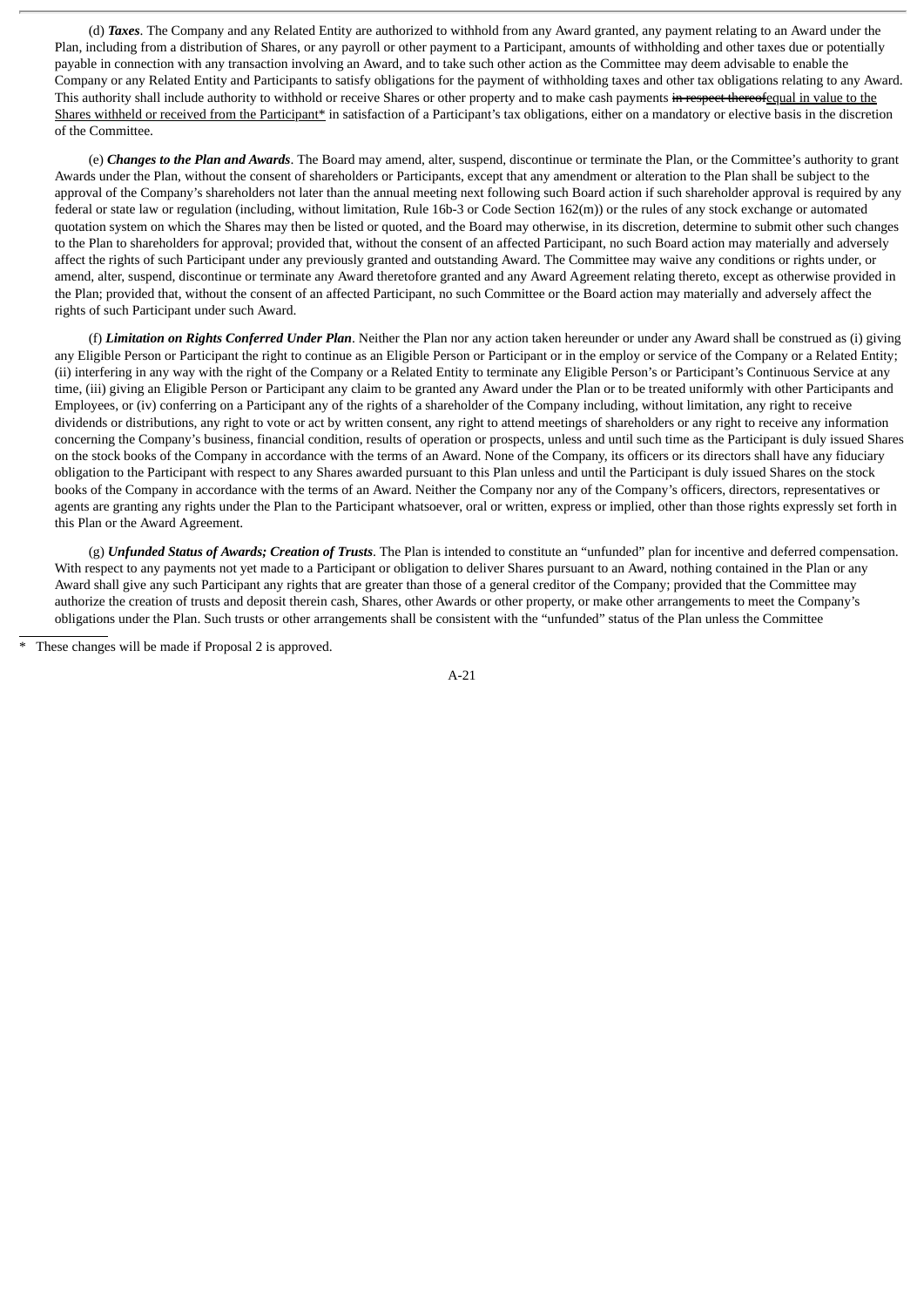otherwise determines with the consent of each affected Participant. The trustee of such trusts may be authorized to dispose of trust assets and reinvest the proceeds in alternative investments, subject to such terms and conditions as the Committee may specify and in accordance with applicable law.

(h) *Nonexclusivity of the Plan*. Neither the adoption of the Plan by the Board nor its submission to the shareholders of the Company for approval shall be construed as creating any limitations on the power of the Board or a committee thereof to adopt such other incentive arrangements as it may deem desirable including incentive arrangements and awards which do not qualify under Section 162(m) of the Code.

(i) *Payments in the Event of Forfeitures; Fractional Shares*. Unless otherwise determined by the Committee, in the event of a forfeiture of an Award with respect to which a Participant paid cash or other consideration, the Participant shall be repaid the amount of such cash or other consideration. No fractional Shares shall be issued or delivered pursuant to the Plan or any Award. The Committee shall determine whether cash, other Awards or other property shall be issued or paid in lieu of such fractional shares or whether such fractional shares or any rights thereto shall be forfeited or otherwise eliminated.

(j) *Governing Law*. The validity, construction and effect of the Plan, any rules and regulations under the Plan, and any Award Agreement shall be determined in accordance with the laws of the State of Delaware without giving effect to principles of conflict of laws, and applicable federal law.

(k) *Non-U.S. Laws*. The Committee shall have the authority to adopt such modifications, procedures, and subplans as may be necessary or desirable to comply with provisions of the laws of foreign countries in which the Company or its Subsidiaries may operate to assure the viability of the benefits from Awards granted to Participants performing services in such countries and to meet the objectives of the Plan.

(l) *Plan Effective Date and Shareholder Approval; Termination of Plan*. The Plan shall become effective on the Effective Date, which is the date the Plan was approved by shareholders of the Company eligible to vote in the election of directors, by a vote sufficient to meet the requirements of Code Sections 162(m) (if applicable) and 422, Rule 16b-3 under the Exchange Act (if applicable), applicable requirements under the rules of any stock exchange or automated quotation system on which the Shares may be listed or quoted, and other laws, regulations, and obligations of the Company applicable to the Plan. Awards may be granted subject to shareholder approval, but may not be exercised or otherwise settled in the event the shareholder approval is not obtained. The Plan shall terminate at the earliest of (a) such time as no Shares remain available for issuance under the Plan, (b) termination of this Plan by the Board, or (c) the tenth anniversary of the Effective Date. Awards outstanding upon expiration of the Plan shall remain in effect until they have been exercised or terminated, or have expired.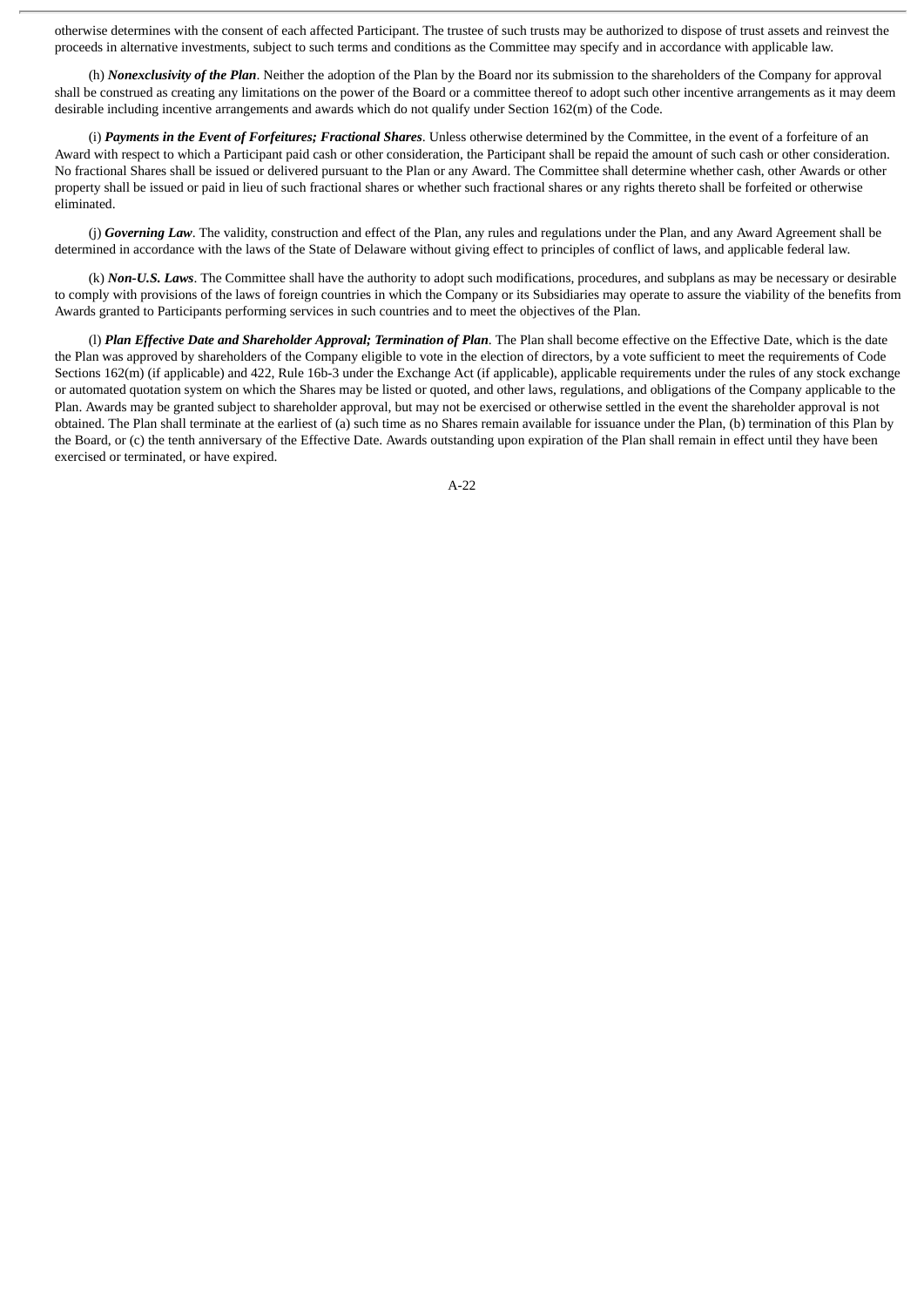**CASUAL MALE RETAIL GROUP, INC. Notice of 2010 Annual Meeting of Stockholders and Proxy Statement Thursday, August 5, 2010 9:00 A.M. CST**

**Hyatt Regency Woodfield Schaumburg 1800 East Golf Road Schaumburg, IL 60173**

**Please sign your proxy and return it in the enclosed postage-paid envelope so that you may be represented at the Annual Meeting.**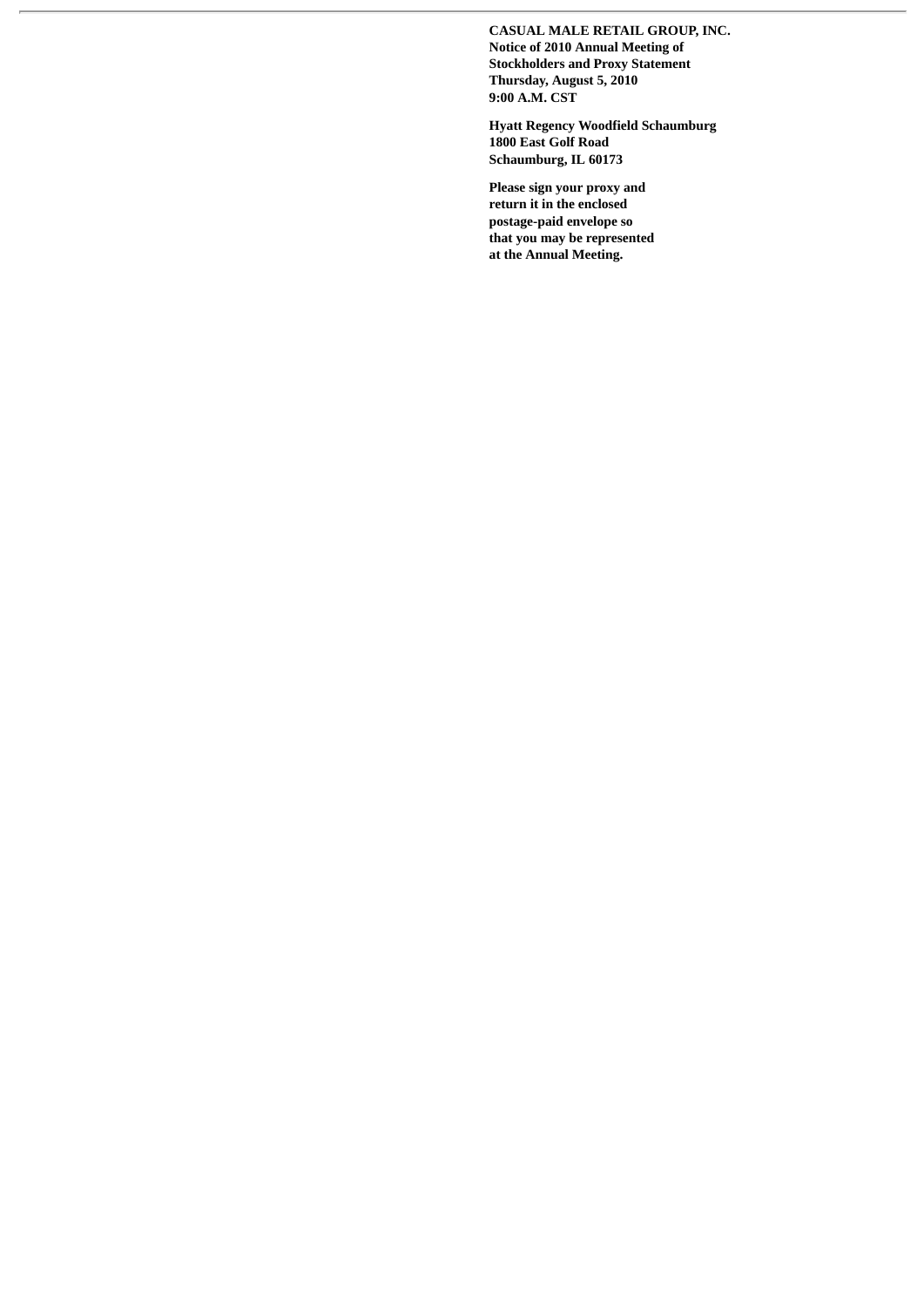| ANNUAL MEETING OF STOCKHOLDERS OF                                                                                                                                                                                                                                                              |                                                                                                                                                                                               |       |                                                                                   |              |                                                                                                                                                                                                                                                                               |                                                                                                                                                                                                                                                                                                                                                                                                                                                                                                                                          |        |             |                |
|------------------------------------------------------------------------------------------------------------------------------------------------------------------------------------------------------------------------------------------------------------------------------------------------|-----------------------------------------------------------------------------------------------------------------------------------------------------------------------------------------------|-------|-----------------------------------------------------------------------------------|--------------|-------------------------------------------------------------------------------------------------------------------------------------------------------------------------------------------------------------------------------------------------------------------------------|------------------------------------------------------------------------------------------------------------------------------------------------------------------------------------------------------------------------------------------------------------------------------------------------------------------------------------------------------------------------------------------------------------------------------------------------------------------------------------------------------------------------------------------|--------|-------------|----------------|
| CASUAL MALE RETAIL GROUP, INC.                                                                                                                                                                                                                                                                 |                                                                                                                                                                                               |       |                                                                                   |              |                                                                                                                                                                                                                                                                               |                                                                                                                                                                                                                                                                                                                                                                                                                                                                                                                                          |        |             |                |
| <b>August 5, 2010</b>                                                                                                                                                                                                                                                                          |                                                                                                                                                                                               |       |                                                                                   |              |                                                                                                                                                                                                                                                                               |                                                                                                                                                                                                                                                                                                                                                                                                                                                                                                                                          |        |             |                |
|                                                                                                                                                                                                                                                                                                |                                                                                                                                                                                               |       | Please sign, date and mail<br>your proxy card in the<br>envelope provided as soon | as possible. | <b>Important Notice Regarding Internet Availability of Proxy Materials for the</b><br><b>Annual Meeting of Stockholders to be Held on August 5, 2010:</b><br>The Proxy Statement and 2010 Annual Report to Stockholders are available at<br>www.casualmale.com/proxymaterials |                                                                                                                                                                                                                                                                                                                                                                                                                                                                                                                                          |        |             |                |
|                                                                                                                                                                                                                                                                                                |                                                                                                                                                                                               |       |                                                                                   |              | Please detach along perforated line and mail in the envelope provided.                                                                                                                                                                                                        |                                                                                                                                                                                                                                                                                                                                                                                                                                                                                                                                          |        |             |                |
| 20830003003000001000<br>$\overline{4}$                                                                                                                                                                                                                                                         |                                                                                                                                                                                               |       |                                                                                   | 080510       |                                                                                                                                                                                                                                                                               |                                                                                                                                                                                                                                                                                                                                                                                                                                                                                                                                          |        |             |                |
|                                                                                                                                                                                                                                                                                                |                                                                                                                                                                                               |       |                                                                                   |              |                                                                                                                                                                                                                                                                               | THE BOARD OF DIRECTORS RECOMMENDS A VOTE "FOR" THE ELECTION OF DIRECTORS AND "FOR" PROPOSALS 2, 3 AND 4.<br>PLEASE SIGN, DATE AND RETURN PROMPTLY IN THE ENCLOSED ENVELOPE. PLEASE MARK YOUR VOTE IN BLUE OR BLACK INK AS SHOWN HERE ⊠                                                                                                                                                                                                                                                                                                   |        |             |                |
| 1. Election of Directors: THE BOARD OF DIRECTORS RECOMMENDS A VOTE "FOR"                                                                                                                                                                                                                       |                                                                                                                                                                                               |       |                                                                                   |              |                                                                                                                                                                                                                                                                               |                                                                                                                                                                                                                                                                                                                                                                                                                                                                                                                                          |        | FOR AGAINST | <b>ABSTAIN</b> |
| ALL NOMINEES NAMED BELOW.<br><b>FOR ALL NOMINEES</b><br>$\Box$ WITHHOLD AUTHORITY<br><b>FOR ALL NOMINEES</b><br>$\Box$ FOR ALL EXCEPT<br>(See instructions below)                                                                                                                              | <b>NOMINEES:</b><br>O Seymour Holtzman<br>O David A. Levin<br>O Alan S. Bernikow<br>O Jesse Choper<br>O John E. Kyees<br>O Ward K. Mooney<br>O George T. Porter, Jr.<br>O Mitchell S. Presser |       |                                                                                   |              | "FOR" PROPOSAL 2.                                                                                                                                                                                                                                                             | 2. Approval of the amendment to the Company's 2006<br>Incentive Compensation Plan to (i) increase the total number<br>of shares of common stock authorized for issuance under the<br>plan (ii) as a sub-limit under the plan, increase the maximum<br>number of those shares that may be subject to the granting<br>of awards other than stock options and stock appreciation<br>rights and (iii) clarify and revise certain other provisions.<br>THE BOARD OF DIRECTORS RECOMMENDS A VOTE                                               | $\Box$ | □           | □              |
|                                                                                                                                                                                                                                                                                                |                                                                                                                                                                                               |       |                                                                                   |              | "FOR" PROPOSAL 3.                                                                                                                                                                                                                                                             | 3. In order to preserve tax deductability under Section 162(m)<br>of the Internal Revenue Code, reapproval of the material<br>terms of the 2006 Incentive Compensation Plan and approval<br>of the amendment to the plan to increase the Section 162(m)-<br>based individual limitations on the amount of certain awards<br>THE BOARD OF DIRECTORS RECOMMENDS A VOTE                                                                                                                                                                     | $\Box$ | $\Box$      | $\Box$         |
|                                                                                                                                                                                                                                                                                                |                                                                                                                                                                                               |       |                                                                                   |              | 4.<br>DATED JUNE 25, 2010.                                                                                                                                                                                                                                                    | 4. Ratification of the appointment of Ernst & Young LLP as the<br>Company's independent registered public accounting firm<br>for fiscal year ending January 29, 2011. THE BOARD OF<br>DIRECTORS RECOMMENDS A VOTE "FOR" PROPOSAL<br>IF THIS PROXY IS PROPERLY EXECUTED AND RETURNED IT WILL BE VOTED AS<br>SPECIFIED HEREIN. IF NO SPECIFIC DIRECTION IS GIVEN, IT WILL BE VOTED "FOR"<br>EACH OF THE PROPOSALS. RECEIPT IS HEREBY ACKNOWLEDGED OF THE NOTICE OF<br>ANNUAL MEETING AND PROXY STATEMENT OF CASUAL MALE RETAIL GROUP, INC. | $\Box$ | □           | $\Box$         |
| <b>INSTRUCTIONS:</b> To withhold authority to vote for any individual nominee(s), mark "FOR<br>ALL EXCEPT" and fill in the circle next to each nominee you wish to<br>withhold, as shown here: 1<br>To change the address on your account, please check the box at right and indicate your new |                                                                                                                                                                                               |       |                                                                                   |              | MARK "X" HERE IF YOU PLAN TO ATTEND THE MEETING $\Box$                                                                                                                                                                                                                        |                                                                                                                                                                                                                                                                                                                                                                                                                                                                                                                                          |        |             |                |
| address in the address space above. Please note that changes to the registered name(s) on the<br>□<br>account may not be submitted via this method.                                                                                                                                            |                                                                                                                                                                                               |       |                                                                                   |              |                                                                                                                                                                                                                                                                               |                                                                                                                                                                                                                                                                                                                                                                                                                                                                                                                                          |        |             |                |
| Signature of Shareholder                                                                                                                                                                                                                                                                       |                                                                                                                                                                                               | Date: |                                                                                   |              | Signature of Shareholder                                                                                                                                                                                                                                                      |                                                                                                                                                                                                                                                                                                                                                                                                                                                                                                                                          |        | Date:       |                |

n Note: Please sign exactly as your name or names appear on this Proxy. When shares are held jointly, each holder should sign. When signing as executor, administrator, attorney, trustee or guardian, please sign so executor.